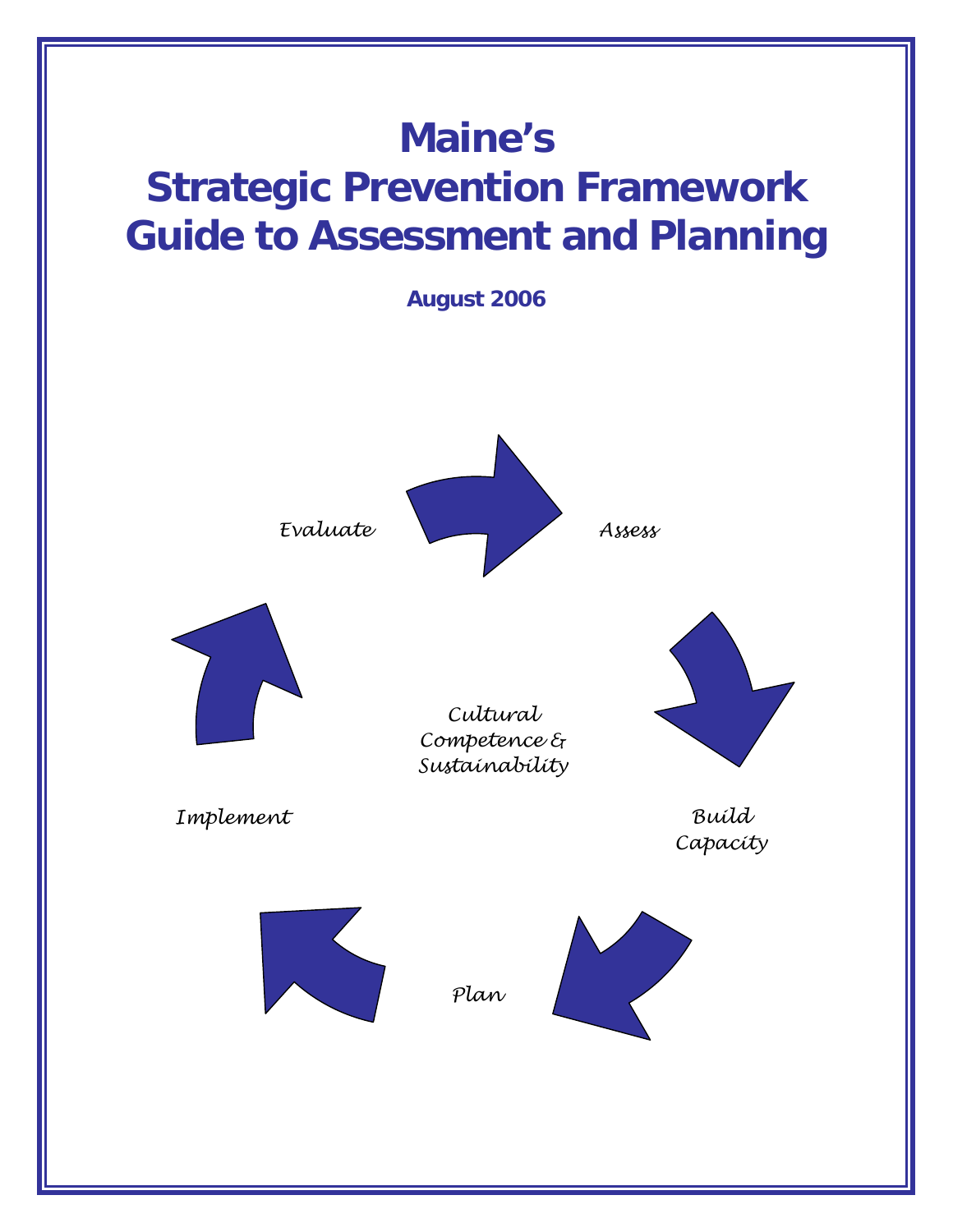# **Maine's Strategic Prevention Framework Guide to Assessment and Planning**

**August 2006** 

*Prepared for: Maine Department of Health and Human Services Office of Substance Abuse A.M.H.I. Complex, Marquardt Building, 3rd Floor #11 State House Station Augusta, ME 04333-0011* 

> *By: Hornby Zeller Associates, Inc. 100 Commercial St Suite 300 Portland, ME 04101*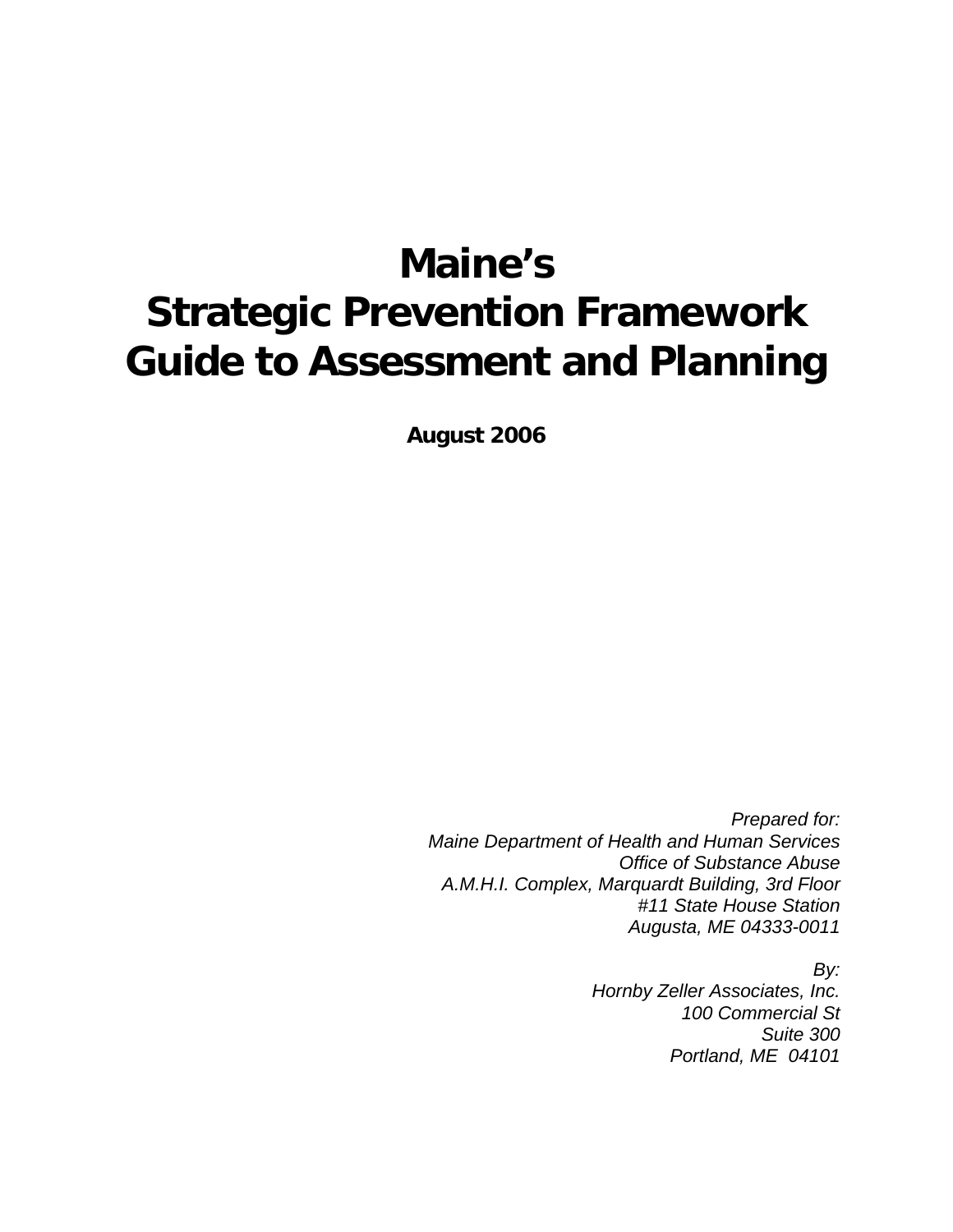# **Contents**

| The Strategic Prevention Framework and Its Application in Maine  4                                                                                                                                                                                                               |  |
|----------------------------------------------------------------------------------------------------------------------------------------------------------------------------------------------------------------------------------------------------------------------------------|--|
|                                                                                                                                                                                                                                                                                  |  |
|                                                                                                                                                                                                                                                                                  |  |
| Needs Assessment Part II: Identification of Information Gaps and Collection of                                                                                                                                                                                                   |  |
|                                                                                                                                                                                                                                                                                  |  |
|                                                                                                                                                                                                                                                                                  |  |
|                                                                                                                                                                                                                                                                                  |  |
|                                                                                                                                                                                                                                                                                  |  |
| Appendix D: Indicator Data for Substance Use Among Youth  44<br>Appendix E: Indicator Data for Substance Use Among Adults 46<br>Appendix F: Indicator Data: Substance Use Consequences Among Youth  48<br>Appendix G: Indicator Data: Substance Use Consequences Among Adults 49 |  |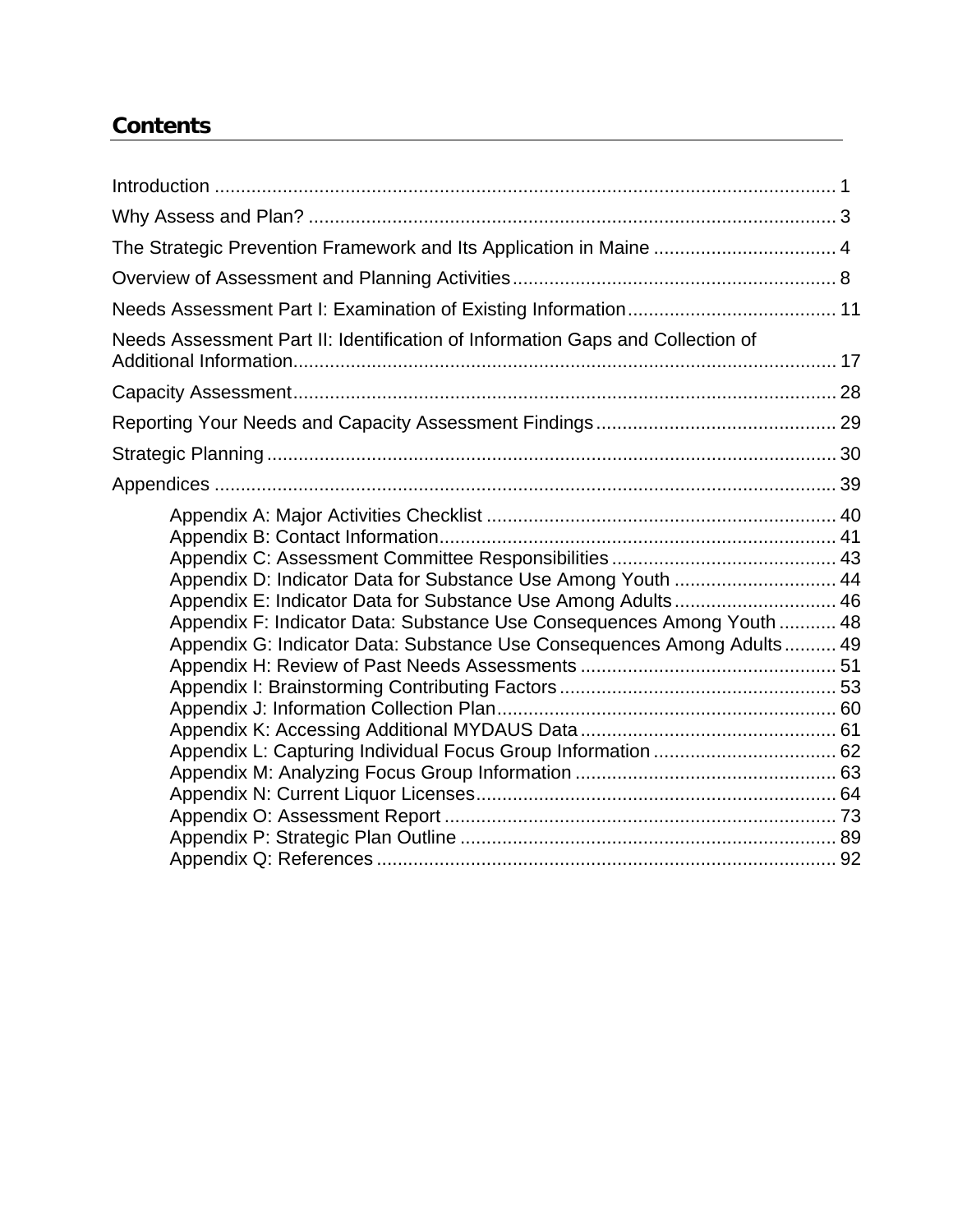# **Introduction**

Congratulations on being selected to participate in Phase 1 of Maine's Strategic Prevention Framework State Incentive Grant (SPF SIG). The Office of Substance Abuse (OSA) is looking forward to working with you to assess your county's needs and capacity and to develop a strategic plan that will increase your ability to effectively prevent substance use in your county.

Over the next several months, you will be conducting an extensive assessment of the areas where substance prevention efforts are needed, as well as the capacity of your county to engage in evidence-based practices. Many of you have likely conducted some type of needs and resources analysis in the past, but the Strategic Prevention Framework informs the needs and capacity assessment in ways that are new to most.

This guide will first provide you a brief overview of the Strategic Prevention Framework and how this assessment will differ from those you may have done it before. The guide will then take you step by step through the activities that you will need to undertake to assess local needs and capacities. Throughout this process, the Guide will help you understand what you are assessing and why, suggest data sources and provide methods to collect and compile data.

The end result will be an assessment report that outlines substance consumption patterns and related consequences in your county, identifies some of the causal factors and assesses your county's readiness and capacity to engage in evidenced-based prevention activities. The report will serve as the foundation upon which you will build your strategic plan for strengthening capacity and implementing evidence-based prevention practices.

To help keep you organized, a checklist of major activities is provided in Appendix A. While the assessment activities are presented in an ordered list, many of them can be performed simultaneously. Keep in mind that **by June 30, 2007**, you are to submit to OSA:

- An assessment report;
- Draft of your countywide strategic plan that outlines the steps you will be taking to strengthen capacity and implement evidence-based prevention strategies; and
- Memoranda of Understanding (MOUs) between you and your collaborators.

Appendix O provides the format for your assessment report and Appendix P the format for your draft strategic plan. These appendices, when complete, are the products to submit to OSA.

The state has established two Prevention Centers of Excellence (PCoEs) that are available to assist counties in their capacity assessments. In addition, staff at Hornby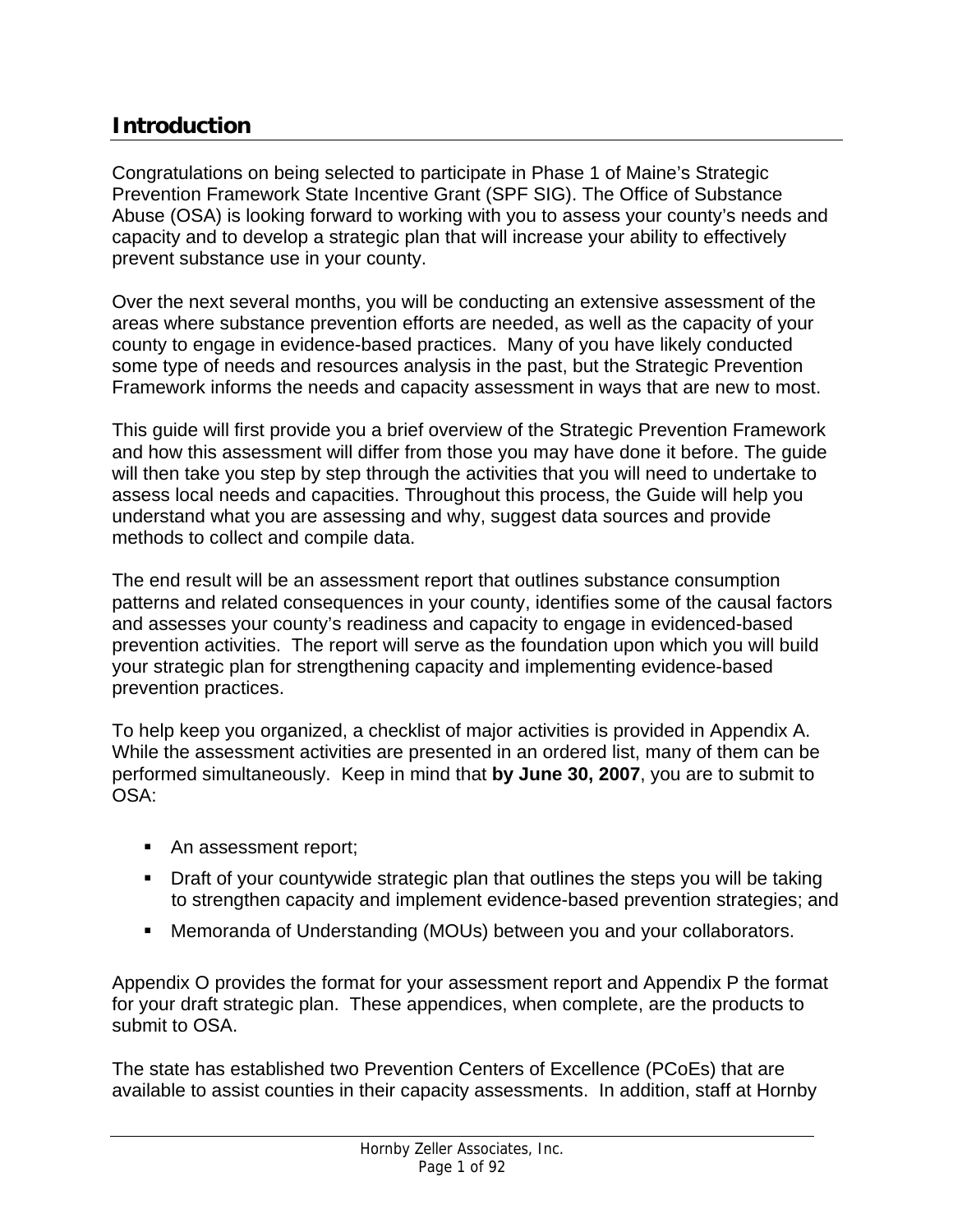Zeller Associates, Inc. (HZA), the SPF SIG evaluation firm, and OSA SPF SIG staff and prevention team members are available to answer questions and provide technical assistance to SPF SIG grantees. Telephone numbers and email addresses for staff at the Prevention Centers of Excellence, HZA and OSA are provided in Appendix B.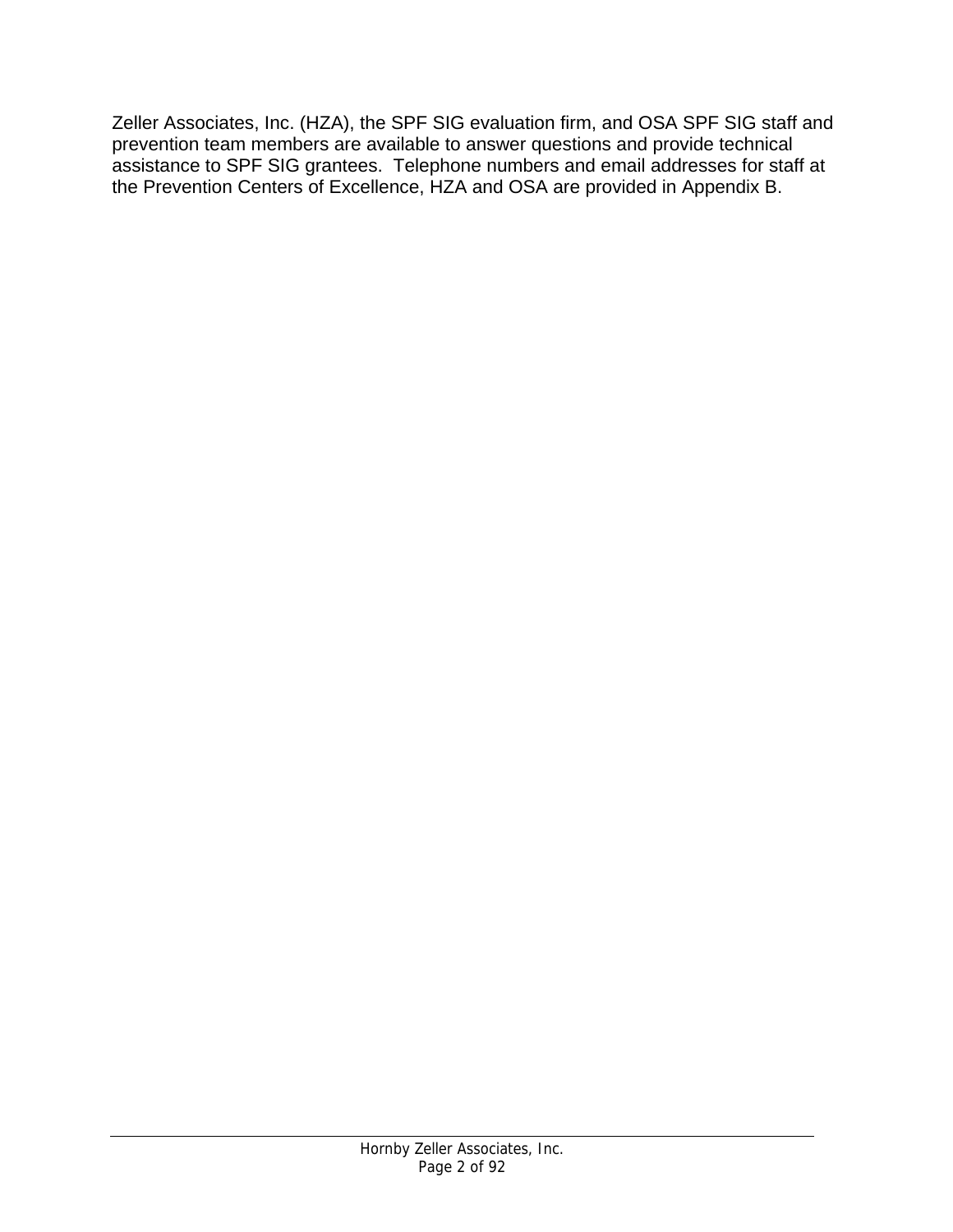# **Why Assess and Plan?**

 $\overline{a}$ 

A strategic plan for substance prevention efforts is often compared to a roadmap. Continuing the metaphor, the needs and capacity assessment is about gathering information on potential routes, traffic patterns, the number of roads in an area, the condition of various routes, the amenities along the way and the systems in place to maintain all of the above for the duration of your journey.

In addition to increasing your understanding of substance use in your county, completing the Strategic Prevention Framework assessment of needs and capacity will allow your county to target its resources and maximize its impact on substance use. For example, are you targeting the appropriate age groups? Are there certain towns or geographic areas on which you should focus? Are there certain substances of greater concern than others? Where could your efforts be more effective? These questions are especially important given the current fiscal climate in which resources are scarce and expected to produce results.

The assessment process will function as a tool in a larger effort to strengthen the prevention infrastructure. It is designed to be a countywide effort and not the sole responsibility of the designated lead agency staff. It will help collaborating organizations to think more deeply about the specific strengths and needs in your county and to engage in a dialogue about how to best address the issues.

The process may serve to reenergize prevention efforts. The Strategic Prevention Framework will lead to the implementation of evidence-based strategies that "fit" with your needs. These strategies may be new to you or may strengthen the prevention work begun through other initiatives such as One ME.

The assessment process entails assessing need and assessing capacity. These can be accomplished concurrently although they are discussed separately in the Guide. The last portion of the Guide provides a framework within which to develop your strategic plan.

Strategic planning makes it possible to carry out the mission and vision of an organization or group in an effective, orderly way. It keeps the group on track, helps people develop and implement a prevention plan that is meaningful to their county, and outlines what everyone should be doing to move toward the goals. A good strategic plan will also provide a means of evaluating progress. Moreover, the strategic plan will provide the tools for successfully recruiting the funding that will be needed to carry out .<br>future work.<sup>1</sup>

<sup>1</sup> Building Drug Free Communities: A Planning Guide. Alexandria, VA: Community Anti-Drug Coalitions (CADCA), 2001. p.56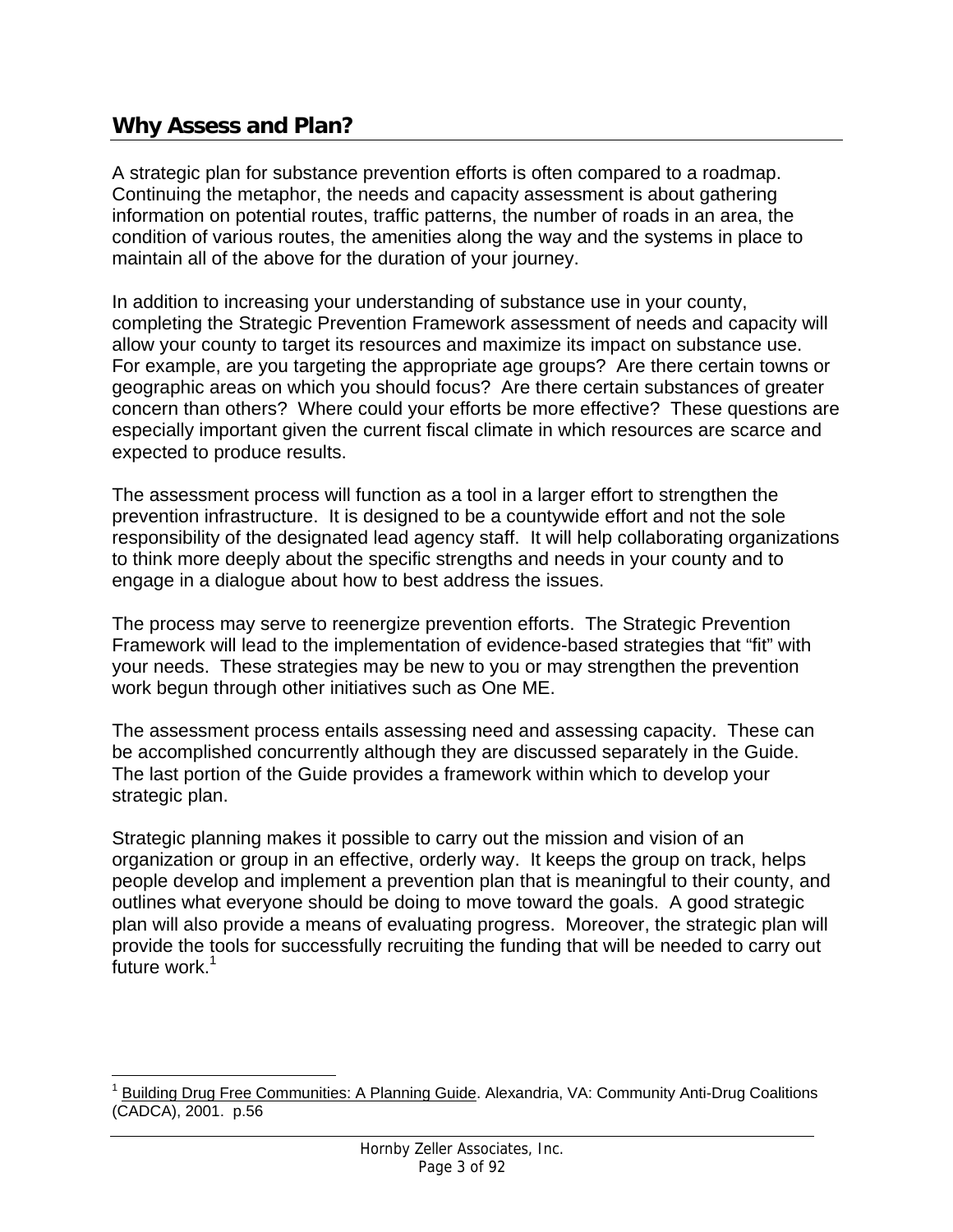# **The Strategic Prevention Framework and Its Application in Maine**

#### **What is the Strategic Prevention Framework?**

The Strategic Prevention Framework is a process comprised of these five steps:

- 1. Conduct a community needs assessment;
- 2. Mobilize and/or build capacity;
- 3. Develop a comprehensive strategic plan;
- 4. Implement evidence-based prevention programs and infrastructure development activities; and
- 5. Monitor process and evaluate effectiveness.<sup>2</sup>



The framework is intended to build state and local capacity to decrease substance use and abuse.

The state has been implementing steps one through three over the past two years. The result of this effort has been the identification of Maine's priorities to address through the Strategic Prevention Framework, articulated in a state strategic plan. Maine's priorities are:

- Decrease morbidity, mortality, injury, disability and other consequences related to substance use/abuse; and
- Decrease alcohol and other drug abuse, including: high risk drinking, marijuana, prescription medication misuse and methamphetamine.<sup>3</sup>

 $\overline{a}$ <sup>2</sup> "SAMHSA Action Plan: Strategic Prevention Framework Fiscal Years 2006 and 2007." Substance Abuse and Mental Health Services Administration. 3 Jul 2006 <http://www.samhsa.gov/Matrix/SAP\_prevention.aspx>.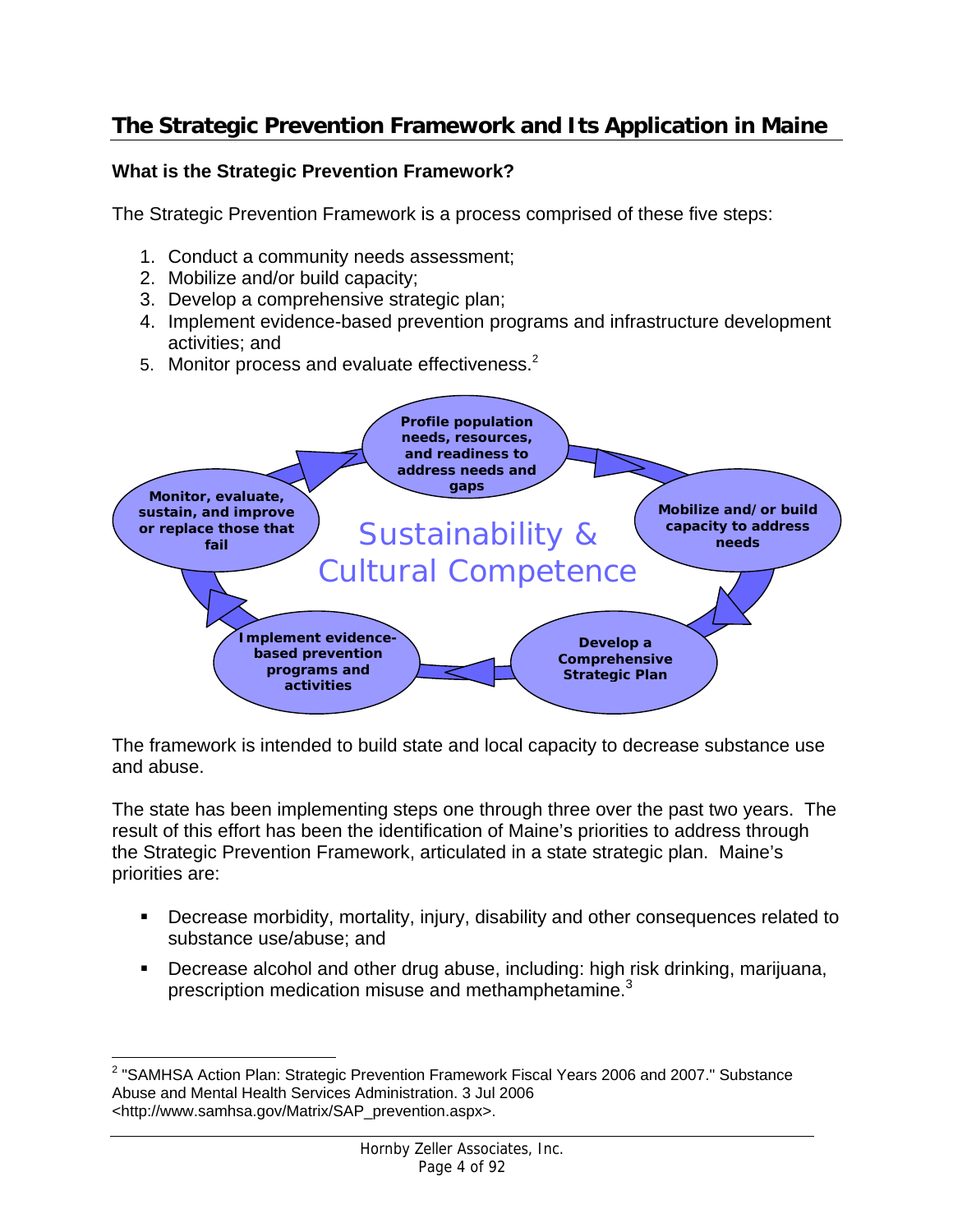The purpose of this Guide is to assist you through the implementation of the first three steps of the Strategic Prevention Framework at the county level. Through this process you will assess, work to build capacity and develop a plan to address Maine's priorities. County grantees can also identify and plan to address their own additional priorities.

#### **How is the Strategic Prevention Framework Different?**

The five steps of the framework may not look much different than approaches used in previous efforts such as Maine's first State Incentive Grant, One ME – Stand United for Prevention. However, the Strategic Prevention Framework is designed to impact **population level change** and is built on **outcomes based prevention** focusing on both consequences and consumption. Lastly, it addresses the lifespan rather than only a particular age group.

In the past, One ME and other Office of Substance Abuse (OSA) funded prevention programs have tended to be focused on individual-level change. The Strategic Prevention Framework challenges us to work towards population-level change – that is, impacting whole communities, not just 20 or 50 individuals. In this way, the framework is a public health approach to prevent and reduce substance-related problems.

## **What is Population-level Change?**

"Population-level change" focuses on change for entire populations. By entire populations, we mean collections of individuals who have one or more personal or environmental characteristics in common. 4

## **What is Outcomes Based Prevention?**

"The most effective prevention efforts begin with a solid understanding of the problem to be addressed. Substance abuse prevention planning begins with a clear understanding of the chief consequences of alcohol, tobacco and other drug use."5 **Consequences** are defined as the social, economic and health problems associated with the use of alcohol and illicit drugs. Examples are things such as illnesses related to alcohol (cirrhosis, fetal effects), drug overdose deaths, crime, and car crashes or suicides related to alcohol or drugs. $<sup>6</sup>$ </sup>

3 Although methamphetamine is potentially an emerging problem in Maine and has been identified as such in Maine's Strategic Plan, you are not required to address it here.

Center for Substance Abuse Prevention, "SPF SIG Overview and Expectations." New Grantee Workshop.

<sup>&</sup>lt;sup>5</sup> Outcomes-based Prevention: Using Data to Drive Prevention Planning, Implementation, Monitoring and Improvement. Strategic Prevention Framework State Incentive Grant State Epidemiological Workgroup Workshop. Washington, DC: March 16-17, 2006.

<sup>6</sup> Lowther, Mike and Johanna D. Birckmayer. "Outcomes-Based Prevention." Multi-State Technical Assistance Workshop. Washington, DC. March 16, 2006.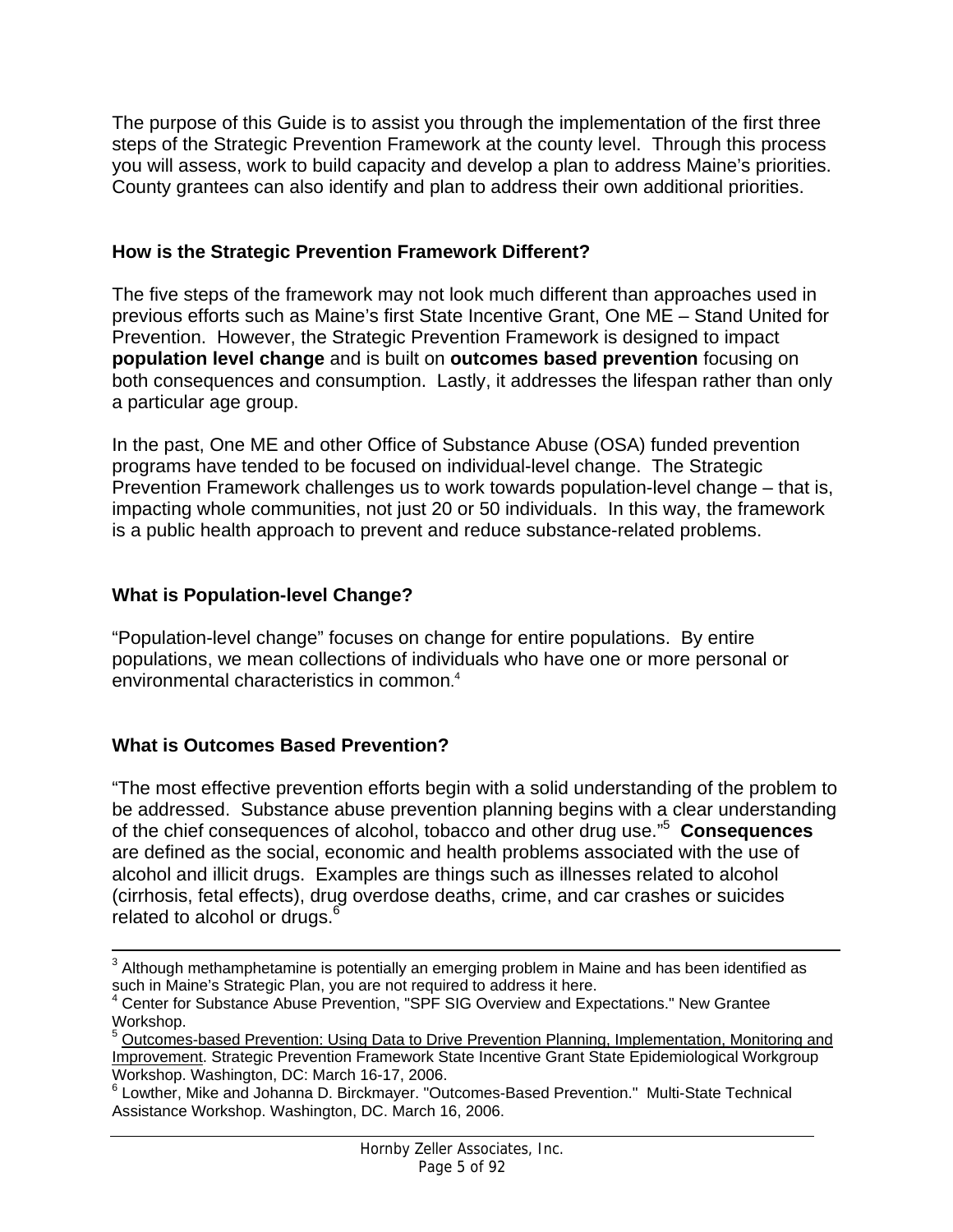To understand the magnitude of substance use consequences it is important to understand the substance use, or consumption, itself. **Consumption** includes overall consumption, acute or heavy consumption, consumption in risky situations (e.g., drinking and driving) and consumption by high risk groups (e.g., youth, college students, pregnant women).<sup>7 "</sup>The way in which people drink, smoke and use drugs is linked to particular substance-related consequences."<sup>8</sup>

The theory behind outcomes based prevention is that there are factors that "cause" substance-related consequences and consumption in communities. We call these factors **intervening variables** (see the box below for examples). It is through positively impacting intervening variables that we achieve population-level changes in substance consumption and consequences.

#### **Intervening Variables**

- ∇ Availability of substances (price, retail, social)
- ∇ Promotion of substances
- $\nabla$  Social norms regarding use
- ∇ Enforcement

*Source: examples from "A General Causal Model to Guide Alcohol, Tobacco and Illicit Drug Prevention: Assessing the Research Evidence." Multi-State Technical Assistance Workshop. Washington, DC. March 16, 2006.* 

When intervening variables are identified, only then can we select strategies to address the issues in our communities. It is for this reason that choosing strategies is not discussed in this Guide until we reach the strategic planning phase.

The basic outcomes based prevention model is as follows:



 $\overline{a}$  $<sup>7</sup>$  US Department of Health and Human Services. Substance Abuse and Mental Health Services</sup> Administration, Center for Substance Abuse Prevention. SPF SIG Overview and Expectations: New Grantee Workshop. 8

Outcomes-based Prevention: Using Data to Drive Prevention Planning, Implementation, Monitoring and Improvement. Strategic Prevention Framework State Incentive Grant State Epidemiological Workgroup Workshop. Washington, DC: March 16-17, 2006.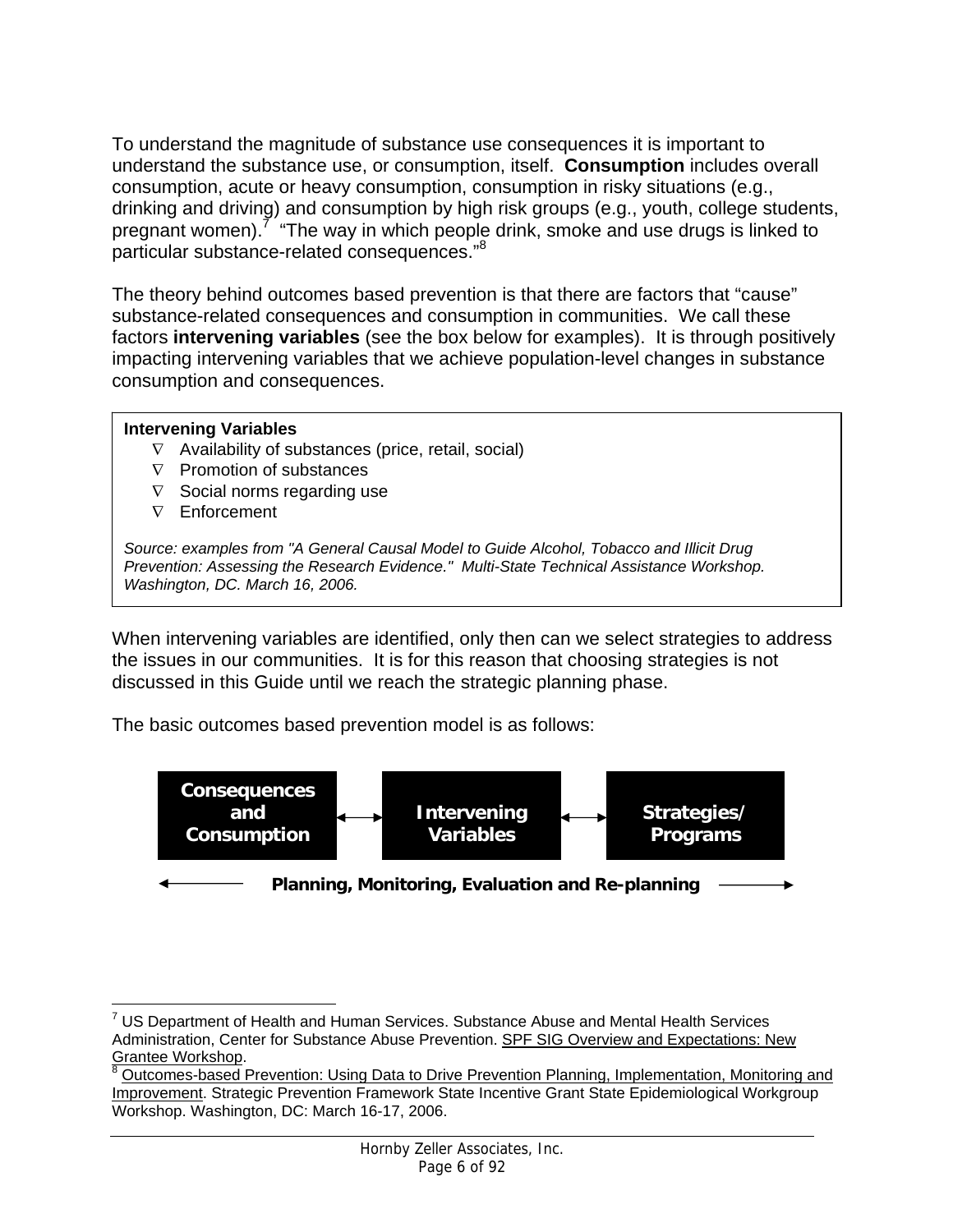Your role in outcomes based prevention in Maine is to:

- Understand the problem to be addressed;
- Assess intervening variables for planning purposes;
- **Prioritize intervening variables for action;**
- $\blacksquare$  Choose effective and relevant strategies to address the intervening variables.<sup>9</sup>

This Guide is intended to help you employ outcomes based prevention to address substance use and abuse in Maine.

\_\_\_\_\_\_\_\_\_\_\_\_\_\_\_\_\_\_\_\_\_\_\_\_\_\_\_\_\_\_\_\_\_\_\_<br><sup>9</sup> Lowther, Mike and Johanna D. Birckmayer. "Outcomes-Based Prevention." Multi-State Technical Assistance Workshop. Washington, DC. March 16, 2006.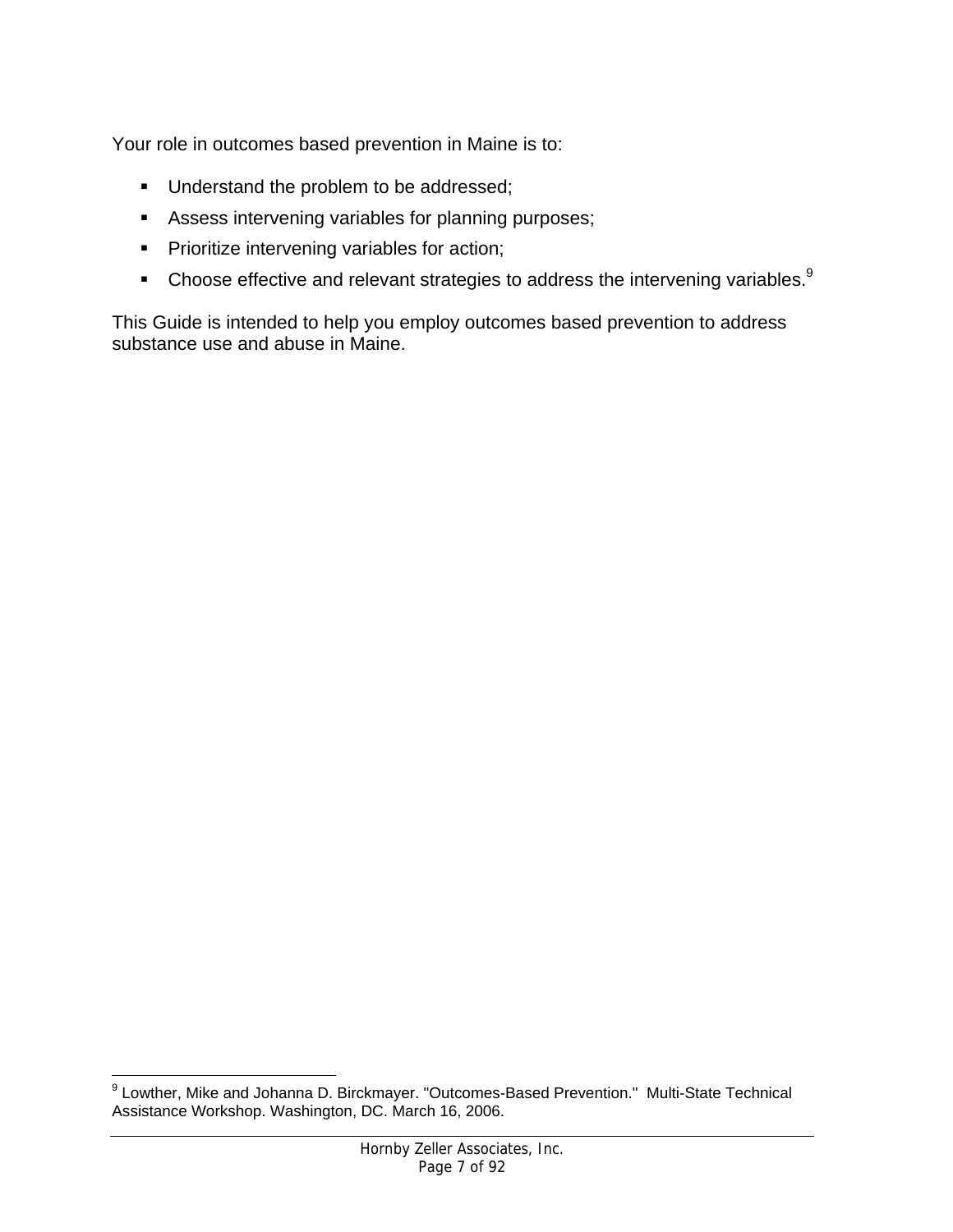# **Overview of Assessment and Planning Activities**

#### **Assessment of County Needs**

The State of Maine examined multiple sources of data as part of its "epidemiological analysis" and has identified the following priorities:<sup>10</sup>

- 1. High-risk drinking (particularly among youth and young adults)<sup>11</sup>
- 2. Marijuana use
- 3. Non-medical use of prescription drugs

Your needs assessment will examine the patterns of consumption and consequences related to these three problems in your county. *You may examine other substances if they appear to be significant problems in your county, even if they do not emerge as priorities in the State assessment*.

The major activities in the assessment of needs are to:

- Establish a committee to oversee and assist in the assessment activities;
- Gather and analyze existing assessments and data to begin to identify the patterns of alcohol and drug use and

The goal of the needs assessment is to define the substance use problem(s) and related consequences for your county. The more specific details you can gather, the more specifically you can design your strategic plan to target those areas.

The goal of the capacity assessment is to target your resources and readiness to implement and sustain outcomes-based prevention strategies.

the related consequences in your county. Some of this epidemiological data has been provided to you as a supplement to this Guide. Other existing sources include but are not limited to:

- o the statewide epidemiological analysis;
- o GIS maps developed by the PCoE at the University; and
- o past assessments that have been conducted in your county.

 $\overline{a}$  $10$  Although methamphetamine is potentially an emerging problem in Maine and has been identified as such in Maine's Strategic Plan, you are not required to address it here. Maine has decided to primarily target high-risk drinking, marijuana use and abuse of prescription drugs with SPF SIG funds.

<sup>&</sup>lt;sup>11</sup> According to Maine's Strategic Prevention Framework Strategic Plan, "Much of the prevention field has moved to using the term "high-risk" drinking because of concerns about misinterpretation of the term 'binge drinking'. High-risk drinking is a broader term that shifts the focus away from precisely *how much* alcohol is consumed, and instead is based in part on the negative *consequences* of misuse of alcohol." However, the same quantitative definition tends to be used for both terms (5 or more drinks on one occasion).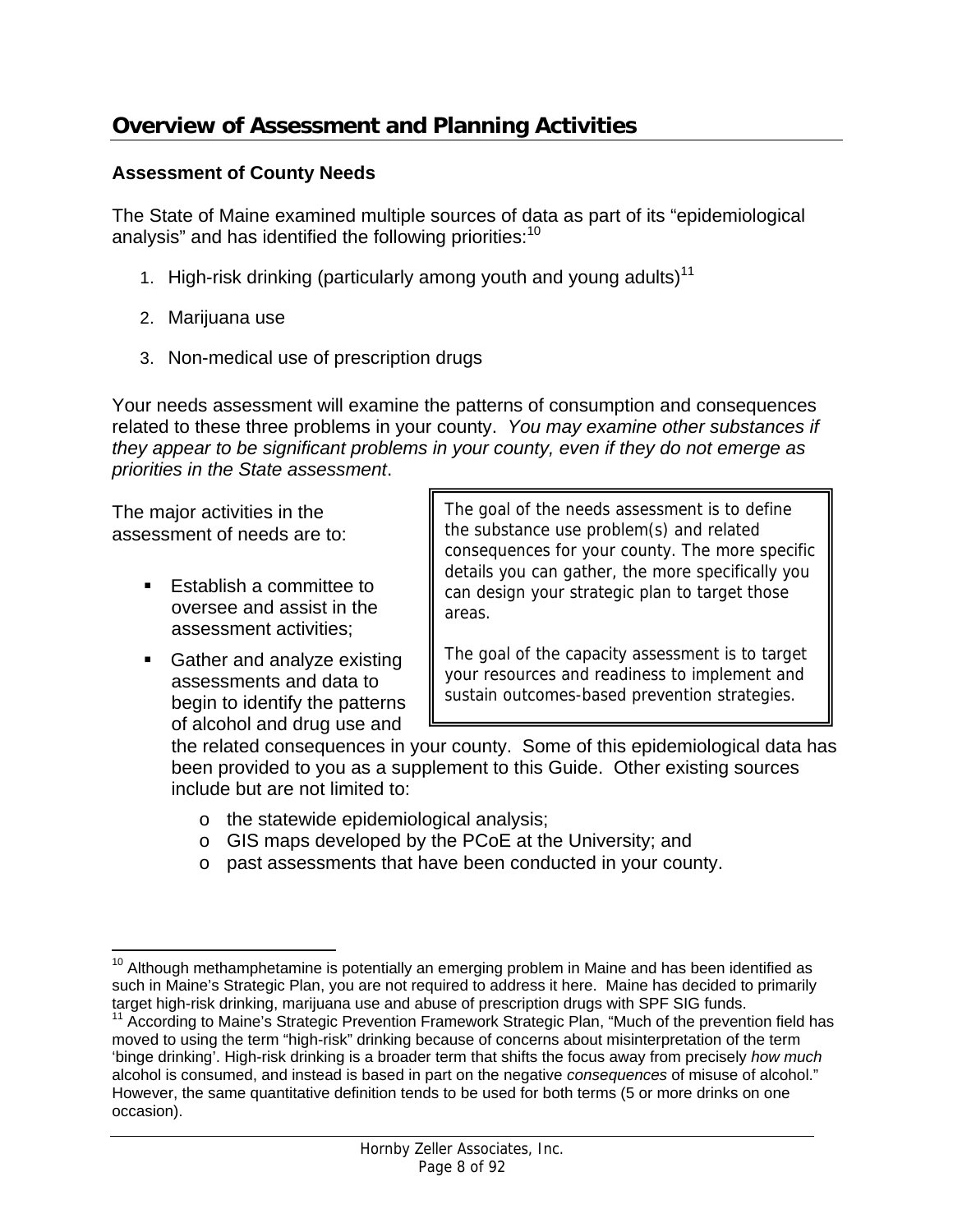- Pinpoint the areas where you need more information (e.g., age groups, other subpopulations, geographic areas, aspects of the substance abuse problem).
- Collect more in-depth, county-specific information to fill in gaps in existing information to address those areas. Possible methods to gather this information include, but are not limited to:
	- o holding focus groups;
	- o interviewing community experts; and
	- o completing environmental scans.

Each of these methods for gathering further information is discussed in a later section of this Guide.

#### **Assessment of Capacity**

At the same time that you are engaging in the needs assessment, you will be conducting an assessment of capacity in your county. For your capacity assessment, you will work with staff from the two PCoEs to examine capacity across various domains.

The goals of the examination of capacity are:

- 1. To help determine areas where technical assistance may be helpful; and
- 2. To assist in the development of a realistic strategic plan.

#### **Development of a Strategic Plan**

The good news is that by the time you begin to develop your strategic plan, much of the work will already have been done. You will have identified consequences, consumption patterns and intervening variables, as well as factors that impact those intervening variables. The strategic planning process is a matter of turning that information into measurable objectives and prioritizing your goals based on your capacity and available resources. Your last step in the process will identify evidence-based strategies that address those goals and will lead to a reduction in substance consumption and negative consequences.

The strategic planning section asks you to:

- 1. Assemble a planning team;
- 2. Review your needs and capacity assessment;
- 3. Develop a vision statement;
- 4. Articulate your problem statement(s);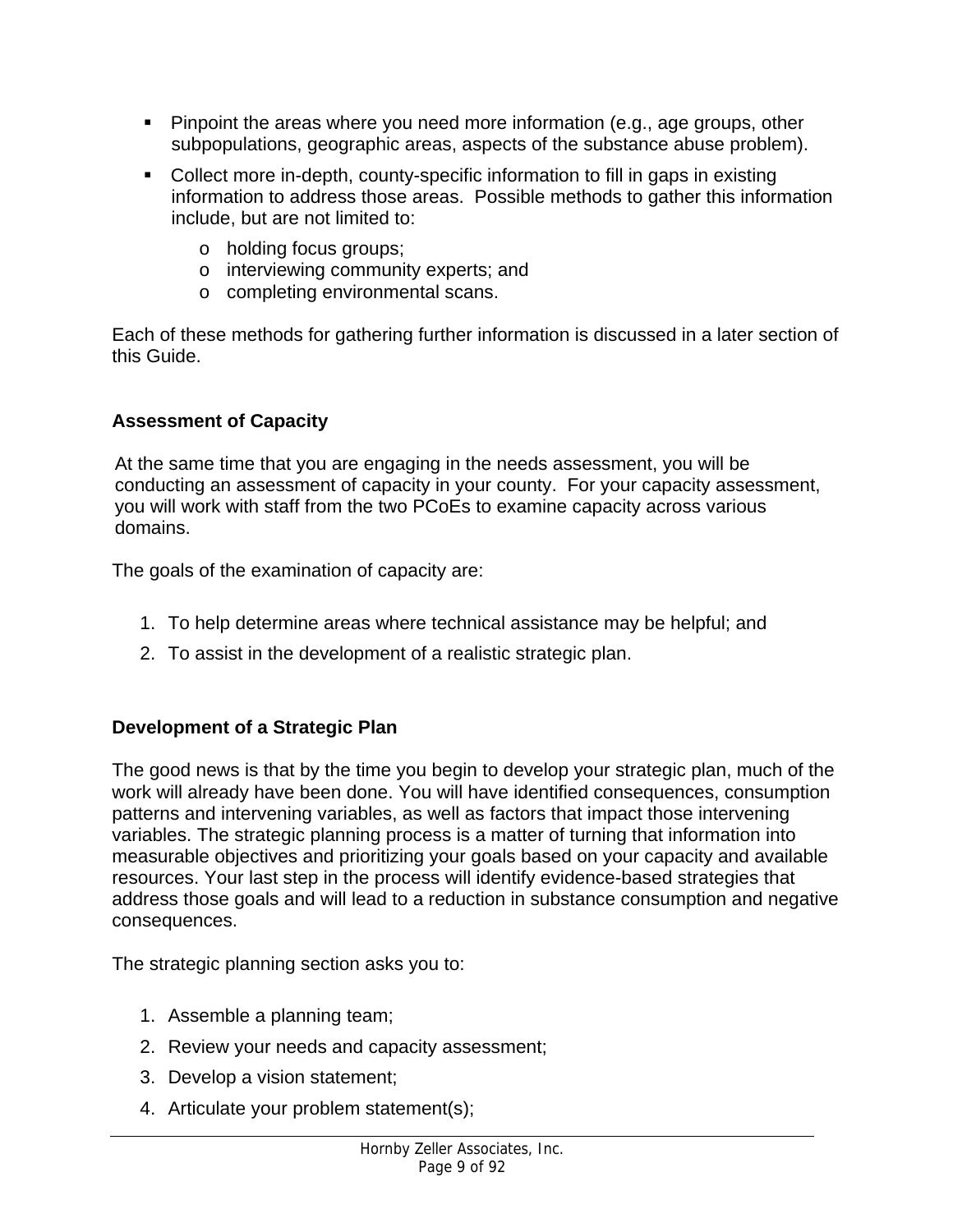- 5. Define your goals;
- 6. Identify measurable objectives for each goal;
- 7. Identify strategies for each objective;
- 8. Develop action steps to achieve each strategy;
- 9. Create a funding plan; and
- 10. Write your plan.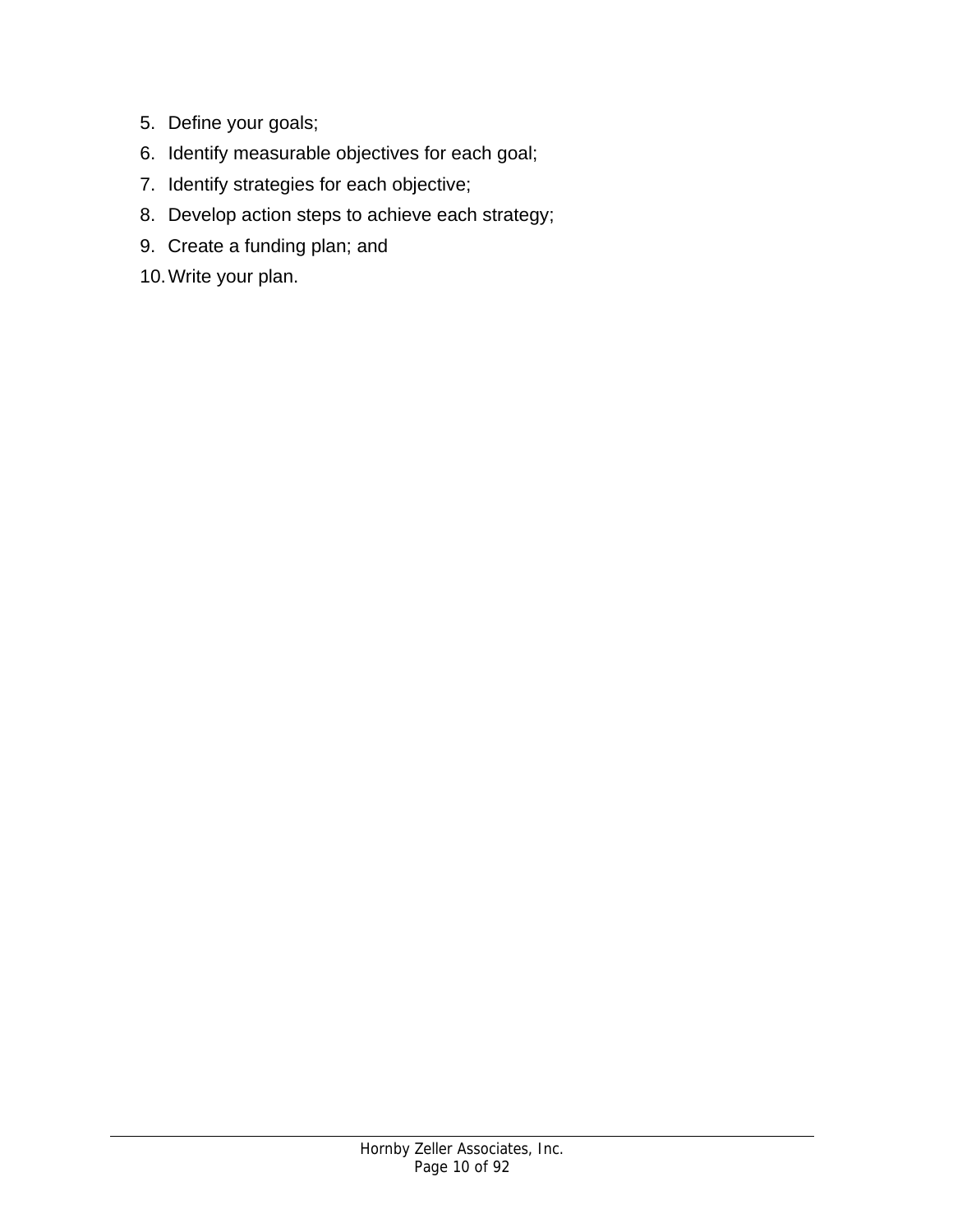# **Needs Assessment Part I: Examination of Existing Information**

**Strategic Prevention Framework Step 1: Assess**  The data collection portion of your needs assessment will be like a choose-your-ownadventure book. That is, your next actions will be determined by your answers to "what do we still need to know?" and "how do we get that information?" There are many points throughout the process where you will have answered as many questions as you can with the information that you have. In order to answer more questions, or gain a depth of understanding, you will collect additional information - hold focus groups, interview local leaders or re-examine existing data to identify patterns or to understand the reasons the data appear as they do, for example. The tools in the appendices will help you answer the important questions and indicate points where you should pause to

identify knowledge gaps. Figure 1 illustrates the process for the needs assessment.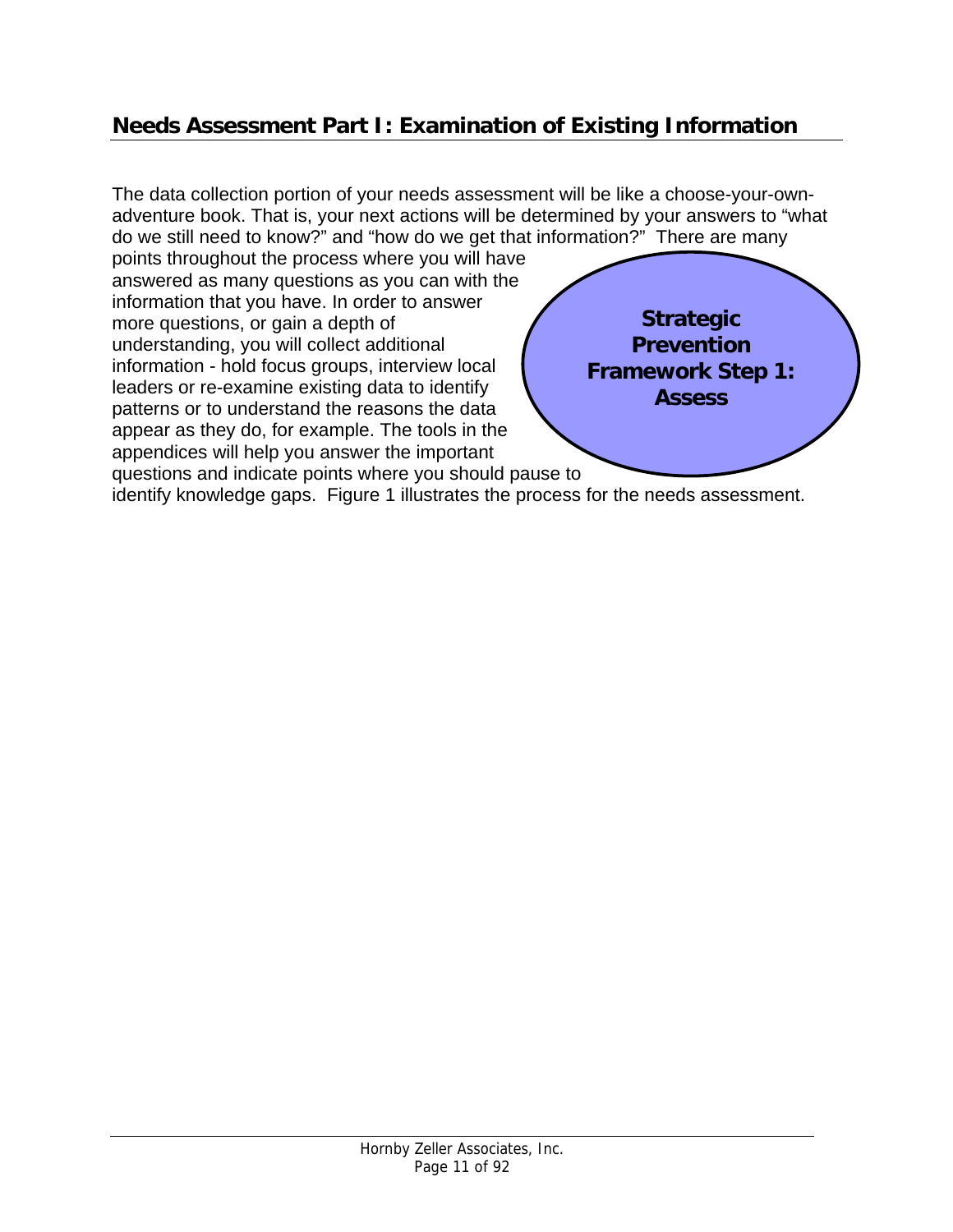

**Figure 1. Needs Assessment Process** 

As the diagram shows, needs assessment can go on forever, and to some extent it should. However, assessing needs and collecting data should be done strategically, to ensure that you are still on track with your strategy and resource allocation, or to identify new needs that may arise. That is, you need a clear plan for collecting the information critical to your assessment in as efficient a way as possible.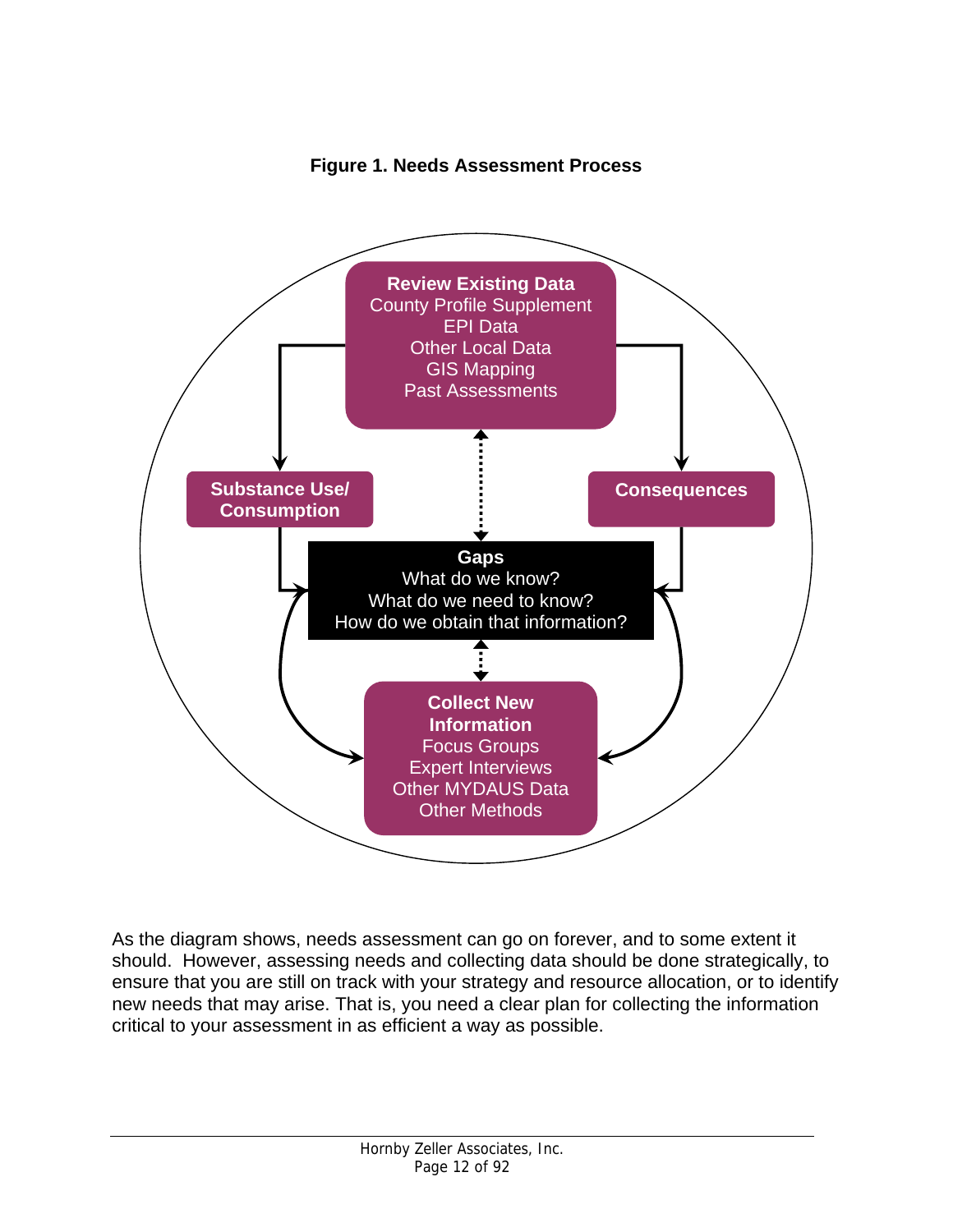There is so much information out there that it is easy to get off track. You need to stay focused on the priorities Maine has identified: high risk drinking among youth and young adults, marijuana use, and the nonmedical use of prescription drugs, as well as any countyspecific priorities you are likely to include in your plan.

#### **Establish an Assessment Committee**

#### **When to Stop Gathering Data**

Has anyone ever said to you "The more you know, the more you know you DON'T know!"? It is sometimes hard to gauge when you should stop gathering data and start analyzing what you have collected. Try not to get hung up on one detail or target population if it is keeping you from moving ahead with your analysis. It is OK if there are still things missing or areas where you want to gather more information! Remember that your strategic plan can always include longer-term strategies to gather more information about concerns that were not captured by this assessment.

Before you begin to collect or analyze data, you should establish an **assessment committee** to oversee and conduct the needs and capacity assessment for your county. Representatives from your collaborating organizations should be included on this committee. You may want to include some members from the community as well. The key is to ensure that you have geographic coverage, members who can speak to

**Action Step:**  Establish a Committee

the lifespan focus of the Strategic Prevention Framework and members who have an array of experiences so your work can be conducted in a culturally competent way. One of your first agenda items should be to agree on a decision-making process for the committee and to determine an acceptable timeline for the

assessment. You will need to establish roles and articulate who will be responsible for making sure each portion of the assessment gets completed. Make sure that these agreements are recorded and that everyone understands the goals and objectives of the needs and capacity assessment so that the process runs as smoothly as possible. Appendix C provides a simple table you may wish to use to track roles and responsibilities of your committee members.

# **Gather Existing Data and Assessments**

## *Epidemiological Data*

SPF SIG requires data-driven decision making. Pulling from multiple data sources, the State compiled **Maine's SPF SIG Substance Abuse Epidemiological Profile** from which it identified its priorities. The State's epidemiological study examined substance use and consequence information from the following sources: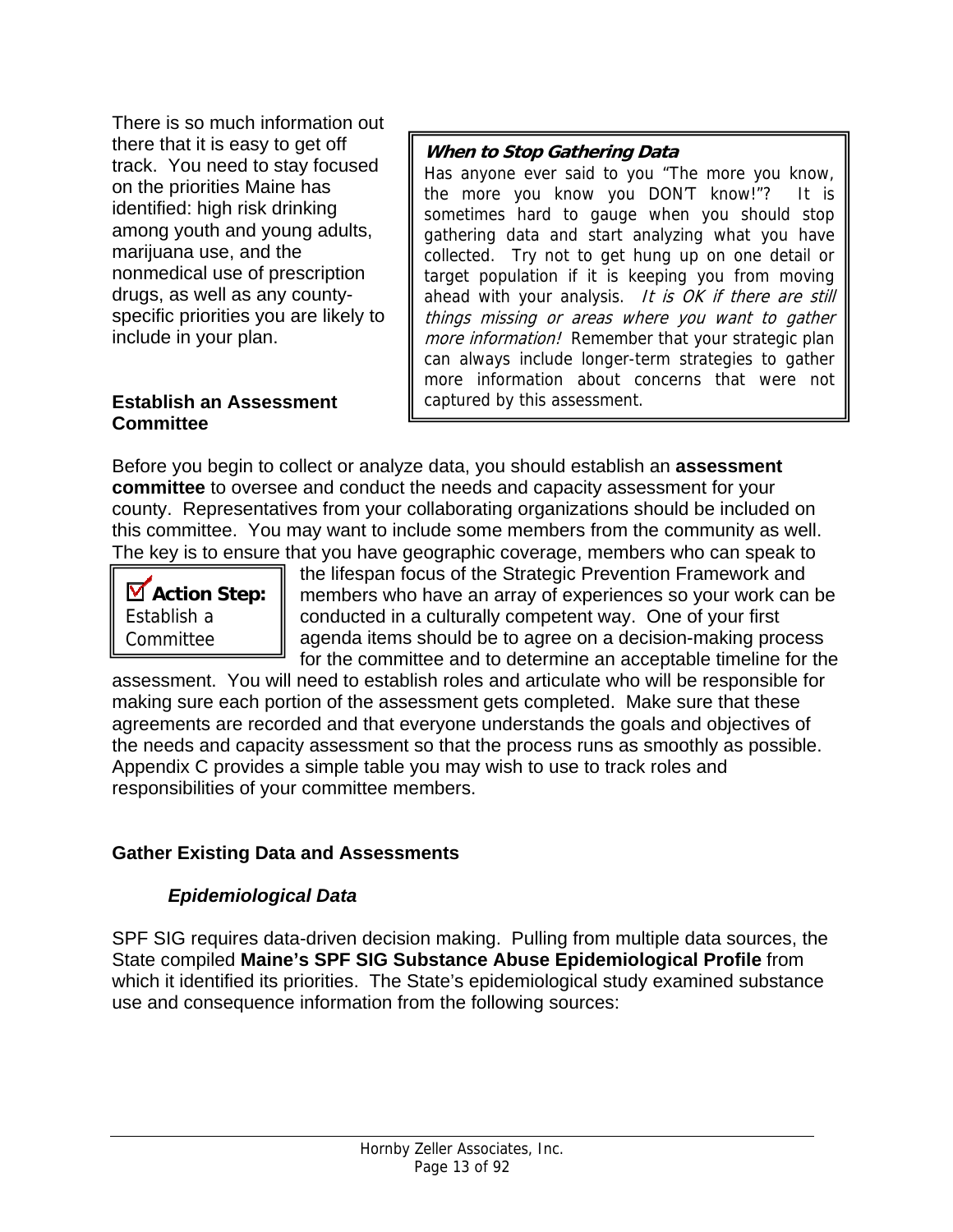- Behavior and Risk Factors Surveillance System (BRFSS)
- **Fatality Analysis Reporting** System (FARS)
- **Juvenile Crime and Data Book**
- **Incidence of Prohibited Behavior** and Drug and Violence Prevention, Safe and Drug Free Schools (SDFS)
- **Maine Drug Enforcement Agency** (MDEA)
- **Maine General Population** Household Survey (MGP)
- **Maine Youth Drug and Alcohol** Survey (MYDAUS)
- National Center for Health Statistics (NCHS), Multiple Cause of Death Public Use Files
- **National Survey on Drug Use and I** Health (NSDUH)
- **Prescription Monitoring Program** (PMP)
- **Treatment Data System (TDS)**
- **Uniform Crime Reporting (UCR)**
- **Youth Risk Behavior Surveillance** System (YRBSS)

The State requires counties to examine epidemiological data relating to consumption and consequences for their county. To aid you in this endeavor, HZA has compiled a detailed **County Profile Supplement** that presents the state epidemiological data that is relevant to your county as well as additional MYDAUS and OSA indicators on substance use. The alcohol or drug-related consequences included cover such areas as:

- Alcohol or drug-related school suspensions;
- Car accidents involving alcohol;
- **Arrests:**
- Mortality;
- **Drug overdoses; and**
- The number of adults seeking treatment for alcohol or drugs.

As you review the County Profile Supplement's charts and tables, ask your committee to consider the following questions:

- Does the consumption of one substance appear to be more of a problem than others?
- Does one consequence appear to be more of a problem than others?
- Is there a pattern of consumption among certain grades or age groups that is of particular concern?
- How does your county compare with the State?

In addition, Appendices D, E, F and G (optional) can be used to guide your examination of the consumption and consequence data contained in the County Profile Supplement.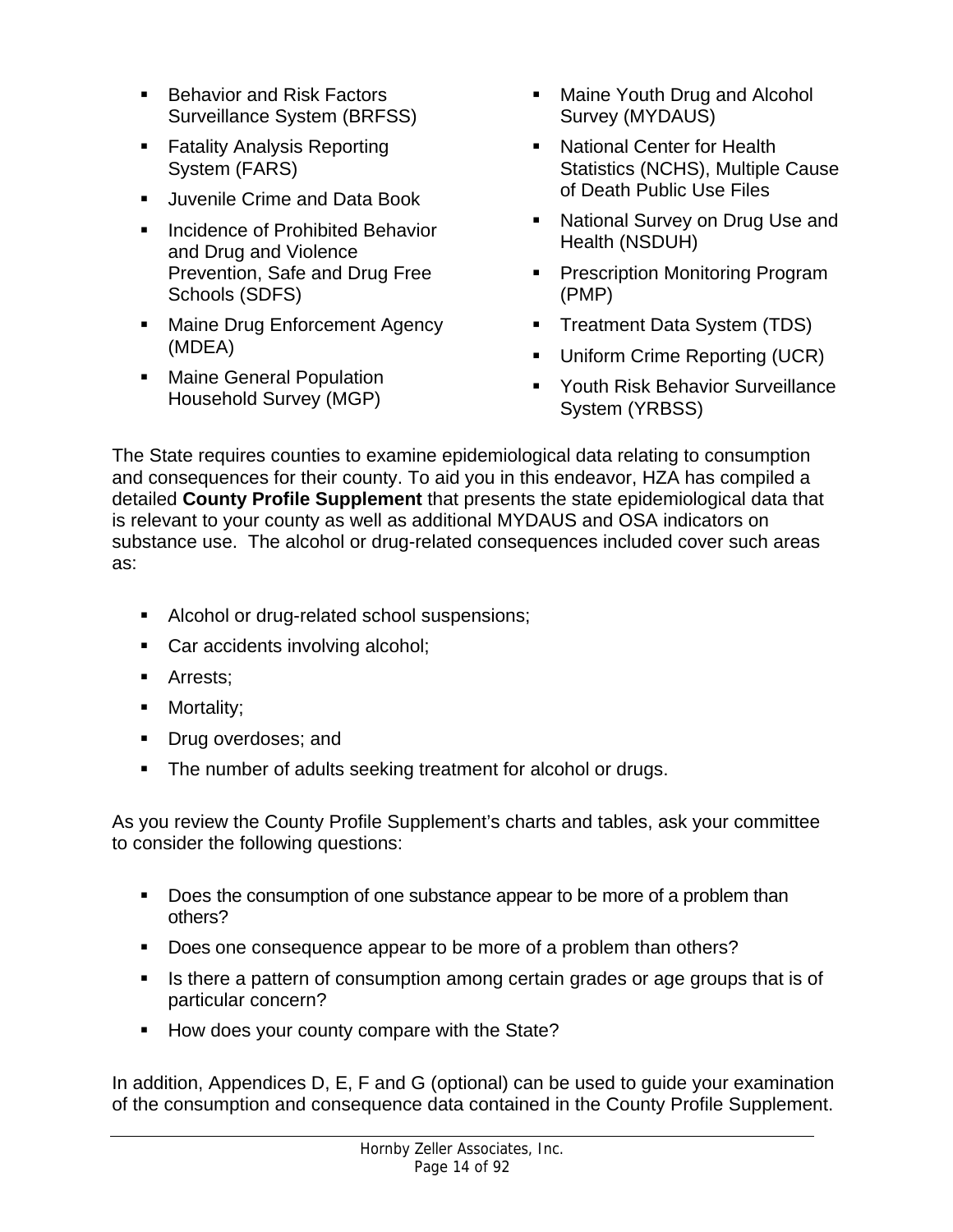The purpose of this exercise is to get you to focus on the consequences of substance use in your county. This will lay the foundation for your strategic plan.

## *GIS Maps*

During the state-level needs and capacity assessment, the Prevention Center of Excellence (see box) at the University of Maine began an examination of underserved areas using Geographic Information Systems (GIS) mapping. These maps are available online at:

### **Prevention Centers of Excellence**

OSA has funded to two Regional Prevention Centers of Excellence (PCoE) located at the University of Maine in Orono and the University of Southern Maine. Among other tasks, the Centers will provide technical assistance, facilitation and support for grant recipients on a regional basis.

Source: State of Maine RFP #206080

http://www.maine.gov/dhhs/osa/prevention/community/spfsig. You may contact University of Maine PCoE staff for assistance on interpreting their meaning.

#### *Other Data Sources*

You may want to ask around about gaining access to local sources of information. These can include (but are not limited to):

- Police reports;
- School incident and discipline reports;
- **Court records;**
- **Medical examiner data;**
- **Hospital discharge data; and**
- **Emergency department data.**

All these sources of information have pluses and minuses. Many are not computerized and may raise privacy concerns. You may have to reach agreements with the organizations or agencies in order to gain access to the records. However, these records can be rich sources of information to help you pinpoint substance-related consumption and consequences in your county. For example, obtaining the number of emergency room visits that involved the non-medical use of prescription drugs would be an appropriate and data-driven way to identify whether the consumption of prescription drugs is a concern in your county. $30$ 

Maine's Epidemiologist will be available to advise you on how to best gain access to and analyze these local data.

<sup>&</sup>lt;u>.</u> <sup>30</sup> Data Collection Methods: Getting Down to Basics June 12, 2006. Center for Application of Prevention Technology. Module #2, "Using Existing Data: Sources of Local Data."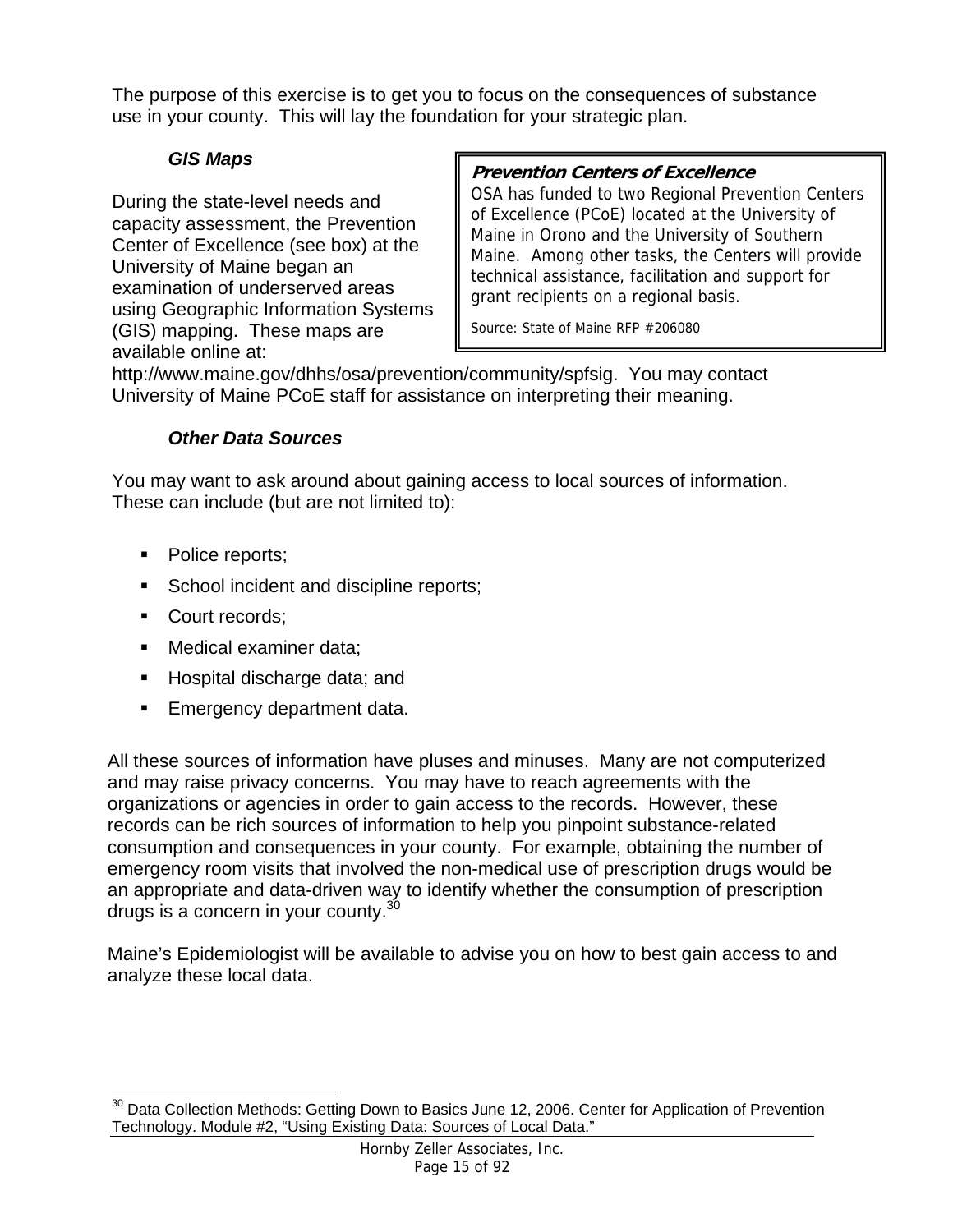#### *Review Previous Needs and Resource Assessments*

OSA requires you to gather and review any previous needs assessments that have been conducted throughout your county over the last five years and might be relevant to substance abuse issues. Identify the aspects of the assessments that are relevant to

 $\boldsymbol{\mathsf{V}}$ **Action Step:** Gather and review assessments previously conducted in your county.

substance abuse prevention, particularly to priority consumption patterns and the related negative consequences. What you find will help shape your subsequent data collection efforts. Appendix H provides a table to help you compile the findings from the prior assessments.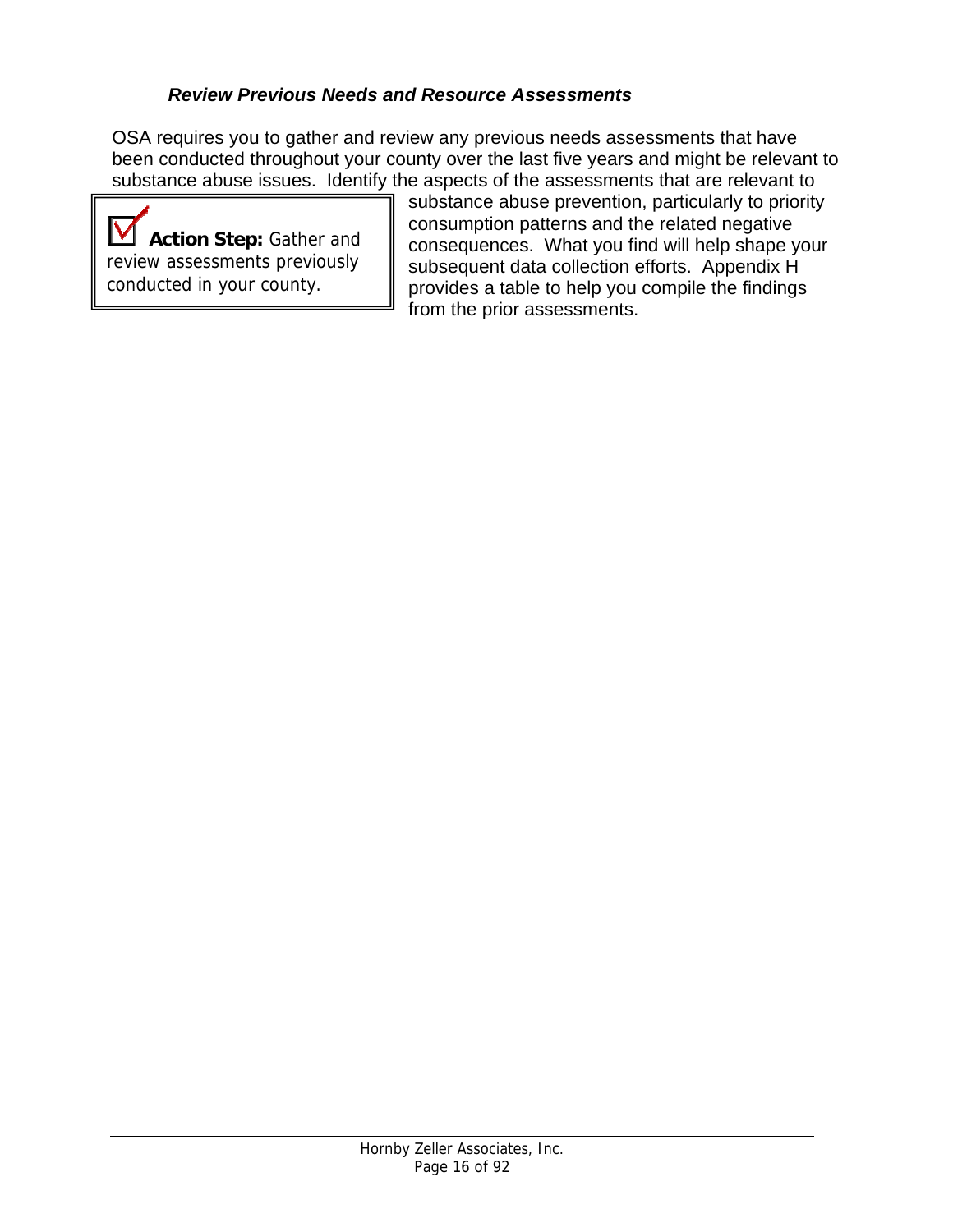# **Needs Assessment Part II: Identification of Information Gaps and Collection of Additional Information**



Once you have examined available data and considered the assessments that have been conducted in your county, stop and review what you have learned thus far.

- What are the common themes across the data sources?
- What findings from the needs assessments agree or conflict with the data you have examined?
- **What do the findings tell you about consumption** patterns and consequences in your county?

At this point, you need to think of the data you have collected in terms of the **intervening variables** that

influence the use and consequences of each substance. Remember, intervening variables represent a group of factors that social scientists have identified as influencing the occurrence and magnitude of substance use and its consequences. The Strategic Prevention Framework is built on the idea that making changes to these variables at the community level will cause changes in substance use and related problems. Intervening variables already identified as priorities in the State needs assessment include:

- **Enforcement:**
- Retail access/availability;
- Social access/availability;
- **Price and promotion of substances;**
- Social norms:
	- o Community norms;
	- o Family norms; and
- Perceptions of risk and harm.<sup>31</sup>

**Action Step:** Review the data and past needs assessments and identify common themes.

 $\overline{a}$ <sup>31</sup> The State Strategic Plan identifies intervening variables for underage drinking based on an analysis of MYDAUS data. However, prevention research suggests that there are other intervening variables; it is these intervening variables that are listed here.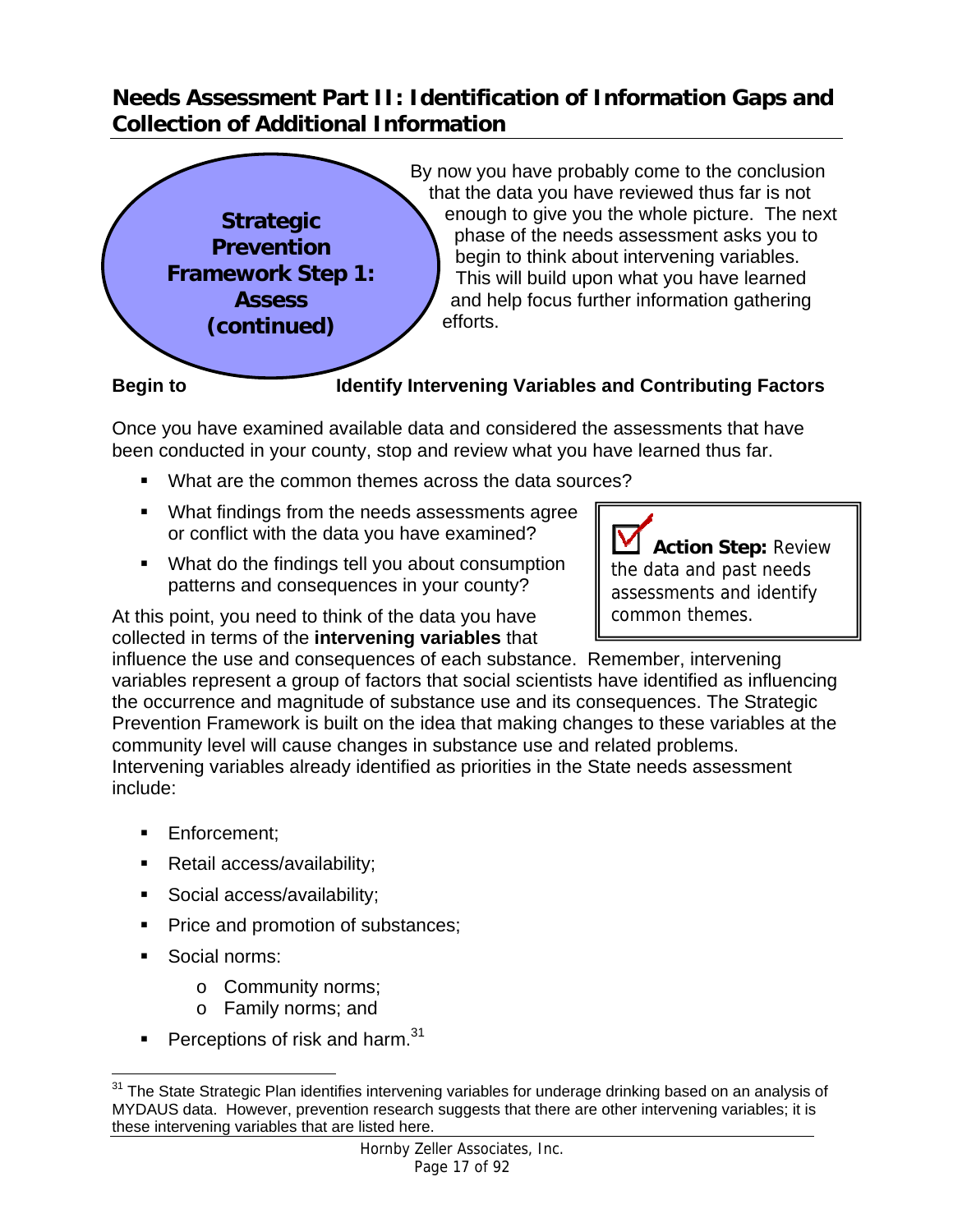

**Intervening variables** are broad factors that manifest differently in different communities. It is your job to define what it is about each intervening variable that contributes to substance use and consumption in your county. Using marijuana as an example: the issue may be that in one community people

who use marijuana believe that they will not get caught because even though the police are working hard to enforce the laws nobody hears about anyone who got caught (perception about enforcement). In another community, police may not in fact spend their time enforcing laws around marijuana use because other substances pose a bigger problem (focus of police enforcement). Both of these factors contribute to the intervening variable of enforcement (perceived or actual) related to marijuana use. Each of the intervening variables e.g., social access, promotion and community norms, is shaped by **contributing factors** as well. Figure 2 illustrates potential contributing factors for the intervening variable of retail access/availability.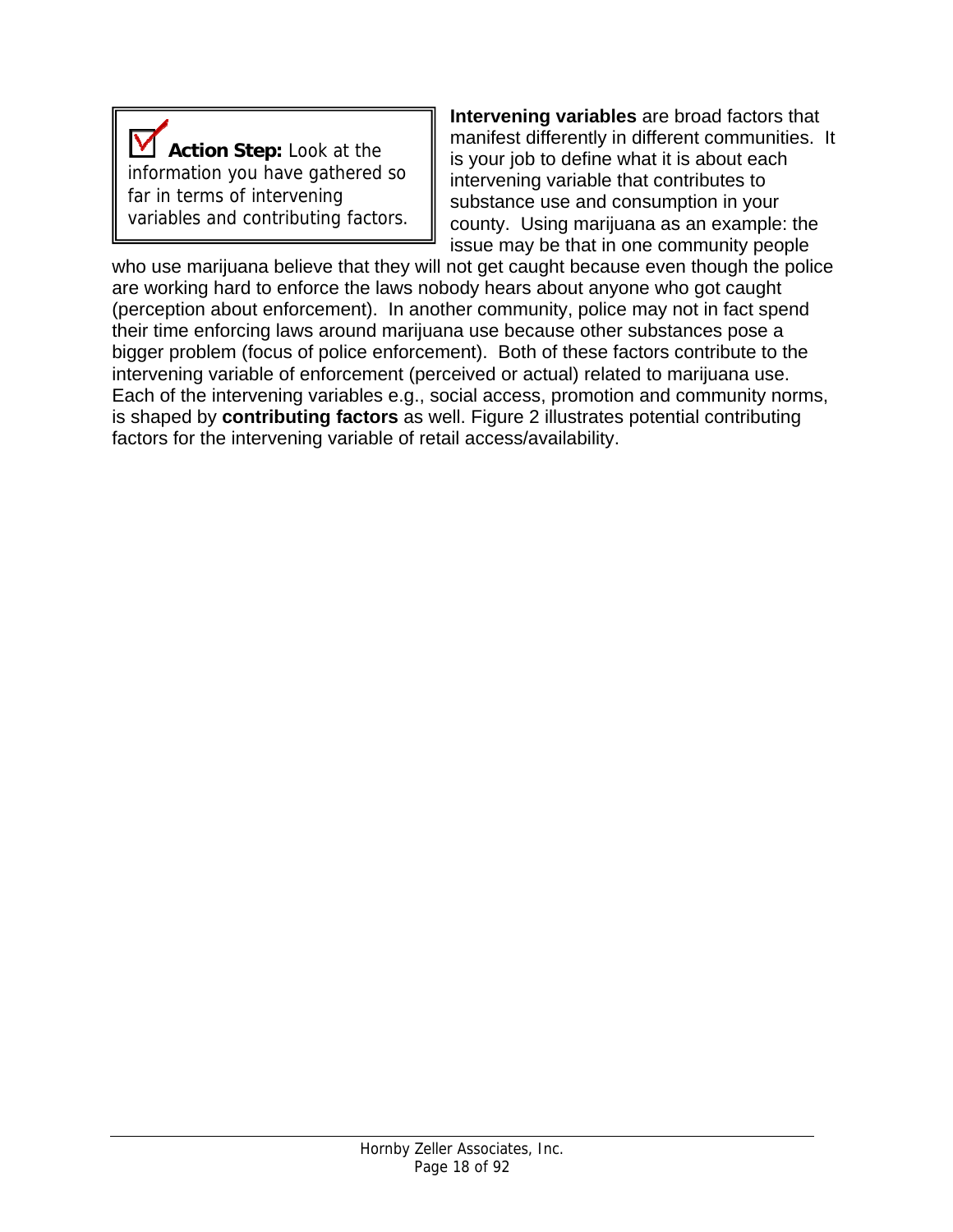#### **Figure 2: Sample Contributing Factors to the Intervening Variable of Retail Access/Availability**



Appendix I provides you with a series of tools similar to Figure 2. These tools are intended to help you brainstorm and identify the contributing factors in your county that are associated with each intervening variable. Use your needs assessment information to inform your selection of contributing factors. Do not dismiss factors simply because you have little to no data to support them. It is these factors and gaps in knowledge which may be used to shape your data collection needs, the focus of the next section of the Guide.

Intervening variables and contributing factors for drug use are more difficult to identify than those for alcohol, due in large part to the illicit nature of the substances. However, Maine's epidemiological analysis concluded that many of the same indicators and factors that contribute to problem

Identifying the contributing factors is key to selecting appropriate prevention efforts to employ in your county.

alcohol use also impact prescription drug misuse and marijuana.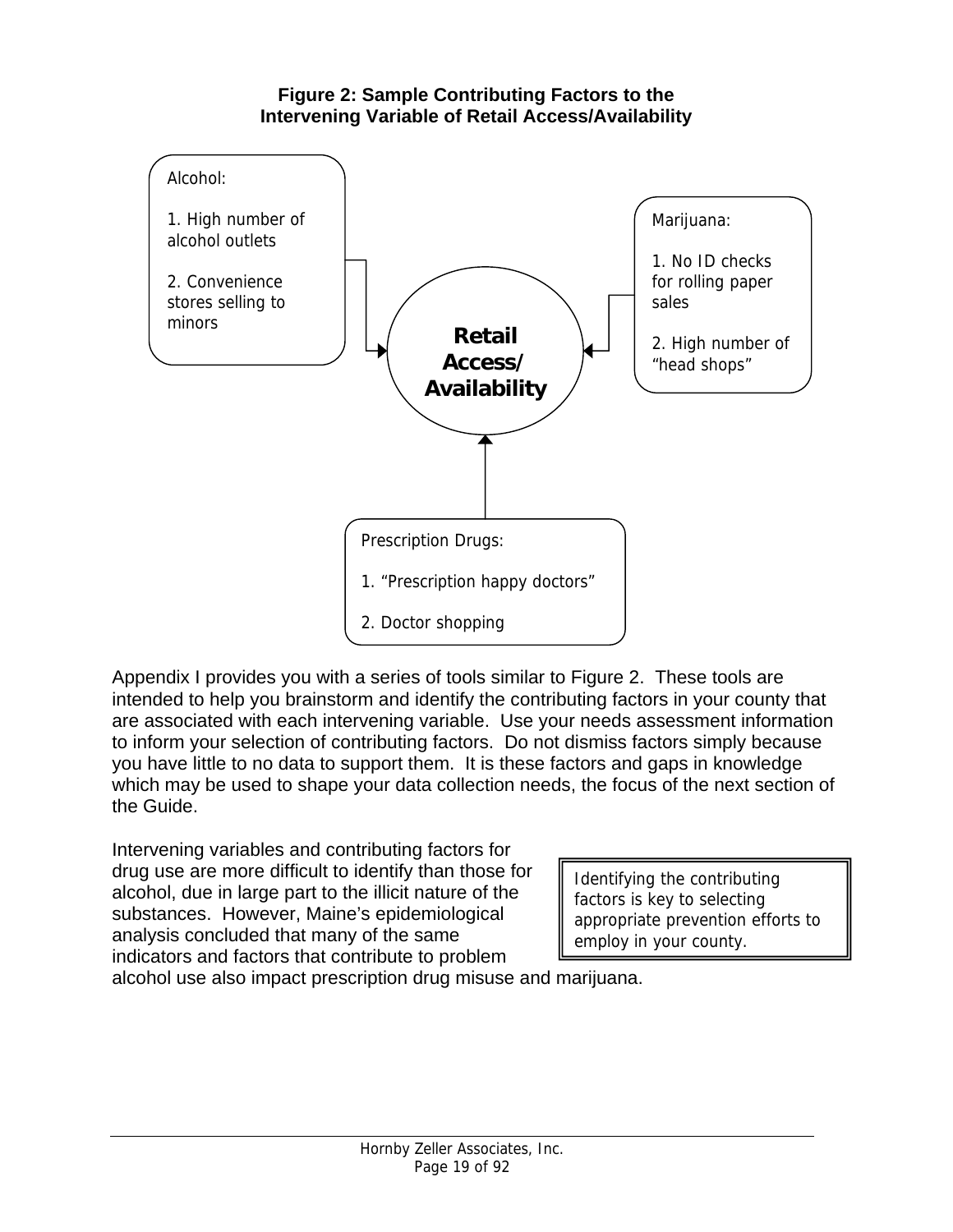## **Identifying Gaps in Needs Assessment Information**

A "knowledge gap" is a general term for any area where you do not have enough information to answer an important question. To identify knowledge gaps, look at the consumption and consequence data you have gathered and ask yourself:

- *Who* is involved in the problem (age, gender, income, race/ethnicity, area/town)?
- *Where* does the problem occur?
- *When* does the problem occur?
- **Why** is the problem occurring?

If you answer "I don't know", you may need to collect more information to fill your knowledge gap. This will add depth to your understanding of the patterns and problems associated with a particular substance. In addition, ask yourself what you know or still need to know about the intervening variables and contributing factors that you brainstormed for your county.

**Action Step:** Create a plan for information collection. See Appendix J for a suggested format. Then, you need to develop an **information collection plan**, an explanation of how you will gather information you need to complete this assessment. Appendix J will help you to document what gaps exist in your assessment and how you will shape your data collection.

Your approach may include multiple methods, such as:

- **Focus groups;**
- **Interviews with "community experts";**
- A scan of businesses, public areas, local media or other environments; and/or
- **Surveys.**

Each of these data collection methods has benefits and drawbacks. Selecting which methods to use, and how you choose to use them, will be determined in large part by what knowledge gaps you identify after your review of existing data and your preliminary exploration of intervening variables and contributing factors.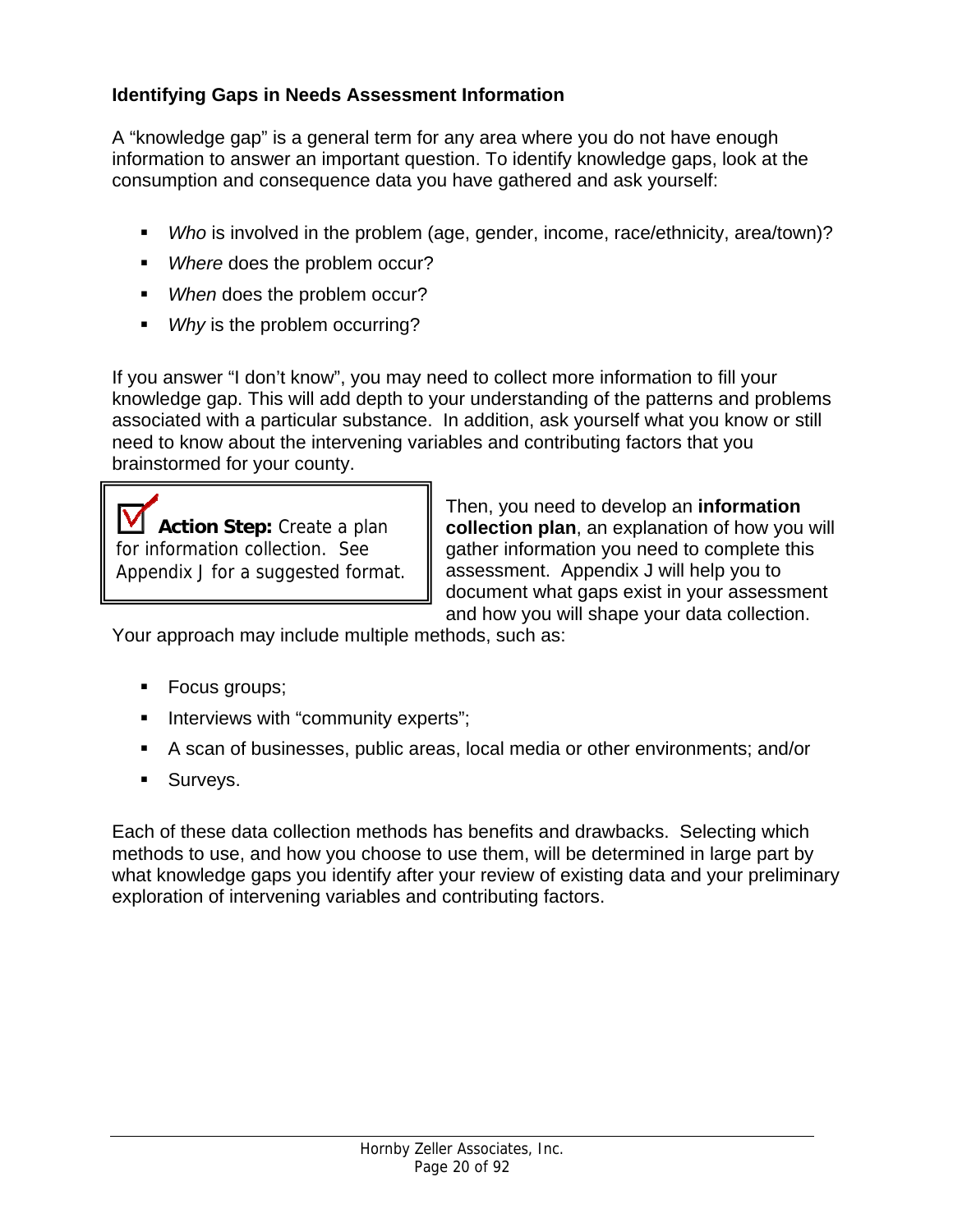| <b>Summary of Data Collection Methods</b> |                                                                                                                                                |                                                                                                                                              |  |
|-------------------------------------------|------------------------------------------------------------------------------------------------------------------------------------------------|----------------------------------------------------------------------------------------------------------------------------------------------|--|
| Type                                      | <b>Pros</b>                                                                                                                                    | Cons                                                                                                                                         |  |
| Focus groups                              | Supplements data findings with<br>personal experiences and<br>perspectives.                                                                    | Time consuming to develop<br>questions and arrange groups. It<br>can be difficult to recruit<br>participants.                                |  |
| <b>Expert Interviews</b>                  | Collects on-the-ground<br>knowledge of policies and<br>practices.                                                                              | Data are based on interviewee's<br>perceptions/biases.                                                                                       |  |
| <b>Environmental scans</b>                | Efficient way to measure<br>availability and promotion.                                                                                        | Difficult to conduct for a large<br>geographic area.                                                                                         |  |
| Surveys                                   | Collects the information you<br>want; allows for statements such<br>as "20% of residents responded<br>that"; can be compared to<br>other data. | Require technical knowledge to<br>design. Can be very time<br>consuming and too few<br>responses can make results<br>invalid. Can be costly. |  |

For any of these collection methods, it is important to focus your data collection to obtain information for a purpose. For the Strategic Prevention Framework, the main purpose of data collection is to clarify consumption and consequence patterns, to identify priorities and to further define intervening variables and contributing factors.

## **Collecting Information to Fill in Gaps**

#### *MYDAUS Data*

The County Profile Supplement you looked at in the early stages of this assessment includes only a small portion of MYDAUS data and focused on consumption and consequences. MYDAUS is one of the strongest data sources you have at your disposal, so it is recommended that you go online to examine those MYDAUS results that pertain to the intervening variables you began to think about. These data can be examined by individual question and/or by scale (e.g., laws and norms favorable to drugs). A scale is made up of a set of questions. For example, the *laws and norms favorable to drugs* scale is a set of questions that includes the following:

- If a kid smoked marijuana in your neighborhood, would he or she be caught by the police?
- If a kid drank some beer, wine or hard liquor (for example, vodka, whiskey, or gin) in your neighborhood, would he or she be caught by the police?
- If a kid carried a handgun without permission in your neighborhood would he or she be caught by the police?
- How wrong would most adults (over 21) in your neighborhood think it is for kids your age: to use marijuana? to drink alcohol? to smoke cigarettes?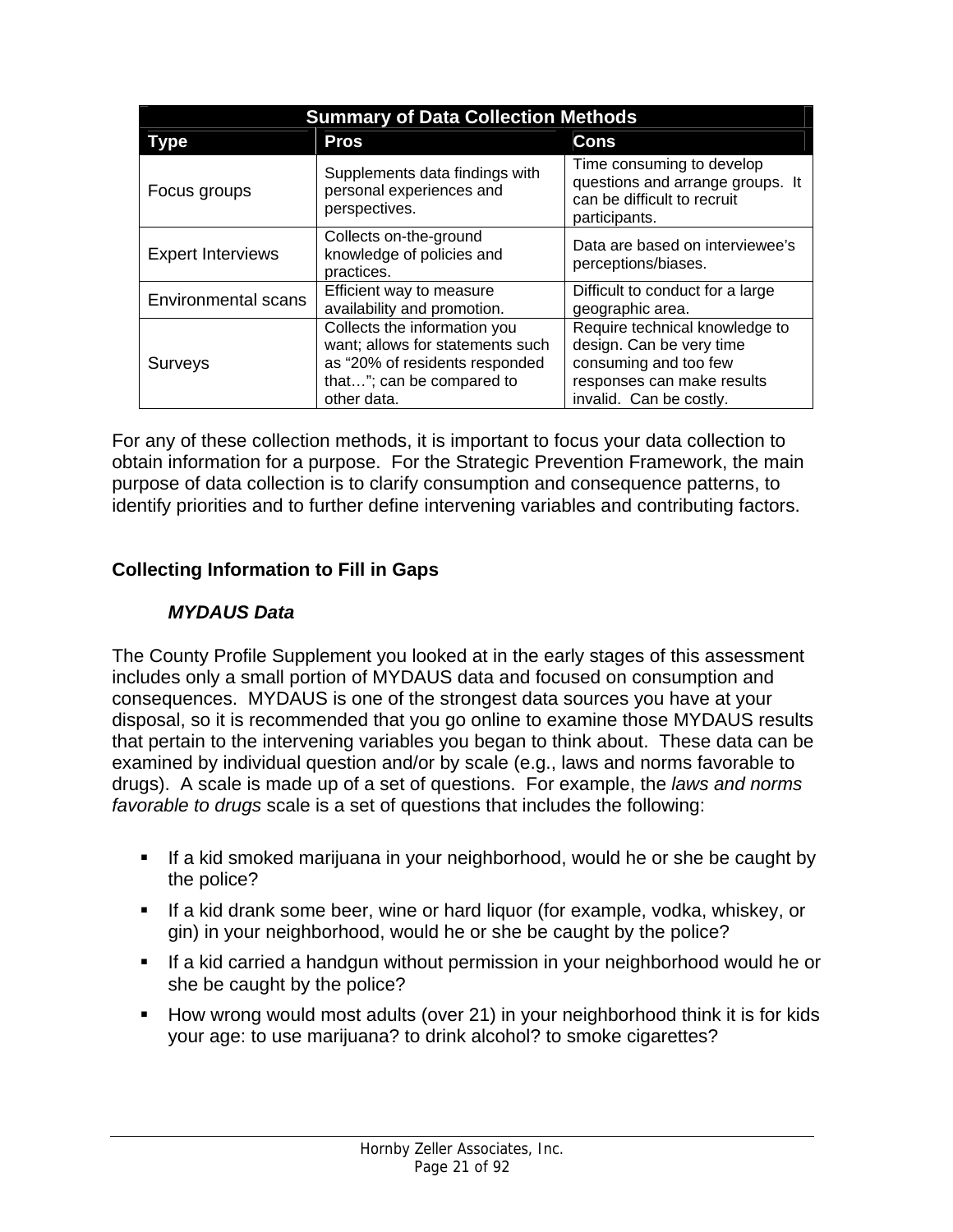The MYDAUS data can be accessed via the OSA website, located at: http://www.maineosa.org/data/mydaus. The MYDAUS website allows users to generate reports at various levels, including: state, region, county and school district/school.

**Action Step:** Examine additional MYDAUS reports pertaining to norms, perceptions and accessibility.

State, regional and county reports are available to the public; the school district and school reports require a user name and password. User names and passwords are provided to superintendents and principals of those schools participating in the MYDAUS. Appendix K provides more information on utilizing the MYDAUS website.

As you look at the MYDAUS data, consider questions such as the following:

- **How does your county compare with surrounding counties? Your region? The** state?
- Do perceived risks from alcohol and drug use vary by grade and/or gender?
- Do perceptions of social norms and attitudes about to alcohol and drugs vary by grade and/or gender?

Because SPF SIG focuses on the lifespan, but MYDAUS only provides data on middle and high school students, this Guide asked you to complete an information collection plan to identify how you will collect information not readily available from existing data sources such as MYDAUS. Following is an overview of the different methodologies and some tips for employing them you may use to collect additional information.

## *Focus Groups*

Focus groups can be used to gather qualitative information from your community about issues and attitudes. They are typically led by a facilitator who presents a small number of targeted questions and facilitates the discussion. Participants share ideas and observations that can clarify issues for you or present new perspectives. Compared

with surveys and other methods, focus groups allow you to delve more deeply into a topic area or to probe for more information. Focus groups also can lead you to topics or points that you had not considered. Recruiting and conducting effective focus groups can be challenging and time consuming.

The purpose of your SPF SIG focus groups is generally to gain the community's perspective on substance use and related consequences. Your

#### **Focus Groups with Youth**

You will need to obtain parental permission for youth to participate in your focus group. To make this easier, consider asking the parents of your youth participants to be in your parent group. Then hold the youth and parent focus groups concurrently in order to facilitate participation.

questions can be tailored to address specific areas in which you need more information such as intervening variables and contributing factors.

Your focus groups may be targeted to different age groups (see box for tips on holding youth groups) or you may wish to bring people from certain geographic areas or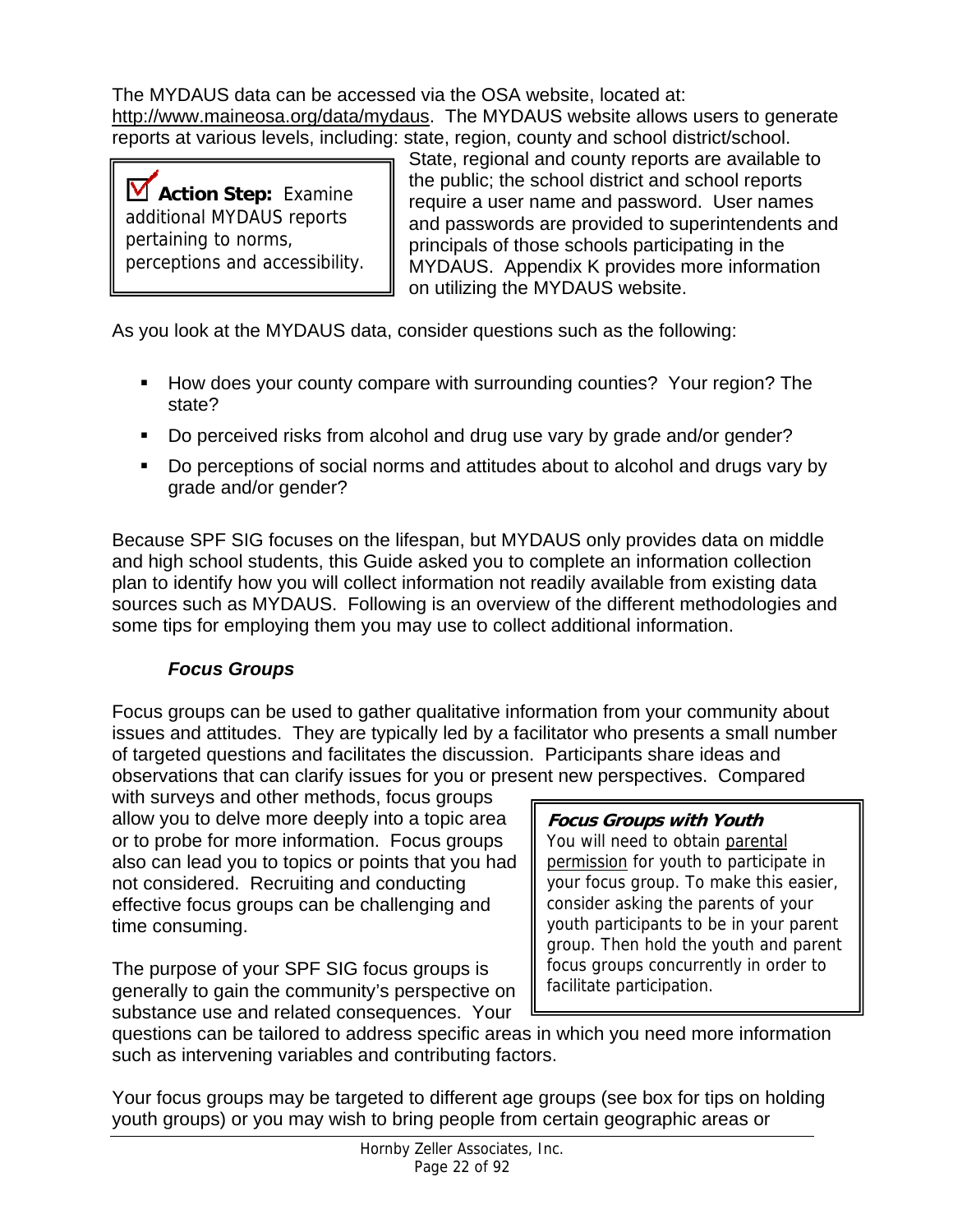community sectors together. Your assessment committee will be especially useful in making decisions about who to invite and how to encourage them to participate. Below are some focus group guidelines.

### **Developing Focus Group Questions**

When developing a focus group protocol and questions, there are some considerations to keep in mind.

- Rely on a small number of core questions, usually 10 to 12. Focus groups should not last more than 90 minutes and you need to allow enough time for everyone in the group to respond.
- Use broad, open-ended questions. Do not ask questions that elicit a "yes" or "no" response as these tend to end the discussion.
- Ask participants to speak from their own experiences. It is more useful to ask about their experiences that what they or other people think.
- Start with an easy, non-threatening question that everyone should be able to answer. This will break the ice and provide a sense of who is shy and who might dominate the conversation.
- End by asking if participants have anything else to add.<sup>32</sup>

## **Preparing for a Focus Group33**

When preparing for a focus group, follow these steps:

- Find someone to lead the focus group. This person should have experience facilitating groups, be a good listener and know something about the topic, but have the ability to appear neutral about participant opinions.
- Find a note-taker to record what is said. Focus groups are often tape-recorded, but only with permission from the group members.
- Decide whom you will invite. The groups should be carefully planned so as to create a non-threatening environment in which participants feel free to express their opinions.
- **Determine whether you will need to provide some type of incentive for people to** participate.
- **Decide when and where the focus groups will be held.**

 $\overline{a}$ <sup>32</sup> Data Collection Methods: Getting Down to Basics June 12, 2006. Center for Application of Prevention Technology. Module #3, "Collecting Your Own Data."

<sup>&</sup>lt;sup>33</sup> State of Maine Department of Health and Human Services. Office of Substance Abuse. Guide to Assessing Needs and Resources and Selecting Science-Based Programs. Portland, ME: Hornby Zeller Associates, Inc., 2003.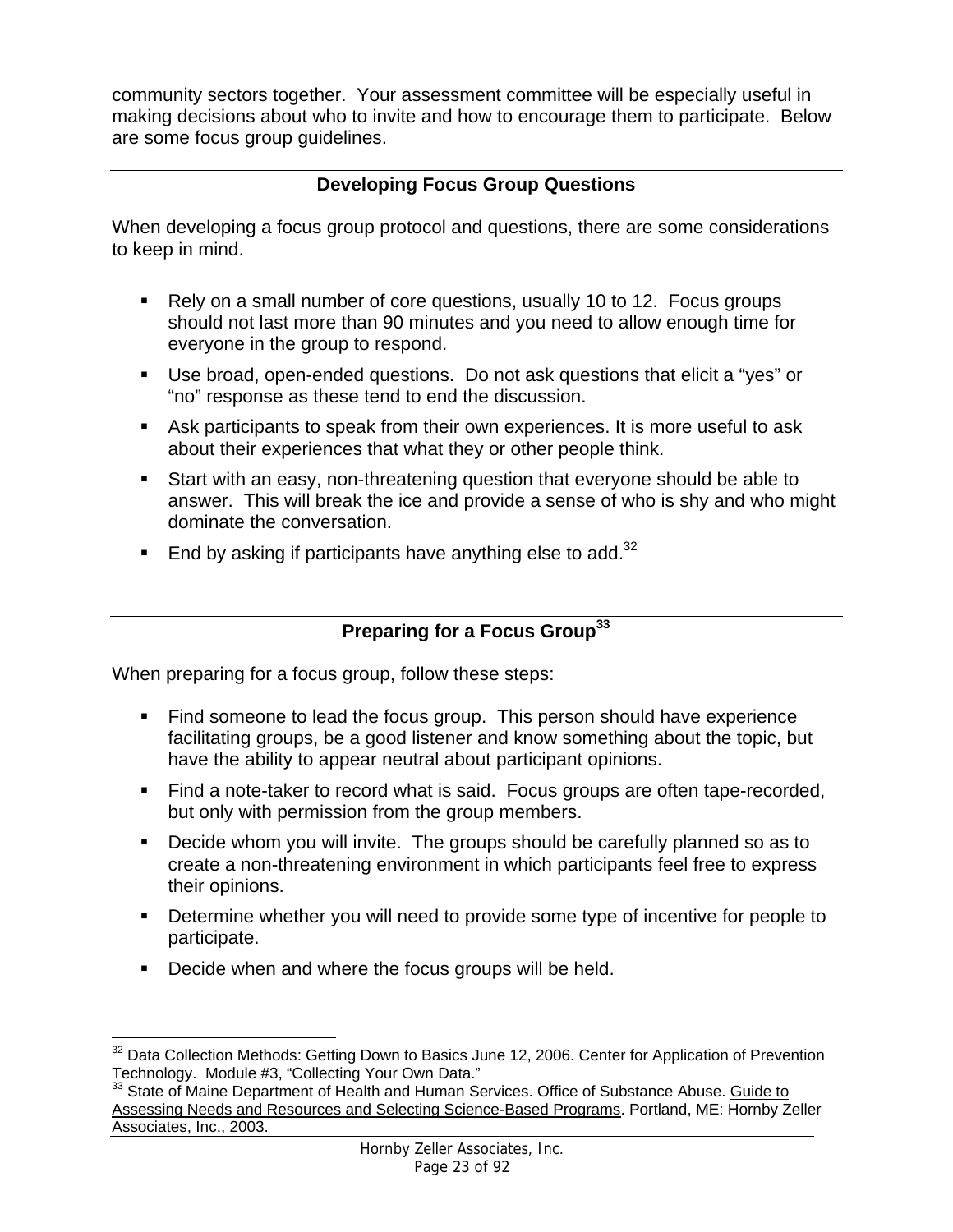- Review your focus group questions. Are there other questions you want to delete or add? Are there questions you wish to re-word? Develop more probing questions if you feel it is necessary, particularly based on other information you have collected.
- **Recruit your members. It is suggested that your groups each have between six** and ten people. Ensure that you obtain written permission from a parent or guardian for youth to participate.
- Make sure you have all of the materials you will need for the groups ready in advance (e.g., a copy of your questions and probes for the facilitator and the note-taker, pens or pencils).

## **Conducting a Focus Group**

- **Thank the participants for agreeing to be a part of the group.**
- Have the participants introduce themselves by first name only.
- Explain the purpose of the group and why those in attendance were recruited to participate.
- **Explain how the meeting will be structured and the ground rules. Common ones** are:
	- o Only one person should speak at a time;
	- o Be respectful of the opinions of others;
	- o Everyone is encouraged to participate; and
	- o Participants will not be identified to anyone or in any report and their opinions and responses will be anonymous.
- Make sure all participants have an opportunity to be heard.
- When you have finished with the focus group questions, ask if people have any other comments. Tell the participants how their input will be used and thank them for participating. You may want to prepare a summary of all of the focus groups you conduct and distribute the summary to the participants.<sup>34</sup>

# **Analyzing Focus Group Results**

Soon after each focus group, while the information is fresh in your mind, review the information that was recorded. What are the common themes? Did you hear anything that you want to follow up on or learn more about? Write down your thoughts and keep them with the notes. Appendix L provides a guide for recording and analyzing what you saw and heard in the individual groups. Appendix M provides a tool for you to summarize the findings from all your focus groups.

**Action Step:** If you conducted focus groups, summarize what you learned. Appendix M provides a structure to organize your findings.

 $\overline{a}$ <sup>34</sup> Adapted from "Community Tool Box." University of Kansas. 29 Aug 2006 <http://ctb.ku.edu/> and Needs Assessment & Strategic Planning – Community How to Guide on Underage Drinking Prevention, National Highway Traffic Safety Administration, March 2001.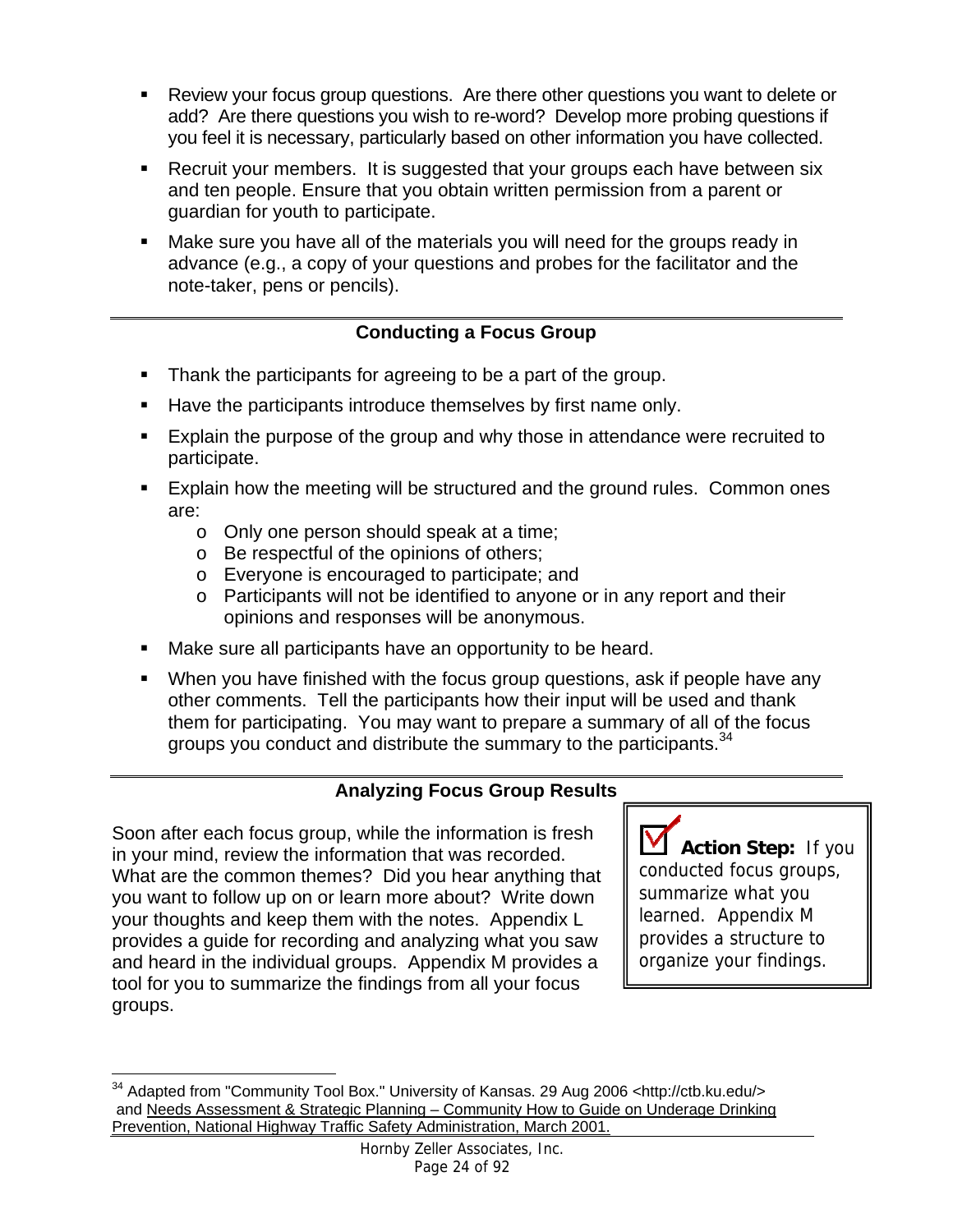#### *Interviews with Community Experts*

Community expert interviews can provide you the perspectives of people who observe and monitor community functioning. Their perspectives can provide a meaningful assessment of substance use and consequences observed within their areas of responsibility. They can also add to your knowledge of intervening variables and contributing factors by lending understanding to the "when, why, and where" of substance use and the related consequences. Principals, teachers, school counselors, caseworkers, sheriffs, parks and recreation staff, shelter staff, probation officers, police officials, pharmacists, youth, doctors, hospital staff and emergency responders are examples of community experts. One risk is that you may get a slanted or one-sided perspective on a problem. For this reason it is important to consider what others have to say and what your other data tell you.

Based on the initial data examined and the knowledge gaps that you have identified, you determined what types of experts should be contacted. Your next task is to develop a list of the questions that you would like to ask. Try to limit the number of questions to ten so that you can leave some time for open-ended discussion. Some broad areas you may want to explore include the following:

- Do policies on substance use exist? If so, on what level (formal or informal)?
- **Are there clearly defined penalties** for violations?

**Tip:** Expert interviews allow you to ask the interviewee specific questions that may address a specific knowledge gap. Open-ended questions provide general themes for discussion, but allow community experts to introduce their own ideas and issues.

- Are laws and policies enforced? Are they enforced consistently? If not, where are the variations?
- What substance(s) (alcohol, marijuana, prescription drugs or other) pose a threat to the community? Why?
- What consequences of substance use has the interviewee witnessed?

Once you have decided whom you are interviewing and what questions you will ask, follow these steps:

- Obtain the names and contact information for local community experts that represent the perspective you would like to obtain.
- Contact the individuals and ask them if they would be willing to participate in an interview and if not, could they designate an alternate.
- Explain the purpose of the interview and briefly discuss the purpose of the SPF SIG assessment.
- Assure the person that the responses to the interview questions will be confidential.
- Schedule a time to meet.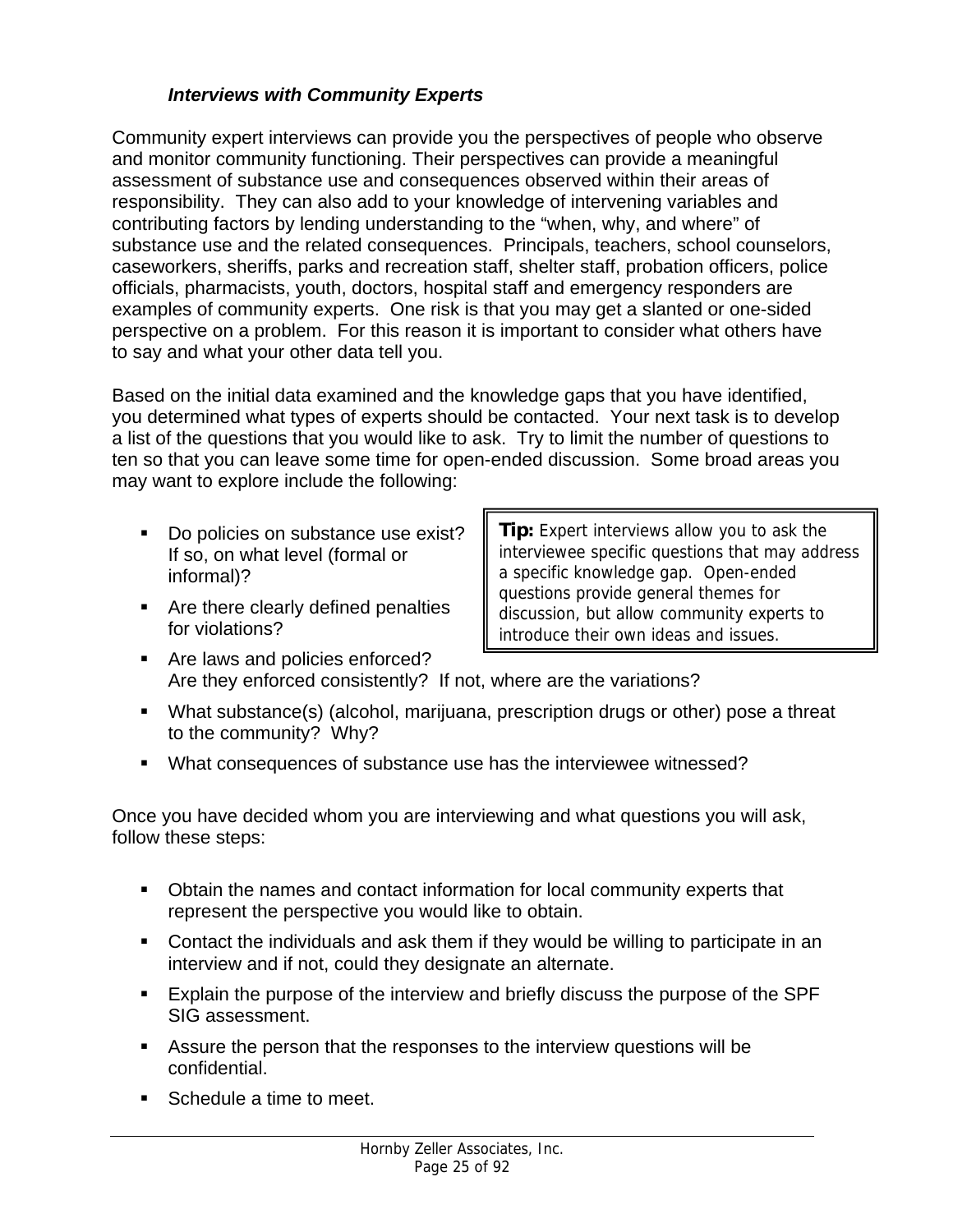Again, make sure that the interviews are focused on one of your identified knowledge gaps. Keep in mind that by interviewing different types of community experts, you will minimize the risk of obtaining information slanted by strong opinions and will keep the data more reliable. For example, people representing schools, hospitals or local nonprofit agencies may offer perspectives that differ from those provided by judges, district attorneys and law enforcement agencies.

You may use some yes/no or multiple choice questions in your expert interviews, which can be analyzed quantitatively. However, openended interview questions need to be analyzed in a way similar to that used for focus groups. The responses need to be carefully reviewed to identify the primary themes among interview participants. The themes should first be identified for a specific group (e.g., law enforcement) and then compared to other

**Action Step:** If you conducted interviews, summarize what you learned. Appendix M can be adapted for this purpose if you wish to use that format.

groups (e.g., emergency personnel). In some instances the groups will concur with one another, and in other instances the groups will report variations in opinions.

## *Environmental Scans*

Environmental scans are observations of various aspects of your community. For example, you could examine the practices businesses use to promote and sell alcohol products. Or you could review the use of public spaces and advertisements in print, radio and television to get an idea of the number of promotion versus prevention messages that are in the community. While an environmental scan is not required and is not particularly useful for substances other than alcohol, it can be particularly useful to obtain more information about retail availability and promotion. Remember, whether or not you conduct a scan and what information you collect should be directly linked to the knowledge gaps that you identified.

An environmental scan can be difficult to conduct in a way that represents your entire county, particularly if it covers a wide geographic region. Because you likely do not have the resources to conduct a countywide scan, one way to focus your efforts is to target areas with a high density of alcohol outlets. Appendix N provides a list of the number of active liquor licenses within each county, broken out by town.

Finally, if you want to find out the extent of advertising and how much of it promotes substance use and how much of it is dedicated to prevention messages, you may want to do a scan of local media coverage, advertising and public service announcements in print, radio and television advertising.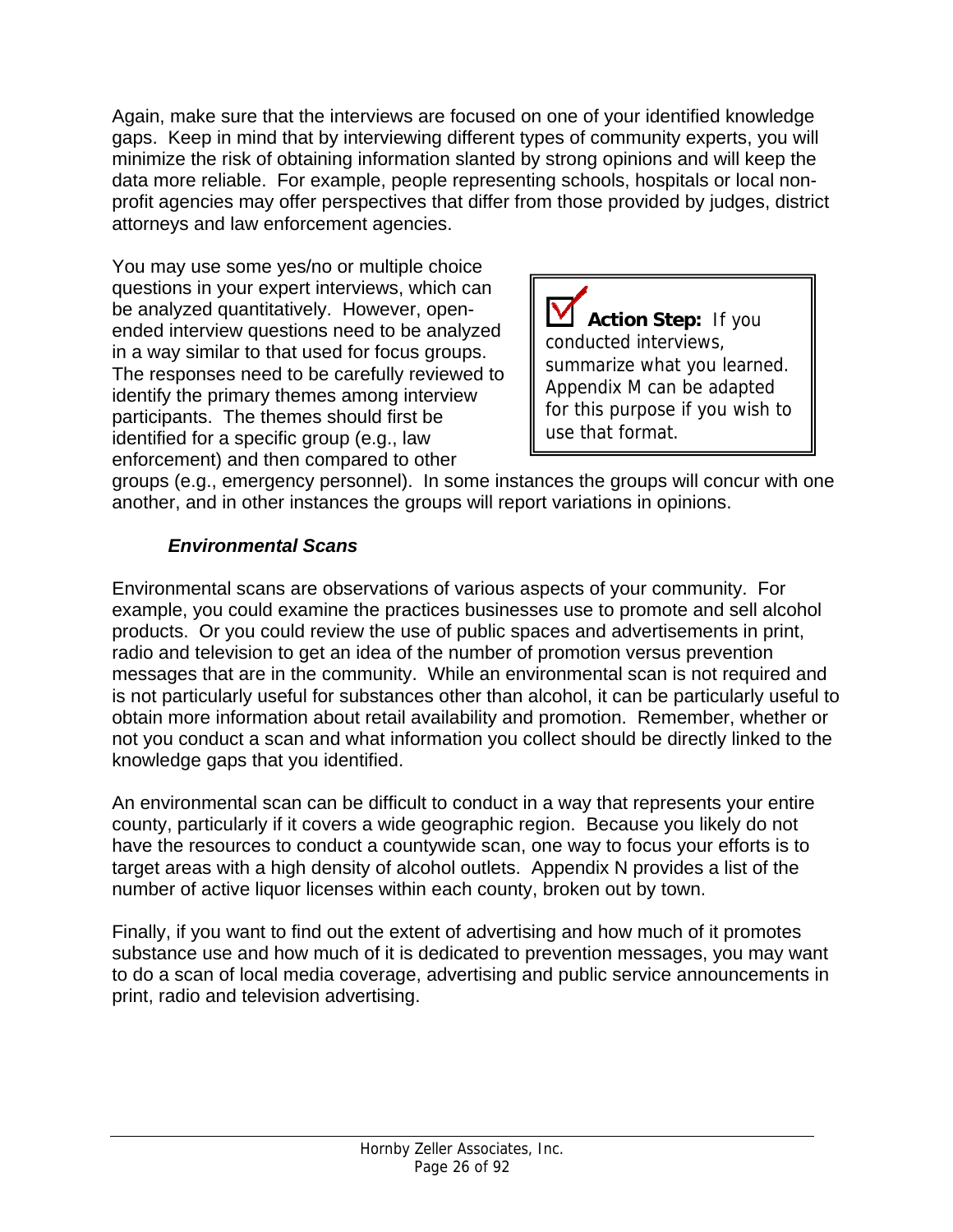#### *Surveys*

Surveys allow you to collect specific information on individual attitudes, beliefs, and behaviors. They are not required as part of this assessment and you may find that you do not have the time or resources to conduct a survey. You may however wish to include this methodology in your strategic plan as a future action. Surveys allow you to make statements such as "Twenty percent of college students surveyed report that …" Surveys also allow you to make comparisons to national or state data, or to gather information on an issue not included in a standardized survey.<sup>35</sup> However, conducting a survey requires technical knowledge of survey design and administration and can be costly to administer. Moreover, it can be difficult to get enough people to respond to a survey, and often requires significant follow-up activity. Too few responses can make your results invalid. We recommend that you involve OSA's Epidemiologist if you consider collecting your own survey data.

 $\overline{a}$ <sup>35</sup> Adapated from How Do We Know We Are Making A Difference? A Community Alcohol, Tobacco, and Drug Indicators Handbook. Boston, MA: Join Together, 2005.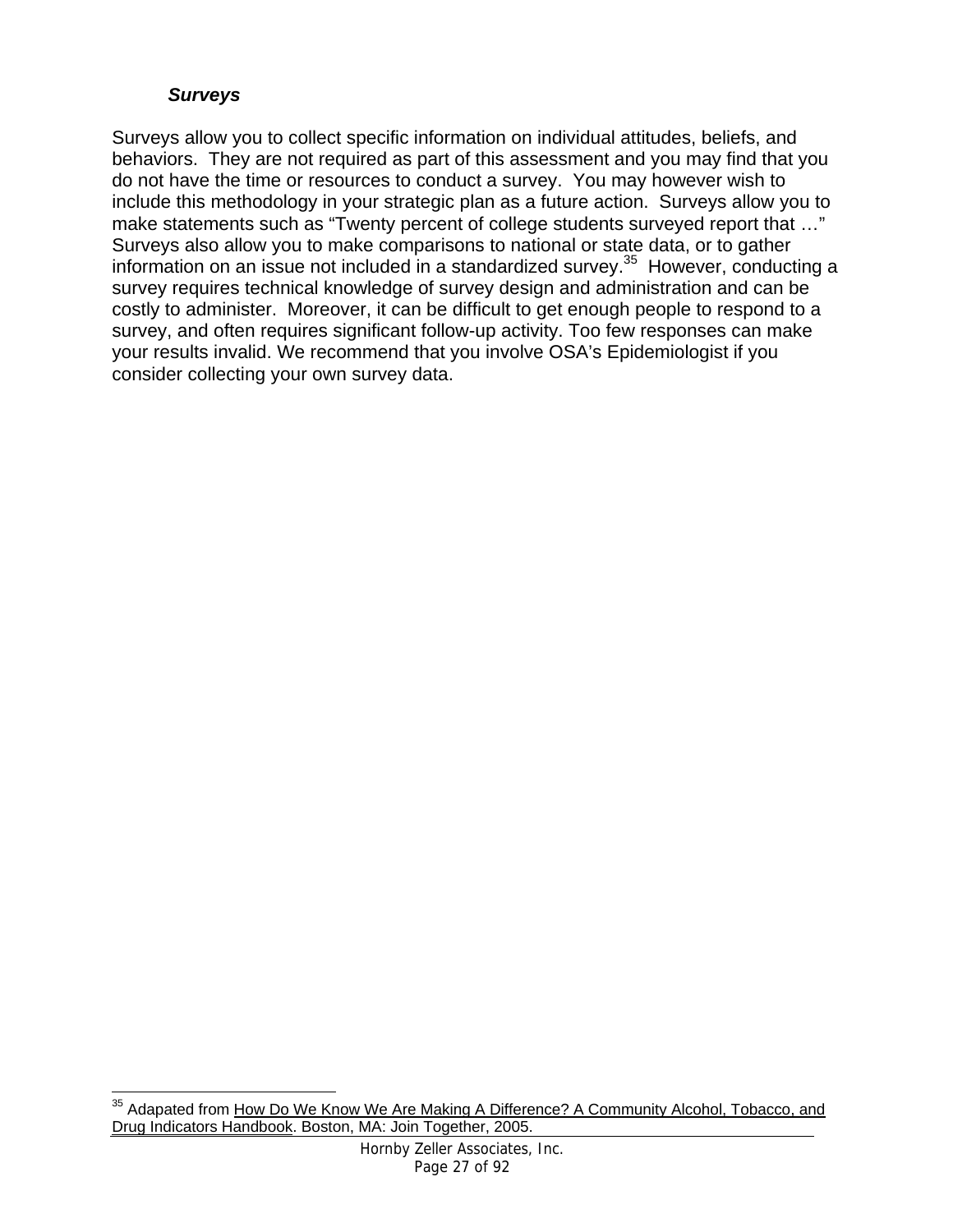## **Capacity Assessment**

**Strategic Prevention Framework Step 2: Mobilize/Build Capacity** 

Step 2 of the SPF SIG process is to mobilize and build capacity. Capacity includes the human, technical, organizational and financial resources necessary to monitor affected

populations and to implement substance abuse prevention in a culturally and socially sensitive way. It also includes being ready, willing and able to identify and successfully utilize information from, and also network with, external organizations and resources at the local, state, and national levels.<sup>36</sup> At this point you are being asked to assess your current capacity.

Toward this end, the Prevention Centers of Excellence have developed a process for assisting with capacity assessment and for providing technical assistance,

should you need it, as you build your capacity to implement or expand substance abuse prevention in your county. The RFP for this grant states that grantees must include in

their Needs, Resources and Readiness Assessment "the results of a self-administered Readiness Assessment." An assessment team representing the two prevention centers will meet with each grantee to discuss the readiness assessment, and additional capacity issues, and to prioritize areas where the prevention centers can offer assistance.

**Action Step:** Meet with the PCoE assessment team to determine priority needs for capacity building.

On the last page of your Assessment Report (Appendix O), you are asked to attach your capacity assessment, and to identify strengths and areas needing capacity building. The PCoEs' assessment process will generate a capacity assessment document that will identify these for you. Your strategic plan will include actions to build capacity in the identified areas.

 $\overline{a}$ <sup>36</sup> PCoE definition of capacity.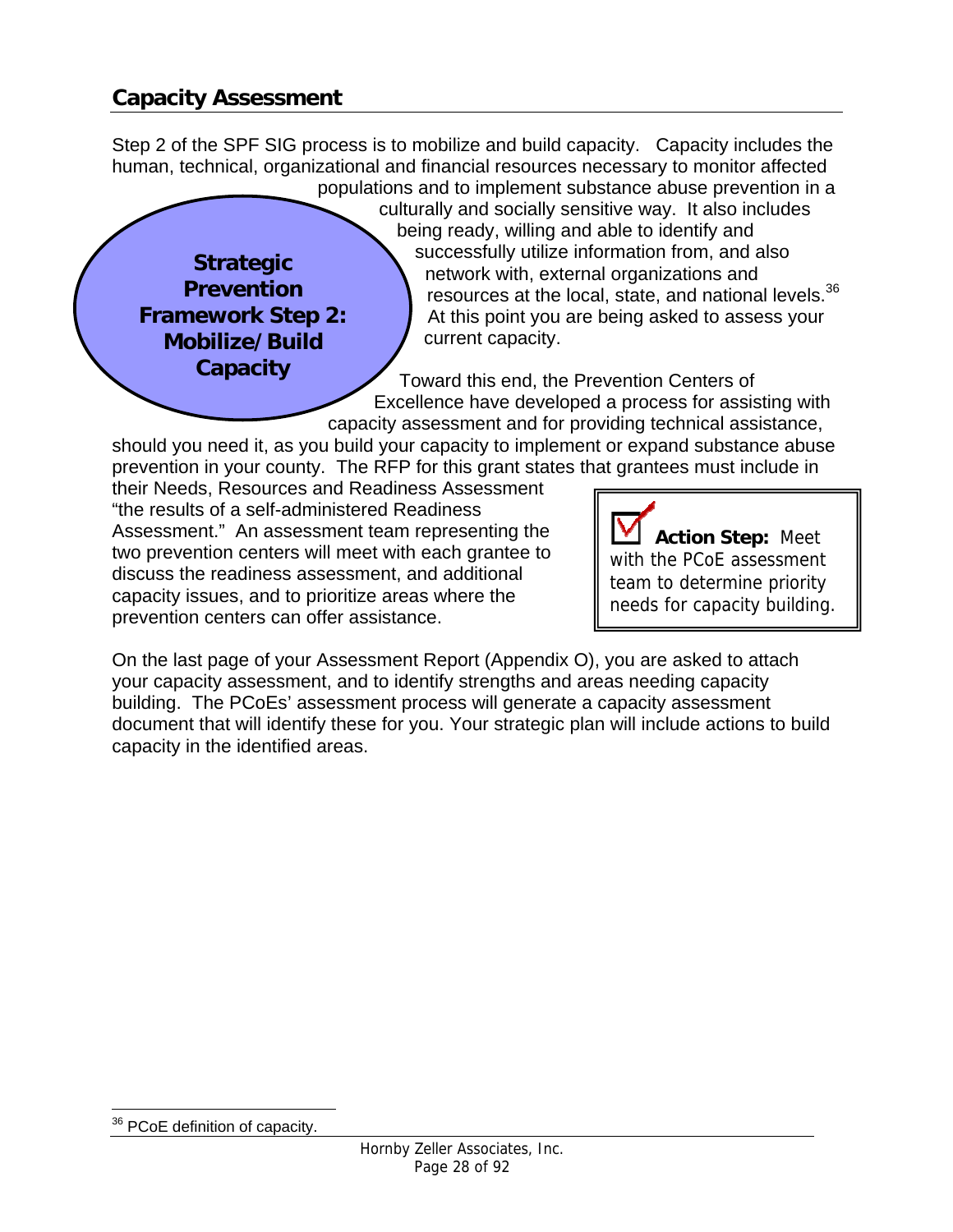# **Reporting Your Needs and Capacity Assessment Findings**

It is now time to bring together the findings of your assessment of needs and capacity. Appendix O provides a template for you to complete your Assessment Report. This is one of the products that OSA is requiring of you. The template has been designed to put your assessment findings into the context of the Strategic Prevention Framework and summarize them in a way that will assist in you in identifying priorities and moving into the strategic planning phase of the grant.

Before completing the Assessment Report, revisit the brainstorming activity you completed on identifying contributing factors and make any adjustments given new information collected in Part II of your needs assessment. This review will help you complete the report.

**Action Step:** Revise the brainstorming activity on contributing factors given what you learned in the second part of your needs assessment.

The Assessment Report begins by asking three questions about what you learned initially, that is, from Part I of the needs assessment, and what knowledge gaps were identified. The report then asks you to link what you have learned about intervening variables to consumption and consequences in your county. The last part of the report pertains to the capacity assessment.



Hopefully, as your compile your information, you will find that results from different methods of information collection (e.g., interviews and focus groups) converge or overlap in a meaningful way. Another strong finding would be when different segments of

the community (e.g., parents and school officials) share common beliefs about substance abuse issues. Finally, if your focus group results, for example, support the

epidemiological or other data you reviewed, you also have a strong finding. However, your results may reveal true differences in opinion or conclusions. Then you have two

#### **Things to consider:**

- $\checkmark$  How much will you weigh the findings from each data source?
- $\checkmark$  How will you address contradictory findings?

choices – continue to collect information to see if you find more commonality or accept and explain the conflicting findings and conclusions in your assessment report. The lack of consensus is an important finding and may influence your strategic plan.

#### **Your final Assessment Report is to be submitted to OSA by June 30, 2007.**

However, since you are likely to have completed it earlier in the year, submitting it earlier would help OSA, HZA and the PCoEs understand the context for your strategic planning. A revised version can always be submitted as your final product in June if you make changes as your work proceeds.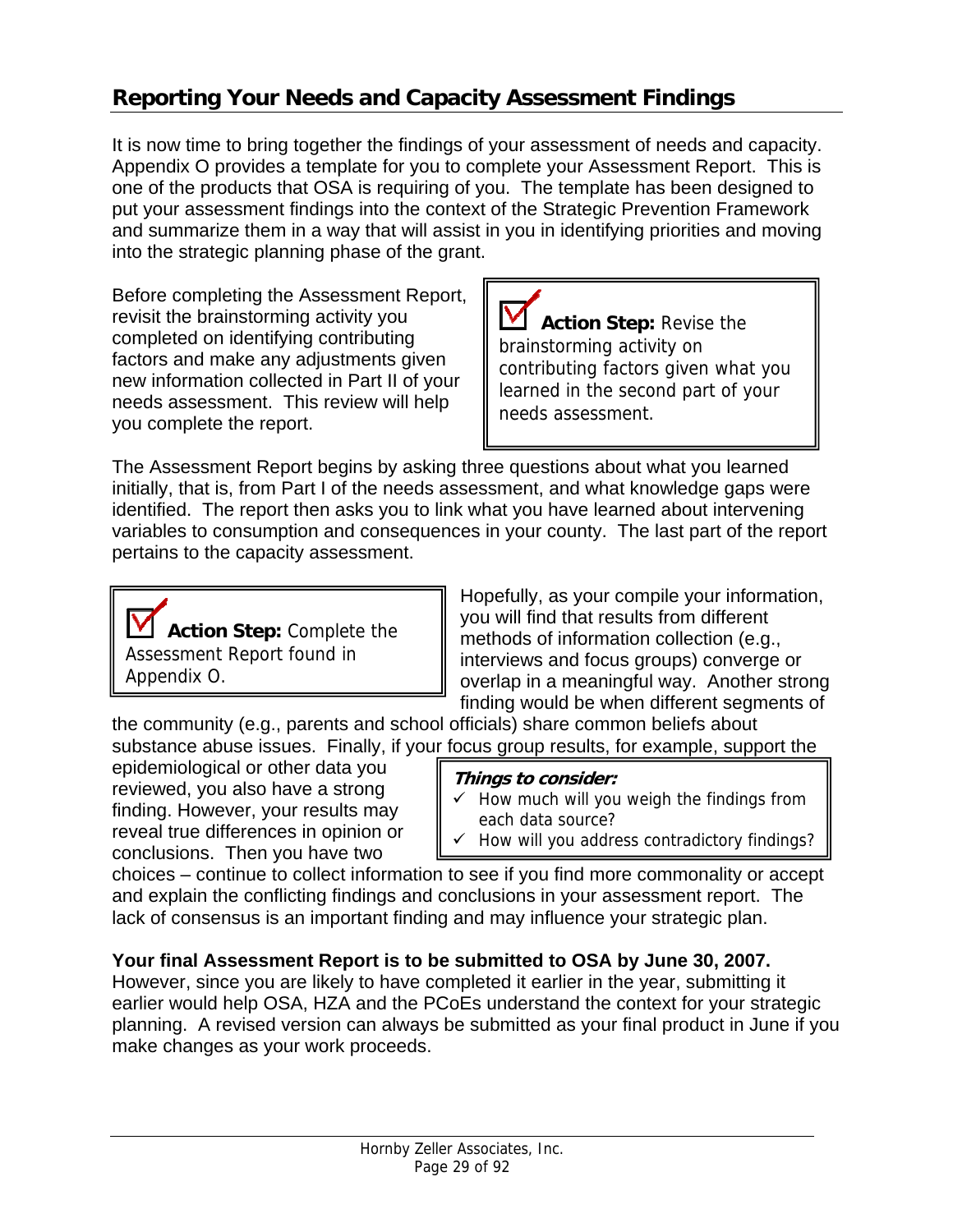# **Strategic Planning**



Step 3 of SPF SIG is planning. "Planning involves developing a comprehensive, logical and data driven plan to address the problems identified in Step 1 with the current and future capacity developed in Step 2 of the Strategic Prevention Framework."<sup>37</sup>

The strategic planning activities will be to:

- Assemble a planning team;
- Review your needs and capacity assessment;
- Develop a vision statement;
- Articulate your problem statement(s);
- Define your goals;
- Identify measurable objectives for each goal;
- Identify strategies;
- Develop action steps to achieve each objective;
- **Create a funding plan; and**
- **Write your plan.**

#### **Assemble a Planning Team**

Just as you convened an assessment committee for the needs and resources assessment, you will need to pull together a planning team. This may be the same as your assessment team. More likely, this will be an opportunity to involve new community members and organizations that were highlighted as important during your assessment.

"Moreover, your ability to create a culturally competent substance prevention plan is maximized by involving the various subpopulations present in your county in all phases of the implementation process, as well as in the interpretation of outcomes.<sup>38</sup> As you assemble the team, be sure that its members represent the various subpopulations of particular interest to your county.

<sup>&</sup>lt;u>.</u> <sup>37</sup> US Department of Health and Human Services. Substance Abuse and Mental Health Services Administration, Center for Substance Abuse Prevention. SPF SIG Overview and Expectations: New Grantee Workshop.<br><sup>38</sup> "21st Century SIG/Prevention Block Grant." <u>Definitions</u>. 29 Aug 2006

<sup>&</sup>lt;http://wind.uwyo.edu/sig/definition.asp>.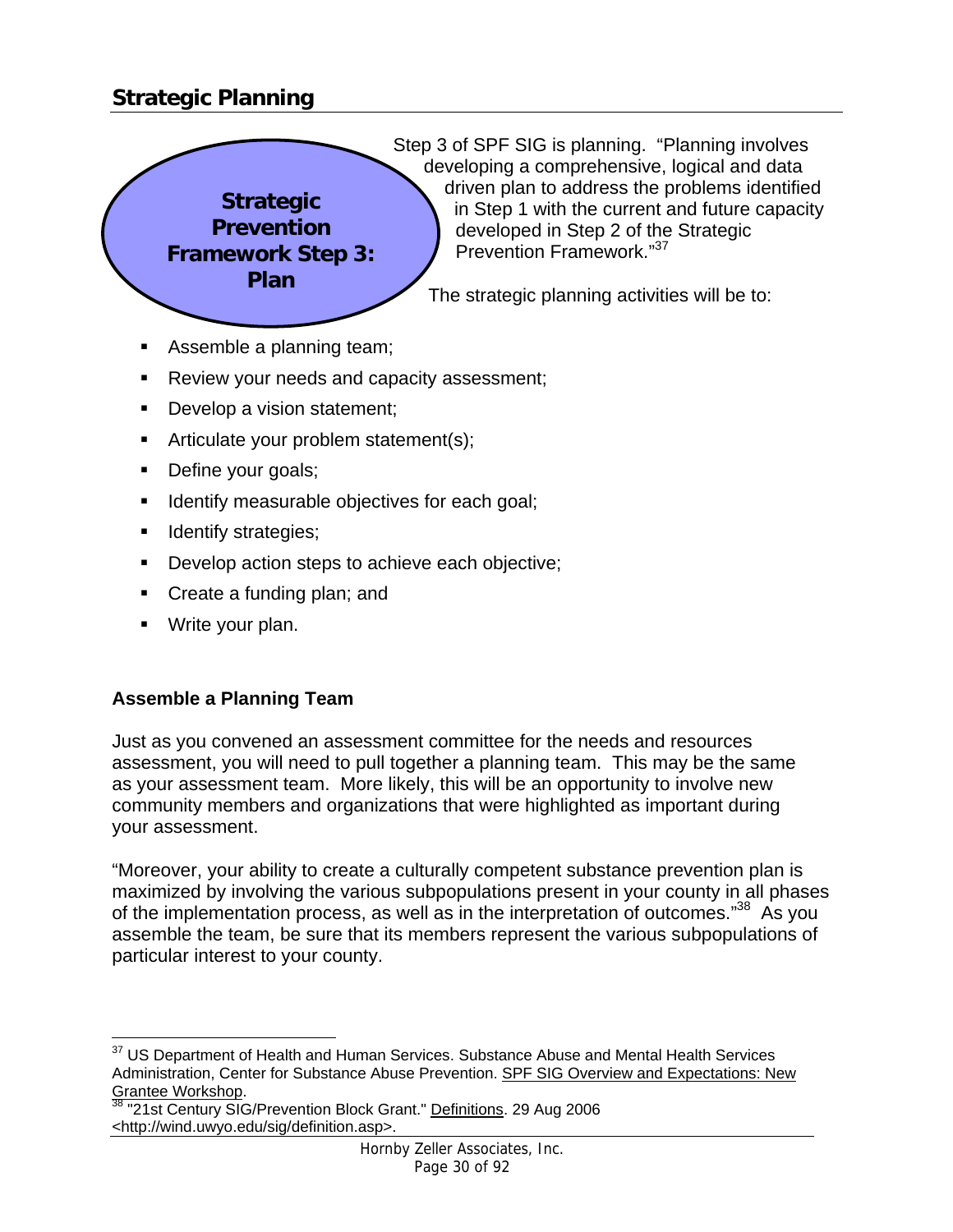#### **Review Your Needs and Capacity Assessment**

At one of your first planning meetings you will want to review the purpose of the strategic plan and review the findings of your needs and capacity assessment. The Assessment Report you prepared should be sufficient, but you may wish to share more detailed findings as well.

#### **Develop a Vision Statement**

While much of the work you have done so far is focused on the past and present conditions in your community, it is now time to develop a vision for the future. A vision statement is a "description of that ideal end-state"; it should "indicate what the group is striving to achieve."39

*A vision statement should always be positive, personal and inspirational. The vision statement paints the big picture: where the organization is now, and where it needs to be going. The statement should provide a framework for decision making. Its inspirational nature helps to develop team spirit and to empower the organization.<sup>40</sup>*

The OSA Prevention Team vision is "A public untouched by substance abuse."<sup>41</sup> What is your vision for your county?

Guidelines for your vision statement:

- The vision statement should capture the dream of how coalition/participating members want their county to be.
- It needs to be concise and clear so that the message is immediately evident.
- Vision statements are positive and often contain a collage of upbeat and positive phrases such as "healthy teens" or "drug-free youth."
- The vision statement must be general; that is, it shouldn't indicate such specifics as how an organization will reach its goal. It also needs to be broad enough to attract support and not offend any group of people.
- A vision statement should be flexible. It is common ground enough so that everyone can agree with it.
- It is inspirational and adapts to fit changes in the community, needs, organization membership and times.
- It can apply to all people in your community and stand as litmus in guiding important decisions.

Source: Adapted from Building Drug-Free Communities: A Planning Guide

 $\overline{a}$ 

<sup>&</sup>lt;sup>39</sup> Building Drug Free Communities: A Planning Guide. Alexandria, VA: Community Anti-Drug Coalitions (CADCA), 2001. p.57

<sup>&</sup>lt;sup>40</sup> <u>Ibid.</u>

<sup>&</sup>lt;sup>41</sup> State of Maine Department of Health and Human Services. Office of Substance Abuse. Draft Maine Substance Abuse Prevention Strategic Prevention Framework Plan 2006-2010. Augusta, ME: 2006.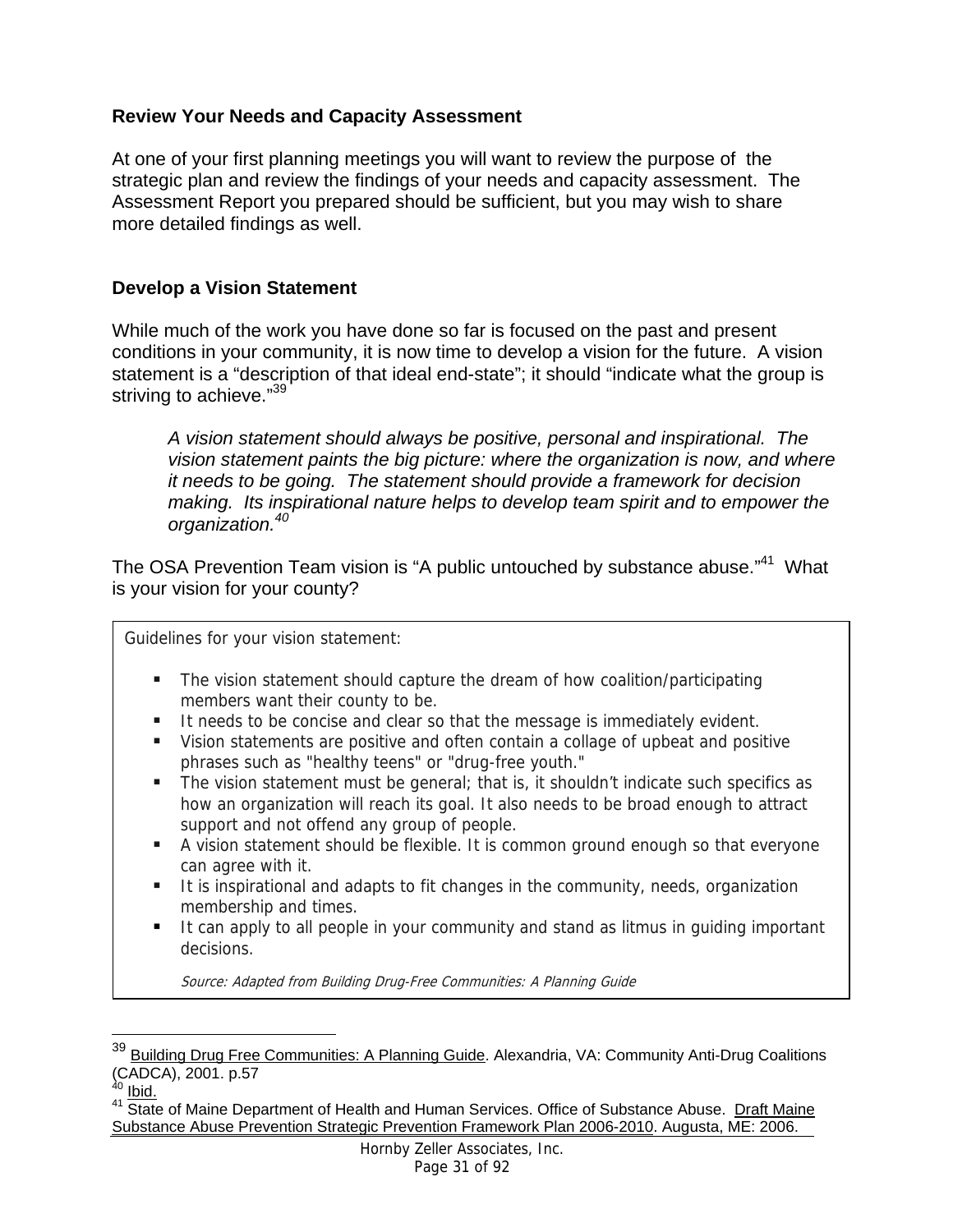### **Articulate Your Problem Statement(s)**

By now, you have a pretty good idea of which consequences and consumption patterns are the most imperative in your county based on the information you have collected. Before you start drafting your strategic plan, however, you need to start making some logical connections that will focus your efforts. In other words, what consequences are you concerned with and what substance use patterns contribute to those consequences? Remember, in the Strategic Prevention Framework, substance-related consequences are defined as the social, economic, and health problems associated with the use of alcohol and illicit drugs. In essence, consequences and related consumption patterns are your problem statements.

What are your problem statements for your county?

## **Define Your Goals**

 "Goals are broad, general statements describing what the project or group wants to accomplish."<sup>42</sup> In the context of the Strategic Prevention Framework, your goals should be set around the consumption and consequences.

*Goal Example: Reduce non-medical use of prescription drugs among youth and young adults.* 

What are the goals for your county?

#### **Identify Measurable Objectives**

Just as problem statements and goals relate to consequences and consumption, objectives equate with intervening variables. "Objectives describe the intermediate steps that help accomplish the broader goals<sup>"43</sup> and relate to your intervening variables in the Strategic Prevention Framework. For example:

*Problem Statement:* High incidence of emergency department admissions for non-medical prescription drug use. In County X, the emergency department admissions are due largely to misuse of prescription drugs among youth and young adults.

*Goal:* Reduce non-medical use of prescription drugs among youth and young adults.

*Objective 1:* Reduce social access to prescription drugs.

*Objective 2:* Increase perceived risk of harm from non-medical use of prescription drugs.

 $\overline{a}$  $42$  Needs Assessment & Strategic Planning – Community How to Guide on Underage Drinking Prevention, National Highway Traffic Safety Administration, March 2001.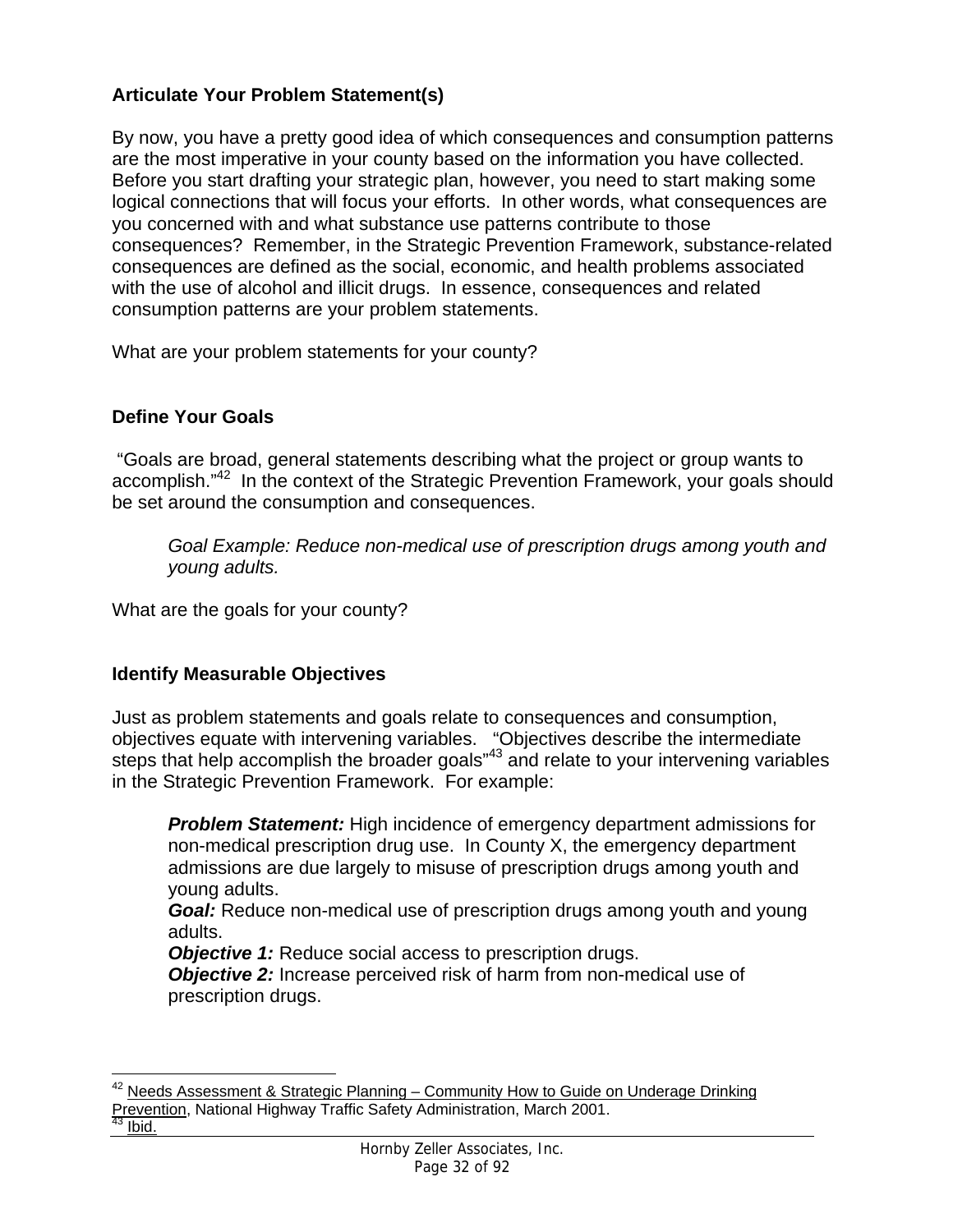This is a good point at which to **begin to put your planning model together.** Your planning model (see Figure 3) depicts the decisions you have made at each step and shows how they relate to one another as well as to the strategies which will be identified. The start of a sample planning model is shown in Figure 4.

|  |  | <b>Figure 3: Planning Model</b> |  |
|--|--|---------------------------------|--|
|--|--|---------------------------------|--|

| Problem<br><b>Statement</b>                                                                                                                                | <b>Priority Goals/</b><br><b>Expected</b>                                                                      | <b>Objectives</b>                                                                                                              | <b>Strategies</b>                                                                                                        |
|------------------------------------------------------------------------------------------------------------------------------------------------------------|----------------------------------------------------------------------------------------------------------------|--------------------------------------------------------------------------------------------------------------------------------|--------------------------------------------------------------------------------------------------------------------------|
| What are the<br>consequences<br>that are a<br>concern?<br>What are the<br>consumption<br>patterns that<br>contribute to the<br>consequences<br>identified? | <b>Outcomes</b><br>What changes<br>do you wish to<br>see in<br>consequences<br>and<br>consumption<br>patterns? | What<br>intervening<br>variables<br>contribute to the<br>consequences<br>and<br>consumption<br>patterns you<br>wish to change? | What strategies,<br>related to the<br>contributing<br>factors, can<br>positively impact<br>the intervening<br>variables? |

#### **Figure 4: Planning Model Example: Non-medical use of prescription drugs**

| <b>Problem</b><br><b>Statement</b>                                                                                                                                                      | <b>Priority Goals/</b><br><b>Expected</b>                                                                 | <b>Objectives</b>                                                                              | <b>Strategies</b> |
|-----------------------------------------------------------------------------------------------------------------------------------------------------------------------------------------|-----------------------------------------------------------------------------------------------------------|------------------------------------------------------------------------------------------------|-------------------|
| High incidence<br>of emergency<br>department<br>admissions<br>involving non-<br>medical<br>prescription drug<br>use; Misuse of<br>prescription<br>drugs by teens<br>and young<br>adults | <b>Outcomes</b><br>Reduce non-<br>medical use of<br>prescription<br>drugs by teens<br>and young<br>adults | Reduce social<br>access to<br>prescription<br>drugs<br>Reduce low<br>perceived risk of<br>harm |                   |

Remember to check your planning. Starting with objectives, ask yourself:

- If I achieve the objectives, will that help meet my goals?
- Will achieving my goals impact consumption patterns and related consequences?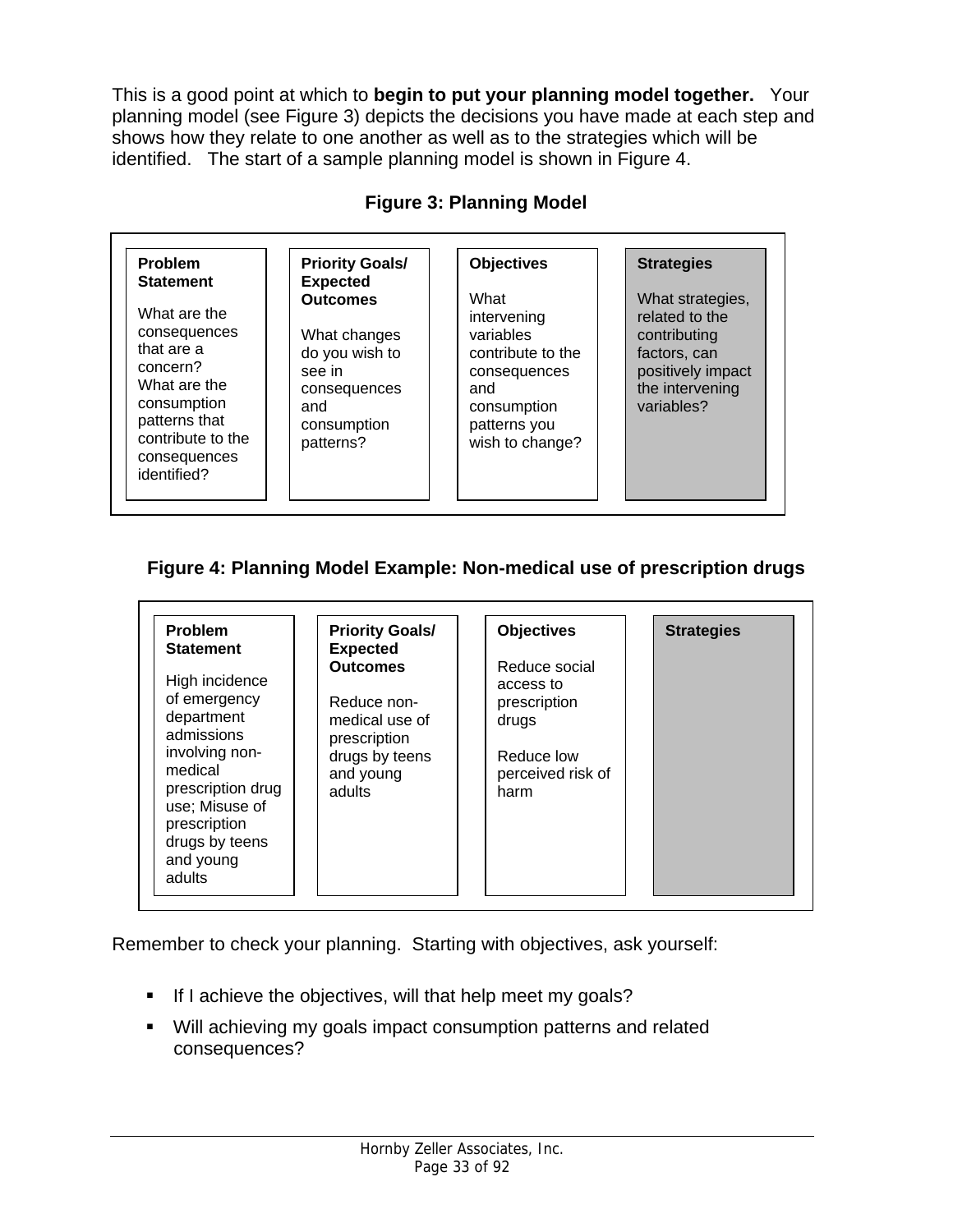Two other key questions that must be addressed are, what is your capacity to address the components of the planning model and how will you know you have achieved your objectives?

A well-worded objective will be Specific, Measurable, Attainable/Achievable, Realistic and Time-bound (SMART).

Source: "Strategic Planning Training: New Mexico Strategic Prevention Framework State Incentive Grant ."

HZA will be measuring the impact of SPF SIG on the goals and objectives identified by the State's needs assessment. Where possible this will include the measurement of the project's impact on consequences, consumption and intervening variables at the State and county levels. Your plan will also need to identify measures for your objectives. To select measurements for your

objectives, you need to think about how you identified them (your intervening variables) as problems to be addressed.

What data and information did you examine or collect in your needs assessment that you can use over the next three to five years to measure the success in achieving your objectives?

### *Prioritizing your objectives*

Given your human and fiscal resources, it is unlikely that you will be able to address each and every intervening variable you identified. It is therefore necessary to prioritize those which you will work on in the next three to five years.

Prioritization should be based on the severity of the problem and your ability to address that problem. Severity can be thought of as the seriousness of the future consequences if no preventive actions are taken. The assessment of severity may be qualitative or quantitative, such as financial loss, number of people affected or political impact, for example. When determining the severity of an intervening variable, ask yourself:

- What are the probable results of failing to positively impact the intervening variable?
- How strong is the link between the consequence and this intervening variable?<sup>44</sup>

Your ability to address the problem is determined in large part by the extent of your county's resources, capacity and community readiness. You need to ask yourself whether your county has the capacity to begin implementing strategies for each intervening variable. Perhaps you have existing collaborations with law enforcement, but not with local businesses. Therefore, you may want to give enforcement a higher priority than retail access and outline what steps will be taken to build your relationships with county business leaders in your strategic plan. Or, if retail access emerges clearly as a high priority, it may justify a greater investment of time and effort to build relationships with retailers. Your capacity assessment should provide you with information that will help you identify short-term priority action steps.

<sup>&</sup>lt;u>.</u> <sup>44</sup> Feathers, Paula . "Strategic Planning Training: New Mexico Strategic Prevention Framework State Incentive Grant ." Southwest Center for Applied Prevention Technologies. February 22, 2006.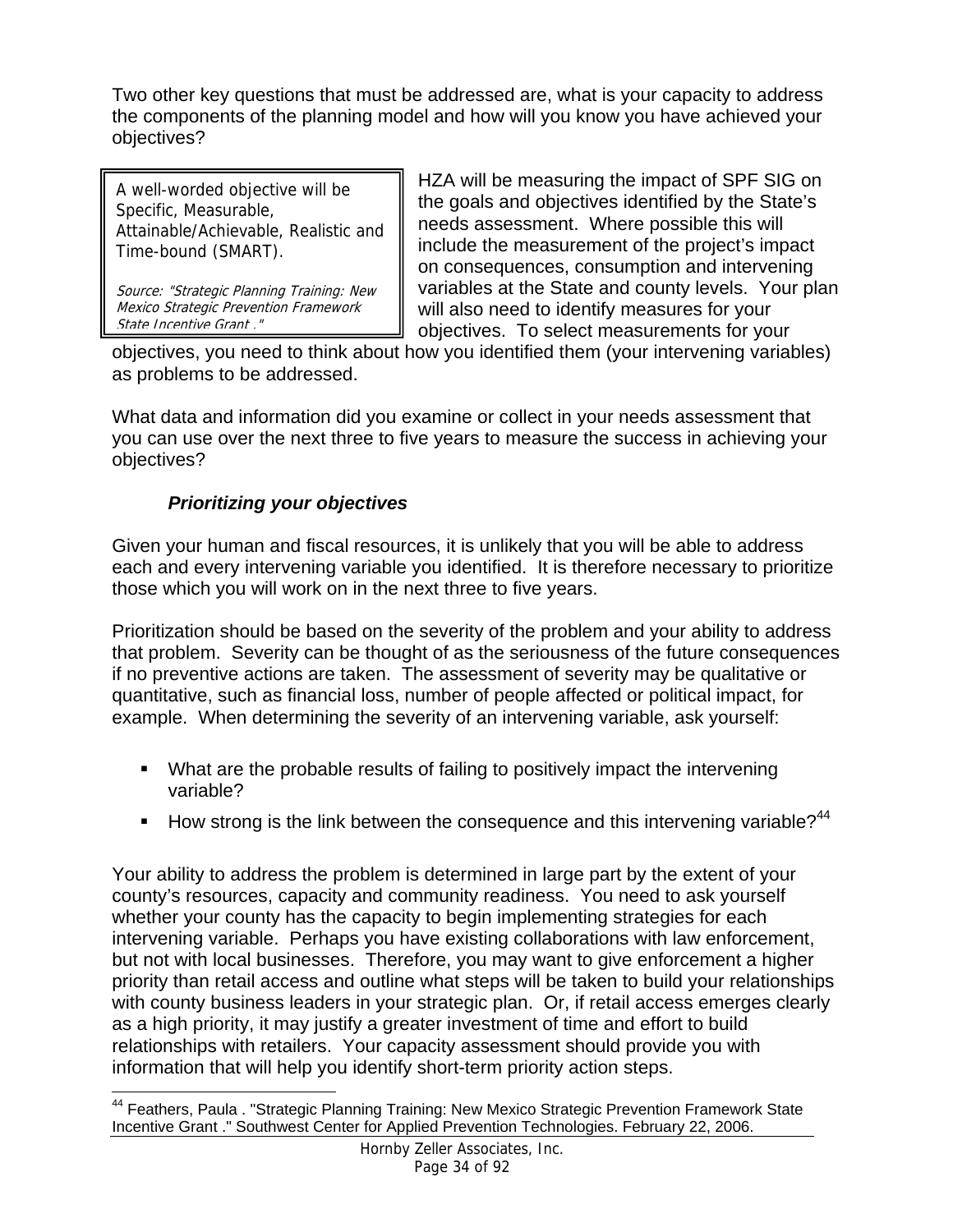You may find that you have pinpointed a severe need, but your county does not have the ability to address it.Be sure to outline in your strategic plan what steps you intend to take to build that capacity in order to ensure that the prevention strategies in your plan can be implemented effectively.

### **Identify Strategies**

<u>.</u>

**Note:** Over the course of Phase I, more information will be provided to you about strategies with an evidence base.

Your next task is to research and identify strategies to address your objectives. Any strategy you select should be evidence-based. Evidence-based means there is sufficient research and evidence to demonstrate the effectiveness of the strategy. Some strategies are called "limited evidence" or "effective" strategies because their positive results are not as strongly proven as others.<sup>45</sup>

The first thing you must consider when examining and selecting strategies is whether the strategy is appropriate for your target population and the intervening variables you identified as priorities. To ensure that your strategies are linked to your intervening variables, you need to return to the contributing factors you identified in the needs assessment. Your strategies should relate directly to those contributing factors. Let's go back to the example used above of non-medical use of prescription drugs.

*Problem Statement:* High incidence of emergency department admissions for non-medical prescription drug use. In County X, the emergency department admissions are due largely to misuse of prescription drugs among youth and young adults.

*Goal:* Reduce non-medical use of prescription drugs among youth and young adults.

*Objective 1:* Reduce social access to prescription drugs.

*Contributing Factor 1:* Parents are not monitoring prescription drugs in the home.

**Contributing Factor 2:** Teens and young adults are sharing pills in party situations, including taking prescription medication without knowing what it is or what the risks are.

*Objective 2:* Increase perceived risk of harm from non-medical use of prescription drugs.

*Contributing Factor 1:* Lack of knowledge that even though these drugs are prescribed by a physician, they can be harmful if misused.

What strategies will you employ to impact your contributing factors?

As you did with intervening variables in naming your objectives, you also want to consider your county's capacity and level of readiness to implement strategies. Does your county have the infrastructure and resources to put the strategies into practice?

<sup>&</sup>lt;sup>45</sup> Feathers, Paula . "Strategic Planning Training: New Mexico Strategic Prevention Framework State Incentive Grant ." Southwest Center for Applied Prevention Technologies. February 22, 2006.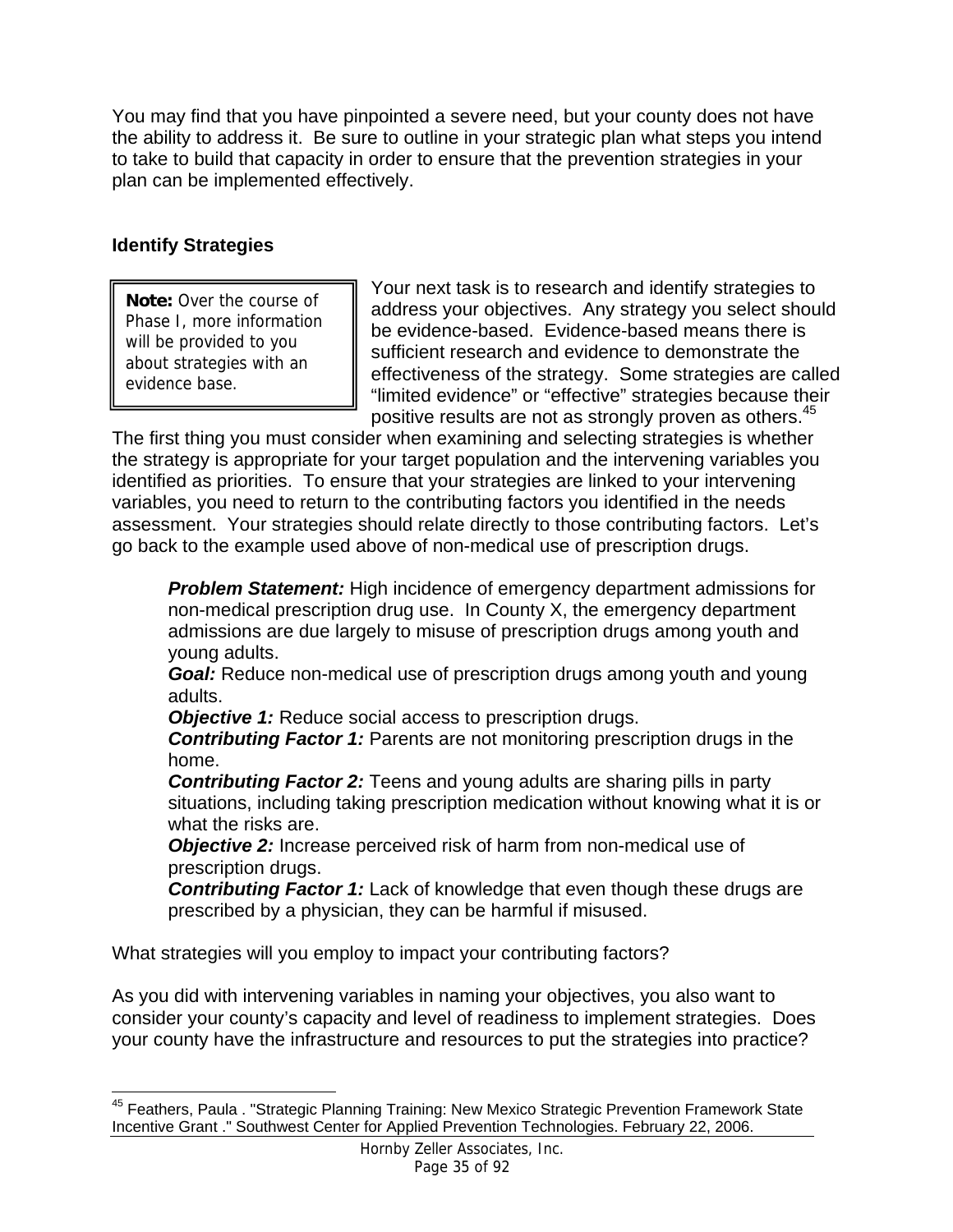To monitor and evaluate success? If not, your plan should include capacity-building steps.

At this point you can complete the last section of your planning model, the strategies you will employ. As you receive feedback on your planning model from your stakeholders, it is suggested that you send your OSA project officer a draft of the planning model. He or she can also provide valuable feedback.

| <b>Problem</b><br><b>Statement</b>                                                                                                                         | <b>Priority Goals/</b><br><b>Expected</b>                                                                      | <b>Objectives</b>                                                                                                                            | <b>Strategies</b>                                                                                                                                        |
|------------------------------------------------------------------------------------------------------------------------------------------------------------|----------------------------------------------------------------------------------------------------------------|----------------------------------------------------------------------------------------------------------------------------------------------|----------------------------------------------------------------------------------------------------------------------------------------------------------|
| What are the<br>consequences<br>that are a<br>concern?<br>What are the<br>consumption<br>patterns that<br>contribute to the<br>consequences<br>identified? | <b>Outcomes</b><br>What changes<br>do you wish to<br>see in<br>consequences<br>and<br>consumption<br>patterns? | What<br>intervening<br>variables<br>contribute to the<br>consequences<br>and<br>consumption<br>patterns you<br>wish to change?               | What are the<br>contributing<br>factors to your<br>intervening<br>variables? What<br>strategies can<br>positively impact<br>the contributing<br>factors? |
|                                                                                                                                                            |                                                                                                                | Capacity components (What capacity do you have to achieve the goals and<br>objectives? What capacity do you need to build to achieve them?): |                                                                                                                                                          |

### **Figure 5: Planning Model with Capacity Components**

### **Develop Action Steps**

Once you know what evidence-based strategies and capacity-building activities you need to achieve your goals and objectives, you should create a plan to implement your strategies and activities. A common format for an action plan is:

**Action Step:** Complete an action plan for year one of implementation.

| <b>Sample Action Plan Format<sup>46</sup></b> |                   |                                                                                             |                 |                       |                 |  |  |
|-----------------------------------------------|-------------------|---------------------------------------------------------------------------------------------|-----------------|-----------------------|-----------------|--|--|
| <b>Goals</b>                                  | <b>Objectives</b> | <b>Prevention</b><br><b>Activities and</b><br><b>Capacity Building</b><br><b>Activities</b> | <b>Timeline</b> | Who is<br>Responsible | <b>Measures</b> |  |  |
|                                               |                   |                                                                                             |                 |                       |                 |  |  |
|                                               |                   |                                                                                             |                 |                       |                 |  |  |

 $\overline{a}$ <sup>46</sup> Building Drug Free Communities: A Planning Guide. Alexandria, VA: Community Anti-Drug Coalitions (CADCA), 2001. p.79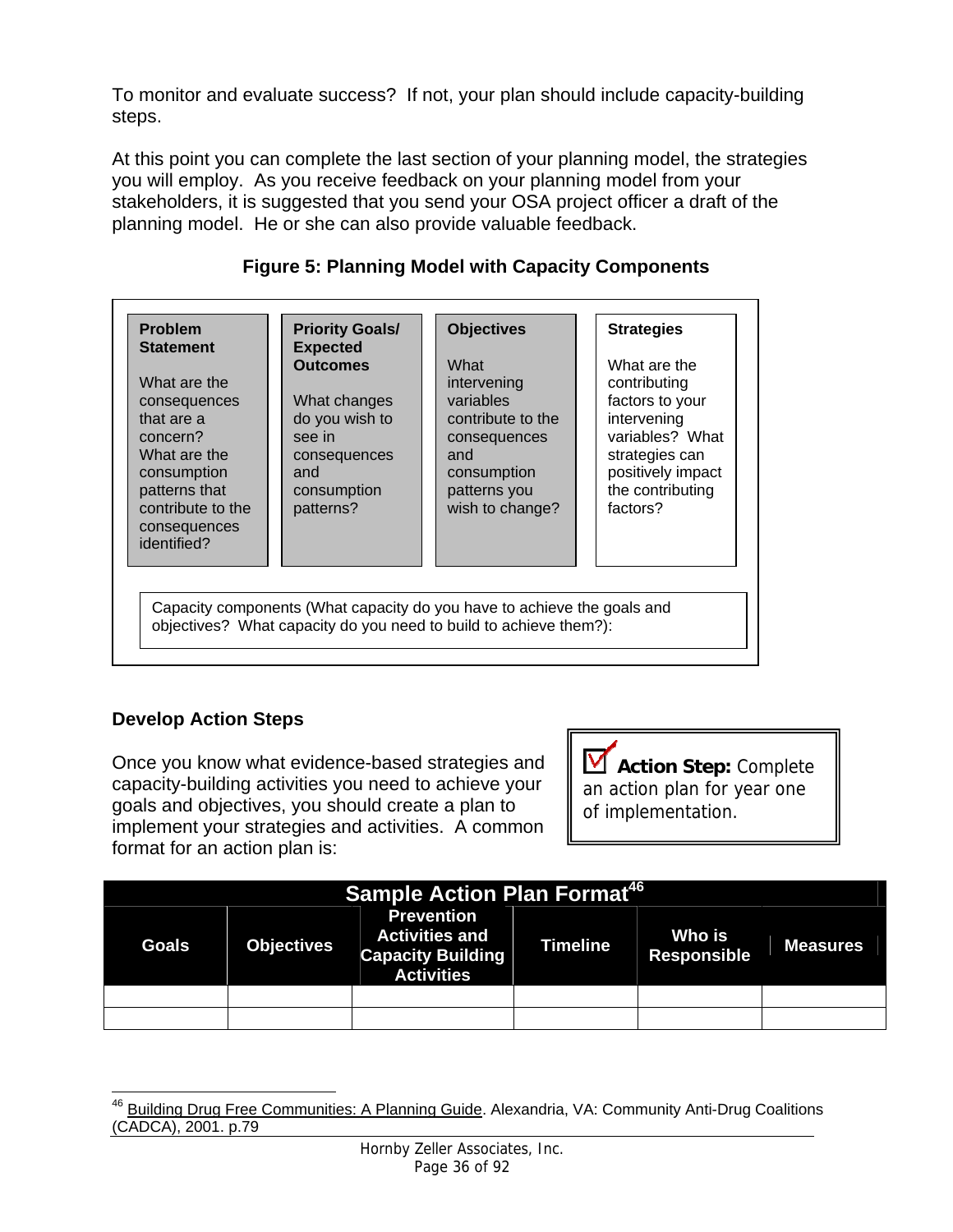### **Create a Funding Plan**

A key component of the Strategic Prevention Framework is the development of a long-term strategy to **sustain** policies, program and practices.<sup>47</sup> SPF SIG does not guarantee funding for you to implement evidence-based strategies. So, now that you know what you plan to do and when, how do you plan to fund it?

M **Action Step:** Complete a funding plan for the next three to five years.

|                                                                                  |                                                   | <b>Sample Funding Plan Format</b>      |                                      |                       |
|----------------------------------------------------------------------------------|---------------------------------------------------|----------------------------------------|--------------------------------------|-----------------------|
| <b>Planned</b><br>activities/strategies<br>(pull these from your<br>action plan) | <b>Estimated level</b><br>of funding<br>necessary | <b>Potential</b><br>funding<br>sources | <b>Steps to</b><br>secure<br>funding | Who is<br>responsible |
|                                                                                  |                                                   |                                        |                                      |                       |
|                                                                                  |                                                   |                                        |                                      |                       |

#### **Write Your Plan**

 $\overline{a}$ 

Appendix P provides a format for the second product to be submitted to OSA, the draft strategic plan. At this point, you should have all the information needed to write it.

Keep in mind that your contract for Phase I requires that you submit **memoranda of understanding** that have been signed by the SPF SIG grantee and its collaborators. The purpose of this requirement is to help leverage commitments from partners to ensure that components of the strategic plan are acted upon. A memorandum of understanding, also known as a memorandum of agreement, is not a legal document and is not enforceable in court.

*"Memoranda of agreement are usually used to clarify and/or specify the terms of a cooperative or collaborative arrangement involving two or more organizations. They may have to do, for example, with sharing space, with working together toward common goals, with each organization contributing something toward a common effort, or with agreements to serve on one another's boards."48* 

Discuss the terms of the agreement with all your collaborators and then circulate a draft of the memoranda for feedback. Being clear and specific in your memoranda helps avoid misunderstandings throughout your collaboration and ensures that everyone's expectations are the same. Once the appropriate parties



have signed the agreement, submit a final copy as an appendix to your strategic plan.

 $47$  US Department of Health and Human Services. Substance Abuse and Mental Health Services Administration, Center for Substance Abuse Prevention. SPF SIG Overview and Expectations: New Grantee Workshop.<br><sup>48</sup> "Community Tool Box." University of Kansas. 29 Aug 2006 <http://ctb.ku.edu/>.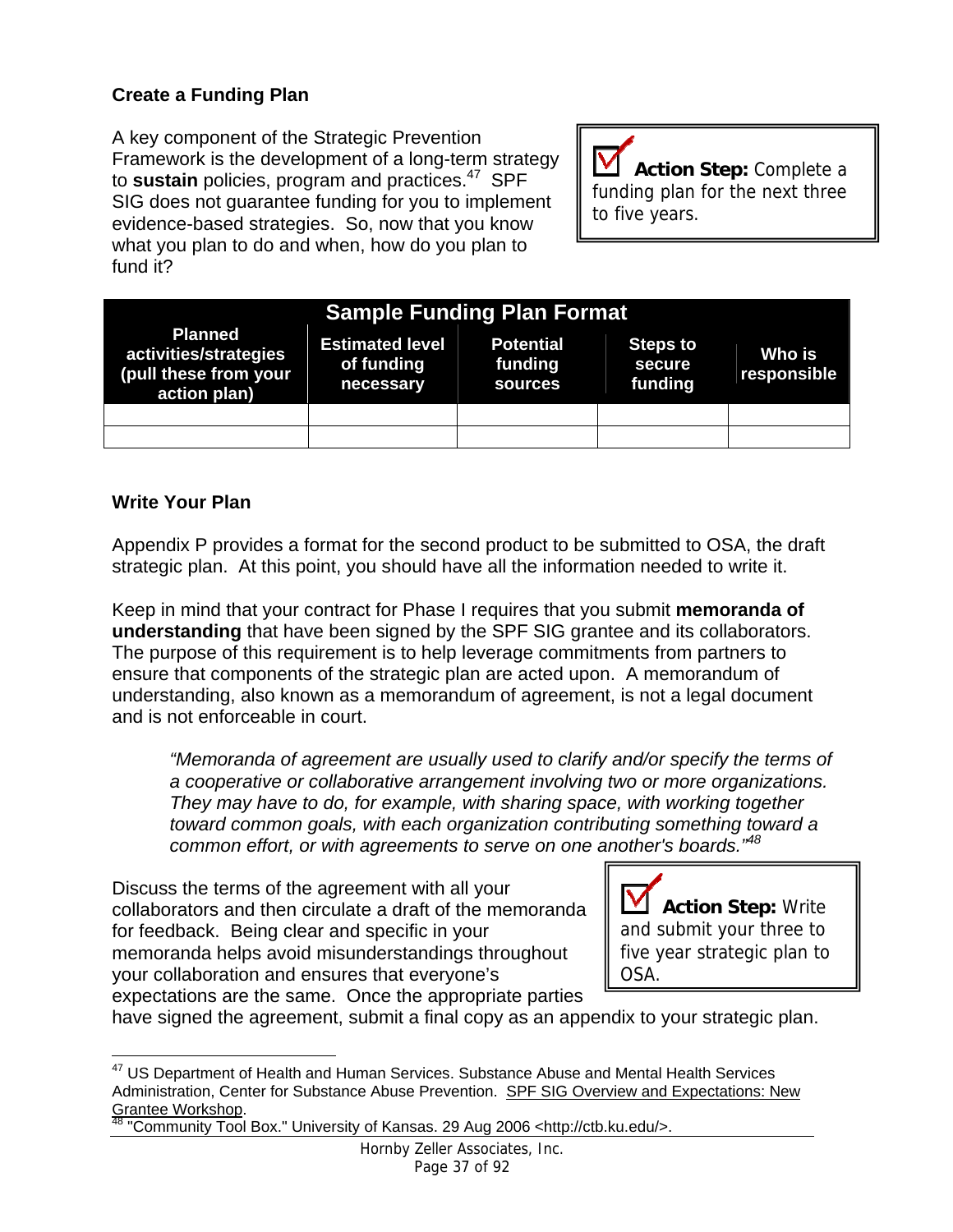### **Congratulations!**

Working through this assessment and planning process is a huge undertaking and hopefully one that you have found helpful in moving your county forward in its efforts to tackle substance abuse problems. The idea is not that you will have a perfect assessment and strategic plan at the end of this 10-month process. Both should be considered "living documents" and part of your agreement with your partners may include setting timelines for revisiting and revising the assessment and plan on a regular basis. But, at this point, you should be ready to implement some effective strategies and see an impact on the problem in your county. Your efforts will be appreciated by the communities as they will enjoy a better quality of life as a result of your work.

### **Thank you for all your hard work!**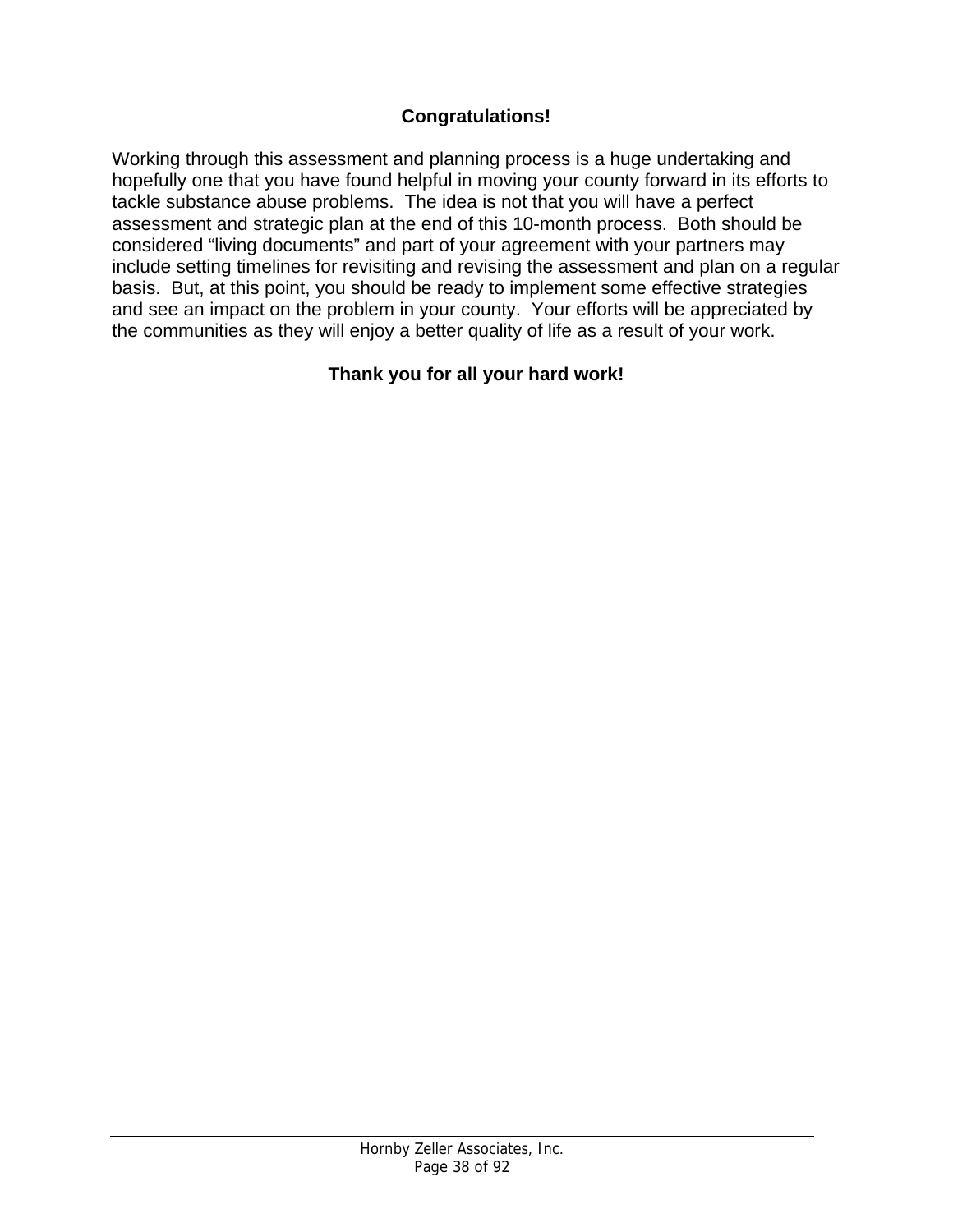## **Appendices**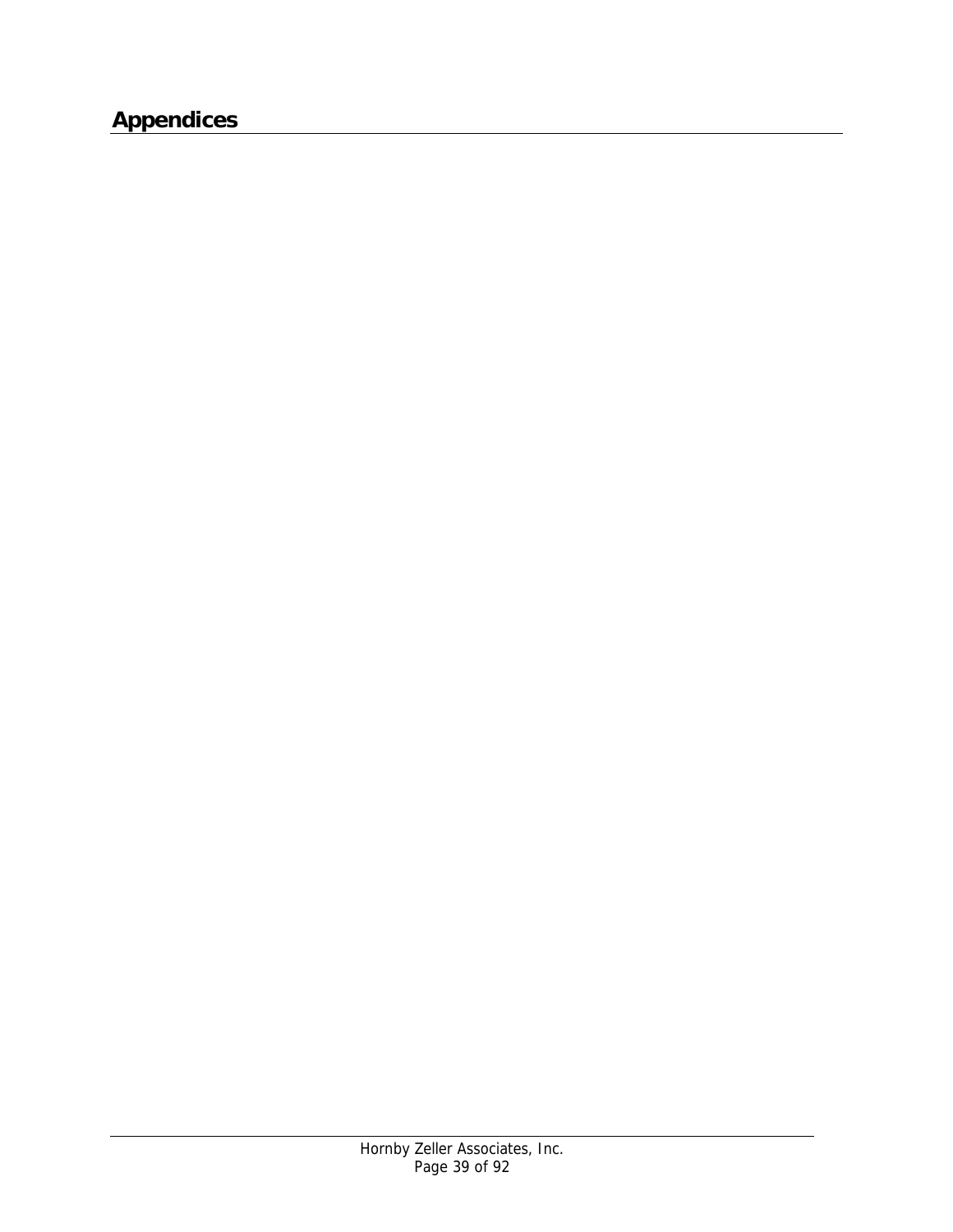# **Appendix A: Major Activities Checklist**

| <b>County Name:</b><br><b>Person Completing Form:</b><br><b>Completion Date:</b>                                           |
|----------------------------------------------------------------------------------------------------------------------------|
| Establish committee to oversee and conduct needs assessment                                                                |
| Gather and review existing information (State EPI profile, County Profile<br>Supplement, other local data)                 |
| Gather and review previously conducted assessments                                                                         |
| Brainstorm factors that contribute to the intervening variables                                                            |
| Identify gaps and plan information collection                                                                              |
| Collect additional information to address identified gaps                                                                  |
| Engage in a capacity assessment with PCoE staff                                                                            |
| Complete Assessment Report and submit to OSA by June 30, 2007                                                              |
| Assemble a Planning Team                                                                                                   |
| Develop a vision statement and problem statements and identify goals,<br>objectives and strategies for your planning model |
| Complete MOUs for work on the strategic plan in 2007-2008 (submit to<br>OSA with strategic plan)                           |
| Complete strategic plan and submit to OSA staff by June 30, 2007                                                           |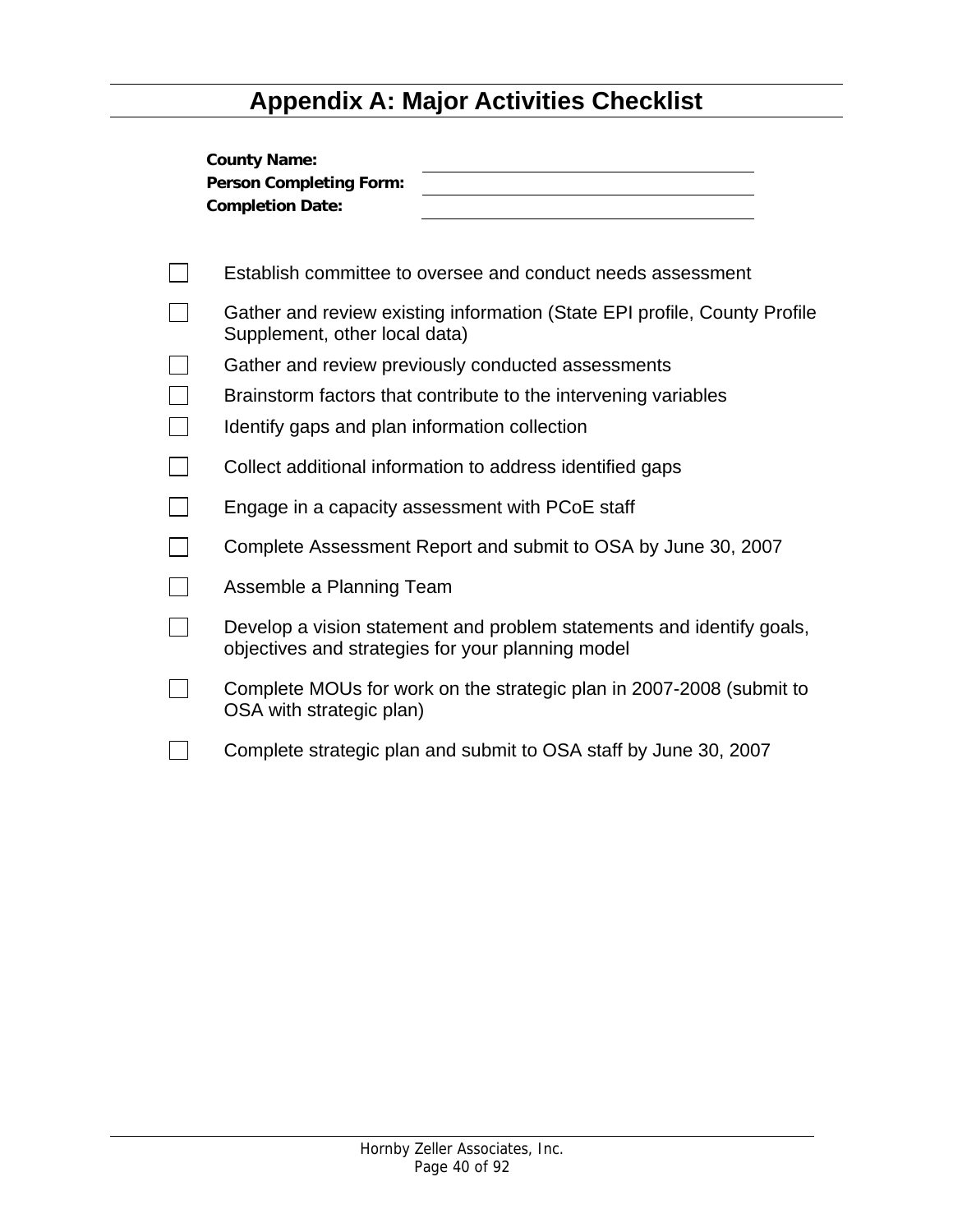## **Appendix B: Contact Information**

#### **Office of Substance Abuse (OSA)**

A.M.H.I. Complex 11 State House Station Marquardt Building Augusta, ME 04333 www.maineosa.org www.maine.gov/dhhs/osa/prevention/community/spfsig/index.htm

> Anne Rogers SPF SIG Coordinator Anne.Rogers@maine.gov (207) 287-4706

Daniel Eccher Epidemiologist Daniel.Eccher@maine.gov (207) 287-4372

Rebecca Matusovich Rebecca.Matusovich@maine.gov (207) 287-8909

### **Hornby Zeller Associates, Inc.**

100 Commercial Street Suite 300 Portland, ME 04101 (207) 773-9529 or 1-866-207-2077 www.hornbyzeller.com

> Barbara Pierce Project Manager BPierce@hornbyzeller.com

Sarah Krichels Goan Policy Analyst SGoan@hornbyzeller.com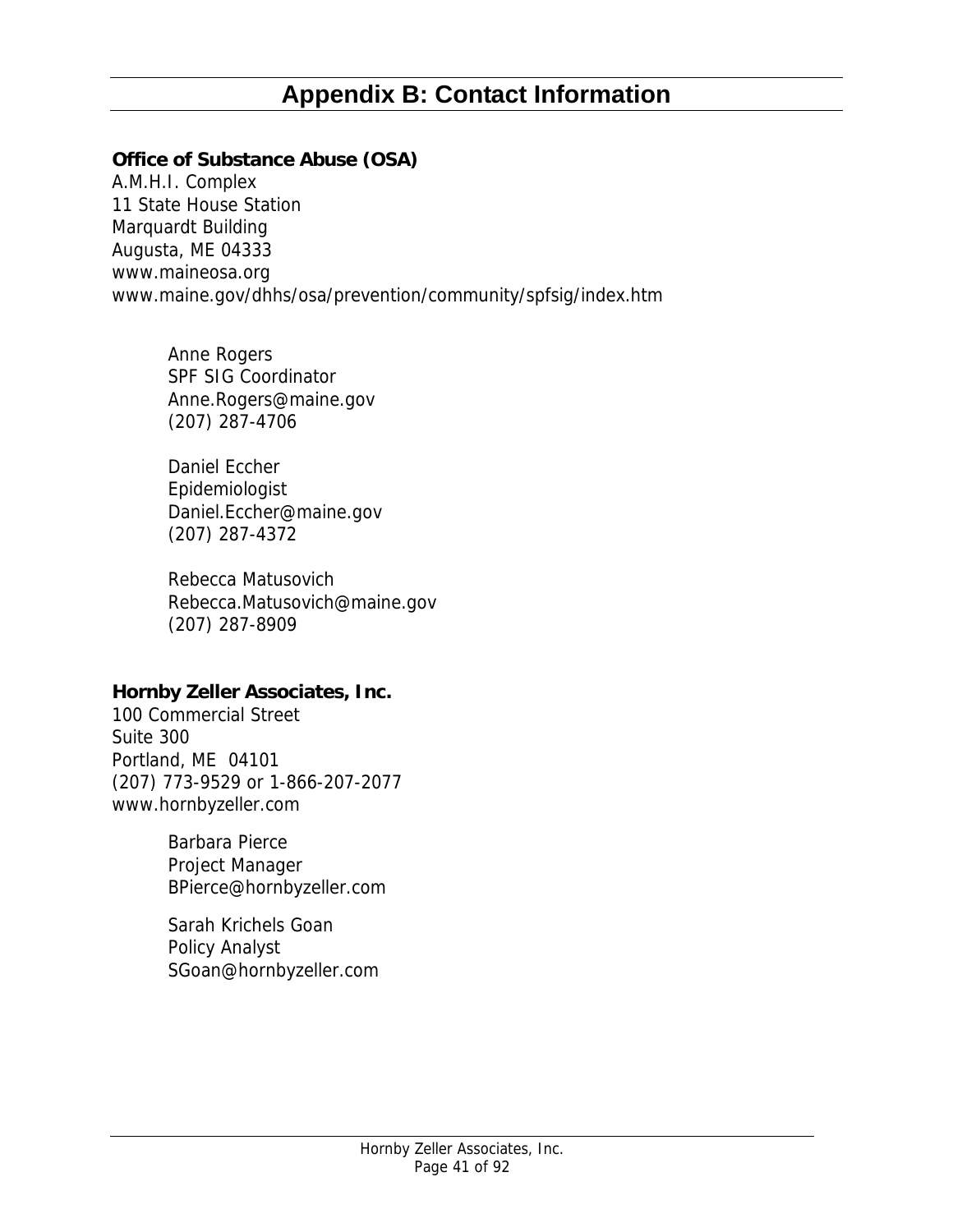### **Prevention Center of Excellence - University of Maine**

Center for Community Inclusion and Disability Studies University of Maine 5717 Corbett Hall Orono, ME 04469 (207) 581-1307

> Clare Desrosiers Research Associate Clare\_Desrosiers@umit.maine.edu

### **Prevention Center of Excellence - University of Southern Maine**

University of Southern Maine Muskie School of Public Service Institute for Public Sector Innovation 295 Water St. Augusta, ME 04330 (207) 626-5283

> Diane Friese Project Coordinator II diane.friese@maine.gov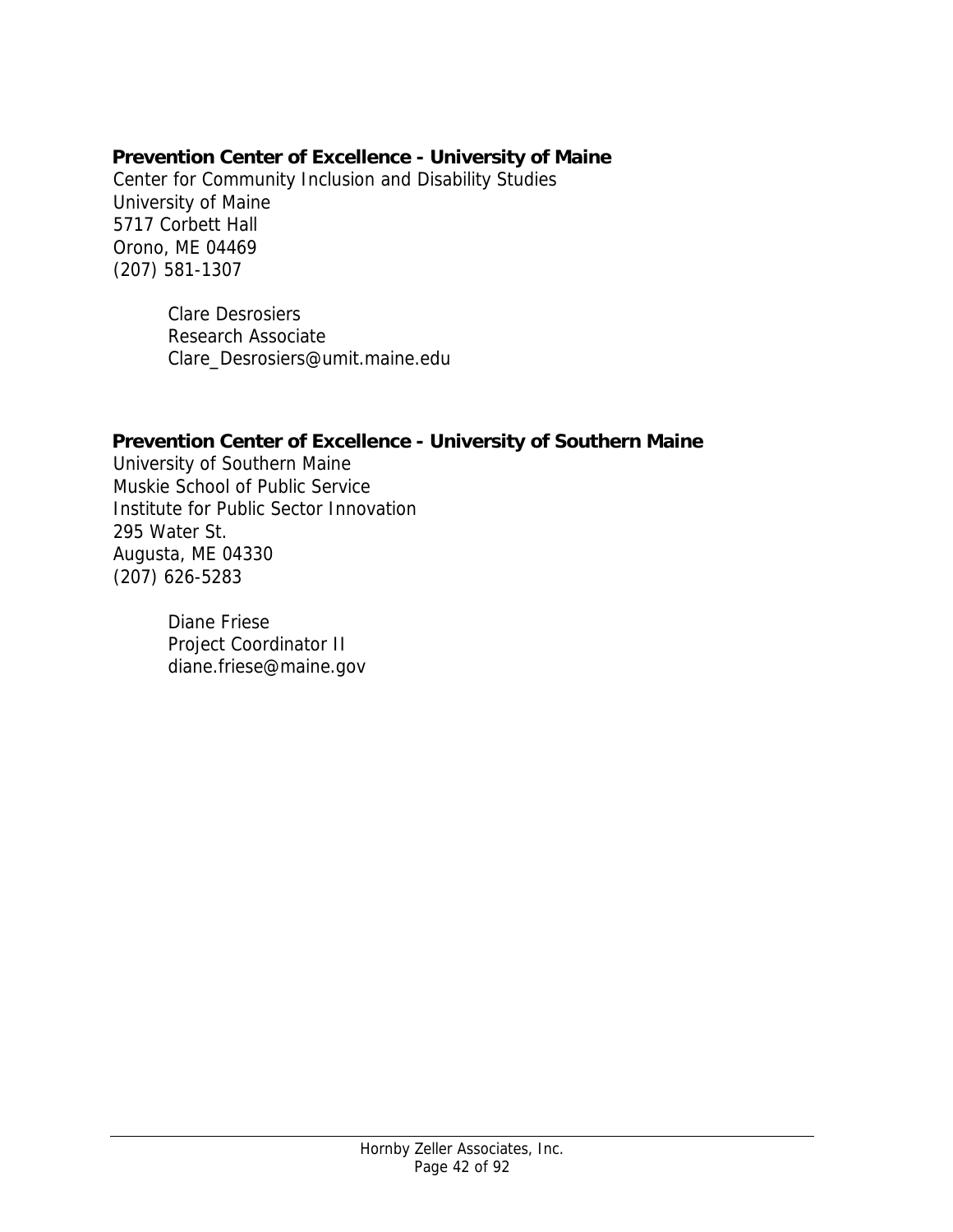# **Appendix C: Assessment Committee Responsibilities**

**County:** 

| <b>Committee Member</b> | Affiliation | Role/Responsibility |
|-------------------------|-------------|---------------------|
|                         |             |                     |
|                         |             |                     |
|                         |             |                     |
|                         |             |                     |
|                         |             |                     |
|                         |             |                     |
|                         |             |                     |
|                         |             |                     |
|                         |             |                     |
|                         |             |                     |
|                         |             |                     |
|                         |             |                     |
|                         |             |                     |
|                         |             |                     |
|                         |             |                     |
|                         |             |                     |
|                         |             |                     |
|                         |             |                     |
|                         |             |                     |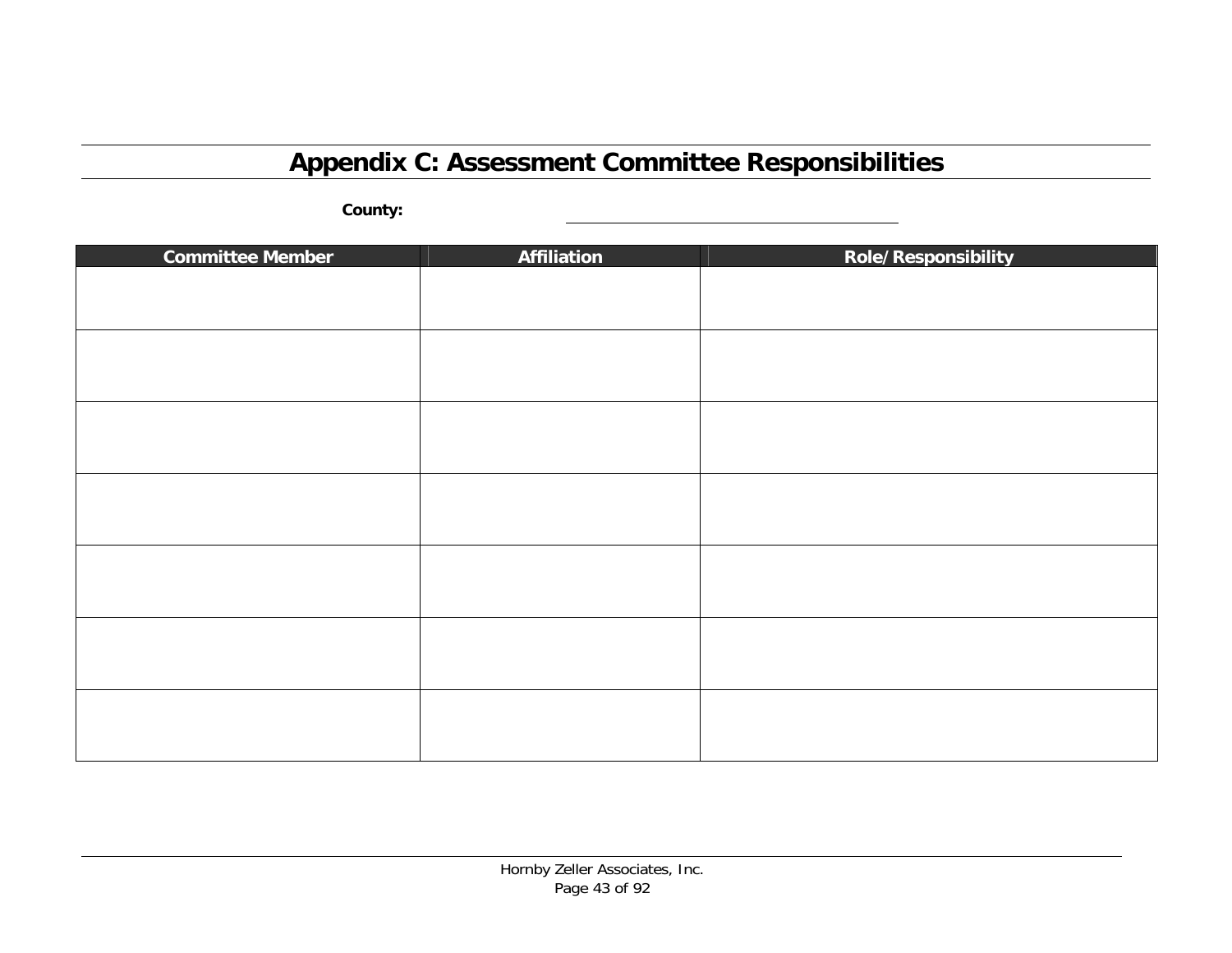# **Appendix D: Indicator Data for Substance Use Among Middle and High School Students (from County Profile Supplement)**

| <b>Indicator</b>                                                | <b>Overall Rate of</b><br>use, 2006 | <b>Group with highest</b><br>rates, 2006 | <b>Compared to state?</b>         | <b>Other notes</b> |
|-----------------------------------------------------------------|-------------------------------------|------------------------------------------|-----------------------------------|--------------------|
| Lifetime use: alcohol                                           |                                     |                                          | Higher<br>Lower<br>About the same |                    |
| Lifetime use: marijuana                                         |                                     |                                          | Higher<br>Lower<br>About the same |                    |
| Lifetime misuse:<br>prescription drugs                          |                                     |                                          | Higher<br>Lower<br>About the same |                    |
| Previous 30-day use:<br>alcohol                                 |                                     |                                          | Higher<br>Lower<br>About the same |                    |
| Previous 30-day use:<br>marijuana                               |                                     |                                          | Higher<br>Lower<br>About the same |                    |
| Previous 30-day misuse:<br>prescription drugs                   |                                     |                                          | Higher<br>Lower<br>About the same |                    |
| Previous 2-week<br>participation in binge<br>drinking by grade  |                                     |                                          | Higher<br>Lower<br>About the same |                    |
| Previous 2-week<br>participation in binge<br>drinking by gender |                                     |                                          | Higher<br>Lower<br>About the same |                    |
| Age first tried alcohol                                         |                                     |                                          | N/A                               | Changes over time? |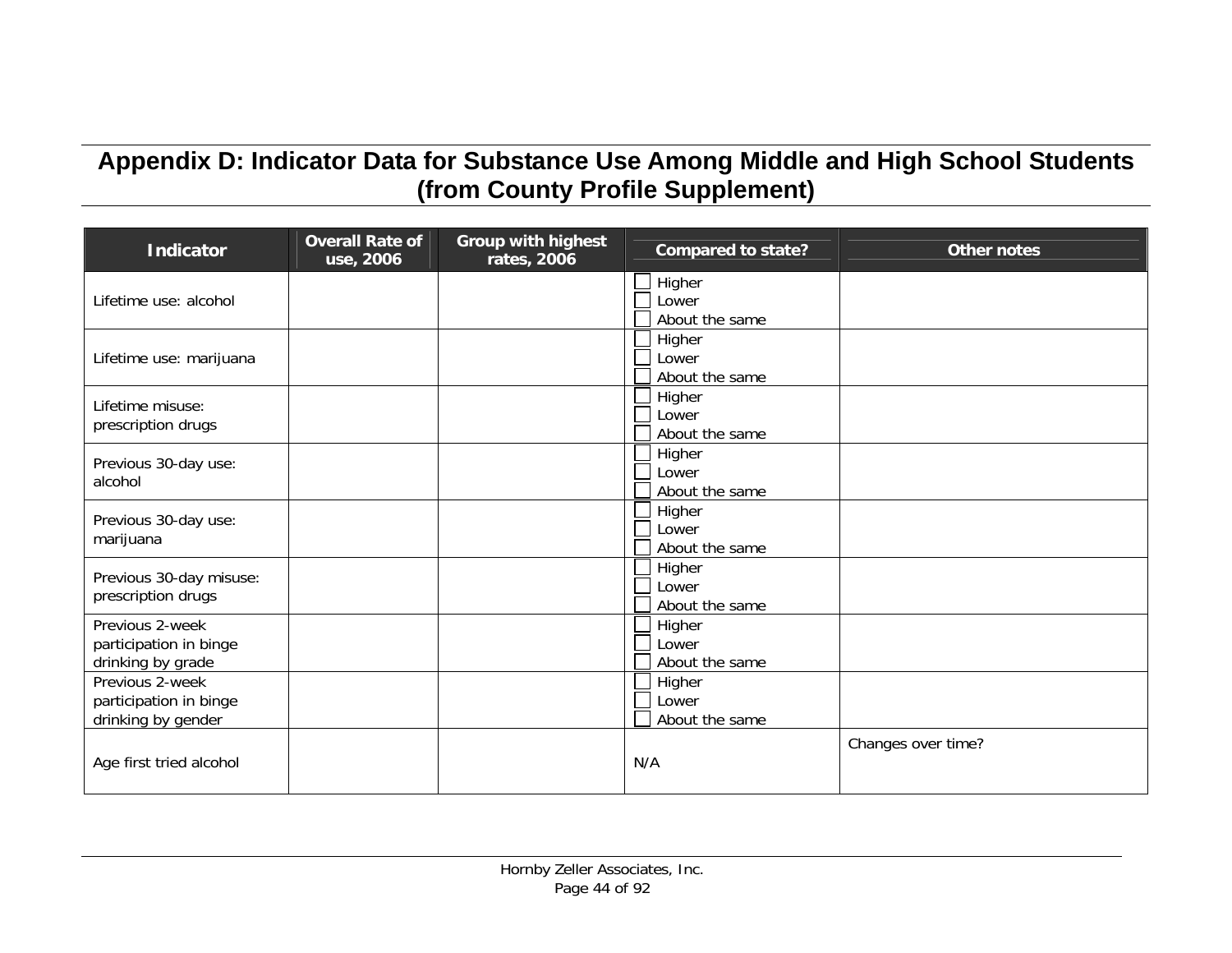| <b>Indicator</b>          | <b>Overall Rate of</b><br>use, 2006 | <b>Group with highest</b><br>rates, 2006 | Compared to state? | Other notes        |
|---------------------------|-------------------------------------|------------------------------------------|--------------------|--------------------|
| Age first tried marijuana |                                     |                                          | N/A                | Changes over time? |

Substances of greatest concern in our county:

Subpopulations/age groups of particular concern in our county:

Substances consumed in our county at a higher rate than the state:

Areas where we need more information (such as who, what, where, why and when):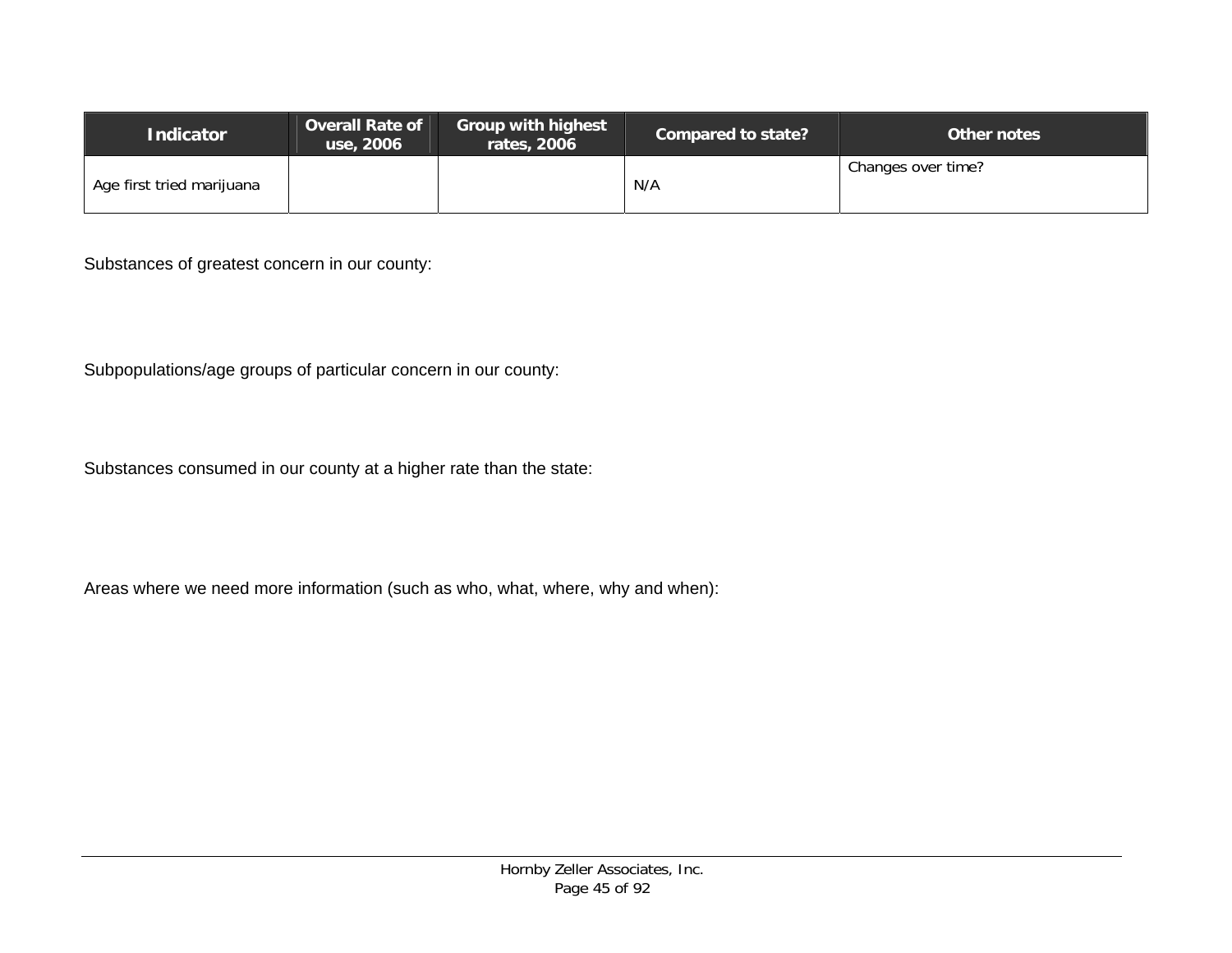# **Appendix E: Indicator Data for Substance Use Among Adults (from County Profile Supplement)**

| <b>Indicator</b>                                                                  | <b>County: Rate</b><br>of use | State:<br><b>Rate of Use</b> | <b>Compared to</b><br>state?      | <b>Other notes</b> |
|-----------------------------------------------------------------------------------|-------------------------------|------------------------------|-----------------------------------|--------------------|
| Lifetime use among adults:<br>alcohol                                             |                               |                              | Higher<br>Lower<br>About the same |                    |
| Lifetime use among adults:<br>marijuana                                           |                               |                              | Higher<br>Lower<br>About the same |                    |
| Lifetime use among adults:<br>prescription drugs                                  |                               |                              | Higher<br>Lower<br>About the same |                    |
| Previous 30-day use among<br>adults: alcohol                                      |                               |                              | Higher<br>Lower<br>About the same |                    |
| Previous 30-day use among<br>adults: marijuana                                    |                               |                              | Higher<br>Lower<br>About the same |                    |
| Previous 12-month<br>participation in binge drinking                              |                               |                              | Higher<br>Lower<br>About the same |                    |
| Previous 30-day participation<br>in binge drinking                                |                               |                              | Higher<br>Lower<br>About the same |                    |
| Previous 12-month binge<br>drinking by gender (not<br>available for all counties) |                               |                              | Higher<br>Lower<br>About the same |                    |
| Individuals crossing the<br>threshold for prescription<br>drugs                   | Female:<br>Male:              | Female:<br>Male:             | Higher<br>Lower<br>About the same |                    |
| Median age of individuals<br>crossing the threshold                               |                               |                              | Higher<br>Lower<br>About the same |                    |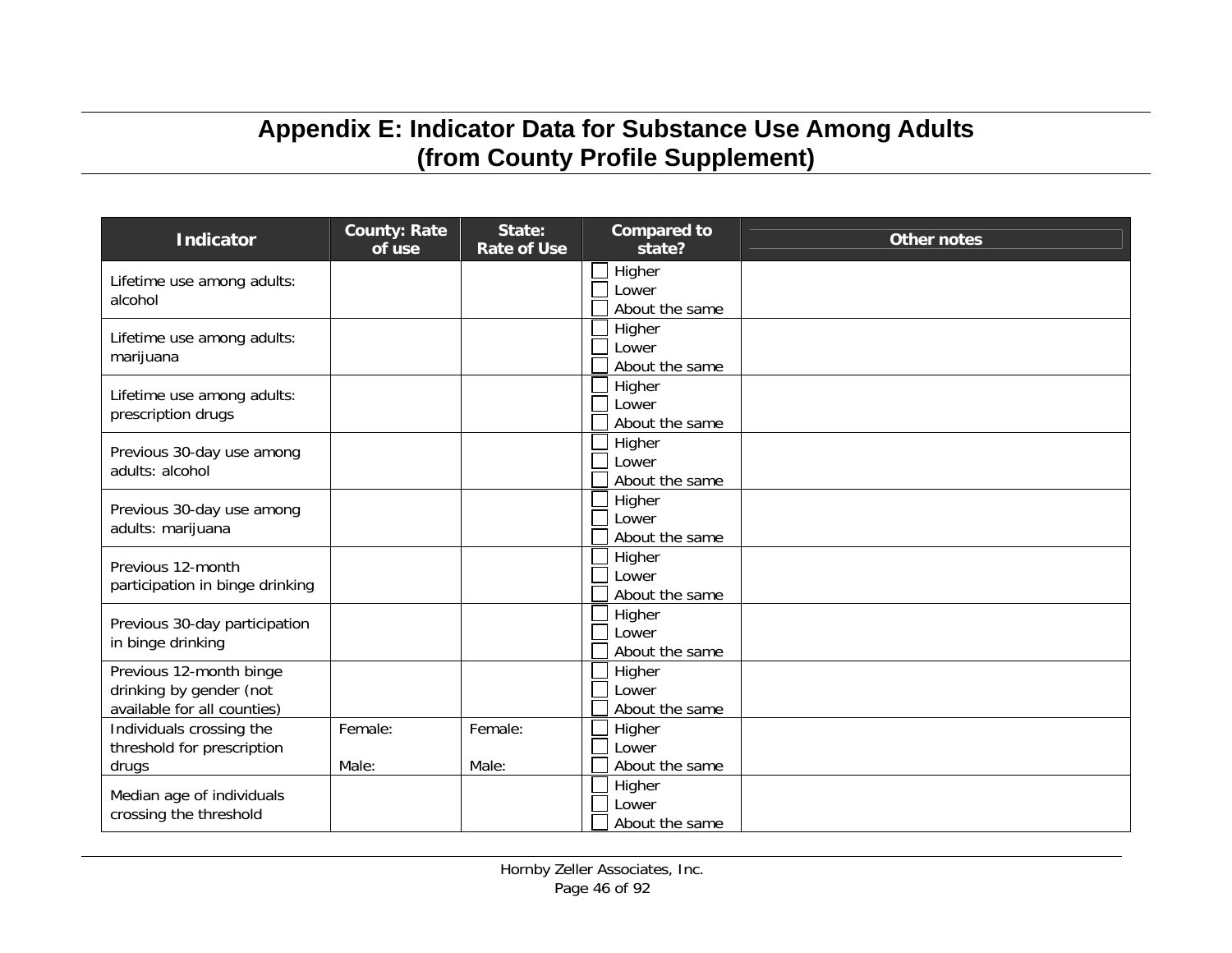Substances of greatest concern in our county:

Substances consumed in our county at a higher rate than the state:

Areas where we need more information (such as who, what, where, why and when):

Consequences of concern in my county among particular subpopulations/age groups: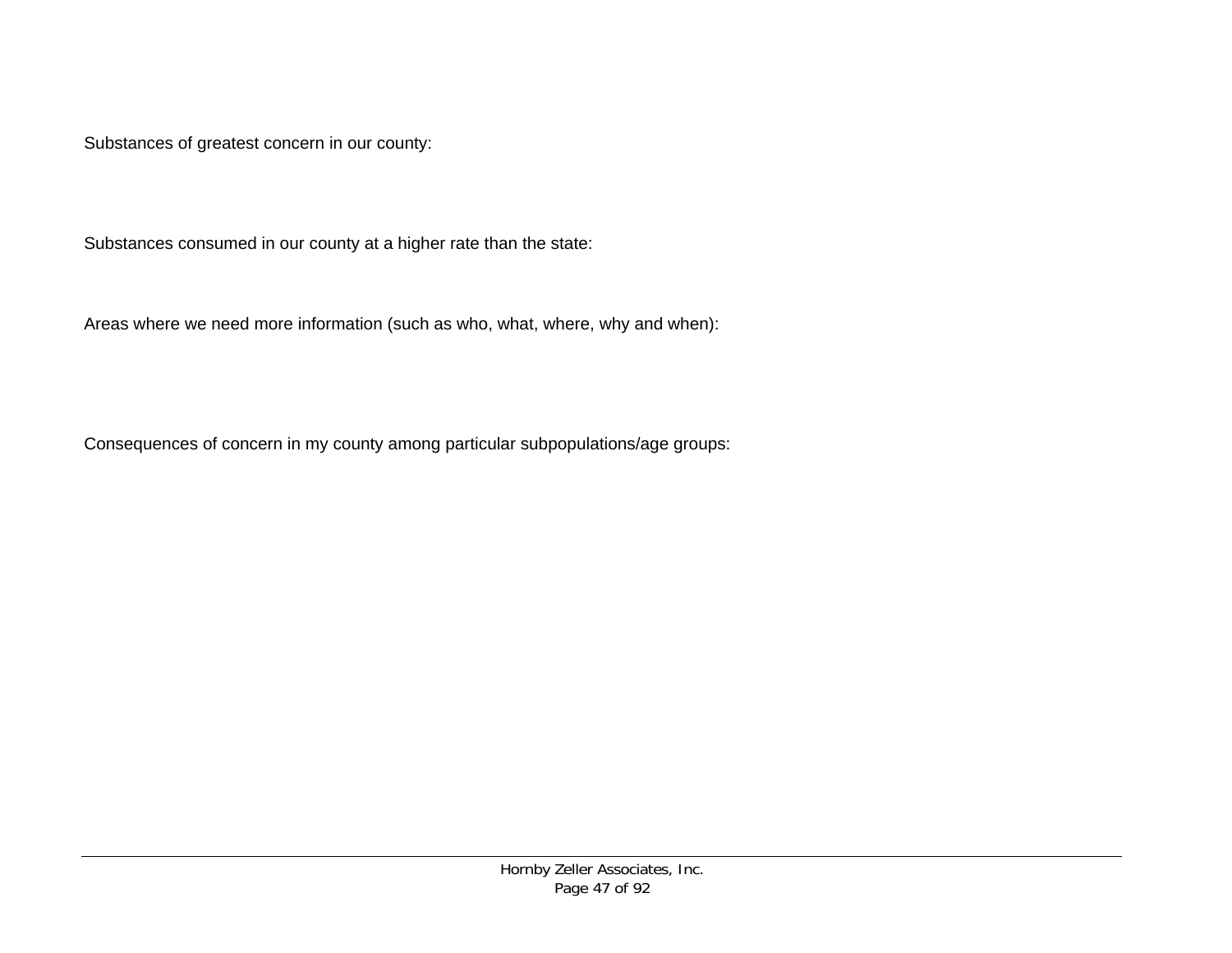## **Appendix F: Indicator Data: Substance Use Consequences Among Youth (from County Profile Supplement)**

| <b>Indicator</b>                                                                         | Rate of<br>consequence in<br>most recent year:<br>County | <b>Compared to</b><br>state?      | <b>Trends over</b><br>time?       | <b>Other notes</b> |
|------------------------------------------------------------------------------------------|----------------------------------------------------------|-----------------------------------|-----------------------------------|--------------------|
| Juvenile arrests for alcohol<br>violations                                               |                                                          | Higher<br>Lower<br>About the same | Increase<br>Decrease<br>No change |                    |
| Juvenile arrests for drug violations                                                     |                                                          | Higher<br>Lower<br>About the same | Increase<br>Decrease<br>No change |                    |
| Percent of all youth drivers (under<br>21) in fatal crashes who were<br>alcohol-involved |                                                          | Higher<br>Lower<br>About the same | Increase<br>Decrease<br>No change |                    |
| Suspensions/removals due to<br>alcohol or drugs                                          | N/A                                                      | Higher<br>Lower<br>About the same | N/A                               |                    |

Consequences of concern in my county:

Consequences in which my county exceeds the state:

Consequences where we need more information (such as who, what, where, why and when):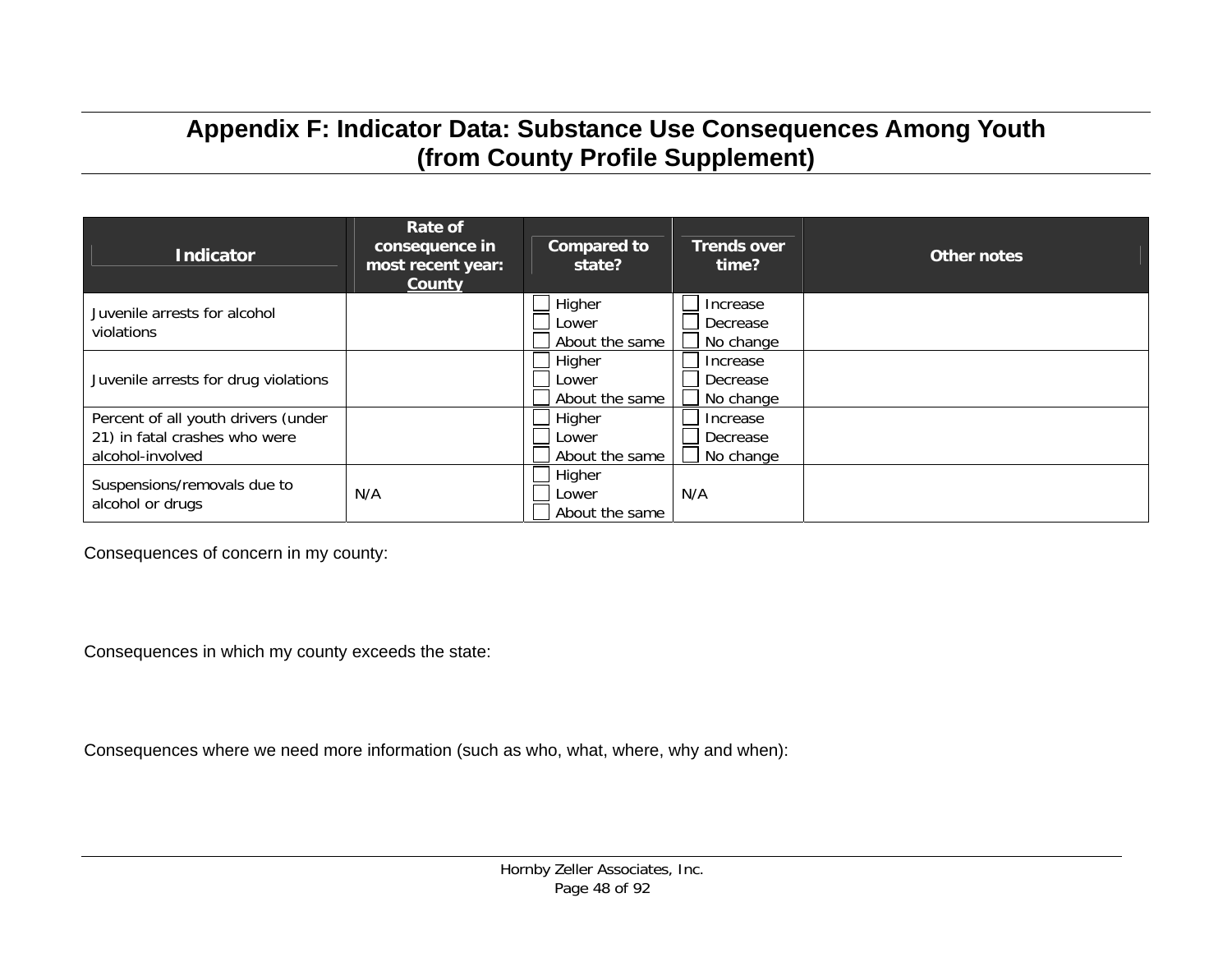## **Appendix G: Indicator Data: Substance Use Consequences Among Adults (from County Profile Supplement)**

| <b>Indicator</b>                                                                            | <b>Rate of</b><br>consequence<br>in most recent<br>year: County | <b>Compared to</b><br>state?      | <b>Trends over</b><br>time?       | <b>Other notes</b>          |
|---------------------------------------------------------------------------------------------|-----------------------------------------------------------------|-----------------------------------|-----------------------------------|-----------------------------|
| Rates of reported crimes per 1,000 people,<br>by type                                       |                                                                 | N/A                               | Increase<br>Decrease<br>No change |                             |
| Arrests for alcohol violations, age 18 and<br>older                                         |                                                                 | Higher<br>Lower<br>About the same | Increase<br>Decrease<br>No change |                             |
| Adult OUI arrests, age 18 and older                                                         |                                                                 | Higher<br>Lower<br>About the same | Increase<br>Decrease<br>No change |                             |
| Arrests for drug violations, age 18 and<br>older                                            |                                                                 | Higher<br>Lower<br>About the same | Increase<br>Decrease<br>No change |                             |
| Percent of total fatal crashes over 5 years<br>that were alcohol-related                    |                                                                 | Higher<br>Lower<br>About the same | Increase<br>Decrease<br>No change | Compared to other counties? |
| Percent of all young adult drivers (21 to 29)<br>in fatal crashes who were alcohol-involved |                                                                 | Higher<br>Lower<br>About the same | Increase<br>Decrease<br>No change |                             |
| Percent of all adult drivers (30 and older) in<br>fatal crashes who were alcohol-involved   |                                                                 | Higher<br>Lower<br>About the same | Increase<br>Decrease<br>No change |                             |
| Deaths by underlying cause                                                                  |                                                                 | N/A                               | Increase<br>Decrease<br>No change |                             |
| Overdose deaths                                                                             |                                                                 | Higher<br>Lower<br>About the same | Increase<br>Decrease<br>No change |                             |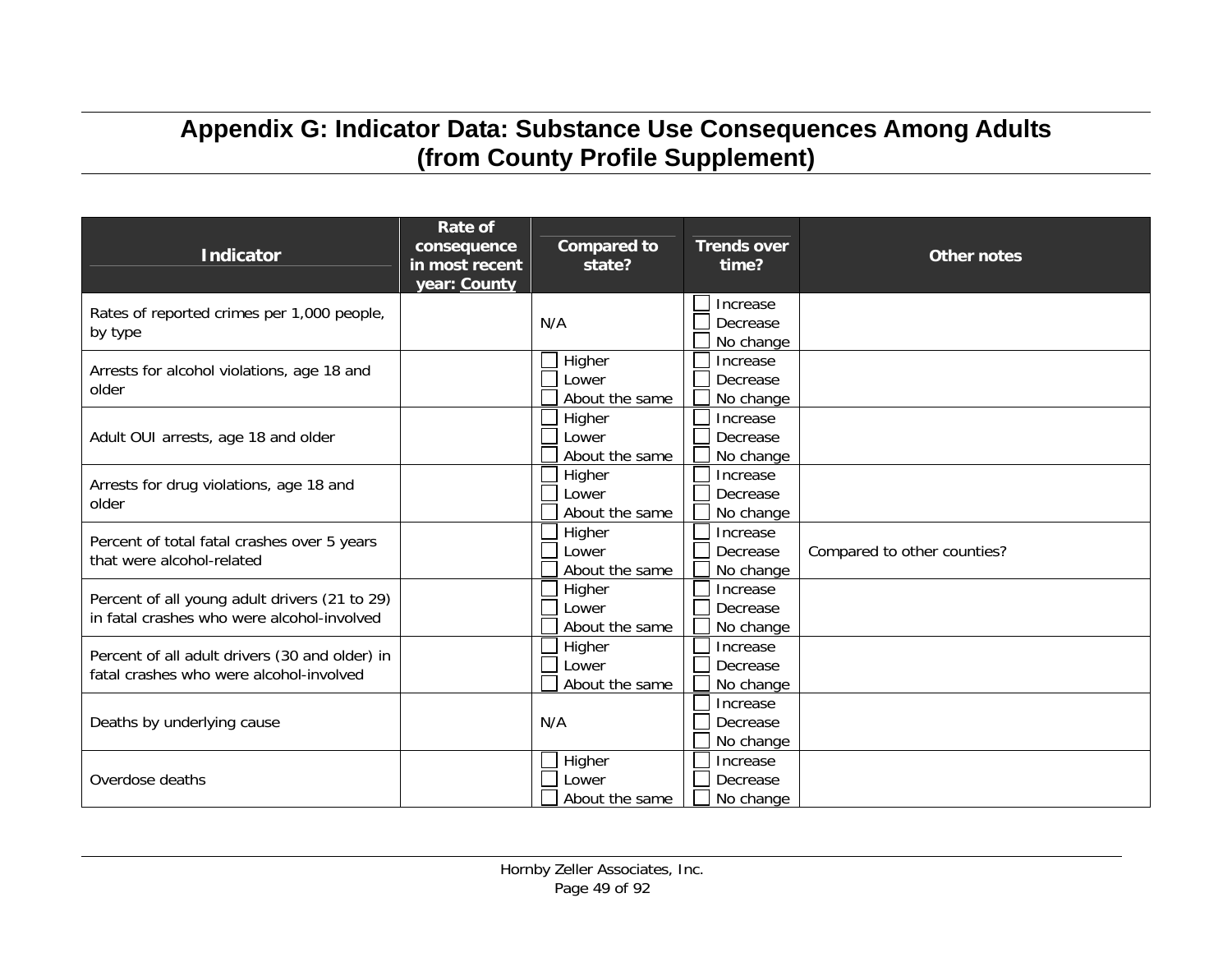| <b>Indicator</b>                                                                                                          | Rate of<br>consequence<br>in most recent<br>year: County | <b>Compared to</b><br>state?      | <b>Trends over</b><br>time?       | Other notes |
|---------------------------------------------------------------------------------------------------------------------------|----------------------------------------------------------|-----------------------------------|-----------------------------------|-------------|
| Treatment admissions (all ages)                                                                                           |                                                          | Higher<br>Lower<br>About the same | Increase<br>Decrease<br>No change |             |
| Percent of total treatment admissions (18)<br>and older) involving alcohol                                                |                                                          | Higher<br>Lower<br>About the same | Increase<br>Decrease<br>No change |             |
| Percent of total treatment admissions (18)<br>and older) involving marijuana                                              |                                                          | Higher<br>Lower<br>About the same | Increase<br>Decrease<br>No change |             |
| Percent of total treatment admissions (18)<br>and older) involving prescription drugs (not<br>available for all counties) |                                                          | Higher<br>Lower<br>About the same | Increase<br>Decrease<br>No change |             |

Consequences of concern in my county:

Consequences of concern in my county among particular subpopulations/age groups:

Consequences in which my county exceeds the state:

Consequences where we need more information (such as who, what, where, why and when):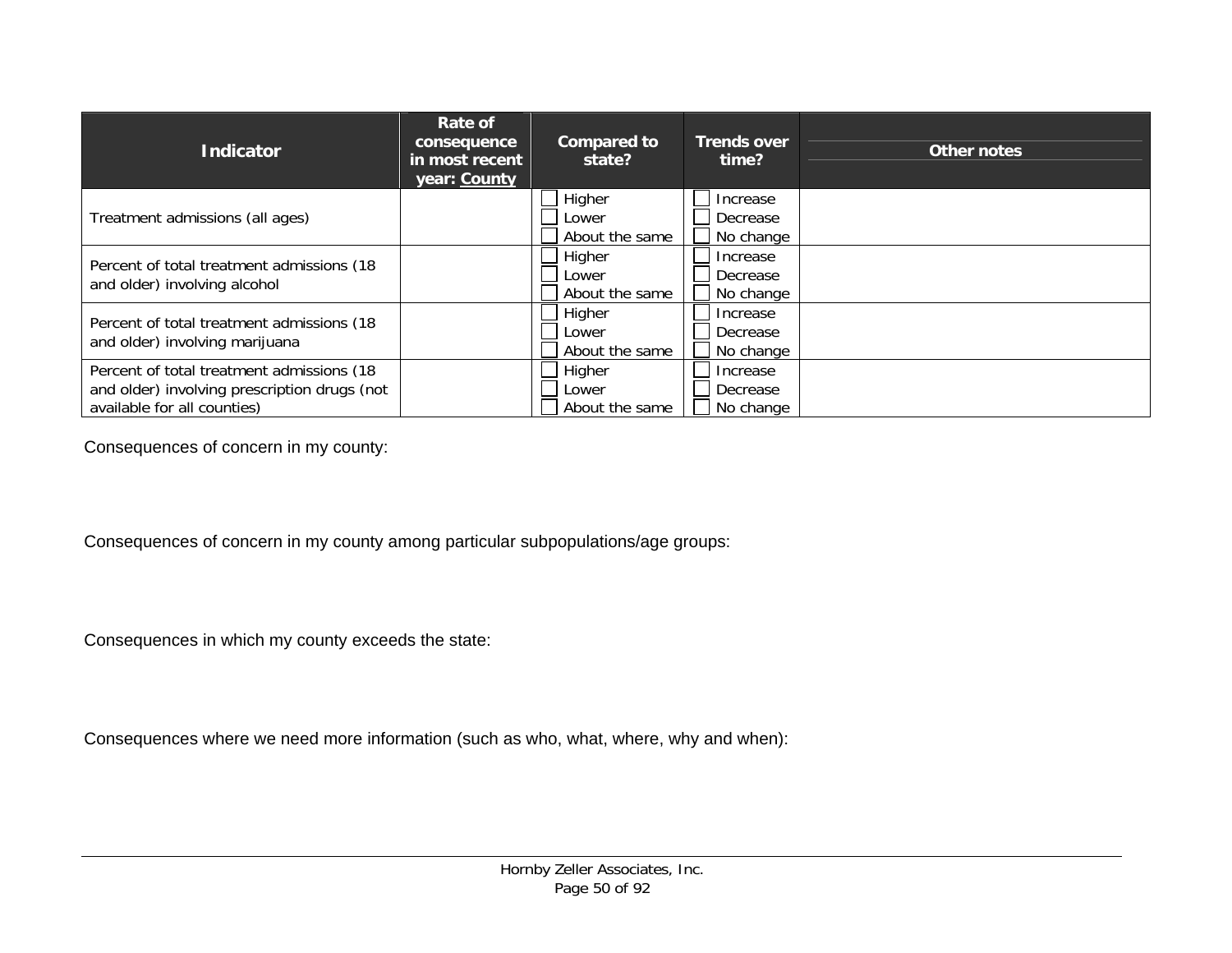# **Appendix H: Review of Past Needs Assessments**

**County Name:** 

**Person Completing Form:** 

**Completion Date:** 

*Once you have collected the past assessments that have been conducted in your county, fill out the grid below.* 

| Who conducted it<br>and when? | <b>What geographic</b><br>area did it cover? | What age group(s)<br>did it cover? | What type of information<br>is in the assessment? | What were the key findings<br>relevant to substance<br>abuse prevention? |
|-------------------------------|----------------------------------------------|------------------------------------|---------------------------------------------------|--------------------------------------------------------------------------|
| 1.                            |                                              |                                    |                                                   |                                                                          |
| 2.                            |                                              |                                    |                                                   |                                                                          |
| 3.                            |                                              |                                    |                                                   |                                                                          |
| $\overline{4}$ .              |                                              |                                    |                                                   |                                                                          |
| 5.                            |                                              |                                    |                                                   |                                                                          |
| 6.                            |                                              |                                    |                                                   |                                                                          |
| 7.                            |                                              |                                    |                                                   |                                                                          |
| 8.                            |                                              |                                    |                                                   |                                                                          |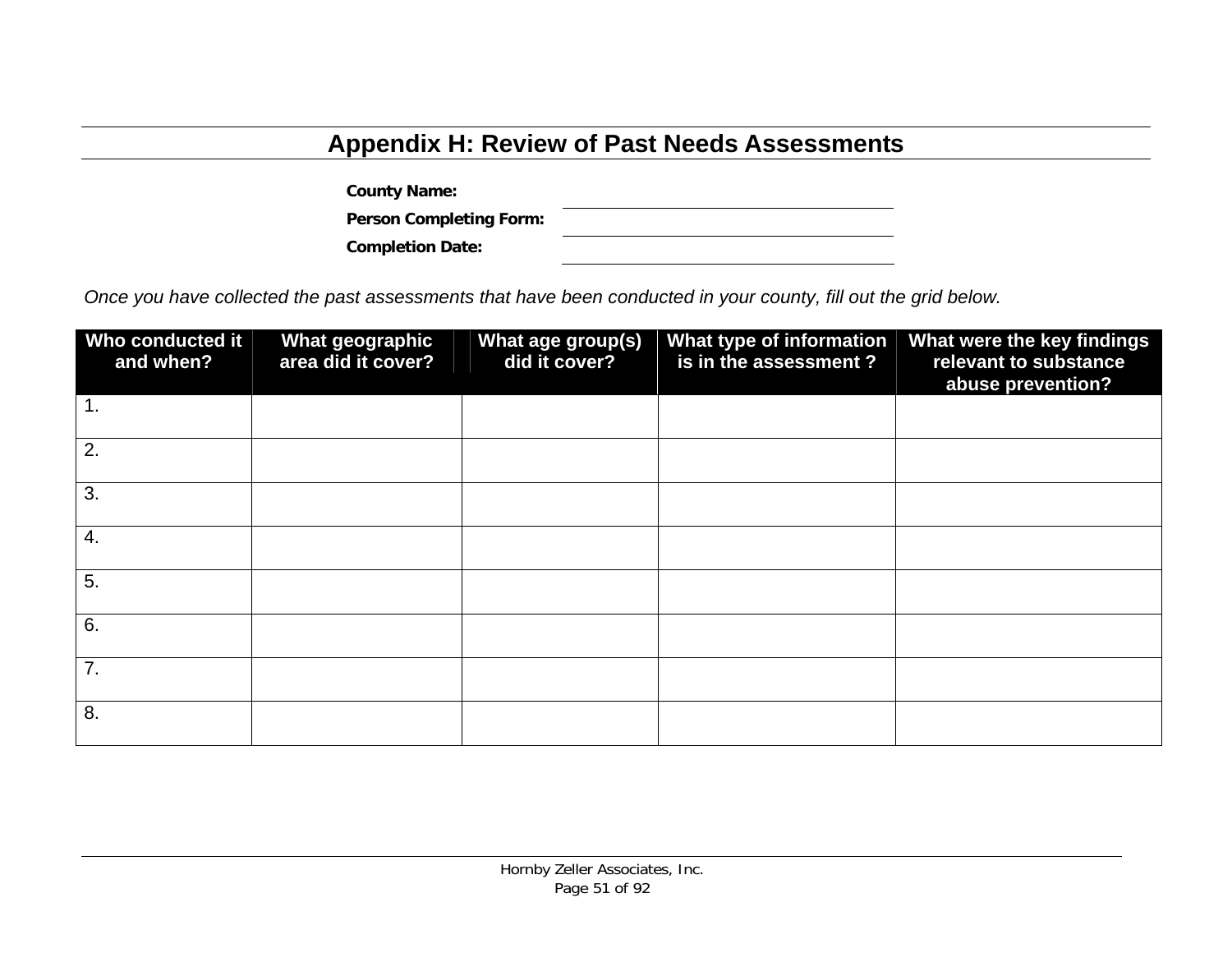List any regions in your county in which an assessment that included substance abuse has not been conducted and why (if known):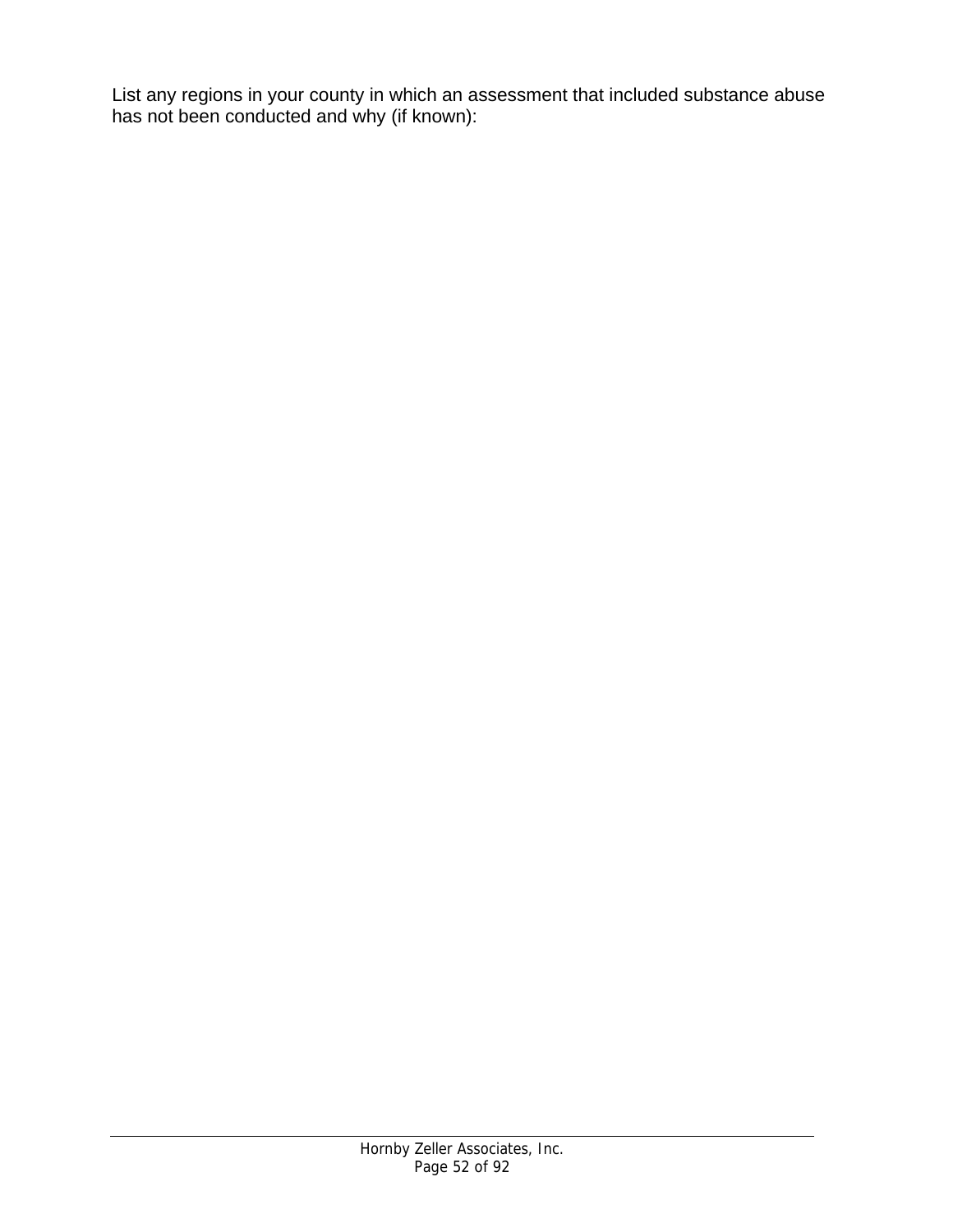# **Appendix I: Brainstorming Contributing Factors**

| <b>County Name:</b>            |  |
|--------------------------------|--|
| <b>Person Completing Form:</b> |  |
| <b>Completion Date:</b>        |  |

List POSSIBLE factors that contribute to each intervening variable:

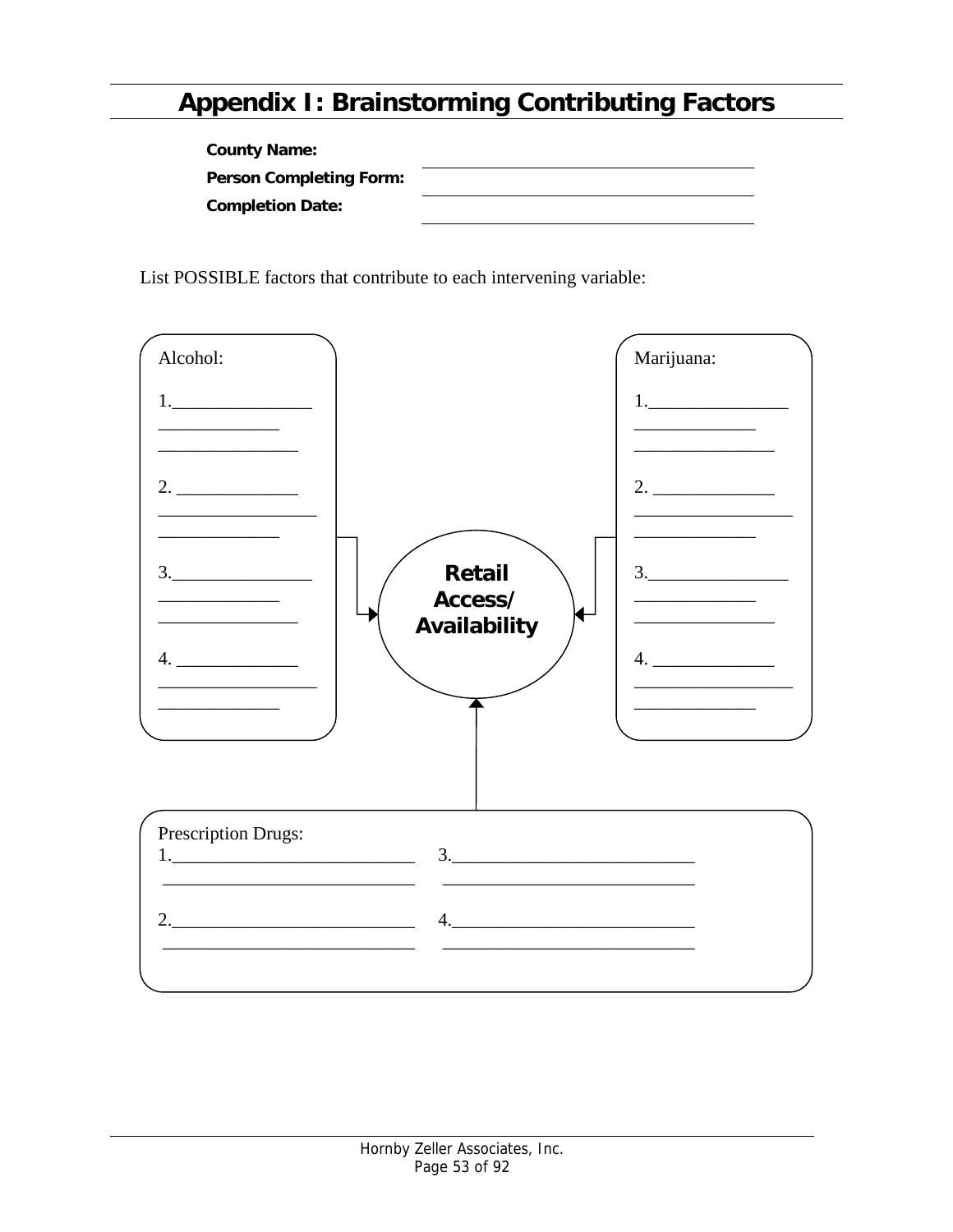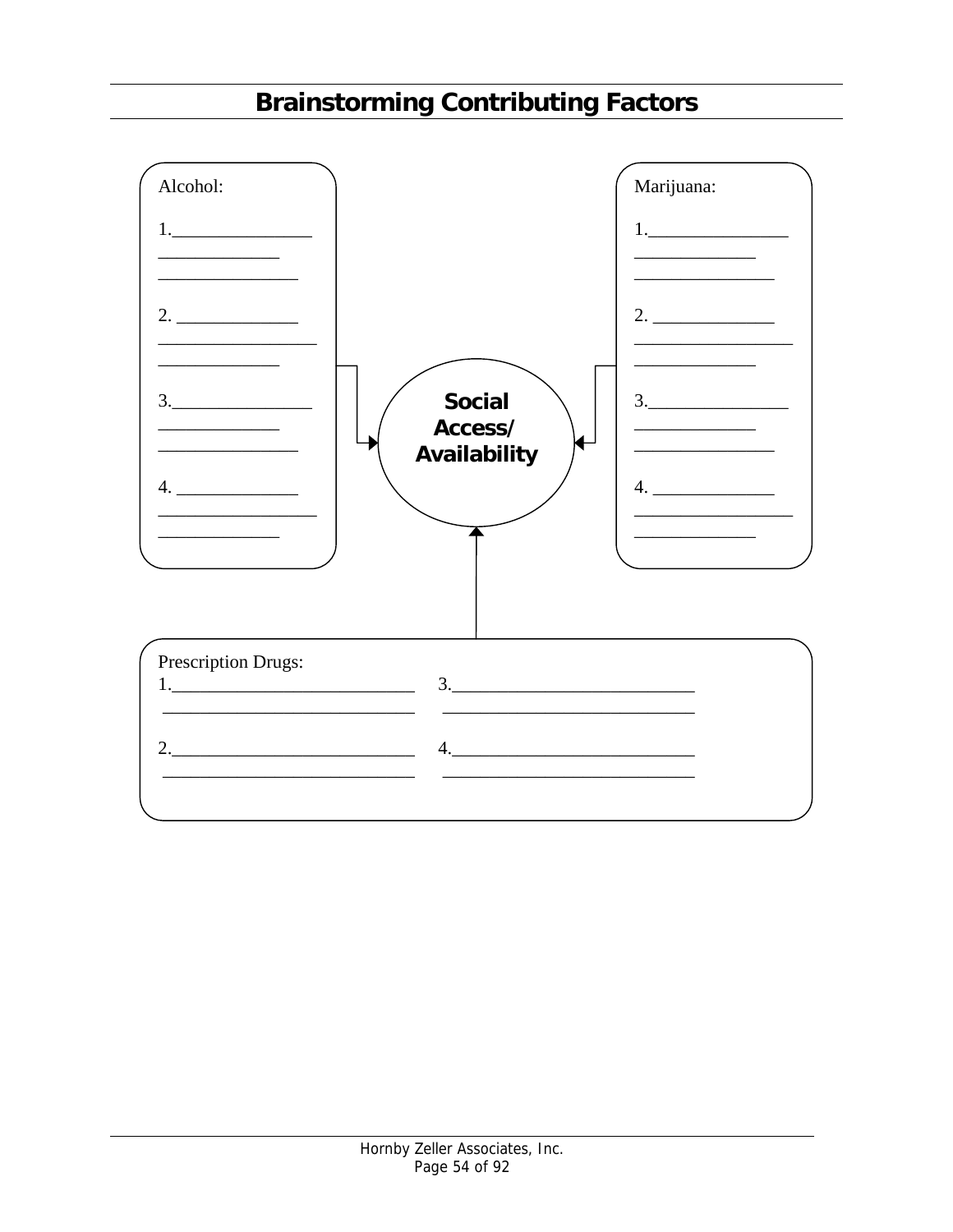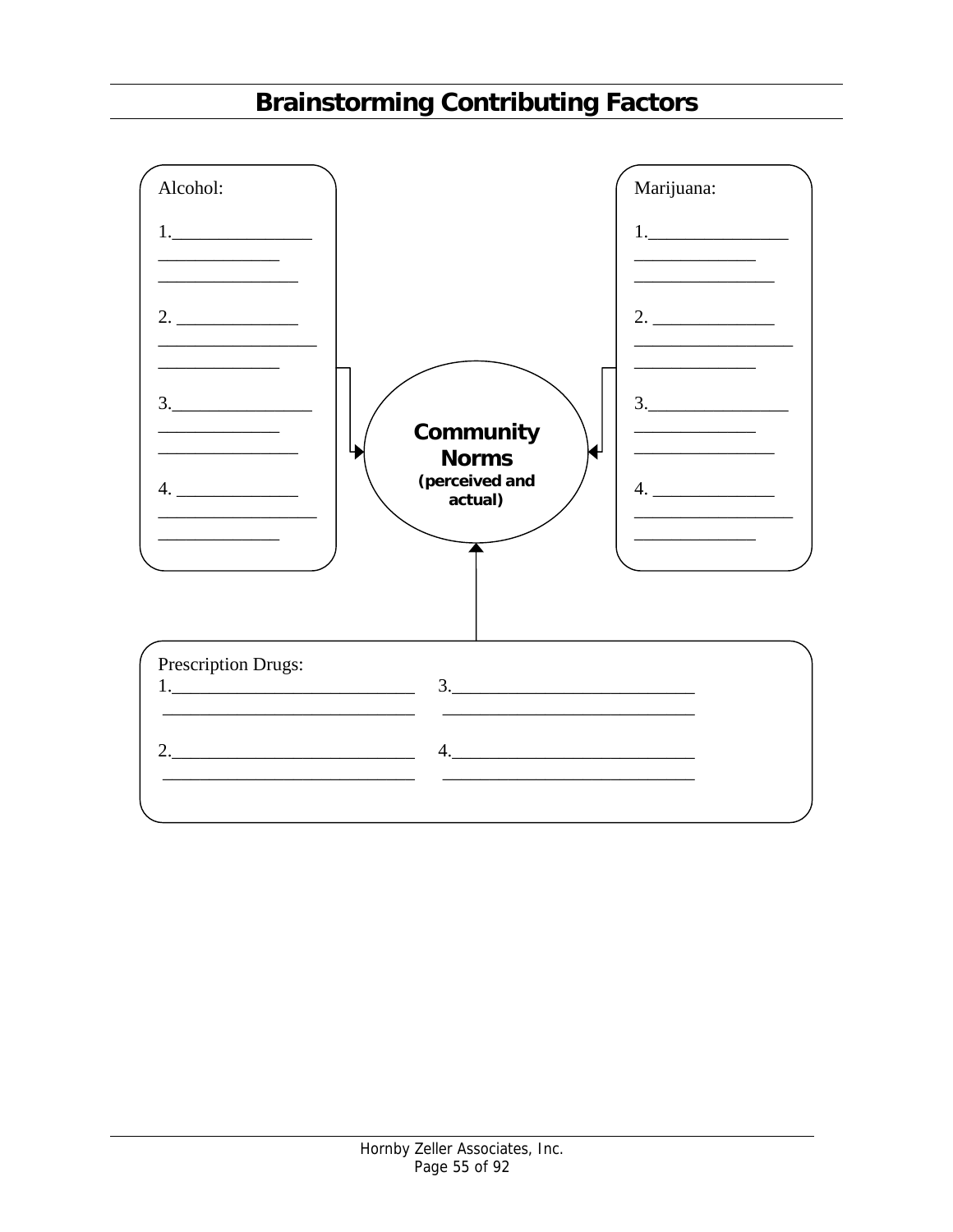# **Brainstorming Contributing Factors**

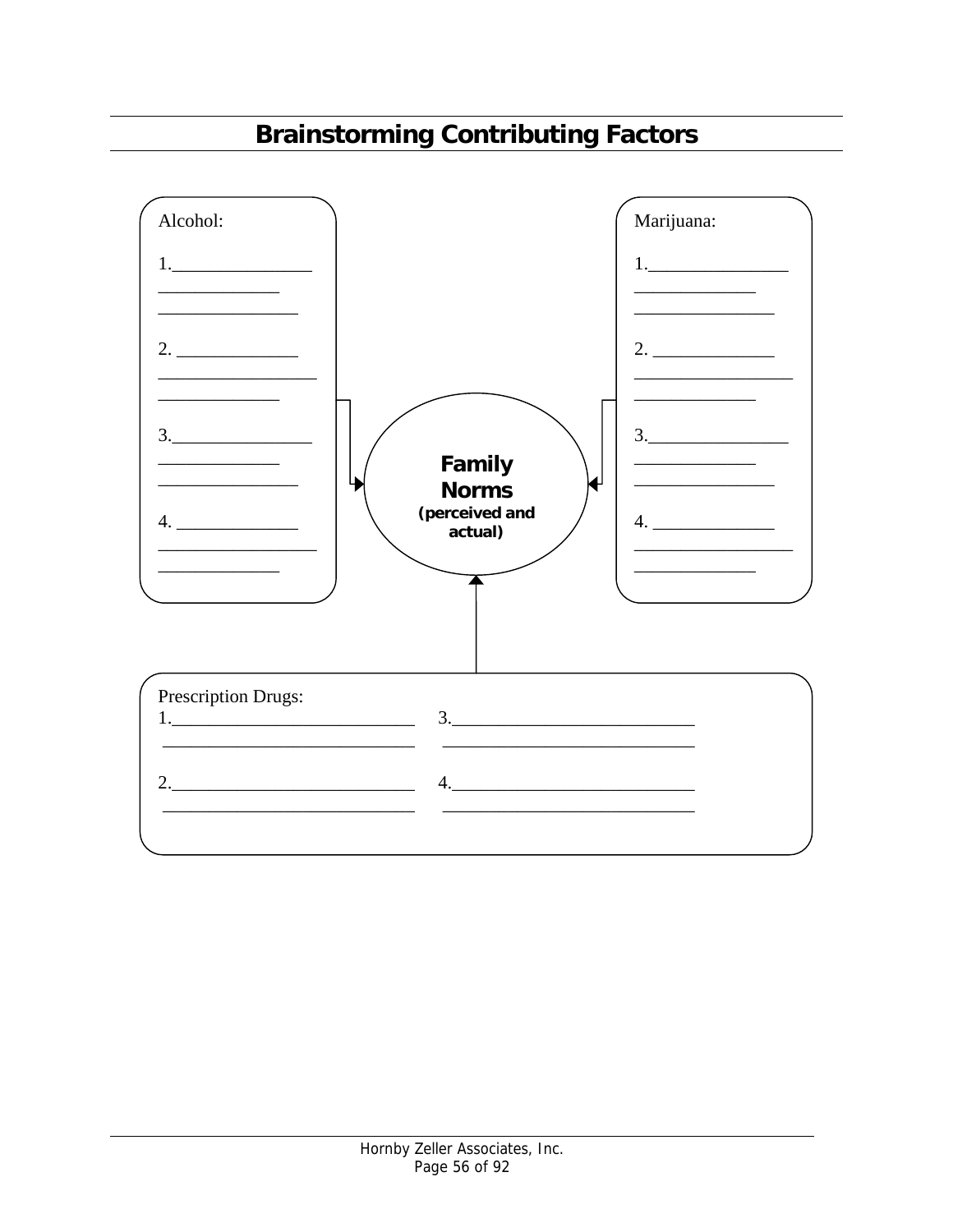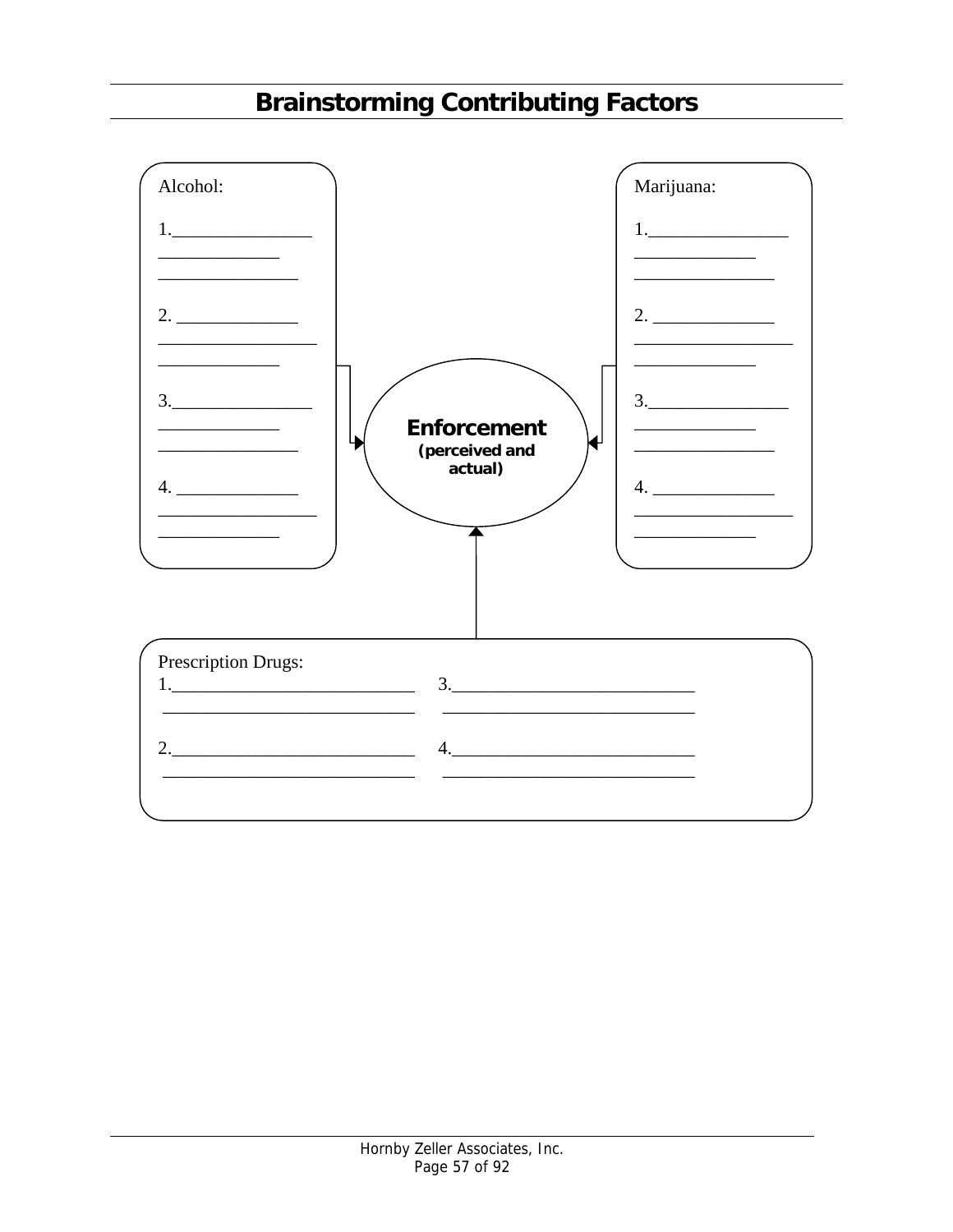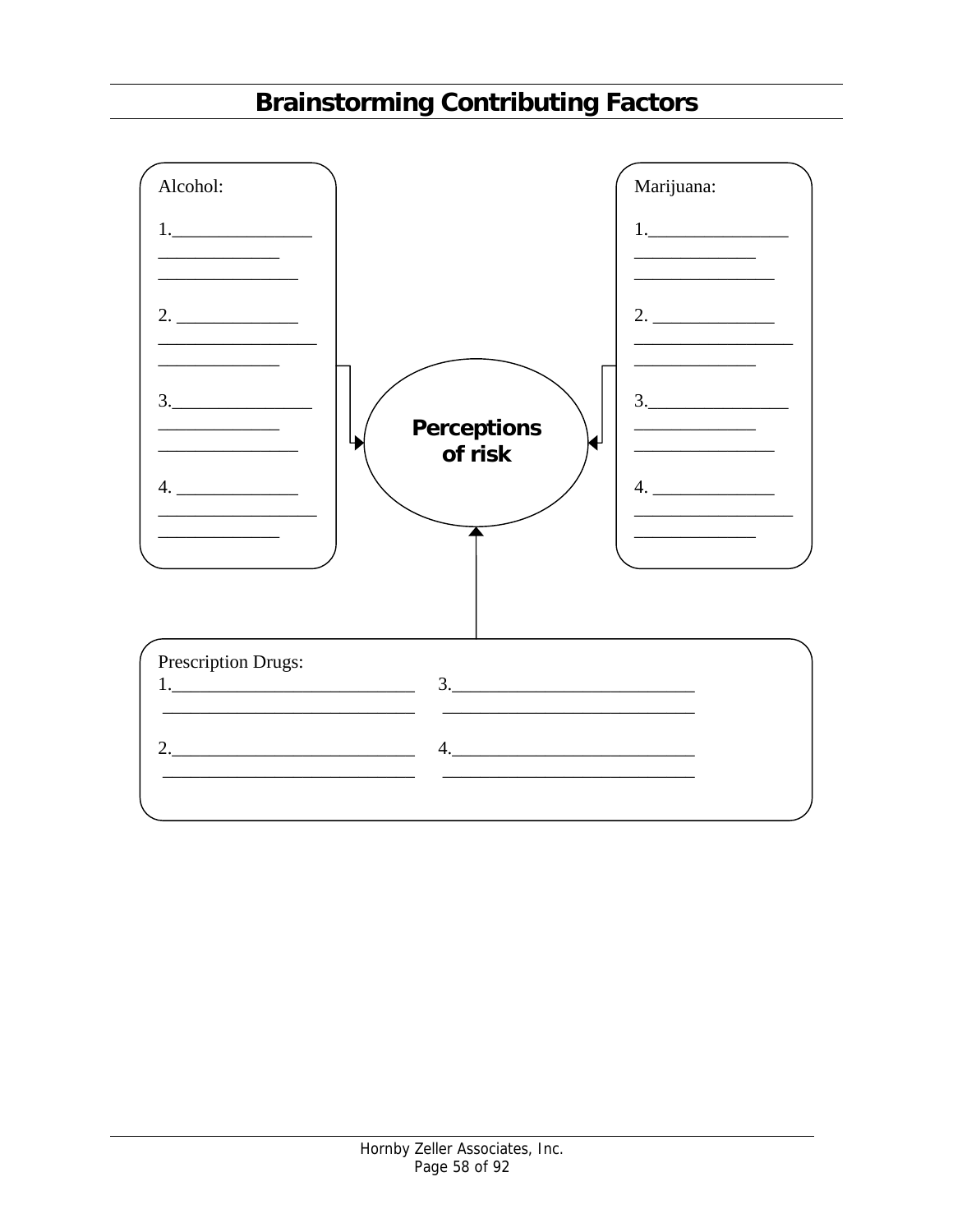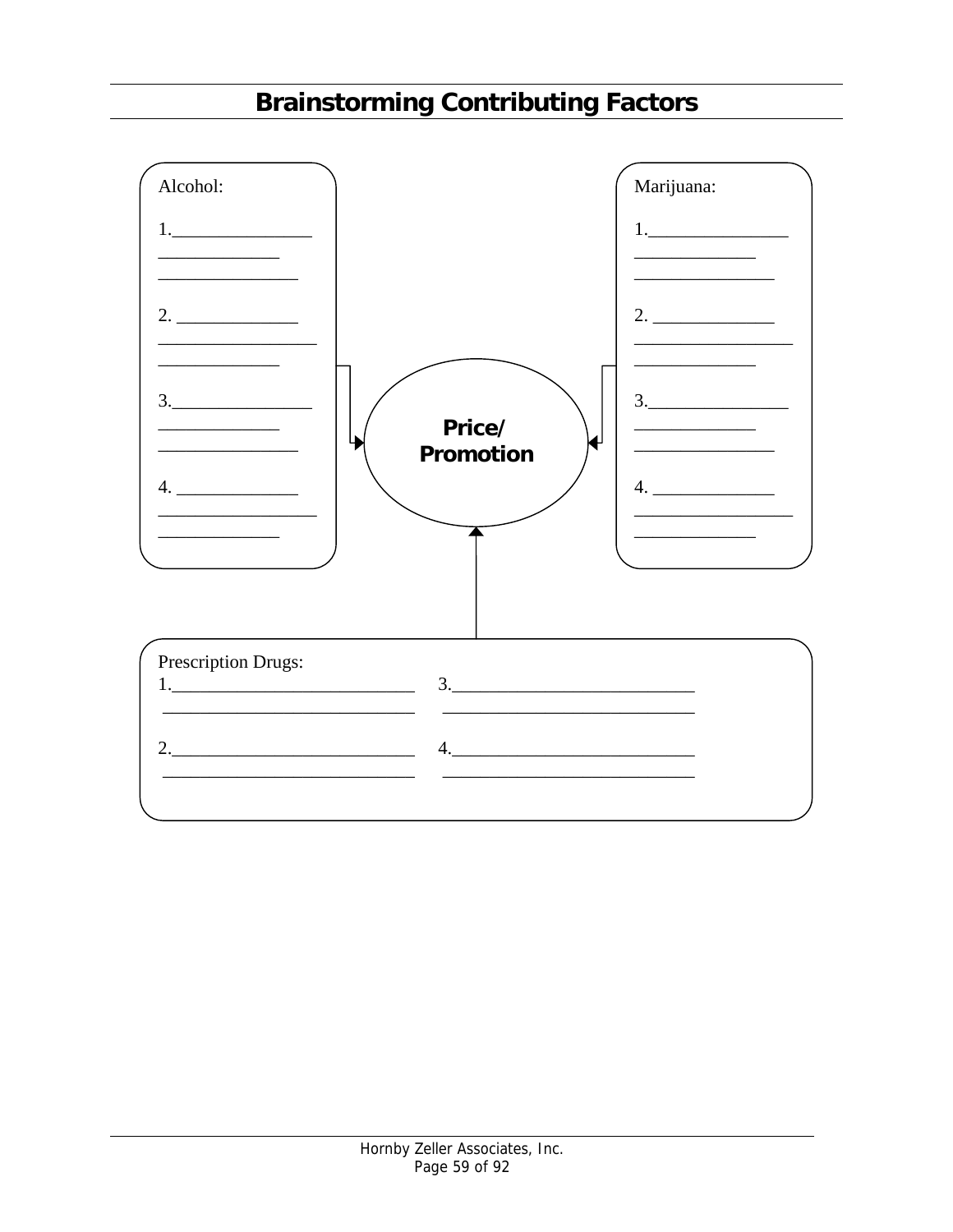# **Appendix J: Information Collection Plan<sup>49</sup>**

**County Name: Person Completing Form: Completion Date:** 

| <b>Research Questions</b>                                                                                     | <b>Information Source</b>                                  | <b>Collection Procedure</b>                                     | <b>Timeline</b>                               | <b>Persons</b><br><b>Responsible</b>          |
|---------------------------------------------------------------------------------------------------------------|------------------------------------------------------------|-----------------------------------------------------------------|-----------------------------------------------|-----------------------------------------------|
| What do else do we need<br>to know?<br>(this should be driven largely                                         | From whom or from what<br>will you get the<br>information? | What methodology will be<br>used to collect the<br>information? | When will the<br>information be<br>collected? | <b>Who will</b><br>gather the<br>information? |
| by gaps that exist in knowledge<br>that relate to intervening<br>variables and their contributing<br>factors) |                                                            | (e.g., focus groups, interviews)                                |                                               |                                               |
|                                                                                                               |                                                            |                                                                 |                                               |                                               |
|                                                                                                               |                                                            |                                                                 |                                               |                                               |
|                                                                                                               |                                                            |                                                                 |                                               |                                               |
|                                                                                                               |                                                            |                                                                 |                                               |                                               |
|                                                                                                               |                                                            |                                                                 |                                               |                                               |
|                                                                                                               |                                                            |                                                                 |                                               |                                               |
|                                                                                                               |                                                            |                                                                 |                                               |                                               |

<sup>49</sup> Citation needed: based on Safe and Drug Free Schools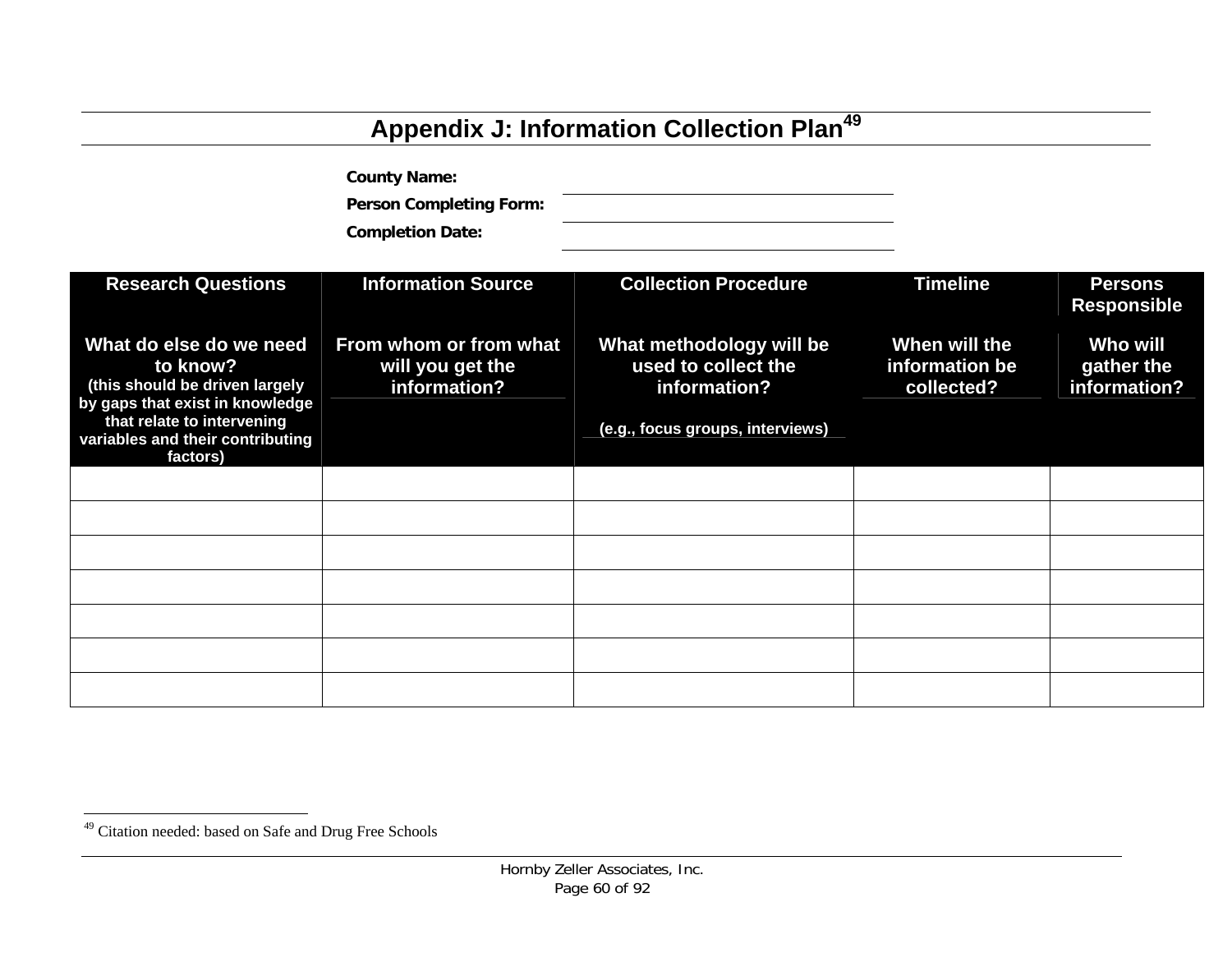# **Appendix K: Accessing Additional MYDAUS Data**

### *Accessing MYDAUS*

The MYDAUS data can be accessed via the OSA website, located at: http://www.maineosa.org/data/mydaus. The MYDAUS website allows users to generate reports at various levels, including: state, region, county and school district/school. State, regional and county reports are available to the public; the school district and school reports require a user name and password. User names and passwords are provided to superintendents and principals of those schools participating in the MYDAUS (see below).

### *Summary Reports*

You can access summary reports for your county by going to the MYDAUS website. On the bottom right of the page, you will find a link for Summary Reports: MYDAUS 2006 data for the State, OSA Regions and Counties and by Grade, Gender and Race. Once there, use the drop-down menu to select which report you wish to view and hit "Go". These reports will help you obtain the state/county comparisons for indicators you have examined.

### *County Reports*

To take a more in-depth look at MYDAUS indicators for the area you serve, select *View County Reports* from the MYDAUS reports system. Next, select the MYDAUS year (2000, 2002, 2004 or 2006) and your county from the drop-down menus. Lastly, select the report that you would like to generate.

### *School District Reports*

You may decide that you would like to access MYDAUS data at the school district or school level in order to identify more specific problem areas in your county. In order to do so, you may need to sign agreements with your local school districts in order to obtain the passwords and user name to access that information. If you do get permission to obtain district and/or school level information, you enter the school district or school's user name and password on the MYDAUS website to access the school district reports. For each school district within your area, generate the same reports that you ran for the county level.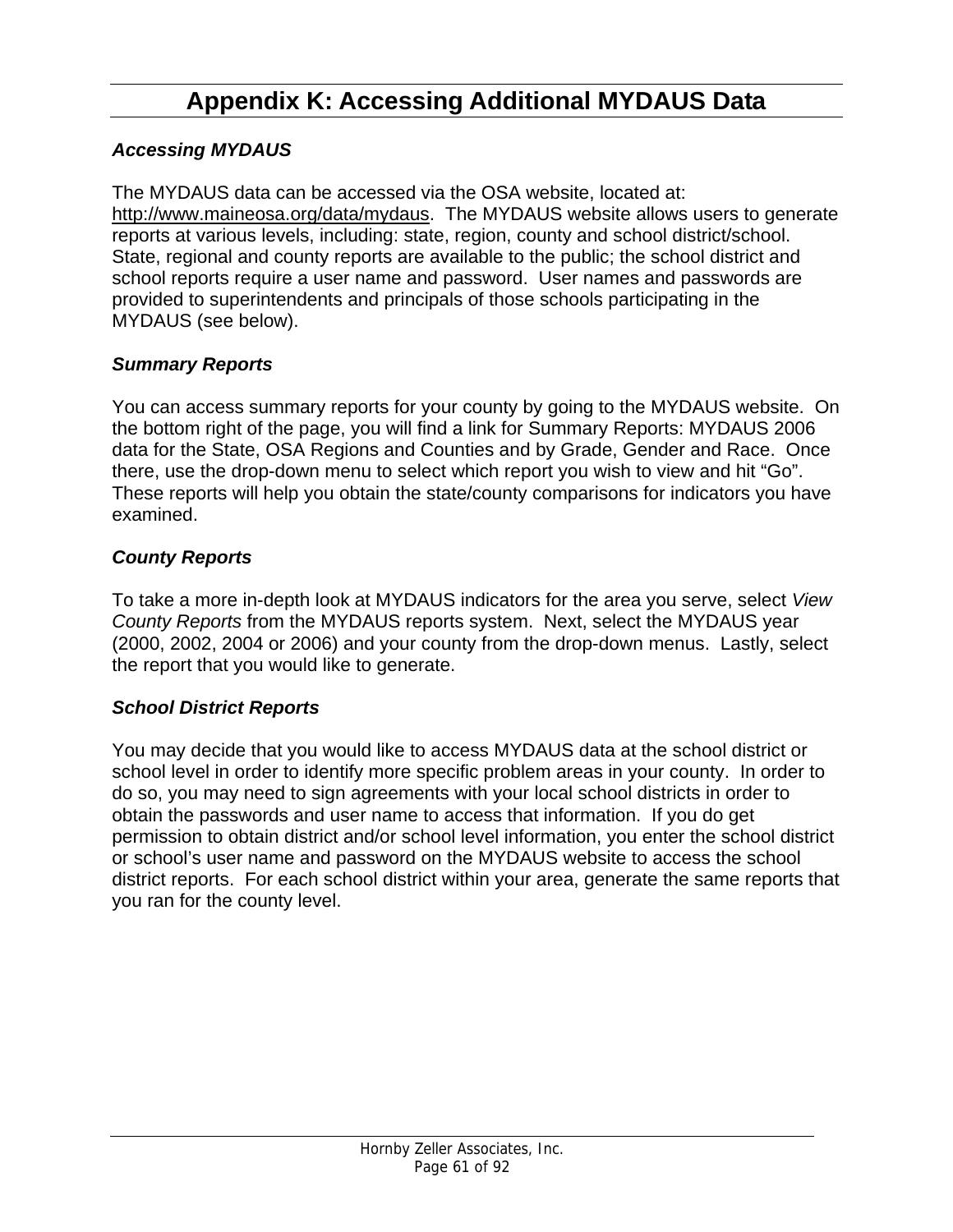## **Appendix L: Capturing Individual Focus Group Information**

| <b>County Name:</b>            |  |
|--------------------------------|--|
| <b>Person Completing Form:</b> |  |
| <b>Completion Date:</b>        |  |

*Use this summary sheet to summarize your impressions after each focus group.* 

**Facilitator: Date:** 

**Focus Group:** 

**Number of Participants:** 

**What were the main themes, issues, and reactions you witnessed during this session?** 

**What key points resonated with other information you have collected?** 

**What, if any, key points contradict other information you have collected?**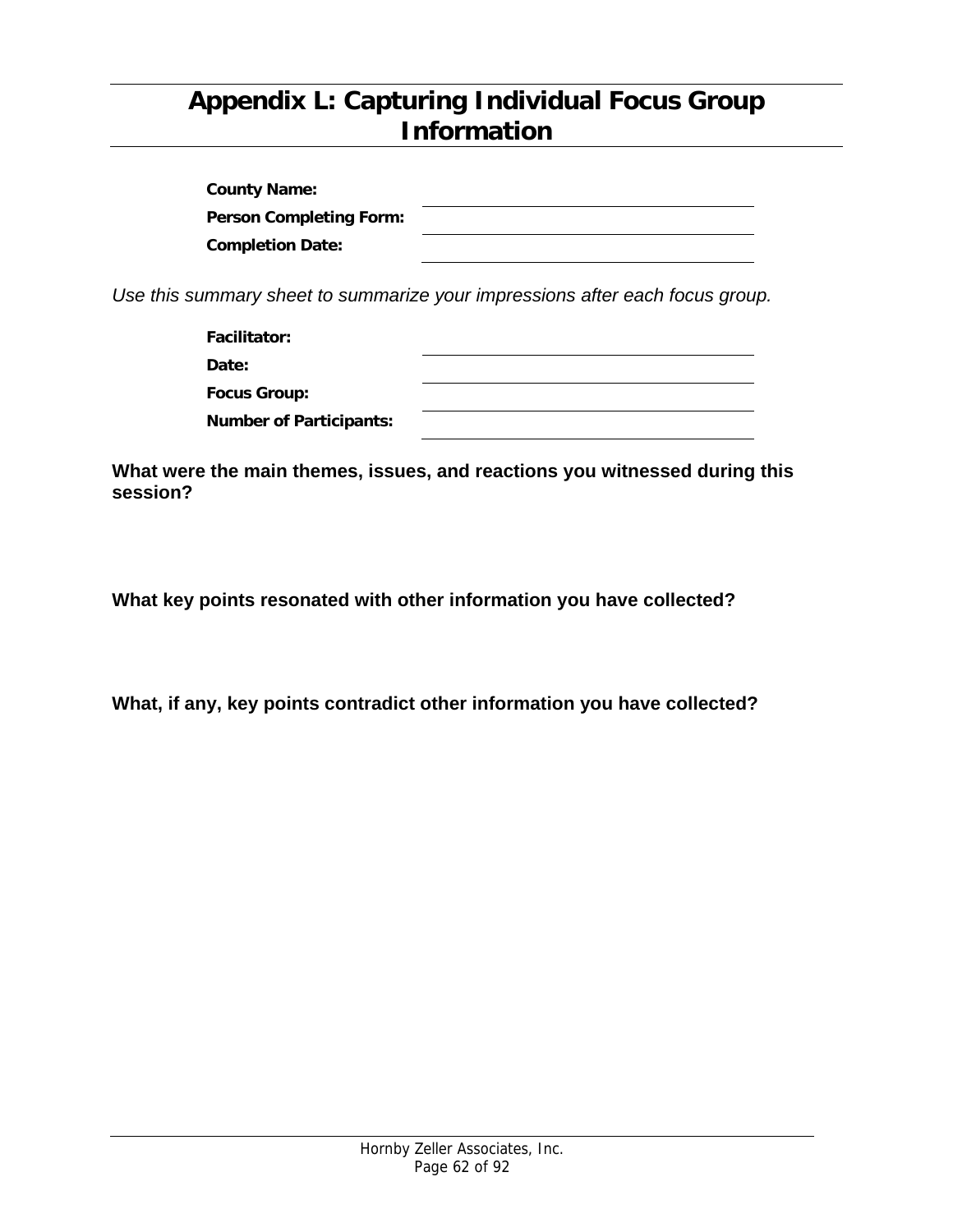# **Appendix M: Analyzing Focus Group Information**

| <b>County Name:</b>            |  |
|--------------------------------|--|
| <b>Person Completing Form:</b> |  |
| <b>Completion Date:</b>        |  |

*Use this summary sheet to help capture the general themes that emerged from all your focus groups, as well as differences that you noticed.* 

How many focus groups did you conduct?

How many participants attended in total?

**List the categories of people that attended the focus groups:** 

**What were the common themes:** 

*…regarding drinking?* 

*…regarding marijuana use?* 

*…regarding misuse of prescription drugs?* 

*…regarding other substances/topics?* 

**What did you learn about your intervening variables and contributing factors?** 

**Were there any significant differences in among the various focus groups? If yes, please describe.**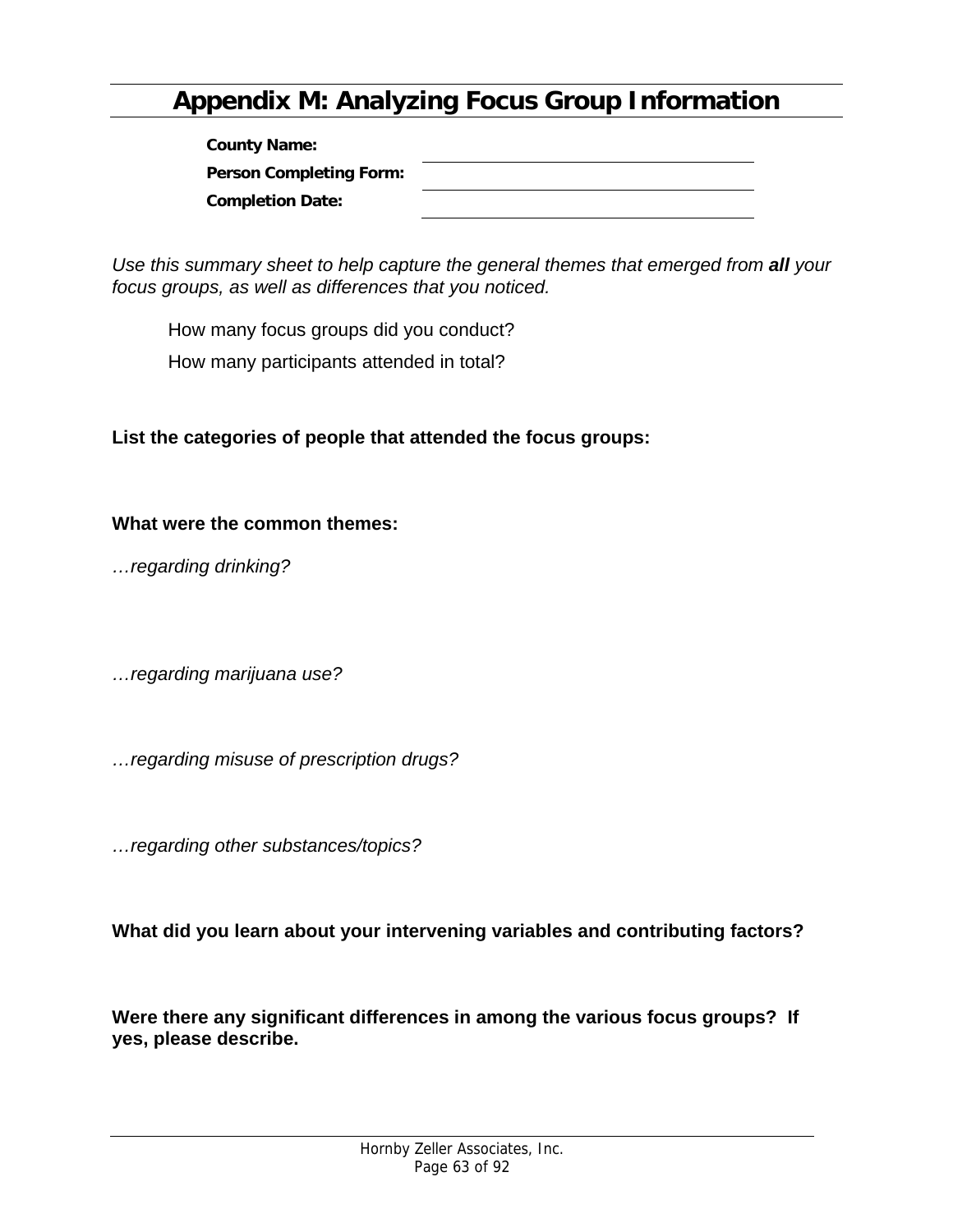# **Appendix N: Current Liquor Licenses**

SOURCE: *Maine Department of Public Safety, Current Active Liquor Licenses.* Accessed online at (http://www.maine.gov/dps/liqr/active\_licenses.htm) on 8/11/2006.

#### **Liquor Licenses by County**

| <b>Number</b> | <b>Percent</b> |
|---------------|----------------|
| 265           | 6.7            |
| 243           | 6.1            |
| 791           | 19.9           |
| 132           | 3.3            |
| 269           | 6.8            |
| 283           | 7.1            |
| 154           | 3.9            |
| 148           | 3.7            |
| 187           | 4.7            |
| 404           | 10.2           |
| 86            | 2.2            |
| 81            | 2.0            |
| 157           | 3.9            |
| 103           | 2.6            |
| 132           | 3.3            |
| 544           | 13.7           |
| 3,979         | 100.0          |
|               |                |

|                       | <b>Number</b> | <b>Percent</b> |                     | <b>Number</b> | <b>Percent</b> |
|-----------------------|---------------|----------------|---------------------|---------------|----------------|
| <b>AUBURN</b>         | 76            | 28.7           | <b>MINOT</b>        |               | $0.4^{\circ}$  |
| <b>DURHAM</b>         |               | 0.4            | <b>NORTH TURNER</b> |               | 0.4            |
| <b>EAST LIVERMORE</b> |               | 0.4            | <b>POLAND</b>       | 5             | 1.9            |
| <b>GREENE</b>         | 4             | 1.5            | POLAND SPRING       | 3             | 1.1            |
| <b>LEEDS</b>          | 4             | 1.5            | <b>SABATTUS</b>     | 7             | 2.6            |
| <b>LEWISTON</b>       | 106           | 40.0           | TURNER              | 13            | 4.9            |
| <b>LISBON</b>         | 8             | 3.0            | <b>WEST MINOT</b>   |               | 0.4            |
| <b>LISBON FALLS</b>   | 11            | 4.2            | <b>WEST POLAND</b>  |               | 0.4            |
| <b>LIVERMORE</b>      | 5             | 1.9            | <b>TOTAL</b>        | 265           | 100.0          |
| LIVERMORE FALLS       | 9             | 3.4            |                     |               |                |
| <b>MECHANIC FALLS</b> | 8             | 3.0            |                     |               |                |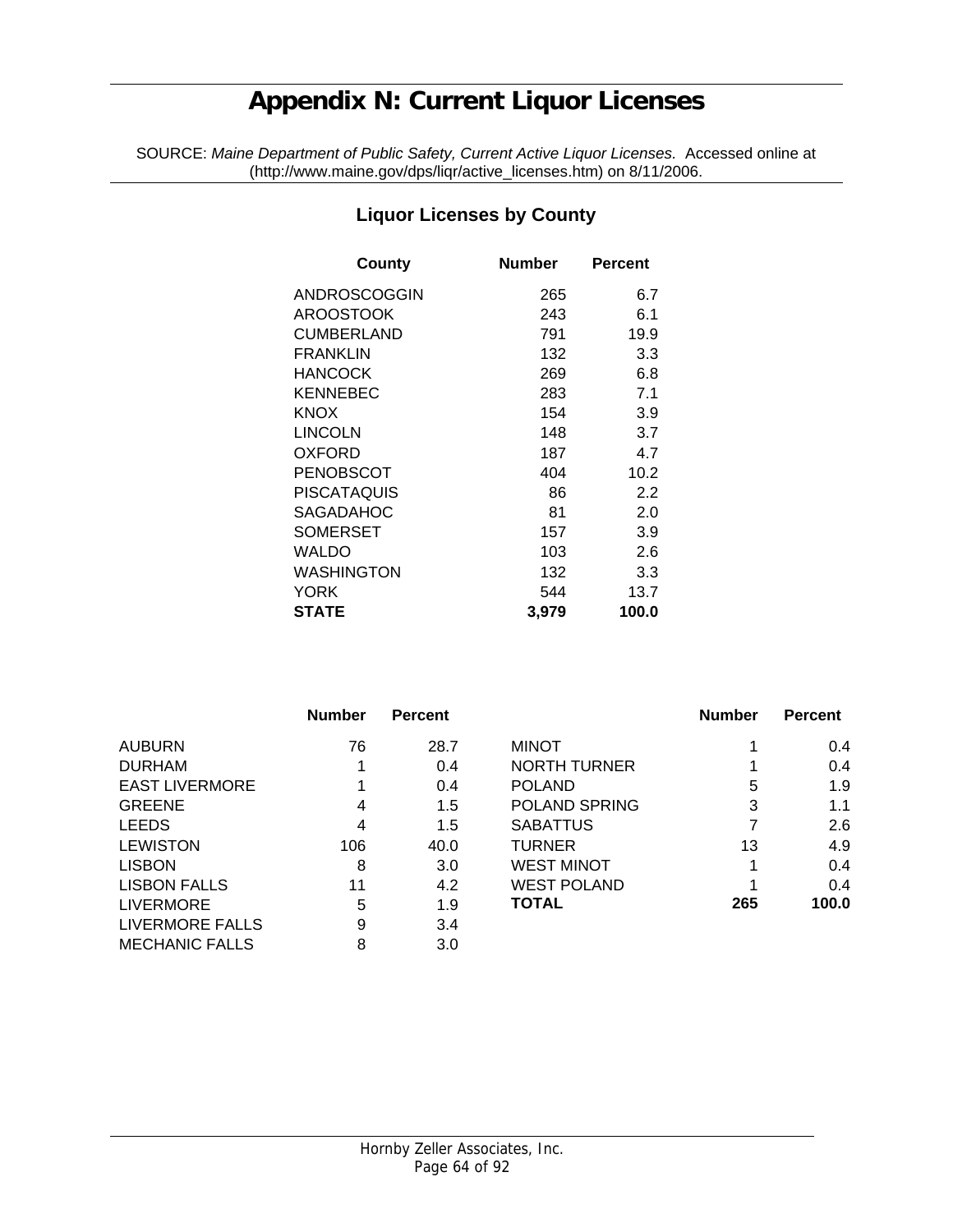|                       | <b>Number</b>  | <b>Percent</b> |                       | <b>Number</b>  | <b>Percent</b> |
|-----------------------|----------------|----------------|-----------------------|----------------|----------------|
| ALLAGASH PLT          | 2              | 0.8            | <b>NEW CANADA PLT</b> | 2              | 0.8            |
| <b>ASHLAND</b>        | 6              | 2.5            | <b>NEW LIMERICK</b>   | 2              | 0.8            |
| <b>BENEDICTA</b>      |                | 0.4            | <b>NEW SWEDEN</b>     |                | 0.4            |
| <b>BRIDGEWATER</b>    | 2              | 0.8            | <b>OAKFIELD</b>       | 3              | 1.2            |
| CARIBOU               | 25             | 10.3           | <b>ORIENT</b>         |                | 0.4            |
| <b>CASWELL</b>        |                | 0.4            | <b>PORTAGE</b>        | 2              | 0.8            |
| <b>CASWELL PLT</b>    |                | 0.4            | PORTAGE LAKE          |                | 0.4            |
| <b>EAGLE LAKE</b>     | 5              | 2.1            | PRESQUE ISLE          | 40             | 16.5           |
| <b>EASTON</b>         | $\overline{2}$ | 0.8            | <b>SHERMAN MILLS</b>  | 4              | 1.6            |
| <b>FORT FAIRFIELD</b> | 13             | 5.3            | <b>SINCLAIR</b>       | 2              | 0.8            |
| <b>FORT KENT</b>      | 17             | 7.0            | ST AGATHA             | 6              | 2.5            |
| <b>FRENCHVILLE</b>    | 6              | 2.5            | <b>ST FRANCIS</b>     | 3              | 1.2            |
| <b>GRAND ISLE</b>     | 4              | 1.6            | ST JOHN PLT           |                | 0.4            |
| <b>HODGDON</b>        | 1              | 0.4            | ST. DAVID             | 3              | 1.2            |
| <b>HOULTON</b>        | 21             | 8.6            | <b>STOCKHOLM</b>      | 4              | 1.6            |
| <b>ISLAND FALLS</b>   | 8              | 3.3            | <b>VAN BUREN</b>      | 12             | 4.9            |
| <b>LIMESTONE</b>      | 5              | 2.1            | <b>WALLAGRASS PLT</b> |                | 0.4            |
| <b>MADAWASKA</b>      | 18             | 7.4            | <b>WASHBURN</b>       | $\overline{2}$ | 0.8            |
| <b>MAPLETON</b>       |                | 0.4            | <b>WESTON</b>         |                | 0.4            |
| <b>MARS HILL</b>      | 6              | 2.5            | <b>WOODLAND</b>       | $\overline{2}$ | 0.8            |
| <b>MASARDIS</b>       |                | 0.4            | <b>WYTOPITLOCK</b>    |                | 0.4            |
| <b>MONTICELLO</b>     | 3              | 1.2            | <b>TOTAL</b>          | 243            | 100.0          |

## **Cumberland County**

|                         | <b>Number</b>  | <b>Percent</b> |                       | <b>Number</b> | <b>Percent</b> |
|-------------------------|----------------|----------------|-----------------------|---------------|----------------|
| <b>BAILEY ISLAND</b>    | 3              | 0.4            | NORTH WINDHAM         | 6             | 0.8            |
| <b>BRIDGTON</b>         | 22             | 2.8            | <b>NORTH YARMOUTH</b> | 2             | 0.3            |
| <b>BRUNSWICK</b>        | 67             | 8.5            | <b>ORR'S ISLAND</b>   | 1             | 0.1            |
| <b>CAPE ELIZABETH</b>   | 9              | 1.1            | <b>PEAKS ISLAND</b>   | 5             | 0.6            |
| CASCO                   | 6              | 0.8            | <b>PORTLAND</b>       | 274           | 34.6           |
| <b>CHEBEAGUE ISLAND</b> | $\overline{2}$ | 0.3            | <b>POWNAL</b>         | 1             | 0.1            |
| <b>CLIFF ISLAND</b>     | 1              | 0.1            | <b>RAYMOND</b>        | 11            | 1.4            |
| <b>CUMBERLAND</b>       | 6              | 0.8            | <b>SCARBOROUGH</b>    | 49            | 6.2            |
| <b>CUMBERLAND</b>       |                |                | <b>SEBAGO</b>         | 4             | 0.5            |
| <b>CENTER</b>           | 1              | 0.1            | <b>SOUTH CASCO</b>    | 3             | 0.4            |
| <b>EAST BALDWIN</b>     | 1              | 0.1            | <b>SOUTH PORTLAND</b> | 82            | 10.4           |
| <b>FALMOUTH</b>         | 20             | 2.5            | SOUTH WINDHAM         | 1             | 0.1            |
| <b>FREEPORT</b>         | 32             | 4.0            | <b>STANDISH</b>       | 12            | 1.5            |
| <b>GORHAM</b>           | 20             | 2.5            | <b>STEEP FALLS</b>    | 3             | 0.4            |
| <b>GRAY</b>             | 16             | 2.0            | <b>WESTBROOK</b>      | 38            | 4.8            |
| <b>HARPSWELL</b>        | 6              | 0.8            | <b>WINDHAM</b>        | 24            | 3.0            |
| <b>HARRISON</b>         | 4              | 0.5            | YARMOUTH              | 24            | 3.0            |
| <b>LONG ISLAND</b>      | 3              | 0.4            | <b>TOTAL</b>          | 791           | 100.0          |
| <b>NAPLES</b>           | 23             | 2.9            |                       |               |                |
| <b>NEW GLOUCESTER</b>   | 9              | 1.1            |                       |               |                |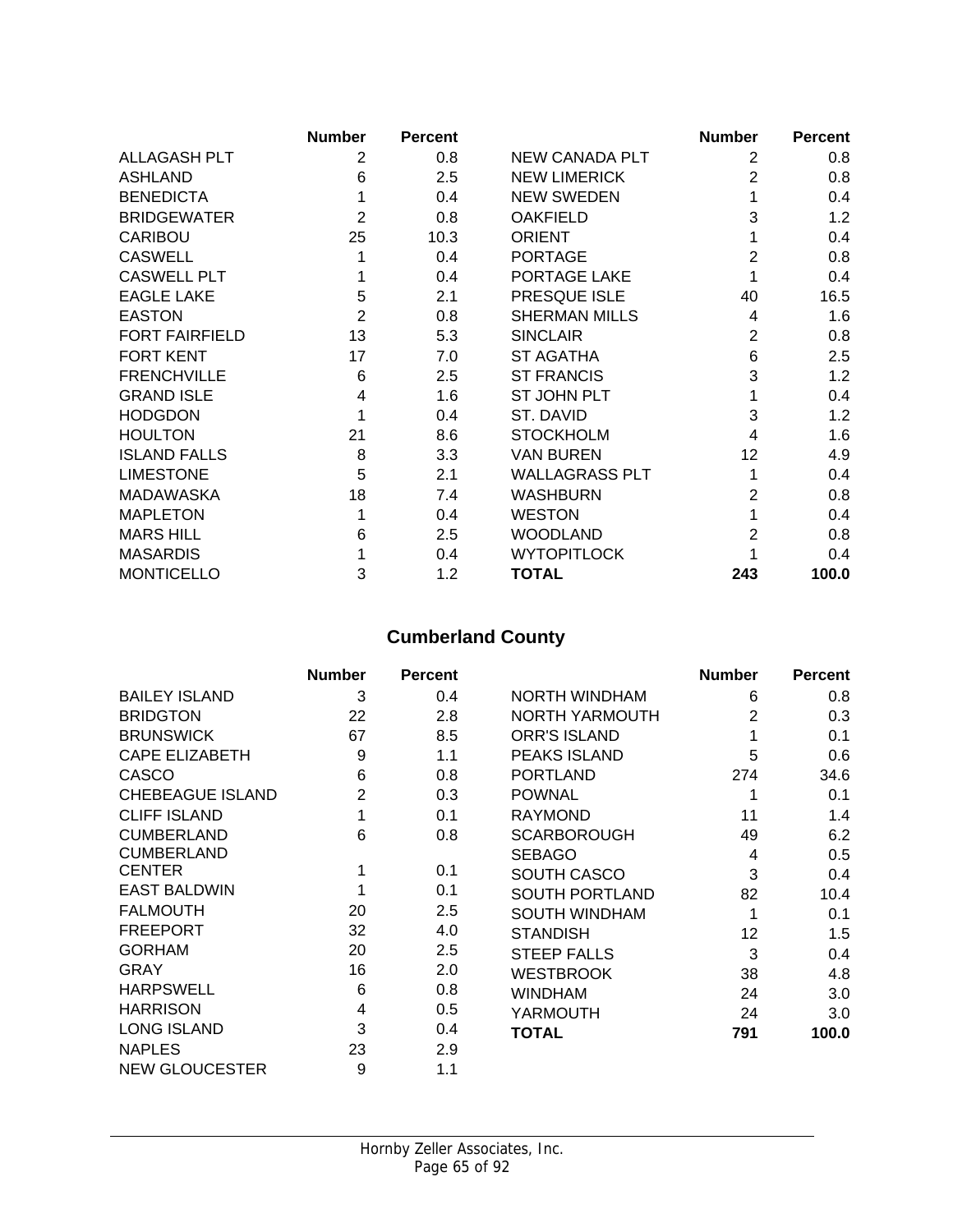## **Franklin County**

|                         | <b>Number</b>  | <b>Percent</b> |                        | <b>Number</b>  | <b>Percent</b> |
|-------------------------|----------------|----------------|------------------------|----------------|----------------|
| <b>AVON</b>             | 4              | 3.0            | <b>NEW SHARON</b>      |                | 0.8            |
| <b>CARRABASSETT</b>     | 4              | 3.0            | <b>NEW VINEYARD</b>    |                | 1.5            |
| <b>CARRABASSETT</b>     |                |                | <b>NORTH JAY</b>       |                | 0.8            |
| <b>VALLEY</b>           | 12             | 9.1            | <b>OQUOSSOC</b>        | 6              | 4.5            |
| <b>CARTHAGE</b>         | $\overline{2}$ | 1.5            | <b>PHILLIPS</b>        | 3              | 2.3            |
| <b>CHESTERVILLE</b>     |                | 0.8            | <b>RANGELEY</b>        | 14             | 10.6           |
| <b>COBURN GORE</b>      |                | 0.8            | <b>SALEM</b>           | $\overline{2}$ | 1.5            |
| <b>DRYDEN</b>           |                | 0.8            | <b>SANDY RIVER PLT</b> |                | 0.8            |
| <b>EAST WILTON</b>      | 3              | 2.3            | <b>STRATTON</b>        | 3              | 2.3            |
| <b>EUSTIS</b>           | 5              | 3.8            | <b>STRONG</b>          | $\overline{2}$ | 1.5            |
| <b>FARMINGTON</b>       | 30             | 22.7           | WELD                   |                | 0.8            |
| <b>FARMINGTON FALLS</b> | 1              | 0.8            | <b>WEST FARMINGTON</b> |                | 0.8            |
| <b>INDUSTRY</b>         |                | 0.8            | <b>WILTON</b>          | 9              | 6.8            |
| <b>JAY</b>              | 12             | 9.1            | <b>TOTAL</b>           | 132            | 100.0          |
| <b>KINGFIELD</b>        | 9              | 6.8            |                        |                |                |

## **Hancock County**

|                        | <b>Number</b>  | <b>Percent</b> |                         | <b>Number</b>  | <b>Percent</b>   |
|------------------------|----------------|----------------|-------------------------|----------------|------------------|
| <b>AMHERST</b>         | 1              | 0.4            | <b>LAMOINE</b>          |                | 0.4              |
| <b>BAR HARBOR</b>      | 76             | 28.3           | <b>MANSET</b>           |                | 0.4              |
| <b>BASS HARBOR</b>     | 4              | 1.5            | <b>MOUNT DESERT</b>     | 5              | 1.9              |
| <b>BERNARD</b>         | 1              | 0.4            | <b>NORTHEAST HARBOR</b> | 9              | 3.3              |
| <b>BIRCH HARBOR</b>    | 3              | 1.1            | <b>ORLAND</b>           | 7              | 2.6              |
| <b>BLUE HILL</b>       | 11             | 4.1            | <b>OTIS</b>             |                | 0.4              |
| <b>BROOKLIN</b>        | $\overline{4}$ | 1.5            | <b>OTTER CREEK</b>      |                | 0.4              |
| <b>BROOKSVILLE</b>     | 3              | 1.1            | <b>PENOBSCOT</b>        |                | 0.4              |
| <b>BUCKSPORT</b>       | 12             | 4.5            | PROSPECT HARBOR         |                | 0.4              |
| <b>CASTINE</b>         | 10             | 3.7            | <b>SEAL HARBOR</b>      |                | 0.4              |
| <b>CRANBERRY ISLES</b> |                | 0.4            | <b>SEDGWICK</b>         | 2              | 0.7              |
| <b>DEDHAM</b>          |                | 0.4            | <b>SOUTHWEST HARBOR</b> | 23             | 8.6              |
| <b>DEER ISLE</b>       | 5              | 1.9            | <b>STONINGTON</b>       | 7              | 2.6              |
| <b>EAST ORLAND</b>     |                | 0.4            | <b>SULLIVAN</b>         | 3              | 1.1              |
| <b>EASTBROOK</b>       |                | 0.4            | <b>SUNSET</b>           | 1              | 0.4              |
| <b>ELLSWORTH</b>       | 35             | 13.0           | <b>SURRY</b>            | $\overline{2}$ | 0.7              |
| <b>ELLSWORTH FALLS</b> |                | 0.4            | <b>TREMONT</b>          |                | 0.4              |
| <b>FRANKLIN</b>        | $\overline{2}$ | 0.7            | <b>TRENTON</b>          | 6              | $2.2\phantom{0}$ |
| <b>GOULDSBORO</b>      | $\overline{2}$ | 0.7            | <b>VERONA</b>           | 5              | 1.9              |
| <b>HANCOCK</b>         | 8              | 3.0            | <b>WINTER HARBOR</b>    | 4              | 1.5              |
| <b>HULLS COVE</b>      | 3              | 1.1            | <b>TOTAL</b>            | 269            | 100.0            |
| <b>ISLESFORD</b>       | $\overline{2}$ | 0.7            |                         |                |                  |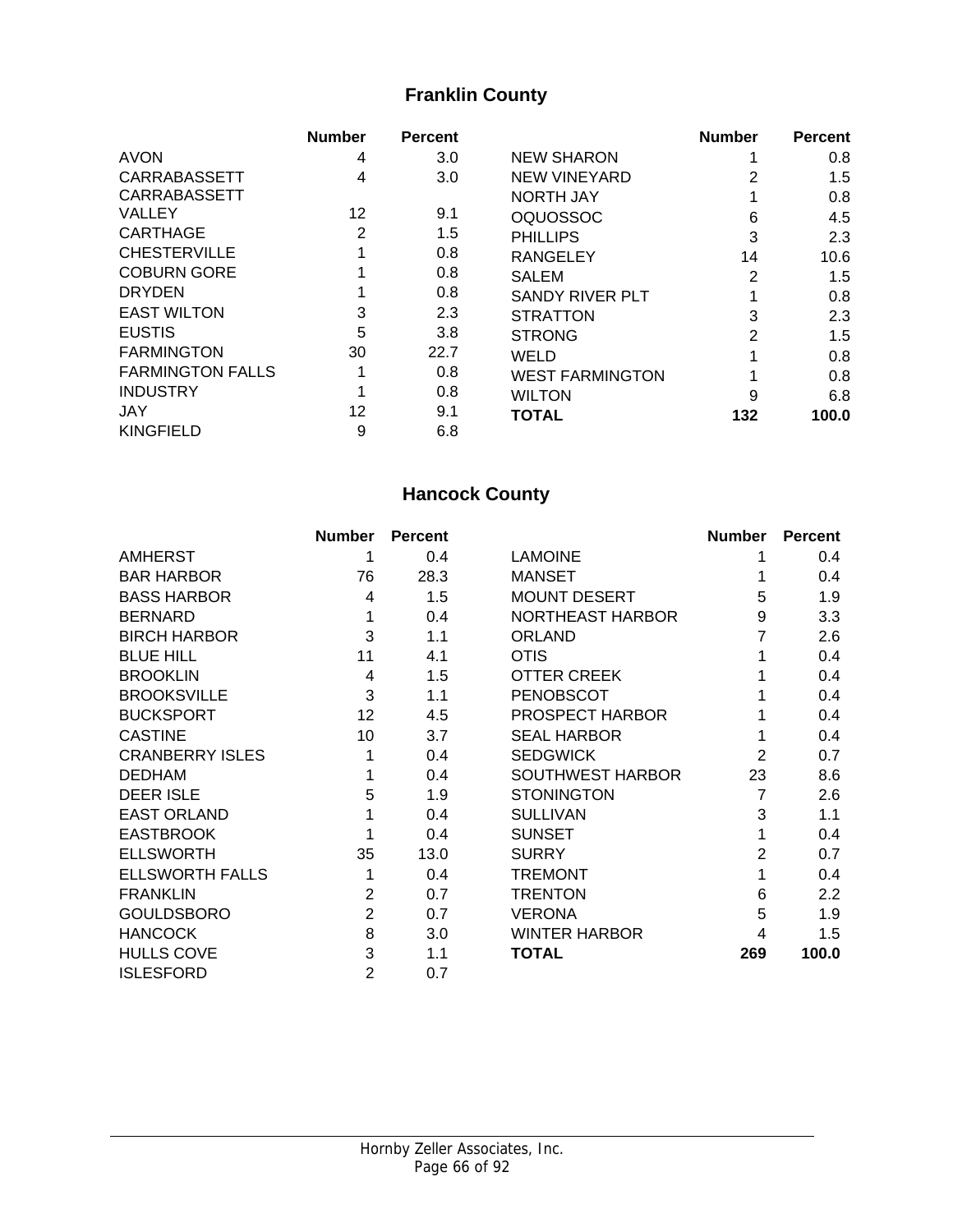## **Kennebec County**

|                       | <b>Number</b>  | <b>Percent</b> |                       | <b>Number</b>  | <b>Percent</b> |
|-----------------------|----------------|----------------|-----------------------|----------------|----------------|
| <b>ALBION</b>         | 2              | 0.7            | NORTH VASSALBORO      | 2              | 0.7            |
| AUGUSTA               | 74             | 26.1           | <b>OAKLAND</b>        | 13             | 4.6            |
| <b>BELGRADE</b>       | 3              | 1.1            | <b>PITTSTON</b>       |                | 0.4            |
| <b>BELGRADE LAKES</b> | $\overline{2}$ | 0.7            | <b>RANDOLPH</b>       | 4              | 1.4            |
| <b>BENTON</b>         | 3              | 1.1            | <b>READFIELD</b>      | 4              | 1.4            |
| <b>CHELSEA</b>        | 4              | 1.4            | <b>ROME</b>           |                | 0.4            |
| <b>CHINA</b>          | $\overline{2}$ | 0.7            | <b>SIDNEY</b>         | $\overline{2}$ | 0.7            |
| <b>CLINTON</b>        | 5              | 1.8            | <b>SOUTH CHINA</b>    | 5              | 1.8            |
| <b>FARMINGDALE</b>    | 3              | 1.1            | <b>SOUTH GARDINER</b> | $\overline{2}$ | 0.7            |
| <b>FAYETTE</b>        |                | 0.4            | VASSALBORO            | 3              | 1.1            |
| <b>GARDINER</b>       | 24             | 8.5            | <b>WATERVILLE</b>     | 61             | 21.6           |
| <b>HALLOWELL</b>      | 11             | 3.9            | <b>WAYNE</b>          | $\overline{2}$ | 0.7            |
| <b>LITCHFIELD</b>     | 4              | 1.4            | <b>WEST GARDINER</b>  | $\overline{2}$ | 0.7            |
| <b>MANCHESTER</b>     | 6              | 2.1            | <b>WINDSOR</b>        | $\overline{2}$ | 0.7            |
| <b>MONMOUTH</b>       | 4              | 1.4            | <b>WINSLOW</b>        | 12             | 4.2            |
| <b>MOUNT VERNON</b>   | 3              | 1.1            | <b>WINTHROP</b>       | 11             | 3.9            |
| <b>NORTH BELGRADE</b> |                | 0.4            | <b>TOTAL</b>          | 283            | 100.0          |
| NORTH MONMOUTH        | 4              | 1.4            |                       |                |                |

## **Knox County**

|                       | <b>Number</b>  | <b>Percent</b> |
|-----------------------|----------------|----------------|
| <b>APPLETON</b>       | 1              | 0.6            |
| CAMDEN                | 39             | 25.3           |
| <b>HOPE</b>           | 2              | 1.3            |
| <b>ISLE AU HAUT</b>   | 1              | 0.6            |
| NORTH HAVEN           | 3              | 1.9            |
| <b>OWLS HEAD</b>      | 1              | 0.6            |
| PORT CLYDE            | 4              | 2.6            |
| <b>ROCKLAND</b>       | 49             | 31.8           |
| <b>ROCKPORT</b>       | 17             | 11.0           |
| SOUTH THOMASTON       | $\overline{2}$ | 1.3            |
| <b>SPRUCEHEAD</b>     | 1              | 0.6            |
| <b>ST GEORGE</b>      | 1              | 0.6            |
| <b>TENANTS HARBOR</b> | 7              | 4.5            |
| <b>THOMASTON</b>      | 6              | 3.9            |
| <b>UNION</b>          | 6              | 3.9            |
| VINALHAVEN            | $\overline{7}$ | 4.5            |
| WARREN                | 5              | 3.2            |
| WASHINGTON            | 1              | 0.6            |
| <b>WEST ROCKPORT</b>  | 1              | 0.6            |
| <b>TOTAL</b>          | 154            | 100.0          |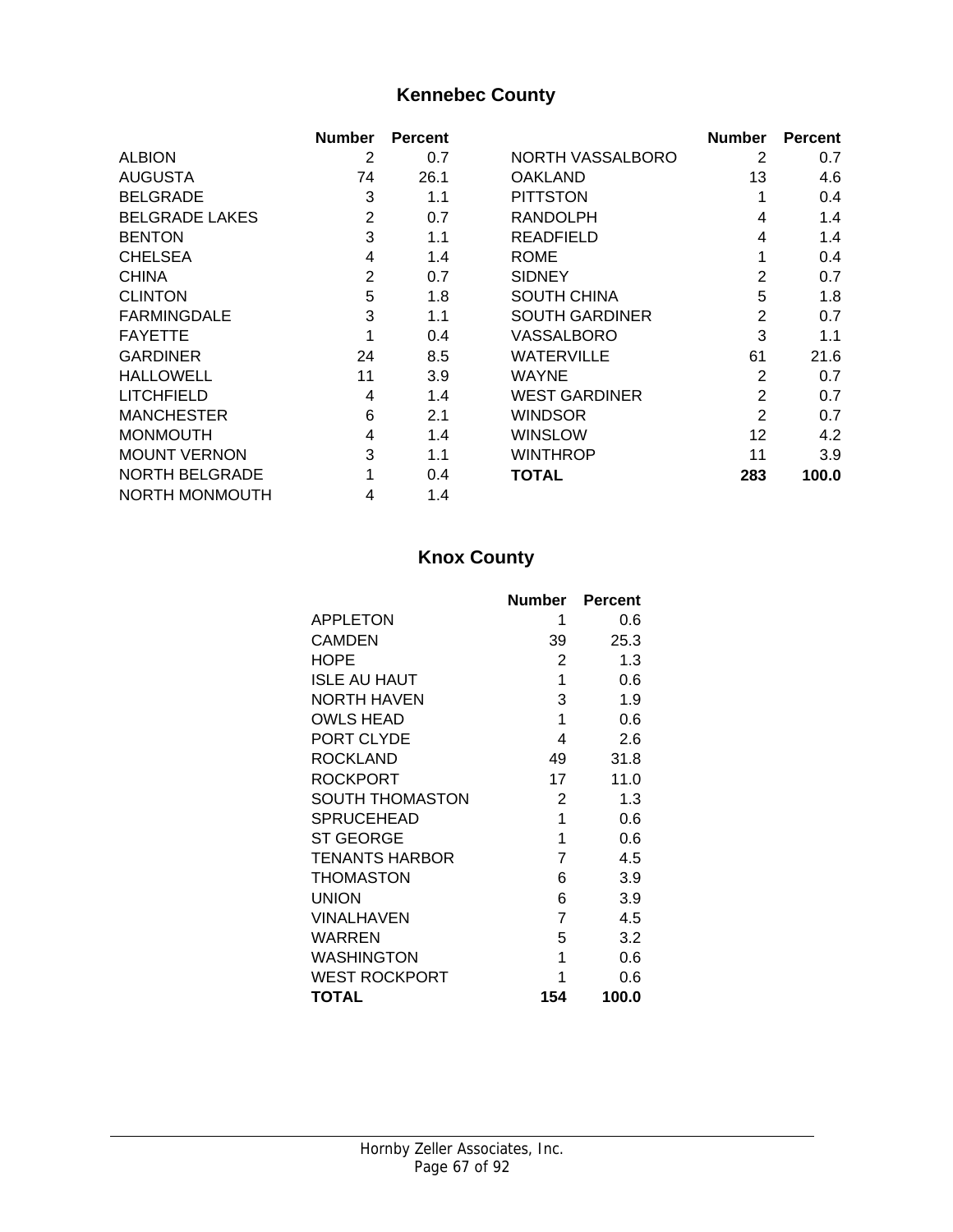## **Lincoln County**

|                        | <b>Number</b> | <b>Percent</b> | <b>NEWCASTLE</b>     | 3   | 2.0   |
|------------------------|---------------|----------------|----------------------|-----|-------|
| <b>ALNA</b>            |               | 0.7            | <b>NOBLEBORO</b>     | 2   | 1.4   |
| <b>BOOTHBAY</b>        |               | 4.7            | <b>PEMAQUID</b>      |     | 0.7   |
| <b>BOOTHBAY HARBOR</b> | 47            | 31.8           | ROUND POND           | 2   | 1.4   |
| <b>BRISTOL</b>         | 2             | 1.4            | <b>SOUTH BRISTOL</b> | 3   | 2.0   |
| <b>DAMARISCOTTA</b>    | 18            | 12.2           | <b>SOUTHPORT</b>     | 4   | 2.7   |
| <b>DRESDEN</b>         | 2             | 1.4            | <b>TREVETT</b>       | 1   | 0.7   |
| <b>EAST BOOTHBAY</b>   |               | 0.7            | <b>WALDOBORO</b>     | 16  | 10.8  |
| <b>EDGECOMB</b>        |               | 0.7            | <b>WALPOLE</b>       |     | 0.7   |
| <b>JEFFERSON</b>       | 3             | 2.0            | <b>WESTPORT</b>      | 2   | 1.4   |
| <b>MONHEGAN</b>        | 3             | 2.0            | <b>WHITEFIELD</b>    | 5   | 3.4   |
| <b>MONHEGAN PLT</b>    |               | 0.7            | <b>WISCASSET</b>     | 15  | 10.1  |
| <b>NEW HARBOR</b>      | 6             | 4.1            | <b>TOTAL</b>         | 148 | 100.0 |
| <b>NEWAGEN</b>         |               | 0.7            |                      |     |       |

## **Oxford County**

|                       | <b>Number</b> | <b>Percent</b> |                       | <b>Number</b> | <b>Percent</b> |
|-----------------------|---------------|----------------|-----------------------|---------------|----------------|
| <b>ANDOVER</b>        | 2             | 1.1            | <b>NORTH FRYEBURG</b> |               | 0.5            |
| <b>BETHEL</b>         | 25            | 13.4           | NORTH WATERFORD       | 2             | 1.1            |
| <b>BROWNFIELD</b>     |               | 0.5            | <b>NORWAY</b>         | 13            | 7.0            |
| <b>BRYANT POND</b>    | 2             | 1.1            | <b>OTISFIELD</b>      |               | 0.5            |
| <b>BUCKFIELD</b>      | 4             | 2.1            | <b>OXFORD</b>         | 10            | 5.3            |
| <b>CANTON</b>         | 3             | 1.6            | <b>PARIS</b>          |               | 0.5            |
| <b>CENTER LOVELL</b>  | 4             | 2.1            | <b>PERU</b>           | 2             | 1.1            |
| <b>DENMARK</b>        |               | 0.5            | <b>PORTER</b>         | 2             | 1.1            |
| <b>DIXFIELD</b>       | 5             | 2.7            | <b>ROXBURY</b>        |               | 0.5            |
| <b>FRYEBURG</b>       | 12            | 6.4            | <b>RUMFORD</b>        | 27            | 14.4           |
| <b>GREENWOOD</b>      | 3             | 1.6            | <b>SOUTH PARIS</b>    | 18            | 9.6            |
| <b>HANOVER</b>        | 1             | 0.5            | <b>STONEHAM</b>       |               | 0.5            |
| <b>HEBRON</b>         |               | 0.5            | <b>STOW</b>           |               | 0.5            |
| <b>HIRAM</b>          |               | 0.5            | <b>SUMNER</b>         |               | 0.5            |
| <b>LOVELL</b>         | 6             | 3.2            | <b>UPTON</b>          |               | 0.5            |
| <b>LYNCHTOWN TWP</b>  |               | 0.5            | WATERFORD             | 3             | 1.6            |
| <b>MAGALLOWAY PLT</b> |               | 0.5            | <b>WEST BETHEL</b>    |               | 0.5            |
| <b>MEXICO</b>         | 10            | 5.3            | <b>WEST PARIS</b>     | 5             | 2.7            |
| <b>NEWRY</b>          | 13            | 7.0            | TOTAL                 | 187           | 100.0          |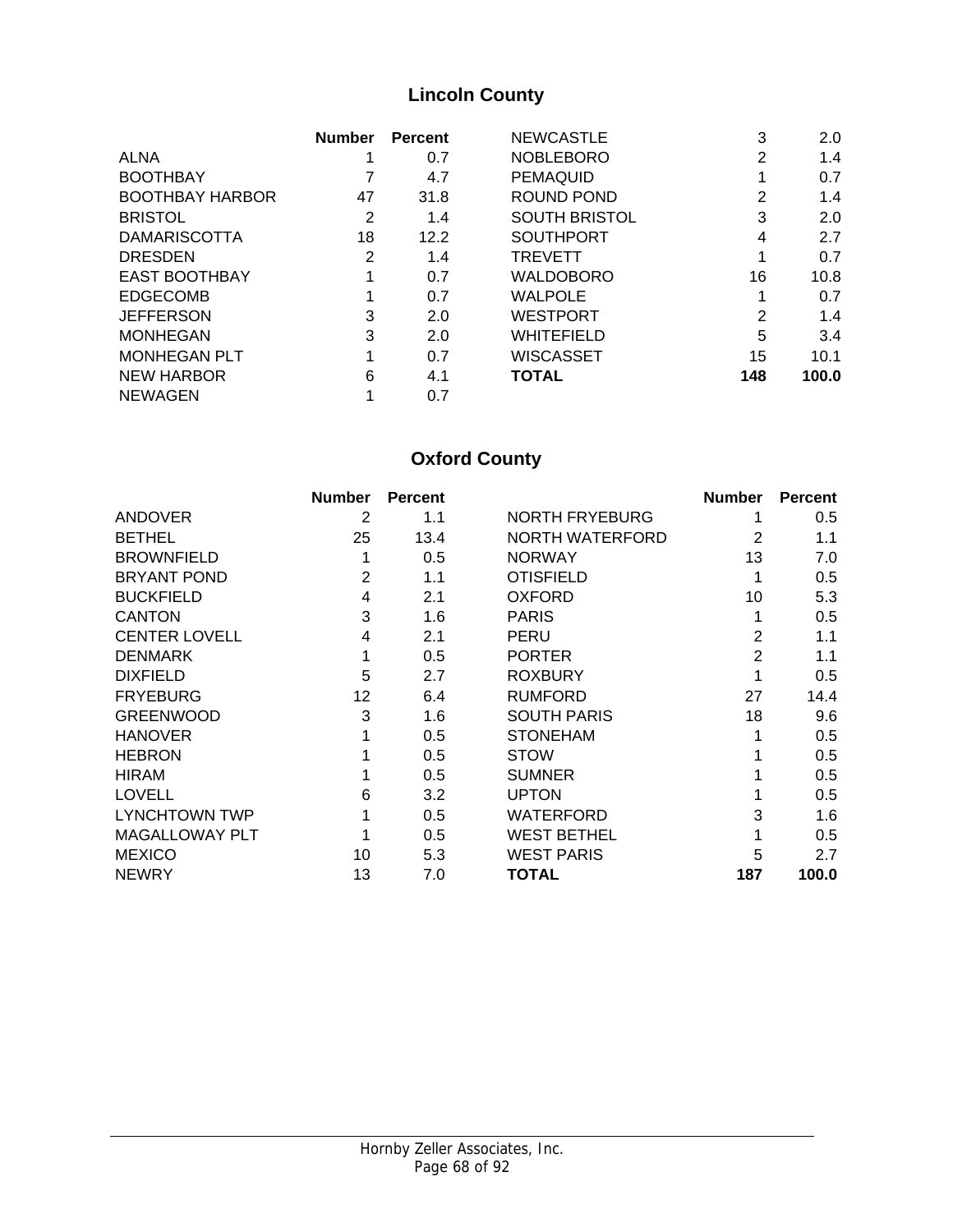### **Penobscot County**

|                         | <b>Number</b>  | <b>Percent</b> |                        | <b>Number</b>    | <b>Percent</b>   |
|-------------------------|----------------|----------------|------------------------|------------------|------------------|
| <b>ALTON</b>            | 1              | 0.2            | <b>KINGMAN</b>         | 1                | 0.2              |
| <b>BANGOR</b>           | 111            | 27.5           | LAGRANGE               | $\overline{2}$   | 0.5              |
| <b>BRADFORD</b>         | 1              | 0.2            | <b>LEE</b>             | 1                | 0.2              |
| <b>BRADLEY</b>          | $\overline{2}$ | 0.5            | <b>LEVANT</b>          | 3                | 0.7              |
| <b>BREWER</b>           | 43             | 10.6           | <b>LINCOLN</b>         | 19               | 4.7              |
| <b>BURLINGTON</b>       | 1              | 0.2            | <b>MATTAWAMKEAG</b>    | $\overline{2}$   | 0.5              |
| <b>CARMEL</b>           | 3              | 0.7            | <b>MEDWAY</b>          | $\boldsymbol{9}$ | 2.2              |
| <b>CLIFTON</b>          | 1              | 0.2            | <b>MILFORD</b>         | $\overline{2}$   | 0.5              |
| <b>CORINNA</b>          | 3              | 0.7            | <b>MILLINOCKET</b>     | 34               | 8.4              |
| <b>DEXTER</b>           | 12             | 3.0            | <b>MOUNT CHASE PLT</b> | 1                | 0.2              |
| <b>DIXMONT</b>          | 3              | 0.7            | <b>NEWBURGH</b>        | $\overline{2}$   | 0.5              |
| <b>DOLBY</b>            | 1              | 0.2            | <b>NEWPORT</b>         | 17               | 4.2              |
| <b>EAST HOLDEN</b>      | 1              | 0.2            | <b>OLAMON</b>          | 1                | 0.2              |
| <b>EAST MILLINOCKET</b> | 5              | 1.2            | <b>OLD TOWN</b>        | 23               | 5.7              |
| <b>EAST NEWPORT</b>     | 1              | 0.2            | <b>ORONO</b>           | 23               | 5.7              |
| <b>EDDINGTON</b>        | $\overline{4}$ | 1.0            | <b>ORRINGTON</b>       | $\mathfrak{S}$   | 0.7              |
| <b>ENFIELD</b>          | $\overline{2}$ | 0.5            | PASSADUMKEAG           | $\overline{2}$   | 0.5              |
| <b>ETNA</b>             | 1              | 0.2            | <b>PATTEN</b>          | $\boldsymbol{9}$ | $2.2\phantom{0}$ |
| <b>GARLAND</b>          | 1              | 0.2            | <b>PLYMOUTH</b>        | 1                | 0.2              |
| <b>GLENBURN</b>         | 4              | 1.0            | <b>SPRINGFIELD</b>     | 3                | 0.7              |
| <b>GREENBUSH</b>        | $\overline{2}$ | 0.5            | <b>STETSON</b>         | 1                | 0.2              |
| <b>HAMPDEN</b>          | 15             | 3.7            | <b>STILLWATER</b>      | 1                | 0.2              |
| <b>HERMON</b>           | 5              | 1.2            | <b>VEAZIE</b>          | $\overline{2}$   | 0.5              |
| <b>HOLDEN</b>           | 5              | 1.2            | <b>WEST ENFIELD</b>    | $\overline{2}$   | 0.5              |
| <b>HOWLAND</b>          | 5              | 1.2            | <b>WINN</b>            |                  | 0.2              |
| <b>HUDSON</b>           | 1              | 0.2            | <b>TOTAL</b>           | 404              | 100.0            |
| <b>KENDUSKEAG</b>       | 5              | 1.2            |                        |                  |                  |

## **Piscataquis County**

|                   | <b>Number</b> | <b>Percent</b> |                     | <b>Number</b> | <b>Percent</b> |
|-------------------|---------------|----------------|---------------------|---------------|----------------|
| ABBOT             |               | 1.2            | <b>KOKADJO</b>      | 2             | 2.3            |
| ABBOT VILLAGE     |               | 1.2            | <b>MILO</b>         | 9             | 10.5           |
| <b>BOWERBANK</b>  |               | 1.2            | <b>MONSON</b>       | 4             | 4.7            |
| <b>BROWNVILLE</b> | 6             | 7.0            | NORTHEAST CARRY     |               |                |
| <b>BROWNVILLE</b> |               |                | TWP                 |               | 1.2            |
| <b>JUNCTION</b>   |               | 1.2            | <b>PARKMAN</b>      |               | 1.2            |
| DOVER-FOXCROFT    | 15            | 17.4           | <b>SANGERVILLE</b>  | 3             | 3.5            |
| <b>GREENVILLE</b> | 25            | 29.1           | <b>SEBEC</b>        | 1             | 1.2            |
| <b>GREENVILLE</b> |               |                | <b>SHIRLEY</b>      |               | 1.2            |
| <b>JUNCTION</b>   |               | 1.2            | TOWNSHIP 1, RANGE 9 |               | 1.2            |
| <b>GUILFORD</b>   | 11            | 12.8           | <b>TOTAL</b>        | 86            | 100.0          |
| KINEO TOWNSHIP    |               | 1.2            |                     |               |                |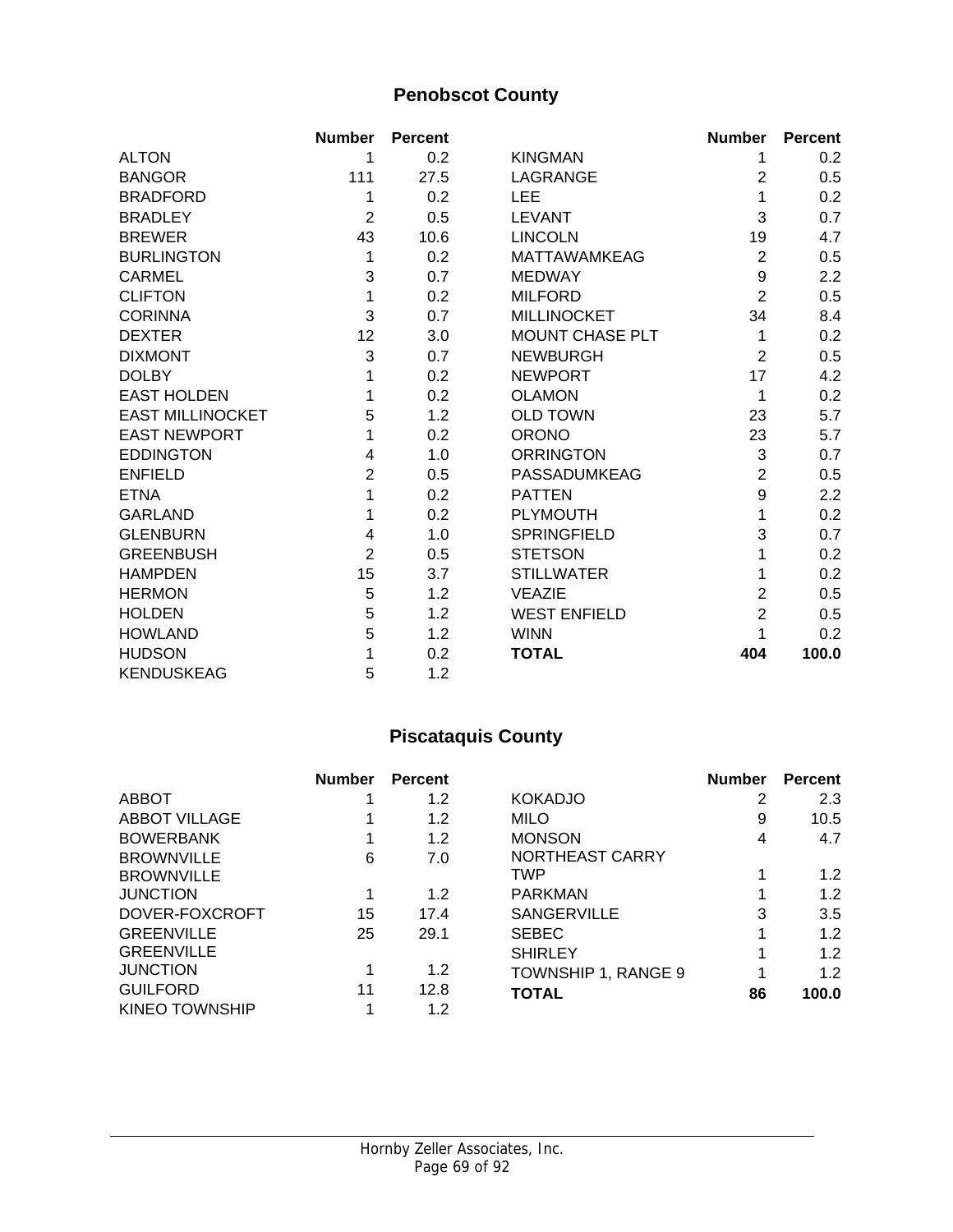#### **Sagadahoc County**

|                        | <b>Number</b> | <b>Percent</b> |
|------------------------|---------------|----------------|
| BATH                   | 30            | 37.0           |
| <b>BOWDOIN</b>         | 1             | 1.2            |
| <b>BOWDOINHAM</b>      | 2             | 2.5            |
| GEORGETOWN             | 5             | 6.2            |
| <b>PHIPPSBURG</b>      | 7             | 8.6            |
| RICHMOND               | 10            | 12.3           |
| <b>SEBASCO ESTATES</b> | 2             | 2.5            |
| SMALL POINT            | 1             | 1.2            |
| TOPSHAM                | 17            | 21.0           |
| WEST BATH              | 1             | 1.2            |
| <b>WOOLWICH</b>        | 5             | 6.2            |
| TOTAL                  | 81            | 100.0          |

#### **Somerset County**

|                     | <b>Number</b>  | <b>Percent</b> |                       | <b>Number</b>  | <b>Percent</b> |
|---------------------|----------------|----------------|-----------------------|----------------|----------------|
| <b>ANSON</b>        | 2              | 1.3            | NORTH ANSON           | 2              | 1.3            |
| <b>ATHENS</b>       | $\overline{2}$ | 1.3            | <b>NORTH NEW</b>      |                |                |
| <b>BINGHAM</b>      | 10             | 6.4            | <b>PORTLAND</b>       |                | 0.6            |
| <b>CAMBRIDGE</b>    |                | 0.6            | <b>PALMYRA</b>        | 5              | 3.2            |
| CANAAN              | 3              | 1.9            | <b>PITTSFIELD</b>     | 12             | 7.6            |
| <b>DETROIT</b>      |                | 0.6            | <b>ROCKWOOD</b>       | 4              | 2.5            |
| <b>FAIRFIELD</b>    | 15             | 9.6            | <b>SKOWHEGAN</b>      | 31             | 19.7           |
| <b>HARMONY</b>      | $\overline{2}$ | 1.3            | <b>SMITHFIELD</b>     | $\overline{2}$ | 1.3            |
| <b>HARTLAND</b>     | 5              | 3.2            | <b>SOLON</b>          | 5              | 3.2            |
| <b>HIGHLAND PLT</b> |                | 0.6            | <b>ST ALBANS</b>      | 3              | 1.9            |
| <b>HINCKLEY</b>     | 3              | 1.9            | <b>STARKS</b>         |                | 0.6            |
| <b>JACKMAN</b>      | 13             | 8.3            | THE FORKS             | 3              | 1.9            |
| <b>MADISON</b>      | 13             | 8.3            | THE FORKS PLT         |                | 0.6            |
| <b>MERCER</b>       | 2              | 1.3            | <b>WEST FORKS</b>     | 5              | 3.2            |
| <b>MOOSE RIVER</b>  |                | 0.6            | <b>WEST FORKS PLT</b> |                | 0.6            |
| <b>NEW PORTLAND</b> |                | 0.6            | <b>TOTAL</b>          | 157            | 100.0          |
| <b>NORRIDGEWOCK</b> | 6              | 3.8            |                       |                |                |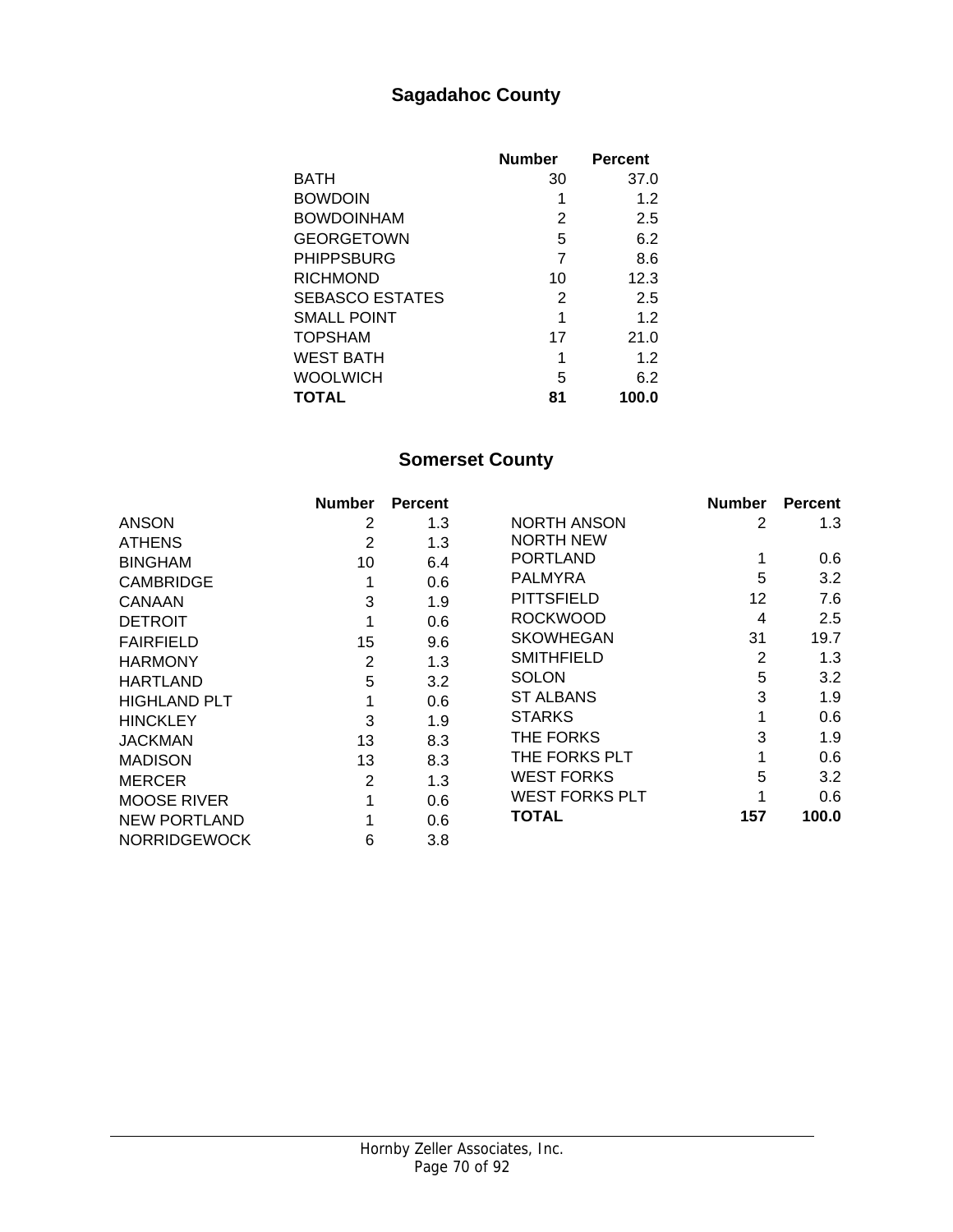#### **Waldo County**

|                           | <b>Number</b>  | <b>Percent</b> |
|---------------------------|----------------|----------------|
| <b>BELFAST</b>            | 36             | 35.0           |
| <b>BELMONT</b>            | 2              | 1.9            |
| <b>BROOKS</b>             | $\overline{c}$ | 1.9            |
| <b>BURNHAM</b>            | 3              | 2.9            |
| <b>FRANKFORT</b>          | $\overline{2}$ | 1.9            |
| <b>FREEDOM</b>            | 1              | 1.0            |
| <b>ISLESBORO</b>          | 5              | 4.9            |
| <b>KNOX</b>               | 1              | 1.0            |
| <b>LIBERTY</b>            | $\overline{2}$ | 1.9            |
| LINCOLNVILLE              | 8              | 7.8            |
| <b>LINCOLNVILLE BEACH</b> | $\overline{2}$ | 1.9            |
| <b>MORRILL</b>            | 1              | 1.0            |
| <b>NORTHPORT</b>          | 9              | 8.7            |
| <b>SEARSMONT</b>          | 1              | 1.0            |
| <b>SEARSPORT</b>          | 11             | 10.7           |
| <b>STOCKTON SPRINGS</b>   | 5              | 4.9            |
| <b>SWANVILLE</b>          | 1              | 1.0            |
| <b>TROY</b>               | 1              | 1.0            |
| <b>UNITY</b>              | 5              | 4.9            |
| <b>WALDO</b>              | 1              | 1.0            |
| <b>WINTERPORT</b>         | 4              | 3.9            |
| <b>TOTAL</b>              | 103            | 100.0          |

## **Washington County**

|                          | <b>Number</b> | <b>Percent</b> |                   | <b>Number</b> | <b>Percent</b> |
|--------------------------|---------------|----------------|-------------------|---------------|----------------|
| ALEXANDER                | 2             | 1.5            | <b>JONESBORO</b>  | 3             | 2.3            |
| <b>BAILEYVILLE</b>       |               | 5.3            | <b>JONESPORT</b>  | 4             | 3.0            |
| <b>CALAIS</b>            | 27            | 20.5           | <b>LUBEC</b>      | 13            | 9.8            |
| <b>CHERRYFIELD</b>       | 3             | 2.3            | <b>MACHIAS</b>    | 13            | 9.8            |
| <b>COLUMBIA</b>          | 3             | 2.3            | <b>MILBRIDGE</b>  | 4             | 3.0            |
| <b>COLUMBIA FALLS</b>    |               | 0.8            | <b>PEMBROKE</b>   | 4             | 3.0            |
| <b>COOPER</b>            |               | 0.8            | <b>PERRY</b>      | 7             | 5.3            |
| <b>CRAWFORD</b>          | 2             | 1.5            | <b>PRINCETON</b>  | 4             | 3.0            |
| <b>CUTLER</b>            |               | 0.8            | <b>ROBBINSTON</b> |               | 0.8            |
| <b>DANFORTH</b>          | 2             | 1.5            | <b>STEUBEN</b>    | 4             | 3.0            |
| <b>EAST MACHIAS</b>      | 3             | 2.3            | <b>TOPSFIELD</b>  | 3             | 2.3            |
| <b>EASTPORT</b>          | 13            | 9.8            | VANCEBORO         | 2             | 1.5            |
| <b>GRAND LAKE STREAM</b> | 2             | 1.5            | WAITE             | 2             | 1.5            |
| <b>HARRINGTON</b>        |               | 0.8            | <b>TOTAL</b>      | 132           | 100.0          |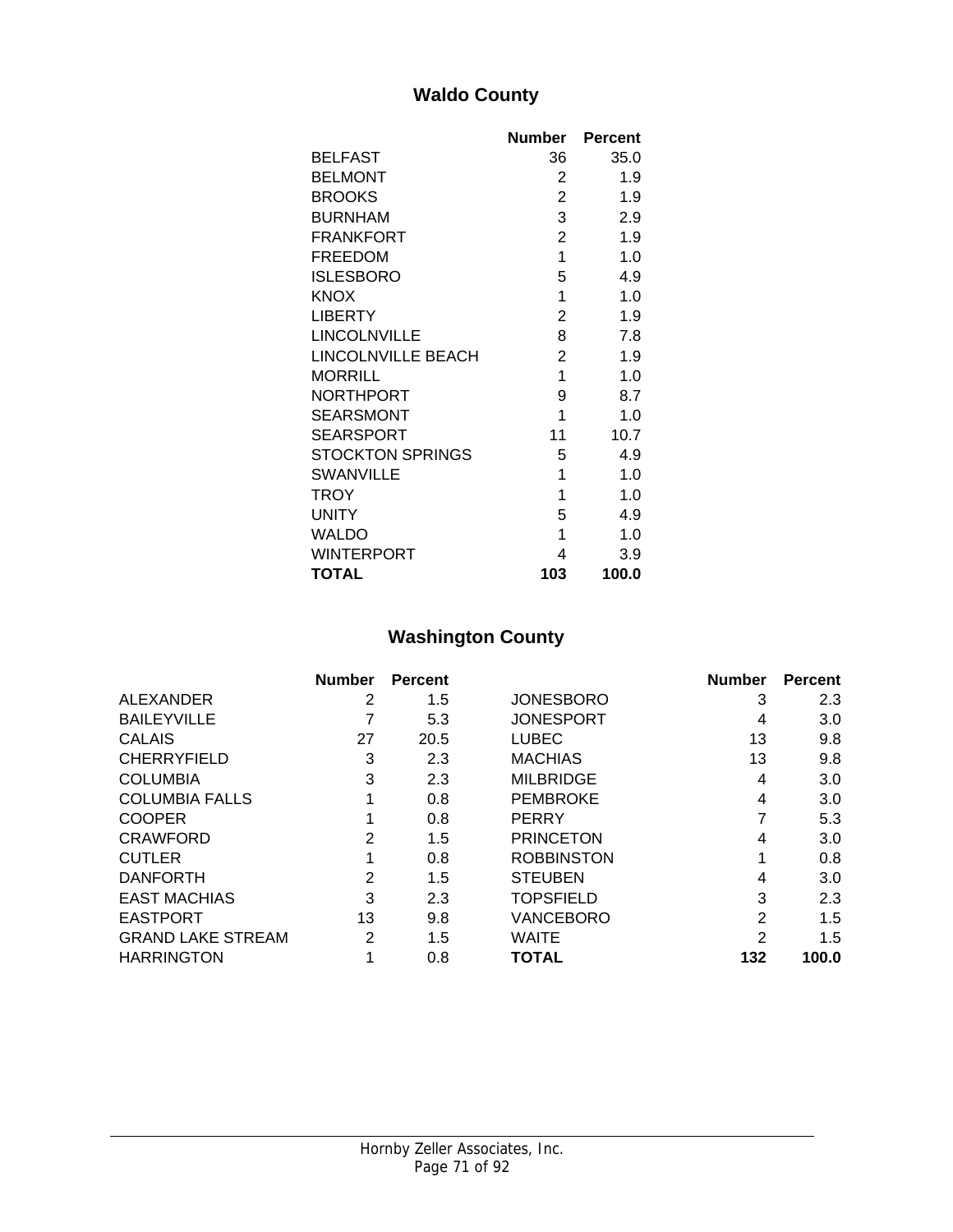#### **York County**

|                                    | <b>Number</b>  | <b>Percent</b> |
|------------------------------------|----------------|----------------|
| <b>ACTON</b>                       | 5              | 0.9            |
| <b>ALFRED</b>                      | 3              | 0.6            |
| <b>ARUNDEL</b>                     | $\overline{7}$ | 1.3            |
| <b>BAR MILLS</b>                   | 3              | 0.6            |
| <b>BERWICK</b>                     | 1              | 0.2            |
| <b>BIDDEFORD</b>                   | 55             | 10.1           |
| <b>BIDDEFORD POOL</b>              | 1              | 0.2            |
| <b>BUXTON</b>                      | 11             | 2.0            |
| <b>CAPE NEDDICK</b>                | 5              | 0.9            |
| <b>CAPE PORPOISE</b>               | 4              | 0.7            |
| <b>CORNISH</b>                     | 9              | 1.7            |
| <b>DAYTON</b>                      | $\mathbf{1}$   | 0.2            |
| <b>EAST LEBANON</b>                | 1              | 0.2            |
| <b>EAST WATERBORO</b>              | 6              | 1.1            |
| <b>ELIOT</b>                       | 6              | 1.1            |
| <b>HOLLIS</b>                      | 5              | 0.9            |
| <b>KENNEBUNK</b>                   | 26             | 4.8            |
| <b>KENNEBUNKPORT</b>               | 25             | 4.6            |
| <b>KITTERY</b>                     | 23             | 4.2            |
| <b>KITTERY POINT</b>               | $\overline{2}$ | 0.4            |
| <b>LEBANON</b>                     | 1              | 0.2            |
| <b>LIMERICK</b>                    | 6              | 1.1            |
| <b>LIMINGTON</b>                   | 3              | 0.6            |
| <b>LYMAN</b>                       | 6              | 1.1            |
| <b>MOODY</b>                       | 4              | 0.7            |
| <b>NORTH BERWICK</b>               | 3              | 0.6            |
| NORTH WATERBORO                    | 1              | 0.2            |
| <b>OGUNQUIT</b>                    | 50             | 9.2            |
| OLD ORCHARD BEACH                  | 57             | 10.5           |
| <b>PARSONSFIELD</b>                | 5              | 0.9            |
| <b>SACO</b>                        | 47             | 8.6            |
| <b>SANFORD</b>                     | 42             | 7.7            |
| <b>SHAPLEIGH</b>                   | 4              | 0.7            |
| <b>SOUTH BERWICK</b>               | 6              | 1.1            |
| SOUTH WATERBORO                    | 1              | 0.2            |
| <b>SPRINGVALE</b>                  | 8              | 1.5            |
| <b>WATERBORO</b>                   | 5              | 0.9            |
| <b>WELLS</b>                       | 46             | 8.5            |
| <b>WEST KENNEBUNK</b>              | 1              | 0.2            |
| <b>WEST NEWFIELD</b>               | $\overline{2}$ | 0.4            |
| <b>YORK</b>                        | 32             | 5.9            |
| YORK BEACH                         | 10             | 1.8            |
| <b>YORK HARBOR</b><br><b>TOTAL</b> | 5<br>544       | 0.9<br>100.0   |
|                                    |                |                |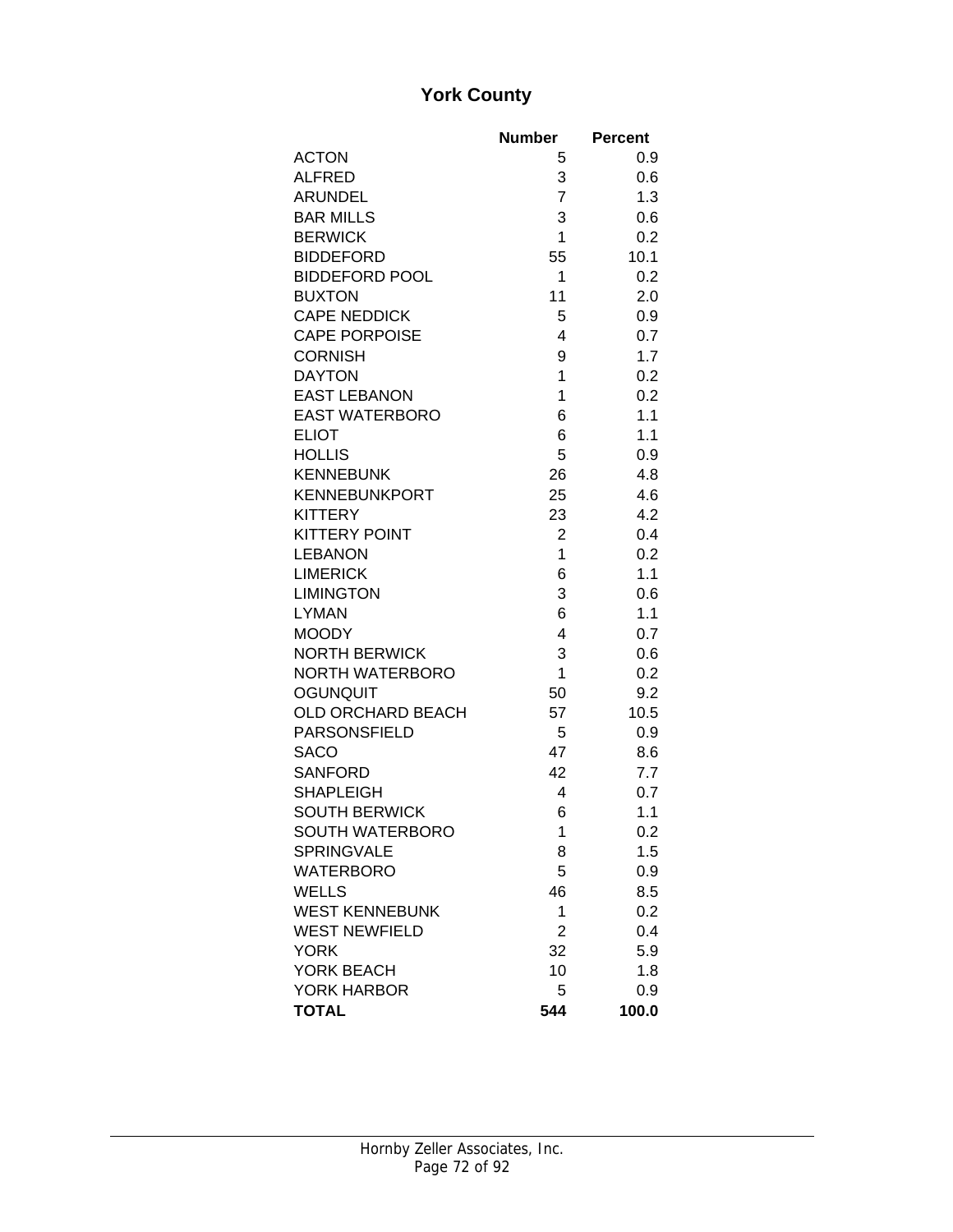# **Appendix O: Assessment Report**

| <b>County Name:</b>            |  |
|--------------------------------|--|
| <b>Person Completing Form:</b> |  |
| <b>Completion Date:</b>        |  |

**Section 1: What you learned initially** 

#### **From your initial review of existing data and prior assessments,**

- 1. What consumption patterns are of particular concern in your county? Why? Among which population(s)? Please make sure you list the source of your information.
- 2. What consequences are of concern? Why? Please make sure you list the source of your information.
- 3. What knowledge gaps exist?

**Note: Before completing Section 2, you must have completed your additional information collection efforts (i.e., Needs Assessment Part II).**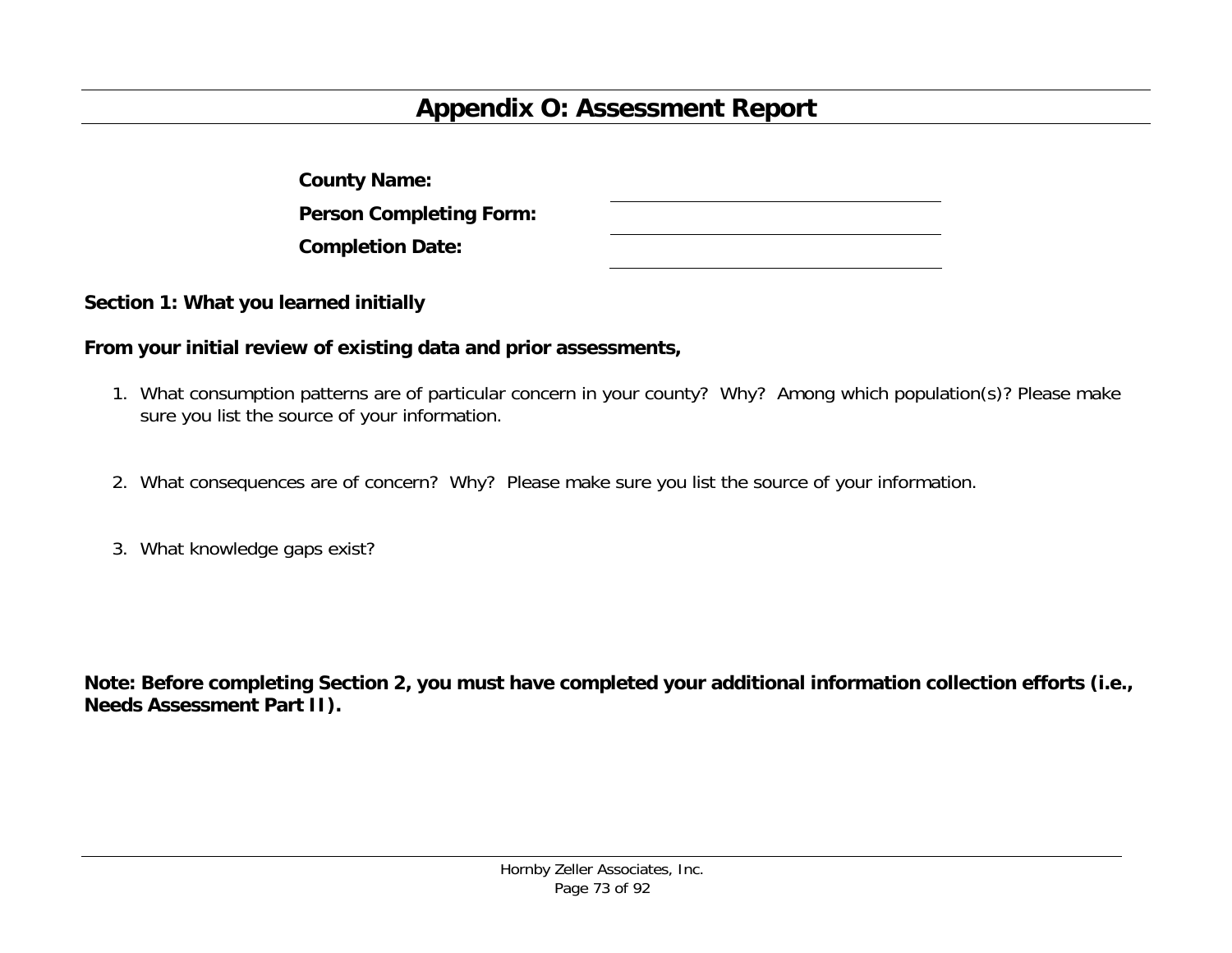#### **Section 2: Putting it all together**

Grantees are expected to include in their assessment and strategic plan the priorities identified in Maine's State Strategic Plan. Again, they are:

- High-risk drinking, particularly among youth (grades 9-12) and young adults (ages 18- 25)
- Marijuana

 $\overline{a}$ 

■ Non-medical use of prescription drugs

In the tables which follow, you are asked to describe what it is in your county that specifically contributes to the use of these substances and the related consequences. If you have identified priorities in addition to the State priorities, space is provided to include those. The areas in which you will be looking for linkages between contributing factors and consumption and consequences are as follows:

- **Enforcement** includes the enforcement of the rules, laws and policies surrounding substance use and its consequences, as well as the public perception of the levels of enforcement and how likely people are to believe they will get caught if they violate the rules, laws and policies.
- **Retail access/availability** refers to the accessibility of alcohol, tobacco and drugs from retail sources (i.e., where money is exchanged. $50$  Examples are: the ability of underage youth to obtain alcohol from stores as well as the ease of purchasing alcohol for adults; and, the sale of drug paraphernalia, such as rolling papers.
- **Social access/availability** refers the access one has to substances through social networks. In this case money is rarely exchanged. For example, parents who throw house parties provide social access to alcohol for youth.
- **Price** refers to economic availability such as special deals and discounts for alcohol in particular, such as "2 for 1" specials or discounted happy hour prices.
- **Promotion** attempts to increase the attractiveness of drinking, smoking or using illicit drugs.51 It can include advertising that promotes excessive, illegal and/or unsafe use as well as sponsorship of events that promote excessive, illegal and/or unsafe use.
- **Perceived risk** if individuals do not feel substance use poses a great risk, they tend to underestimate the potential consequences. For example, if individuals believe that

<sup>&</sup>lt;sup>50</sup> A General Causal Model to Guide Alcohol, Tobacco and Illicit Drug Prevention: Assessing the Research Evidence. Strategic Prevention Framework State Incentive Grant State Epidemiological Workgroup Workshop. Washington, DC: March 16-17, 2006.

<sup>&</sup>lt;sup>51</sup> A General Causal Model to Guide Alcohol, Tobacco and Illicit Drug Prevention: Assessing the Research Evidence. Strategic Prevention Framework State Incentive Grant State Epidemiological Workgroup Workshop. Washington, DC: March 16-17, 2006.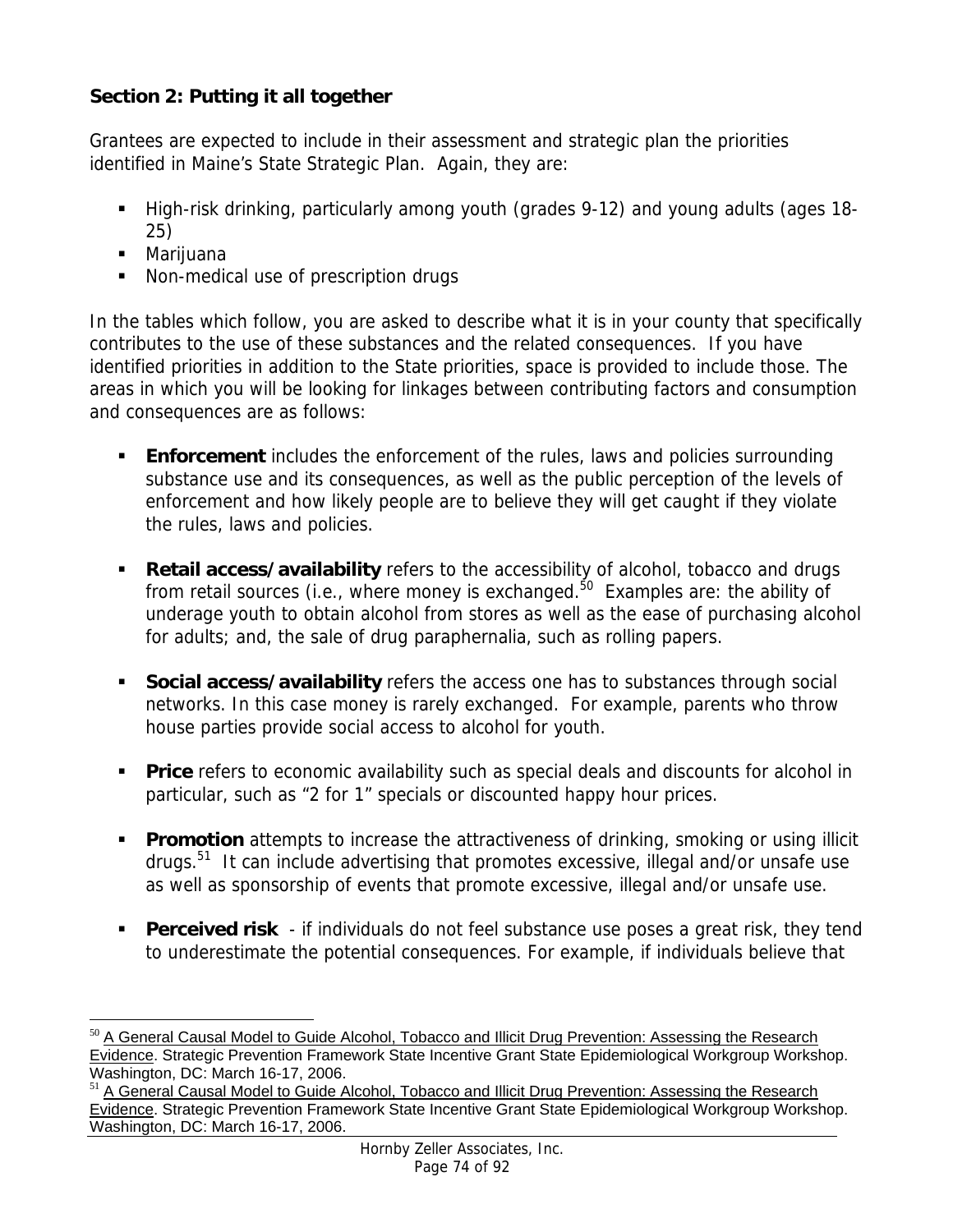they won't get in a crash while driving under the influence, they may be more likely to engage in that behavior.

- **Social norms** are informal standards or values regarding the acceptability or unacceptability of certain behaviors including substance use.<sup>52</sup>
	- o Family norms include parental attitudes towards substances (e.g. kids will be kids), parental monitoring and involvement, parental/sibling use of substances.
	- o Community/peer norms include attitudes of peers and adults in the community towards substance use (e.g. belief that most people drink/use drugs or that social events must include substances), peer/community use of substances, and the perceived social benefits of substance use (the "coolness" factor).

 $\overline{a}$  $52$  A General Causal Model to Guide Alcohol, Tobacco and Illicit Drug Prevention: Assessing the Research Evidence. Strategic Prevention Framework State Incentive Grant State Epidemiological Workgroup Workshop. Washington, DC: March 16-17, 2006.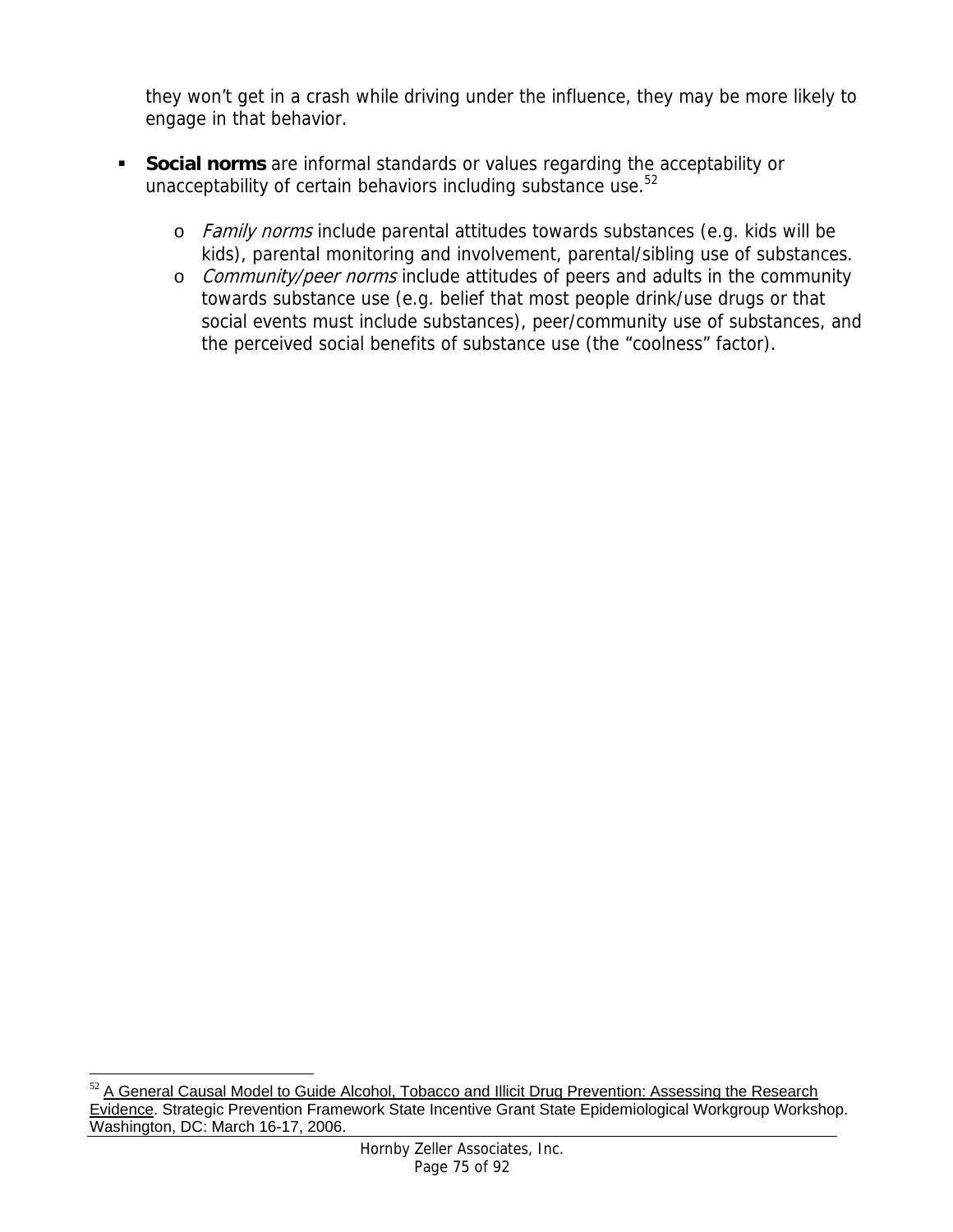o

### **1. High-risk Drinking Among Youth (12-17):**

What are the consequences of high-risk drinking among youth in your county?

| In your county, is there a connection<br>between the following intervening             | If yes, what is the connection (contributing factors) and how<br>do you know this? |
|----------------------------------------------------------------------------------------|------------------------------------------------------------------------------------|
| variables and the consumption of alcohol or<br>the consequences of high-risk drinking? |                                                                                    |
| Enforcement                                                                            |                                                                                    |
| Retail access                                                                          |                                                                                    |
| Social access                                                                          |                                                                                    |
| Promotion                                                                              |                                                                                    |
| Perceived risk of harm of use                                                          |                                                                                    |
| Community norms                                                                        |                                                                                    |
| Family norms                                                                           |                                                                                    |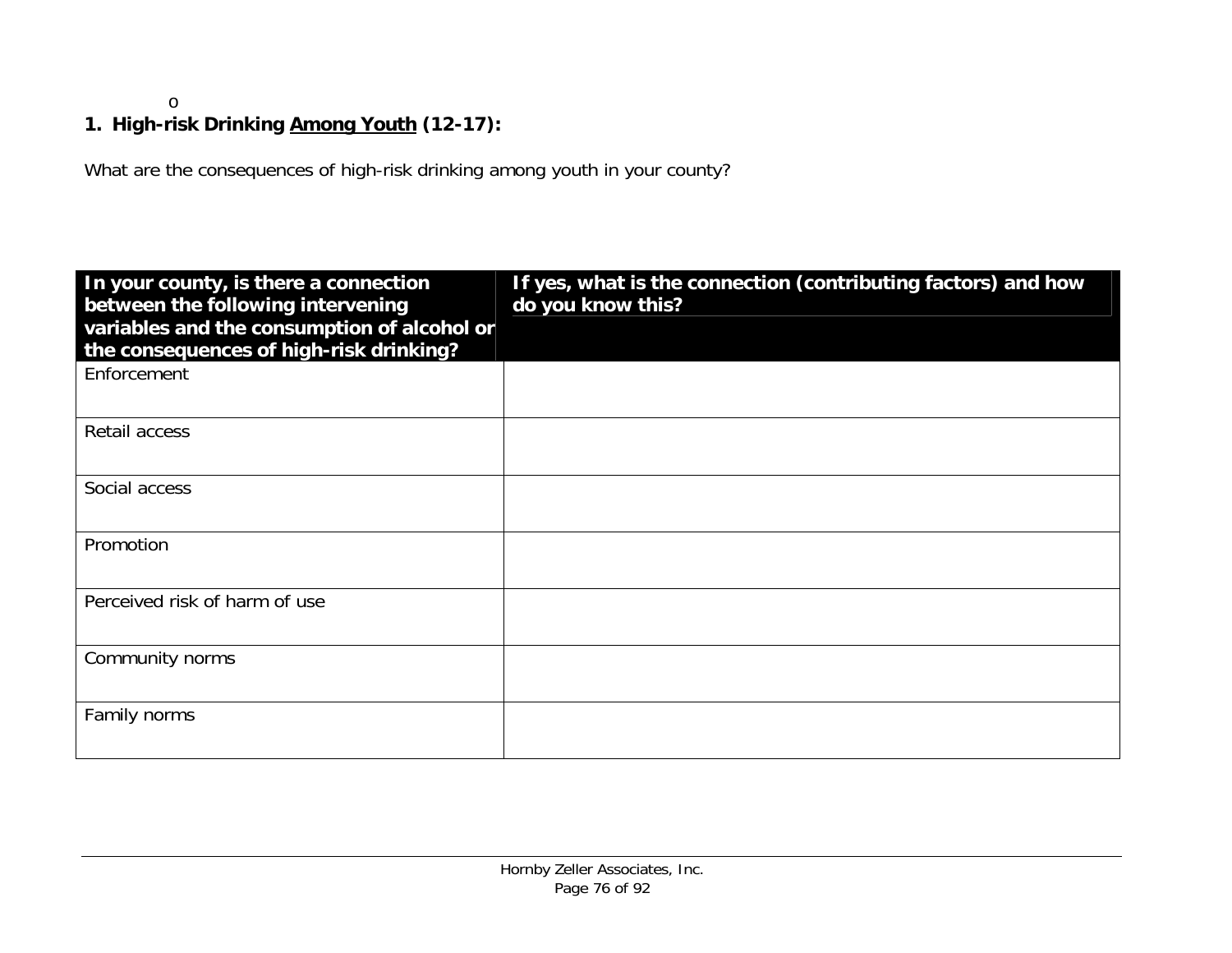#### **2. High-risk Drinking Among Young Adults (18-29):**

What are the consequences of high-risk drinking among young adults in your county?

| In your county, is there a connection<br>between the following intervening<br>variables and the consumption of alcohol or<br>the consequences of high-risk drinking? | If yes, what is the connection (contributing factors) and how<br>do you know this? |
|----------------------------------------------------------------------------------------------------------------------------------------------------------------------|------------------------------------------------------------------------------------|
| Enforcement                                                                                                                                                          |                                                                                    |
| Retail access                                                                                                                                                        |                                                                                    |
| Social access                                                                                                                                                        |                                                                                    |
| Promotion                                                                                                                                                            |                                                                                    |
| Perceived risk of harm of use                                                                                                                                        |                                                                                    |
| Community norms                                                                                                                                                      |                                                                                    |
| Family norms                                                                                                                                                         |                                                                                    |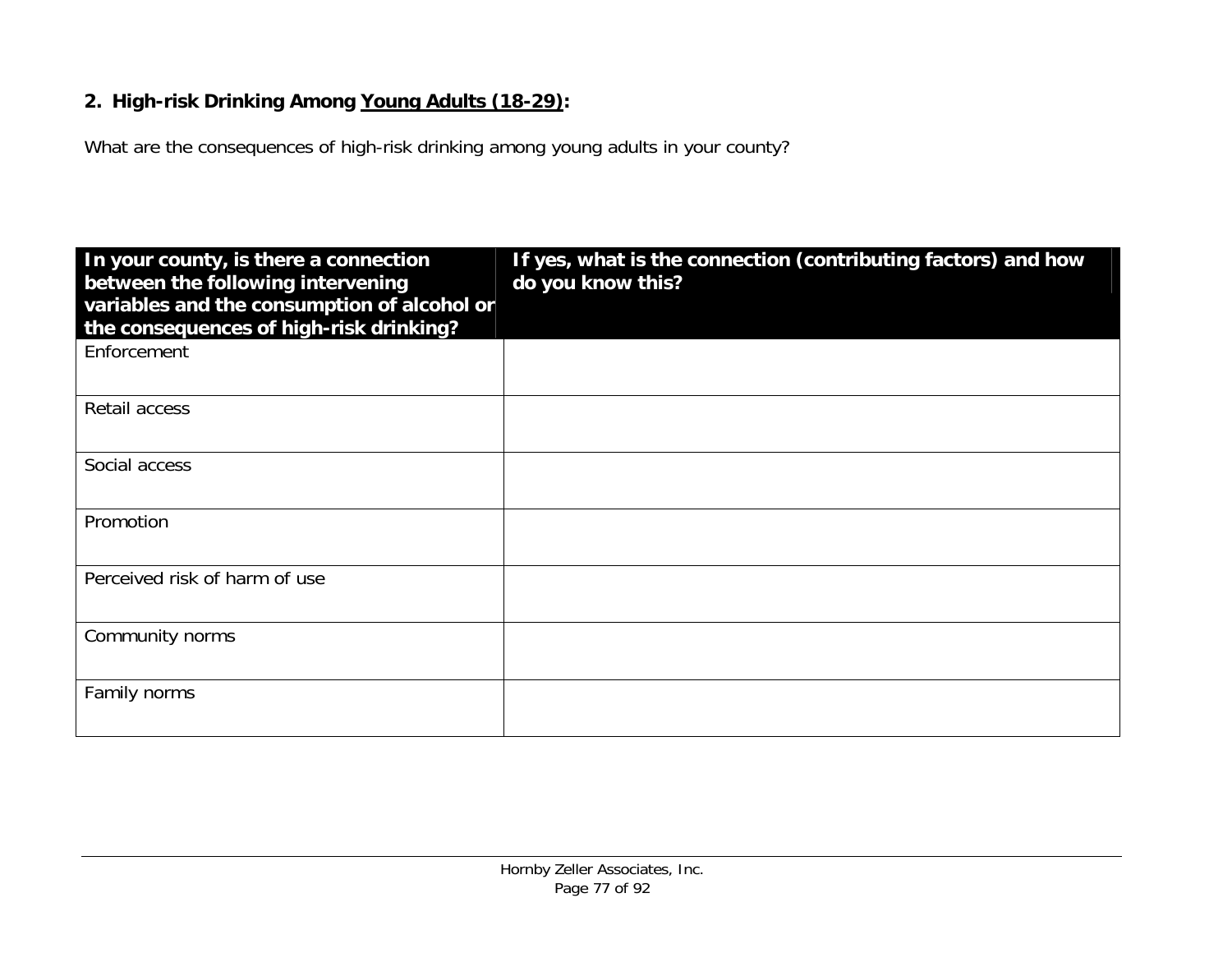#### **3. High-risk Drinking Among Other Adults (30 and over):**

What are the consequences of high-risk drinking among other adults in your county?

| In your county, is there a connection<br>between the following intervening<br>variables and the consumption of alcohol or<br>the consequences of high-risk drinking? | If yes, what is the connection (contributing factors) and how<br>do you know this? |
|----------------------------------------------------------------------------------------------------------------------------------------------------------------------|------------------------------------------------------------------------------------|
| Enforcement                                                                                                                                                          |                                                                                    |
| Retail access                                                                                                                                                        |                                                                                    |
| Social access                                                                                                                                                        |                                                                                    |
| Promotion                                                                                                                                                            |                                                                                    |
| Perceived risk of harm of use                                                                                                                                        |                                                                                    |
| Community norms                                                                                                                                                      |                                                                                    |
| Family norms                                                                                                                                                         |                                                                                    |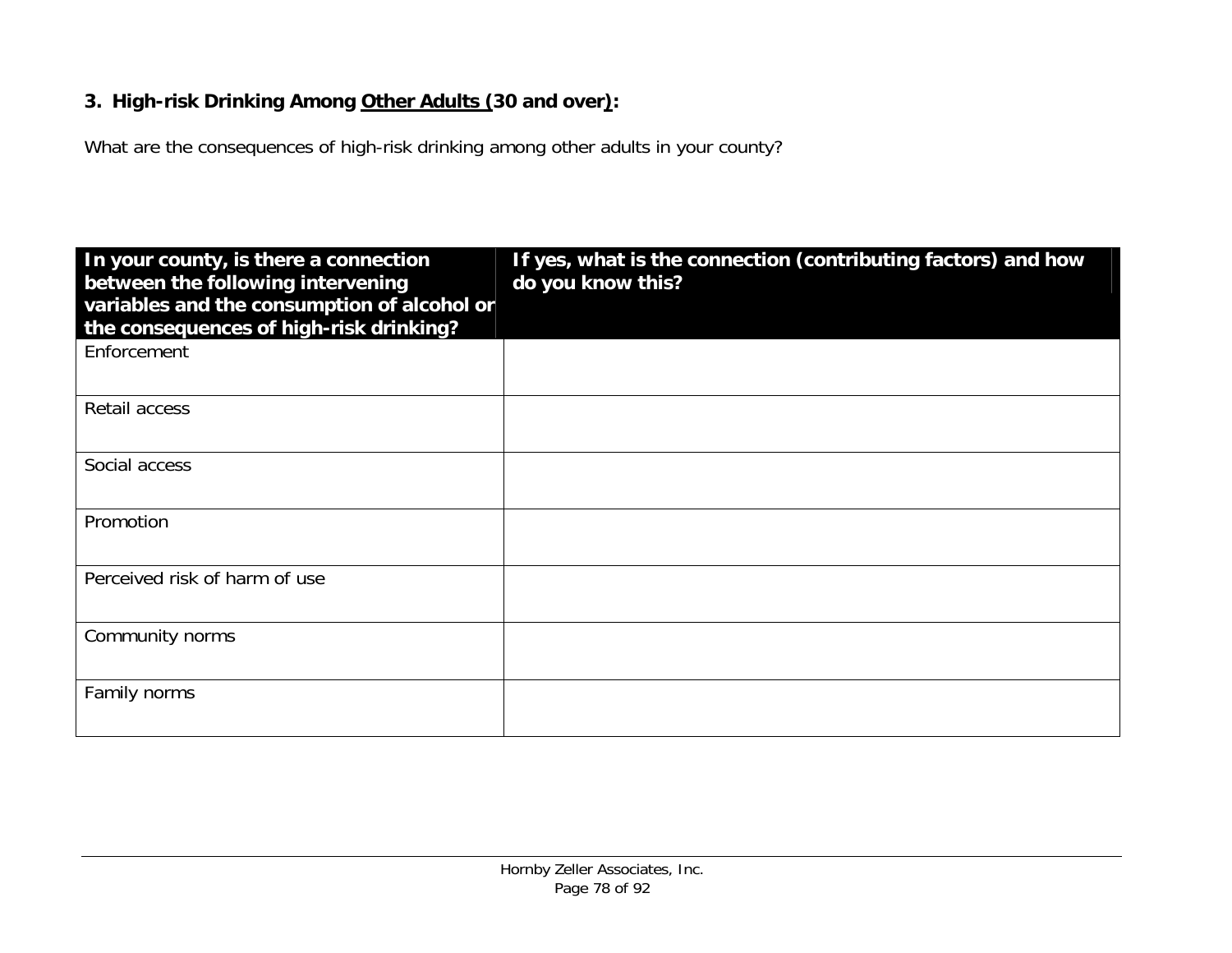#### **4. Marijuana Use Among Youth (12-17):**

What are the consequences of marijuana use among youth in your county?

| In your county, is there a connection<br>between the following intervening<br>variables and the consumption of<br>marijuana or the consequences of its use? | If yes, what is the connection (contributing factors) and how<br>do you know this? |
|-------------------------------------------------------------------------------------------------------------------------------------------------------------|------------------------------------------------------------------------------------|
| Enforcement                                                                                                                                                 |                                                                                    |
| Retail access                                                                                                                                               |                                                                                    |
| Social access                                                                                                                                               |                                                                                    |
| Promotion                                                                                                                                                   |                                                                                    |
| Perceived risk of harm of use                                                                                                                               |                                                                                    |
| Community norms                                                                                                                                             |                                                                                    |
| Family norms                                                                                                                                                |                                                                                    |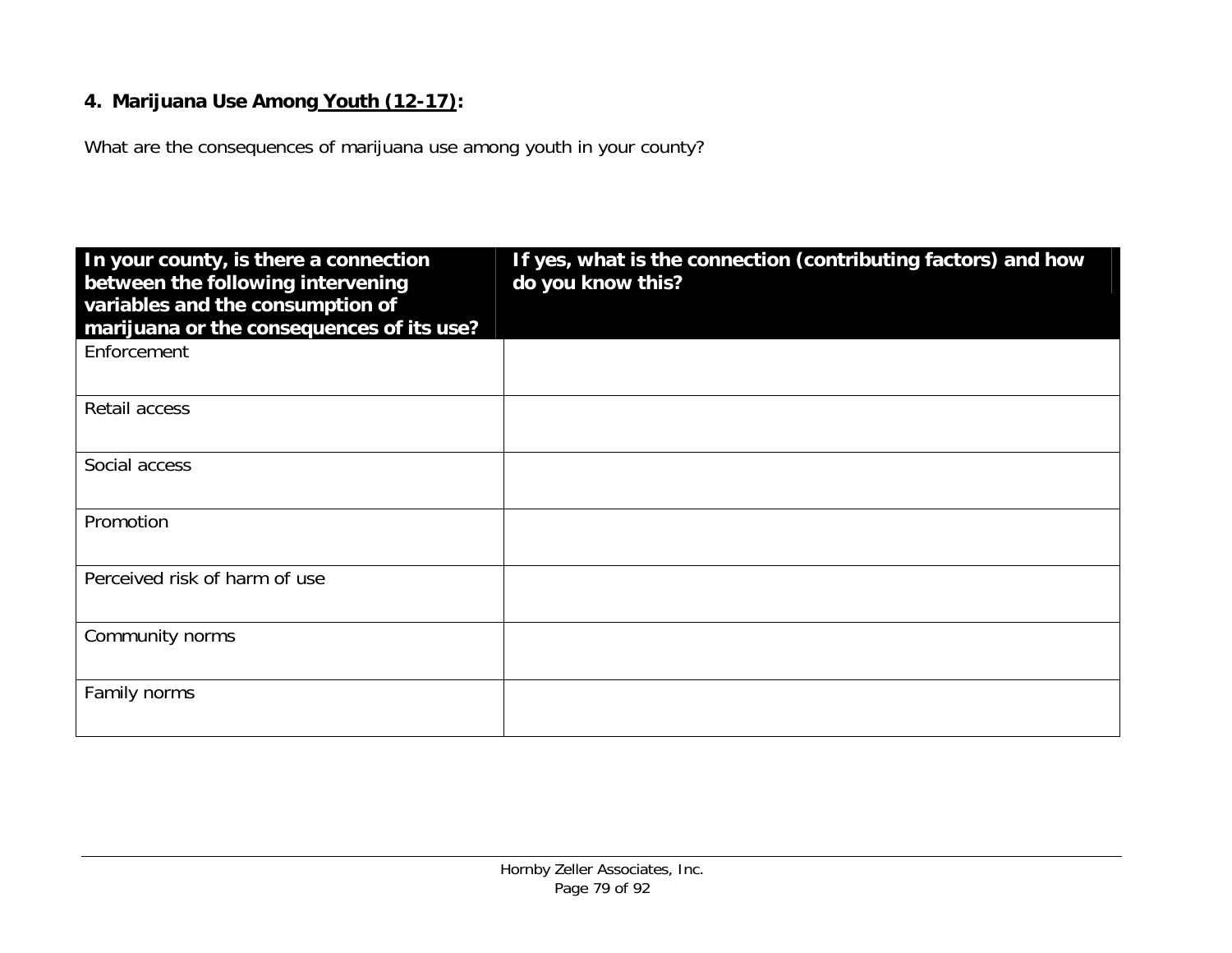#### **5. Marijuana Use Among Young Adults (18-29):**

What are the consequences of marijuana use among young adults in your county?

| In your county, is there a connection<br>between the following intervening<br>variables and the consumption of<br>marijuana or the consequences of its use? | If yes, what is the connection (contributing factors) and how<br>do you know this? |
|-------------------------------------------------------------------------------------------------------------------------------------------------------------|------------------------------------------------------------------------------------|
| Enforcement                                                                                                                                                 |                                                                                    |
| Retail access                                                                                                                                               |                                                                                    |
| Social access                                                                                                                                               |                                                                                    |
| Promotion                                                                                                                                                   |                                                                                    |
| Perceived risk of harm of use                                                                                                                               |                                                                                    |
| Community norms                                                                                                                                             |                                                                                    |
| Family norms                                                                                                                                                |                                                                                    |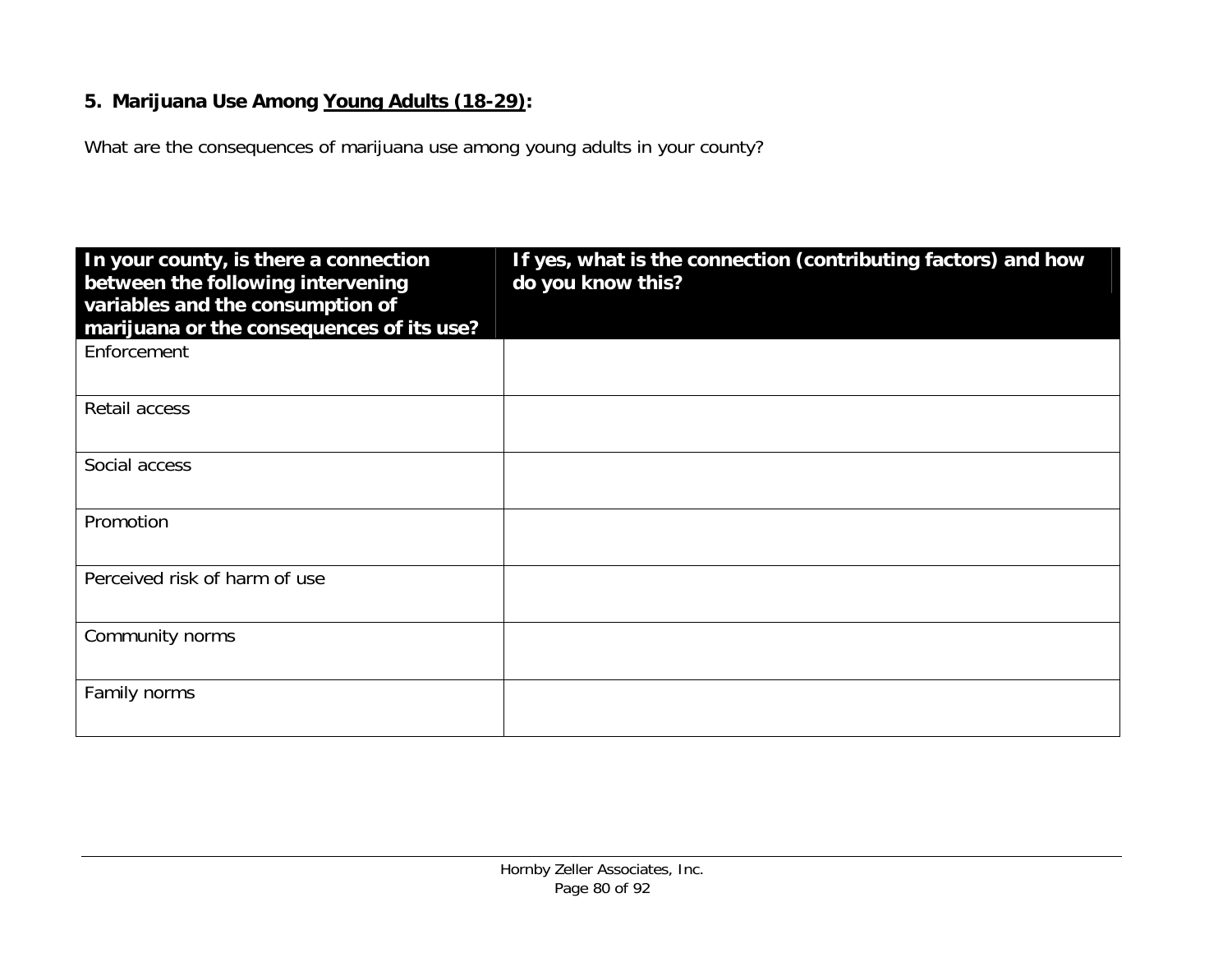#### **6. Marijuana Use Among Other Adults (30 and over):**

What are the consequences of marijuana use among other adults in your county?

| In your county, is there a connection<br>between the following intervening<br>variables and the consumption of<br>marijuana or the consequences of its use? | If yes, what is the connection (contributing factors) and how<br>do you know this? |
|-------------------------------------------------------------------------------------------------------------------------------------------------------------|------------------------------------------------------------------------------------|
| Enforcement                                                                                                                                                 |                                                                                    |
| Retail access                                                                                                                                               |                                                                                    |
| Social access                                                                                                                                               |                                                                                    |
| Promotion                                                                                                                                                   |                                                                                    |
| Perceived risk of harm of use                                                                                                                               |                                                                                    |
| Community norms                                                                                                                                             |                                                                                    |
| Family norms                                                                                                                                                |                                                                                    |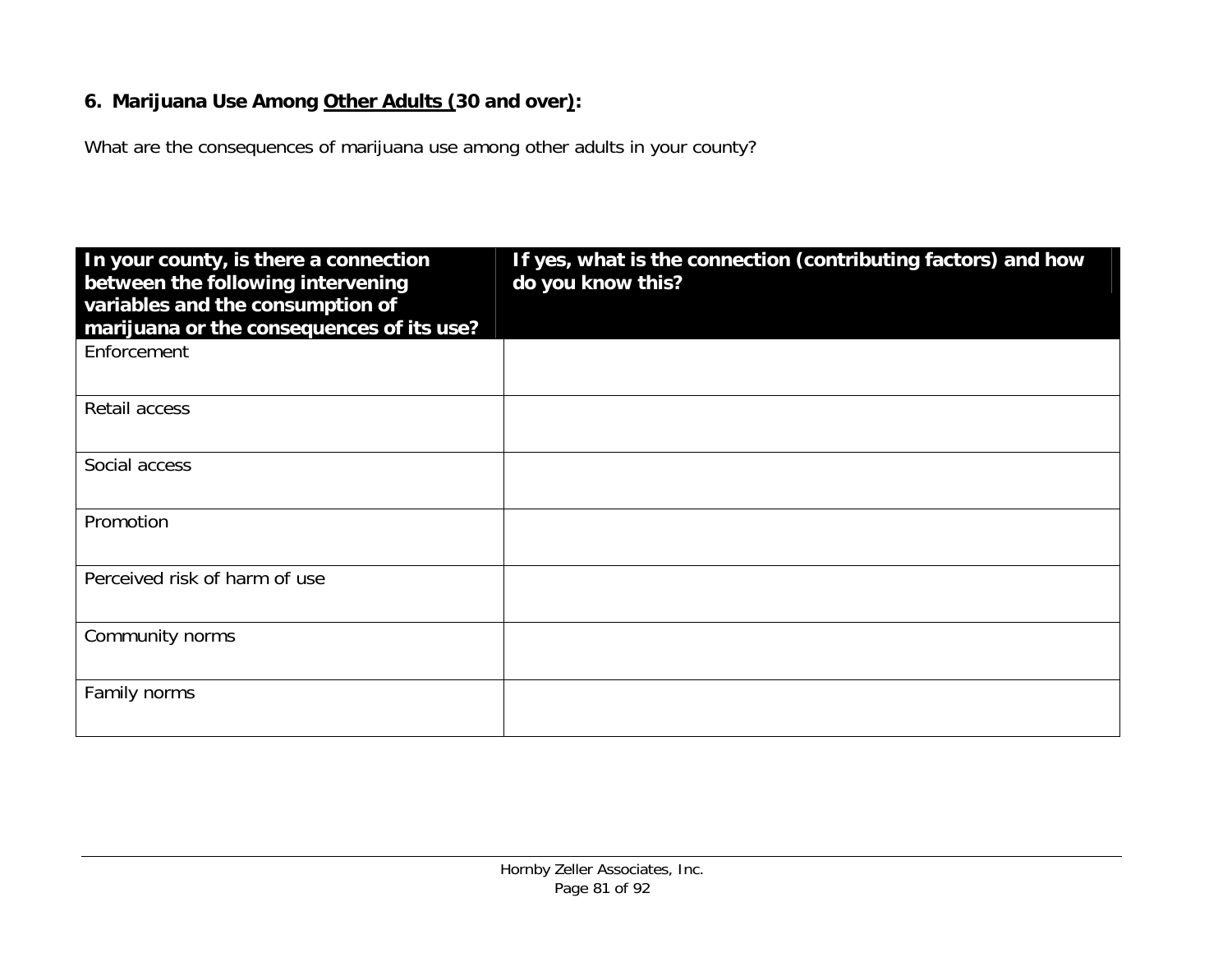#### **7. Non-medical Use of Prescription Drugs Among Youth (12-17):**

What are the consequences of non-medical use of prescription drugs among youth in your county?

| In your county, is there a connection<br>between the following intervening<br>variables and the consumption of<br>prescription drugs for non-medical use or<br>the consequences of this type of use? | If yes, what is the connection (contributing factors) and how<br>do you know this? |
|------------------------------------------------------------------------------------------------------------------------------------------------------------------------------------------------------|------------------------------------------------------------------------------------|
| Enforcement                                                                                                                                                                                          |                                                                                    |
| Retail access                                                                                                                                                                                        |                                                                                    |
| Social access                                                                                                                                                                                        |                                                                                    |
| Promotion                                                                                                                                                                                            |                                                                                    |
| Perceived risk of harm of use                                                                                                                                                                        |                                                                                    |
| Community norms                                                                                                                                                                                      |                                                                                    |
| Family norms                                                                                                                                                                                         |                                                                                    |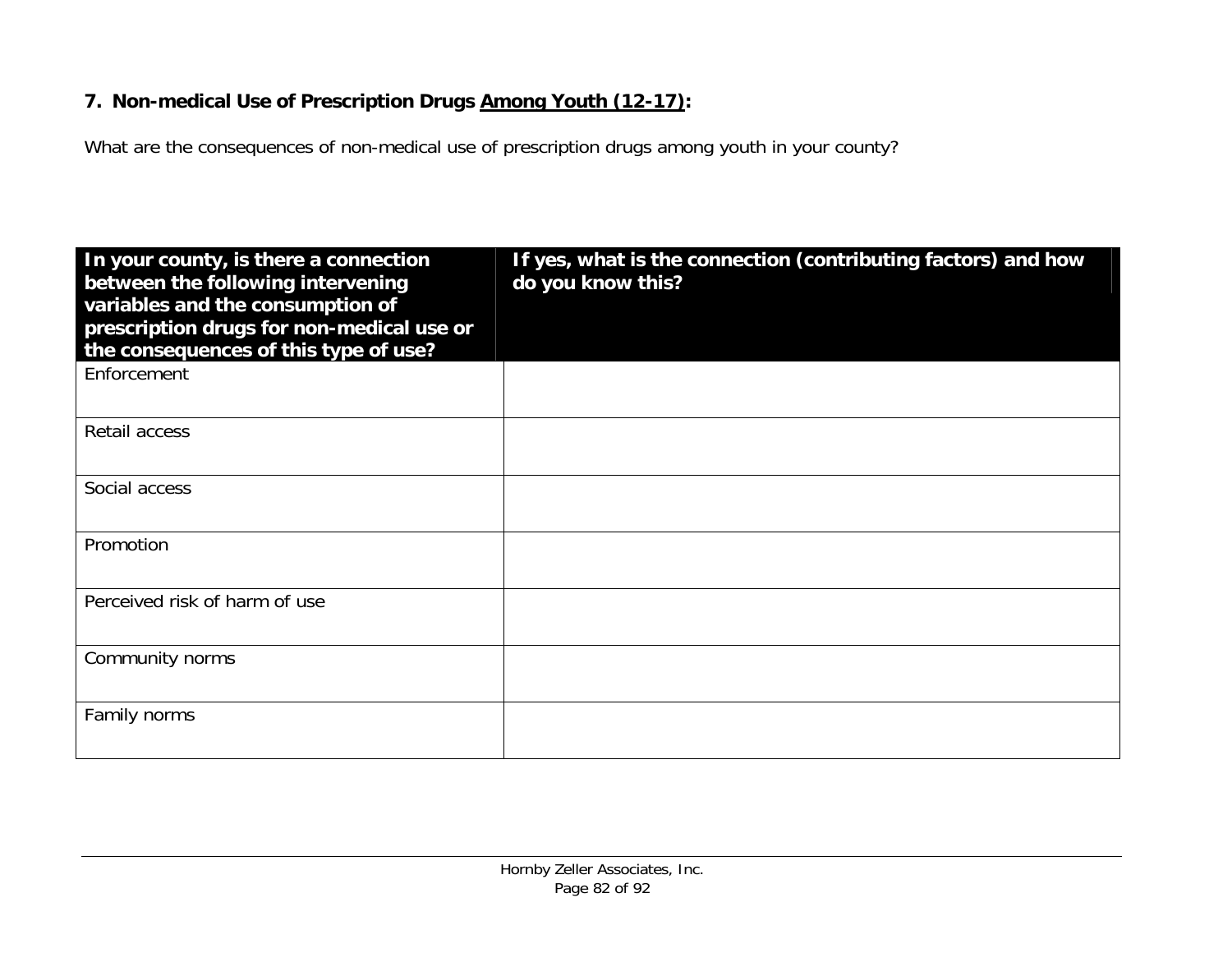#### **8. Non-medical use of Prescription Drugs Among Young Adults (18-29):**

What are the consequences of non-medical use of prescription drugs among young adults in your county?

| In your county, is there a connection<br>between the following intervening<br>variables and the consumption of<br>prescription drugs for non-medical use or<br>the consequences of this type of use? | If yes, what is the connection (contributing factors) and how<br>do you know this? |
|------------------------------------------------------------------------------------------------------------------------------------------------------------------------------------------------------|------------------------------------------------------------------------------------|
| Enforcement                                                                                                                                                                                          |                                                                                    |
| Retail access                                                                                                                                                                                        |                                                                                    |
| Social access                                                                                                                                                                                        |                                                                                    |
| Promotion                                                                                                                                                                                            |                                                                                    |
| Perceived risk of harm of use                                                                                                                                                                        |                                                                                    |
| Community norms                                                                                                                                                                                      |                                                                                    |
| Family norms                                                                                                                                                                                         |                                                                                    |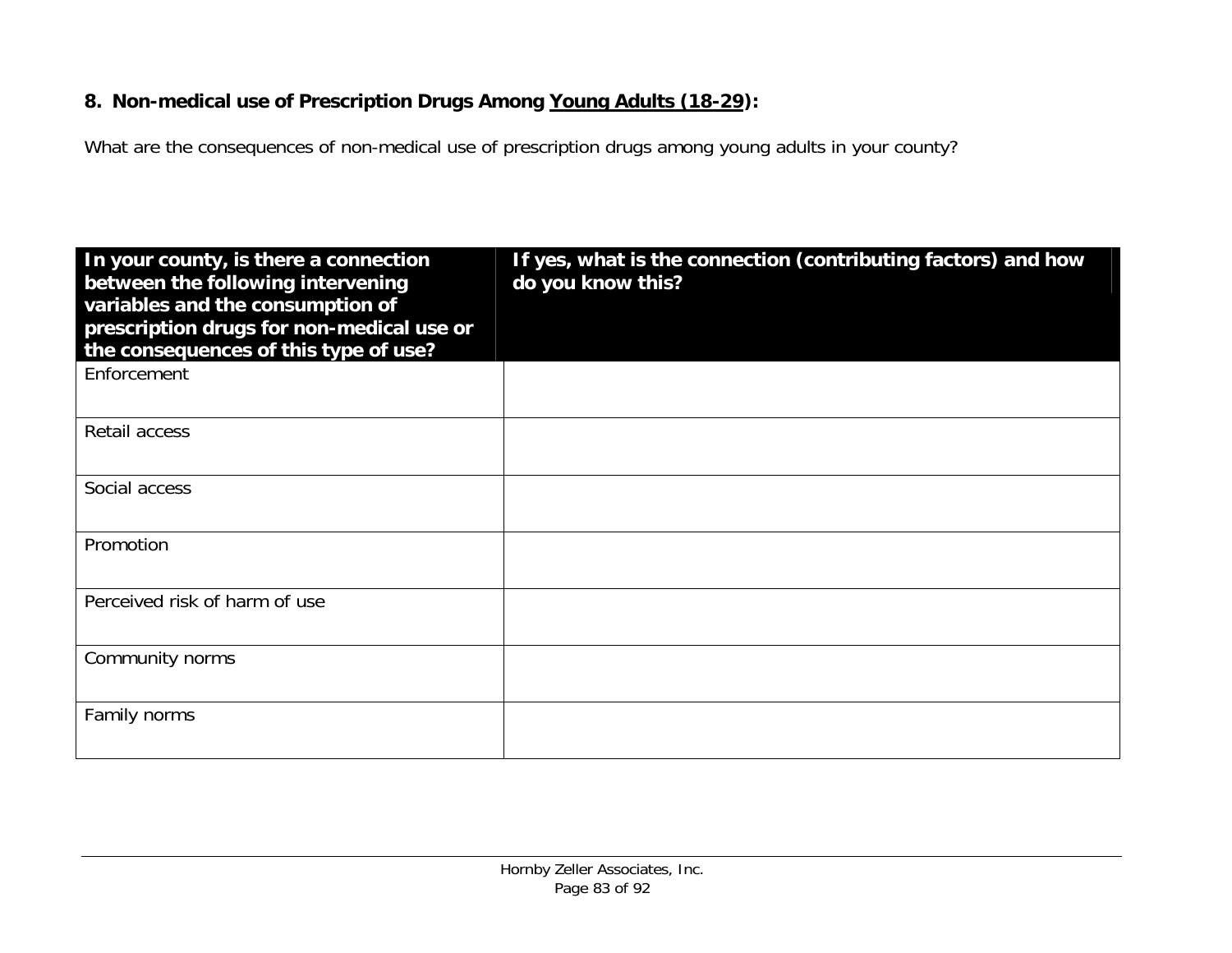#### **9. Non-medical use of Prescription Drugs Among Other Adults (30 and over):**

What are the consequences of non-medical use of prescription drugs among other adults in your county?

| In your county, is there a connection<br>between the following intervening<br>variables and the consumption of<br>prescription drugs for non-medical use or<br>the consequences of this type of use? | If yes, what is the connection (contributing factors) and how<br>do you know this? |
|------------------------------------------------------------------------------------------------------------------------------------------------------------------------------------------------------|------------------------------------------------------------------------------------|
| Enforcement                                                                                                                                                                                          |                                                                                    |
| Retail access                                                                                                                                                                                        |                                                                                    |
| Social access                                                                                                                                                                                        |                                                                                    |
| Promotion                                                                                                                                                                                            |                                                                                    |
| Perceived risk of harm of use                                                                                                                                                                        |                                                                                    |
| Community norms                                                                                                                                                                                      |                                                                                    |
| Family norms                                                                                                                                                                                         |                                                                                    |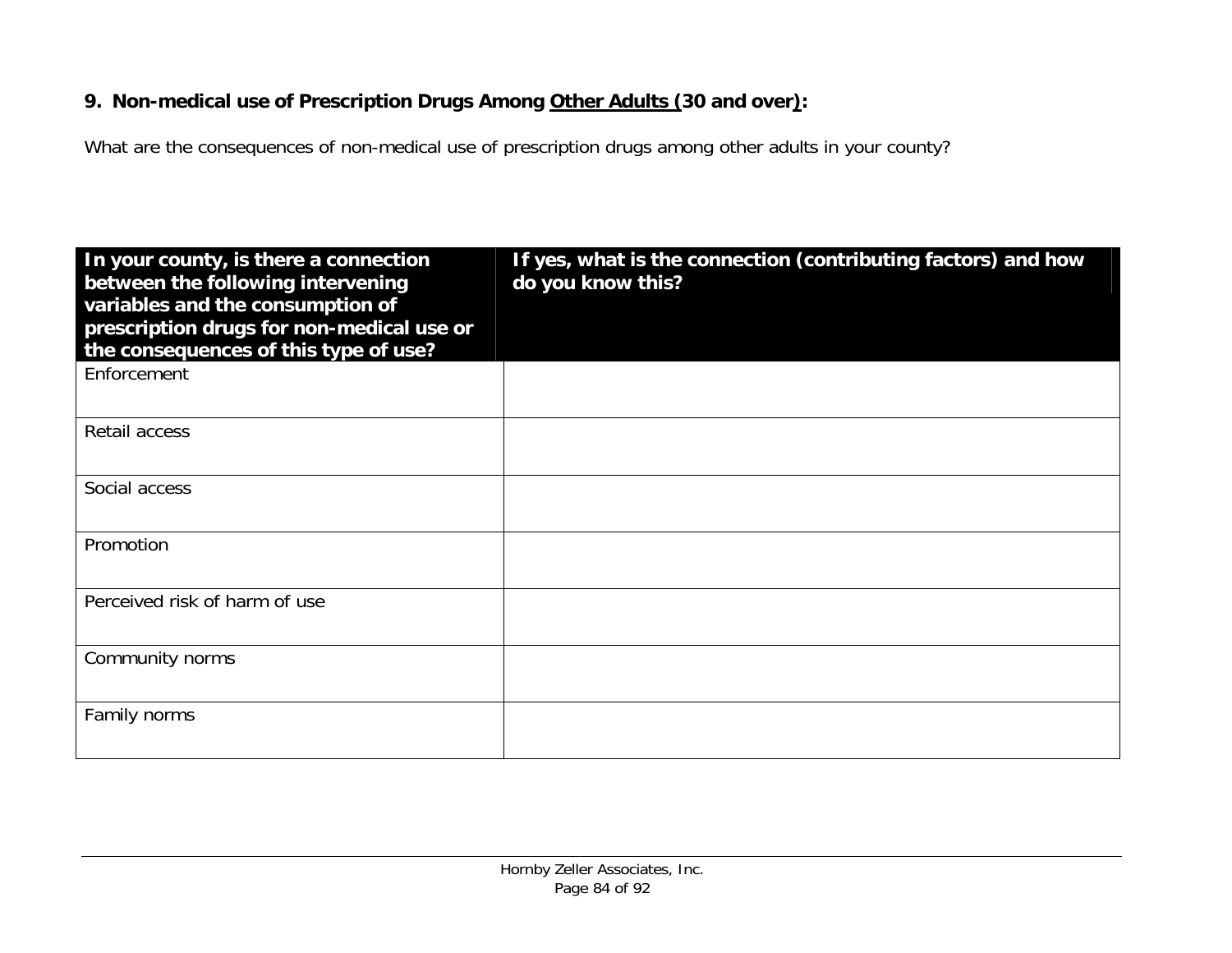#### **(OPTIONAL – If any other drugs have emerged as high priorities in your assessment)**

**10.**Use of Other Drugs (Please identify \_\_\_\_\_) Among Youth (12-17):

What are the consequences of \_\_\_\_\_\_ among youth in your county?

| In your county, is there a connection<br>between the following intervening<br>variables and the consumption of this drug<br>or the consequences of its use? | If yes, what is the connection (contributing factors) and how<br>do you know this? |
|-------------------------------------------------------------------------------------------------------------------------------------------------------------|------------------------------------------------------------------------------------|
| Enforcement                                                                                                                                                 |                                                                                    |
| Retail access                                                                                                                                               |                                                                                    |
| Social access                                                                                                                                               |                                                                                    |
| Promotion                                                                                                                                                   |                                                                                    |
| Perceived risk of harm of use                                                                                                                               |                                                                                    |
| Community norms                                                                                                                                             |                                                                                    |
| Family norms                                                                                                                                                |                                                                                    |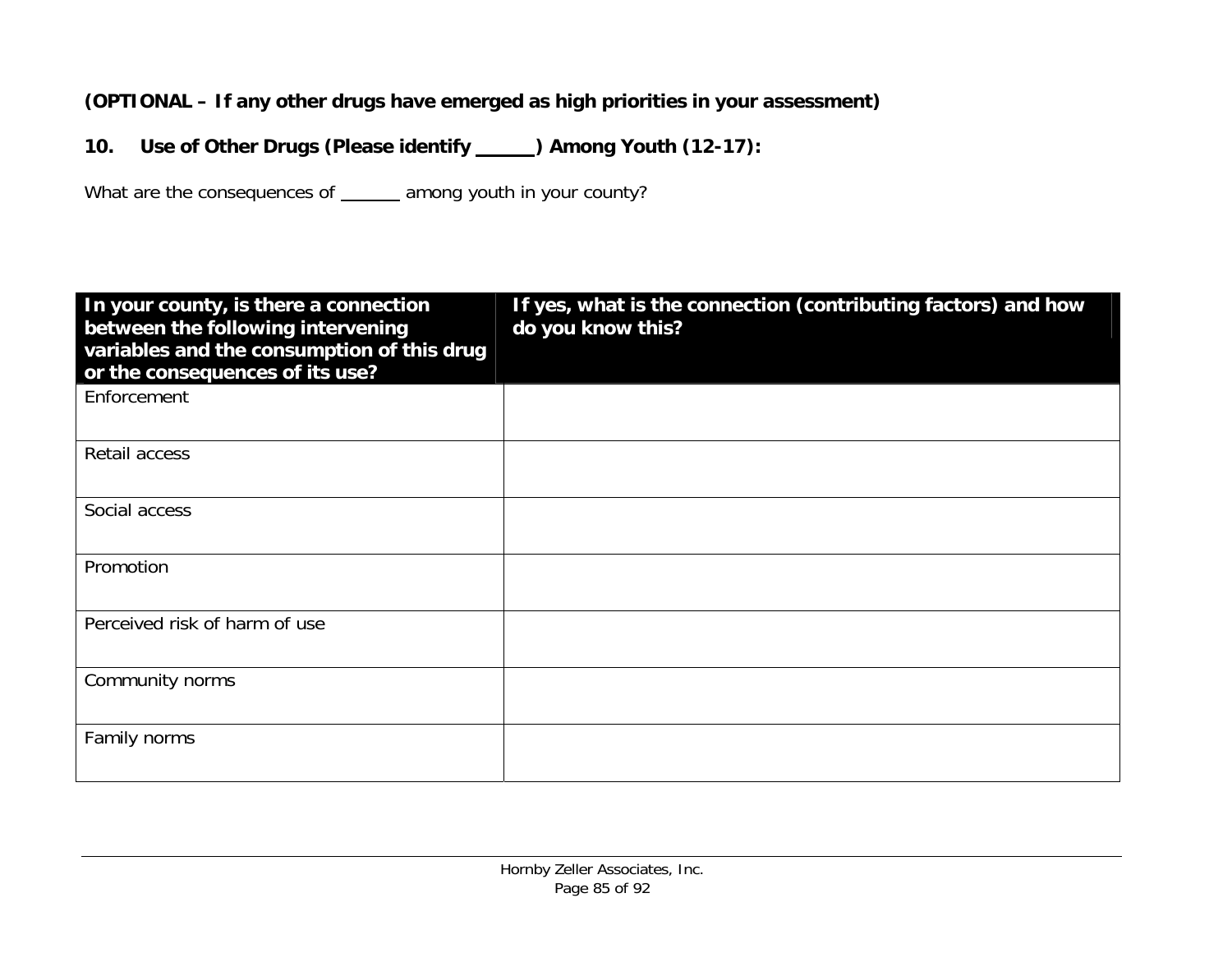#### **(OPTIONAL – If any other drugs have emerged as high priorities in your assessment)**

**11.**Use of Other Drugs (Please identify \_\_\_\_\_) Among Young Adults (18-29):

What are the consequences of \_\_\_\_\_\_ among young adults in your county?

| In your county, is there a connection<br>between the following intervening<br>variables and the consumption of this drug<br>or the consequences of its use? | If yes, what is the connection (contributing factors) and how<br>do you know this? |
|-------------------------------------------------------------------------------------------------------------------------------------------------------------|------------------------------------------------------------------------------------|
| Enforcement                                                                                                                                                 |                                                                                    |
| Retail access                                                                                                                                               |                                                                                    |
| Social access                                                                                                                                               |                                                                                    |
| Promotion                                                                                                                                                   |                                                                                    |
| Perceived risk of harm of use                                                                                                                               |                                                                                    |
| Community norms                                                                                                                                             |                                                                                    |
| Family norms                                                                                                                                                |                                                                                    |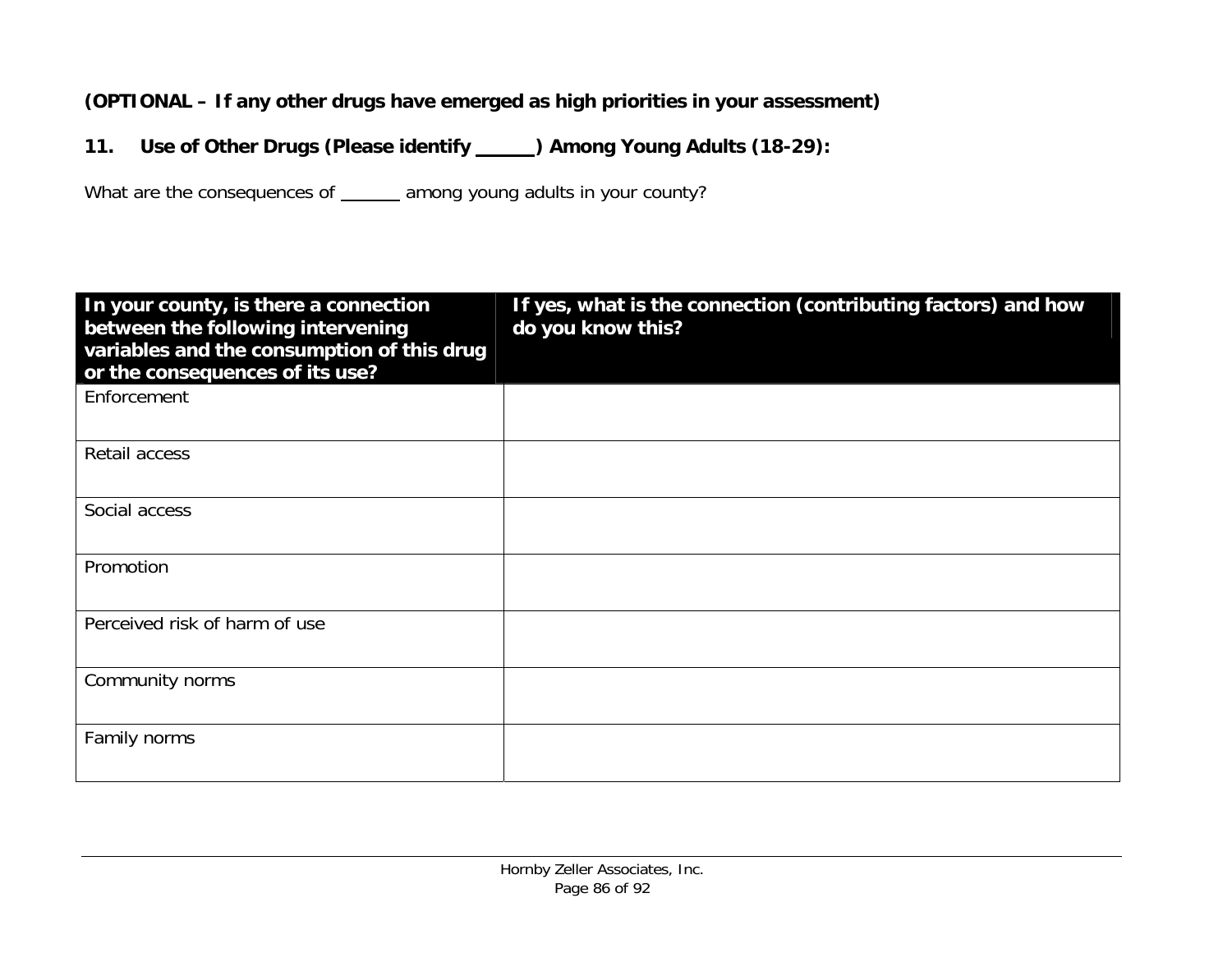#### **(OPTIONAL – If any other drugs have emerged as high priorities in your assessment)**

**12.**Use of Other Drugs (Please identify \_\_\_\_\_) Among Other Adults (30 and over):

What are the consequences of \_\_\_\_\_ among other adults in your county?

| In your county, is there a connection<br>between the following intervening<br>variables and the consumption of this drug<br>or the consequences of its use? | If yes, what is the connection (contributing factors) and how<br>do you know this? |
|-------------------------------------------------------------------------------------------------------------------------------------------------------------|------------------------------------------------------------------------------------|
| Enforcement                                                                                                                                                 |                                                                                    |
| Retail access                                                                                                                                               |                                                                                    |
| Social access                                                                                                                                               |                                                                                    |
| Promotion                                                                                                                                                   |                                                                                    |
| Perceived risk of harm of use                                                                                                                               |                                                                                    |
| Community norms                                                                                                                                             |                                                                                    |
| Family norms                                                                                                                                                |                                                                                    |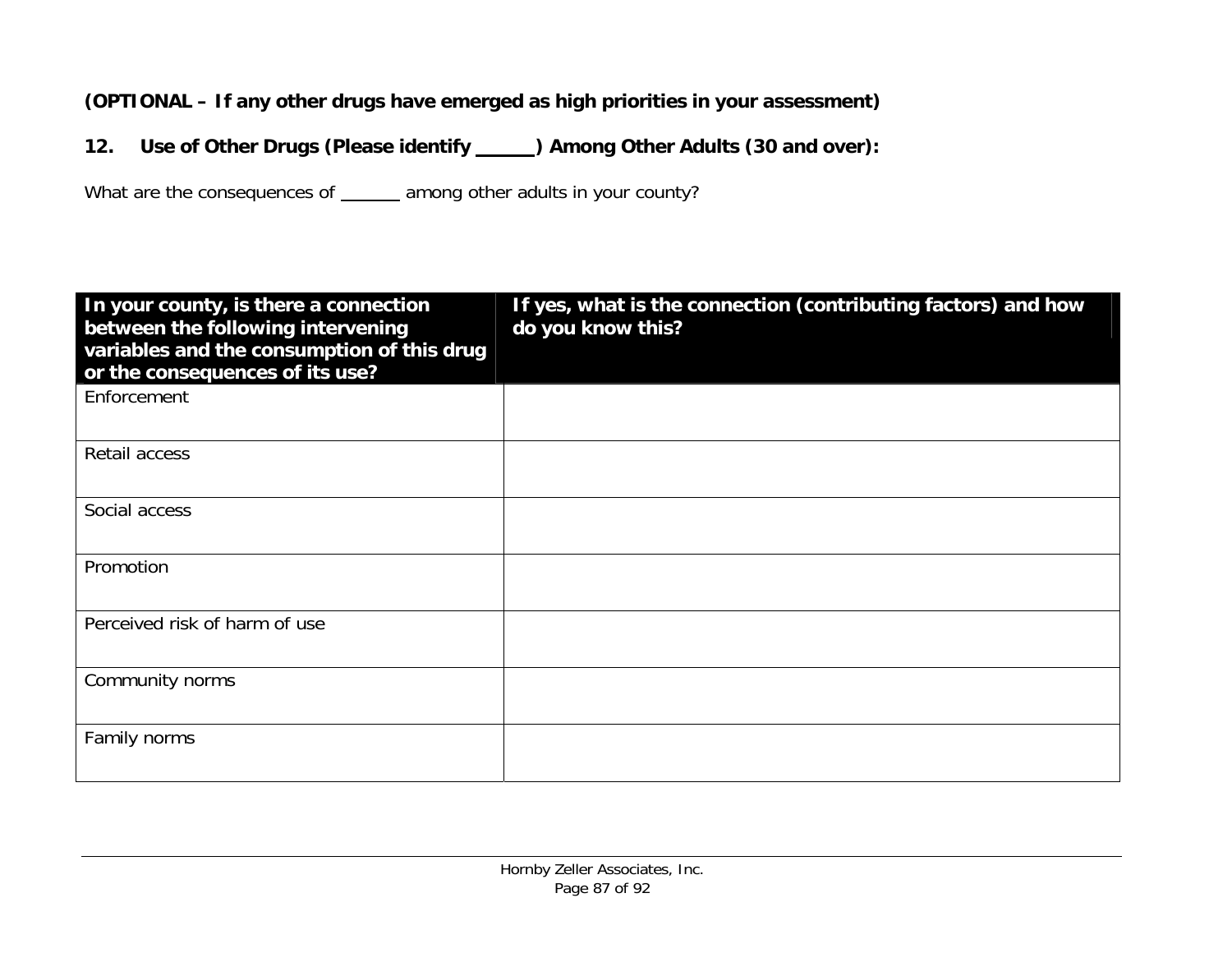#### **Section 3: Capacity Assessment**

Attach your capacity assessment to the report you submit to OSA.

- 13. Which areas of capacity (strengths) will assist you in the development of your strategic plan?
- 14. Which areas of capacity will be included in your strategic plan as areas that you will work on in the coming years and why?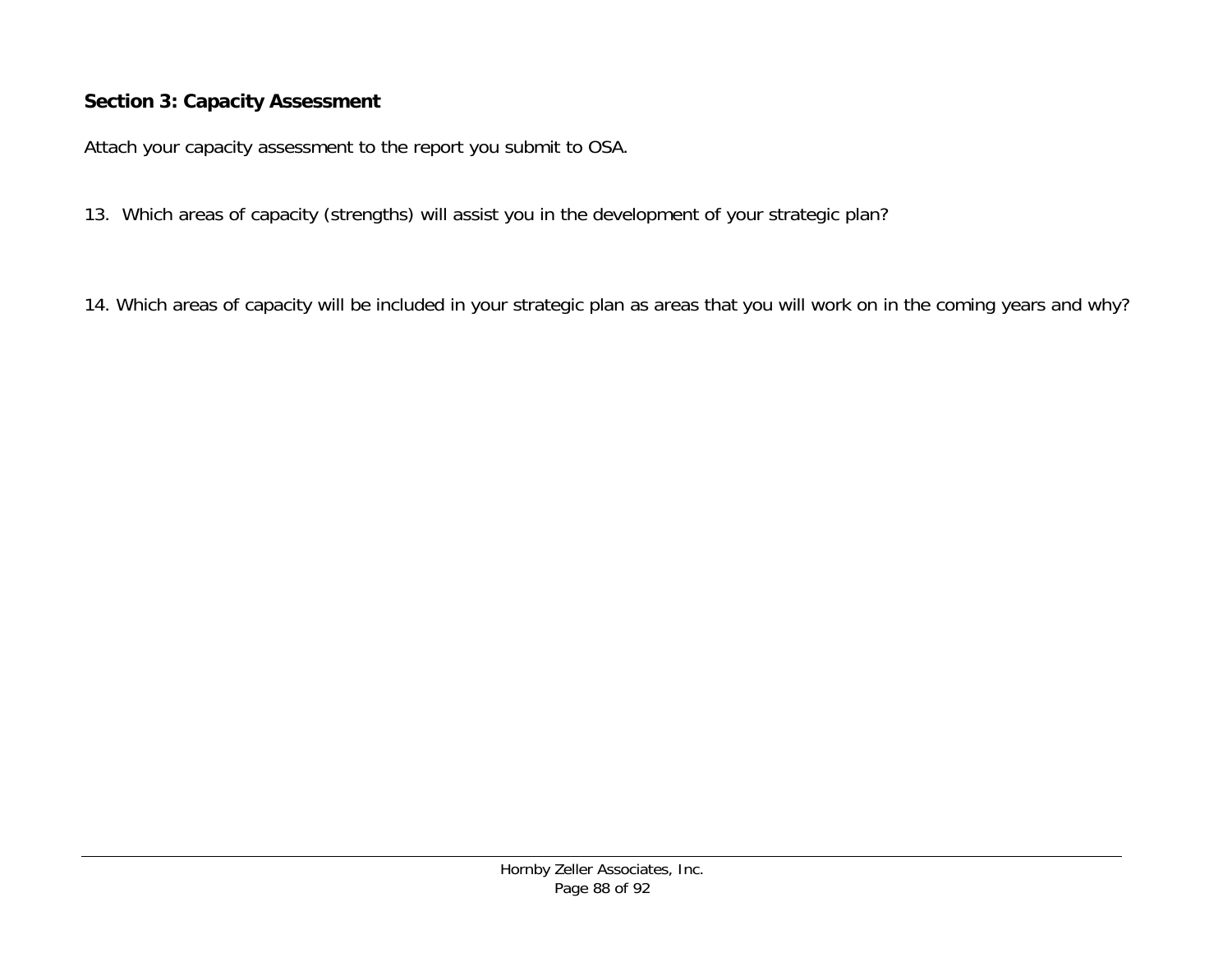**Introduction** 

**Vision** 

**Description of Geographic Areas Covered in the Strategic Plan and Collaborating Partners** 

**Description of Planning Team and Process** (including data and information used)

**Processes Used to Interpret Information and Make Decisions** 

**Prioritization of Goals and Objectives** (What are the priorities and why?)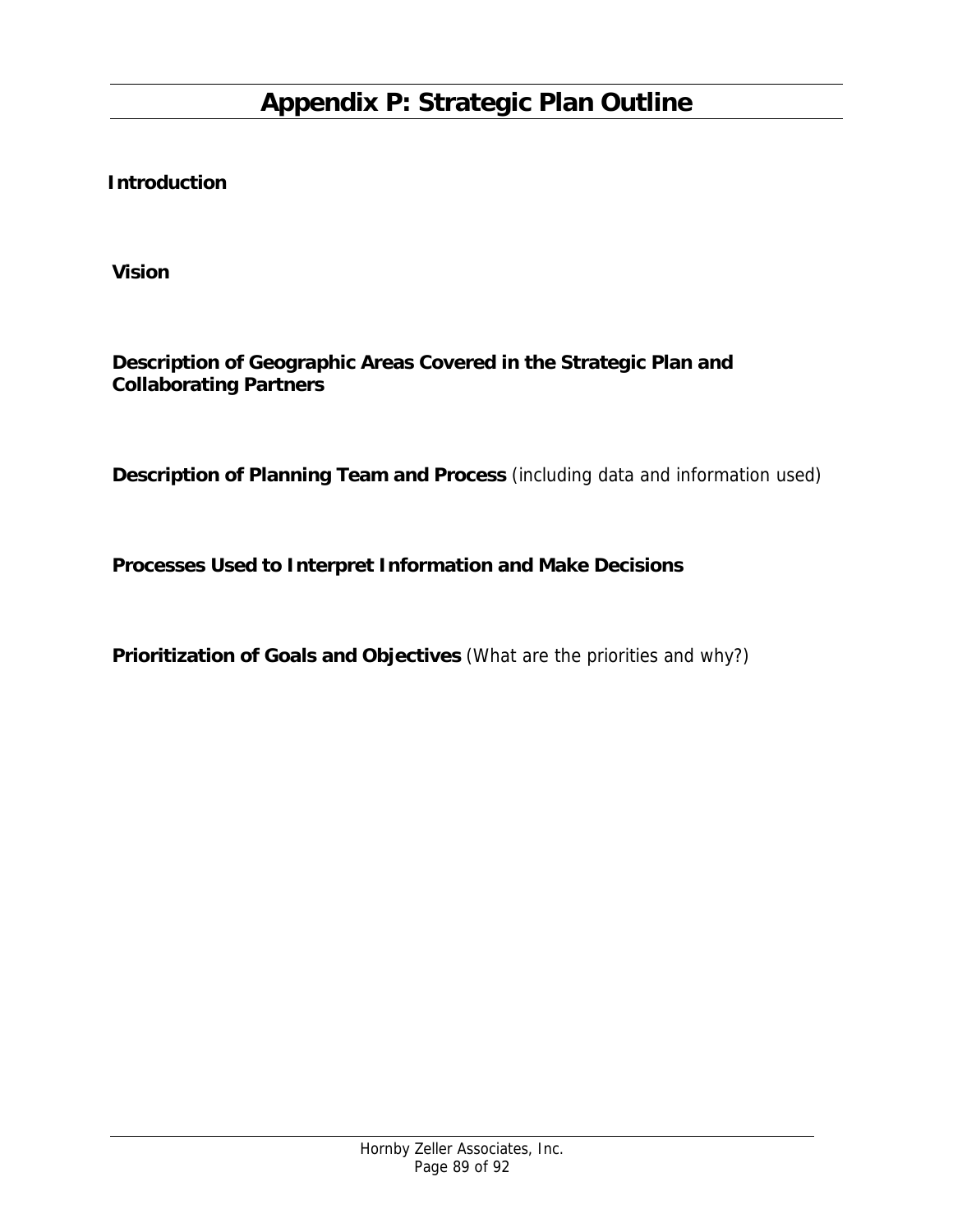(Complete one of these tables for each problem statement)

# **Problem Statement:**

## **Goal:**

| <b>Objective (from</b><br>intervening variables) | Strategies (to address contributing factors) | Benchmarks (How will you know you<br>have achieved your objectives? When<br>do you expect to achieve them?) |
|--------------------------------------------------|----------------------------------------------|-------------------------------------------------------------------------------------------------------------|
| Objective 1:                                     | 1.                                           |                                                                                                             |
| <b>Capacity Building Actions:</b>                | 2.                                           |                                                                                                             |
|                                                  | 3.                                           |                                                                                                             |
| Objective 2:                                     | 1.                                           |                                                                                                             |
| <b>Capacity Building Actions:</b>                | 2.                                           |                                                                                                             |
|                                                  | 3.                                           |                                                                                                             |
| Objective 3:                                     | 1<br>Ι.                                      |                                                                                                             |
| <b>Capacity Building Actions:</b>                | 2.                                           |                                                                                                             |
|                                                  | 3.                                           |                                                                                                             |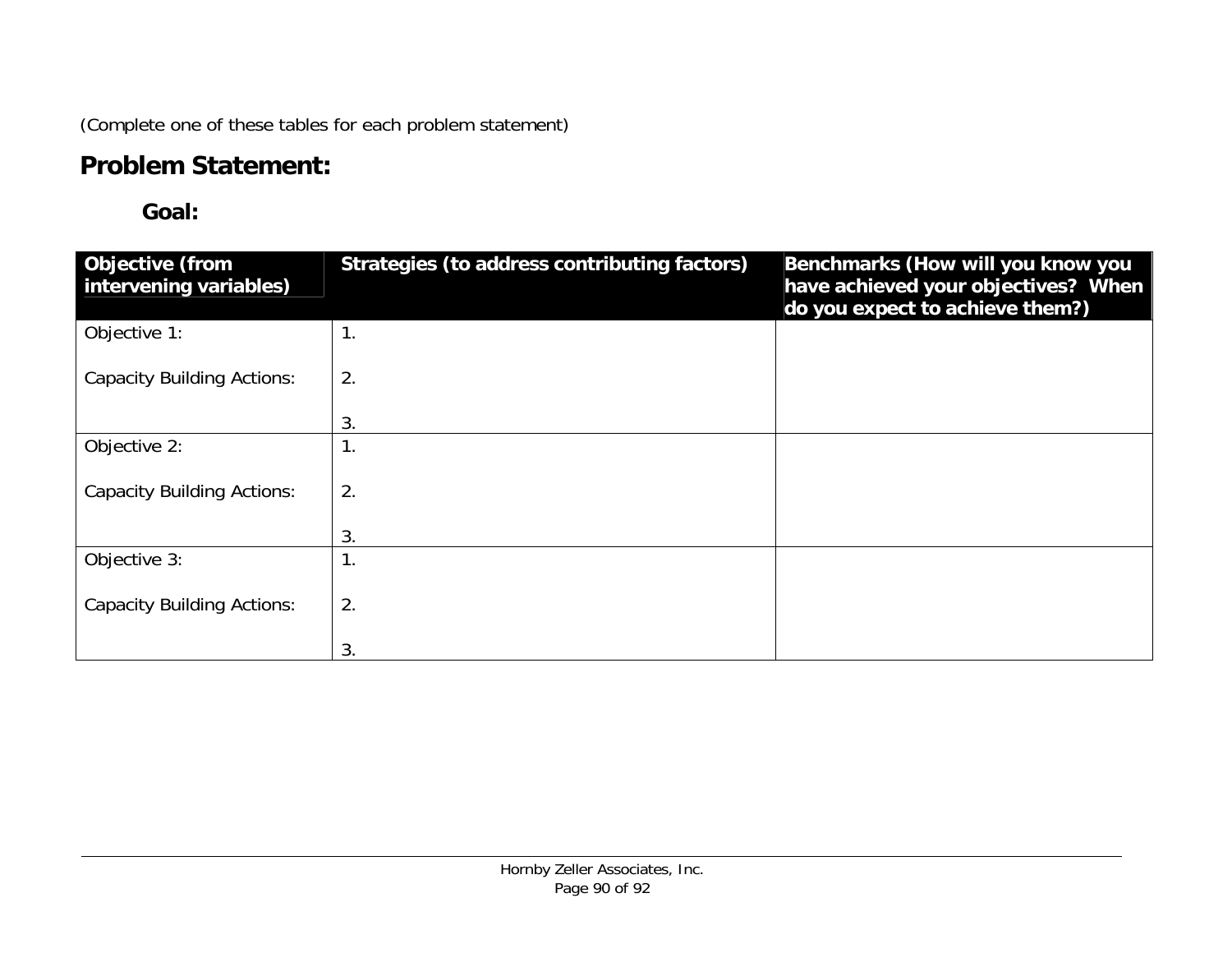**Capacity Building Priorities** (Describe any additional capacity building priorities beyond those associated with specific objectives in the tables above)

**Action Plan** (insert and describe your workplan for year one)

**Sustainability** (Describe your plan for continuing the collaborative strategic planning process beyond the SPF SIG grant. Describe your funding plan to develop and attain the resources needed to implement the priority strategies identified)

#### **Appendices**

Assessment Report (or reference where it can be found)

Planning Model

MOUs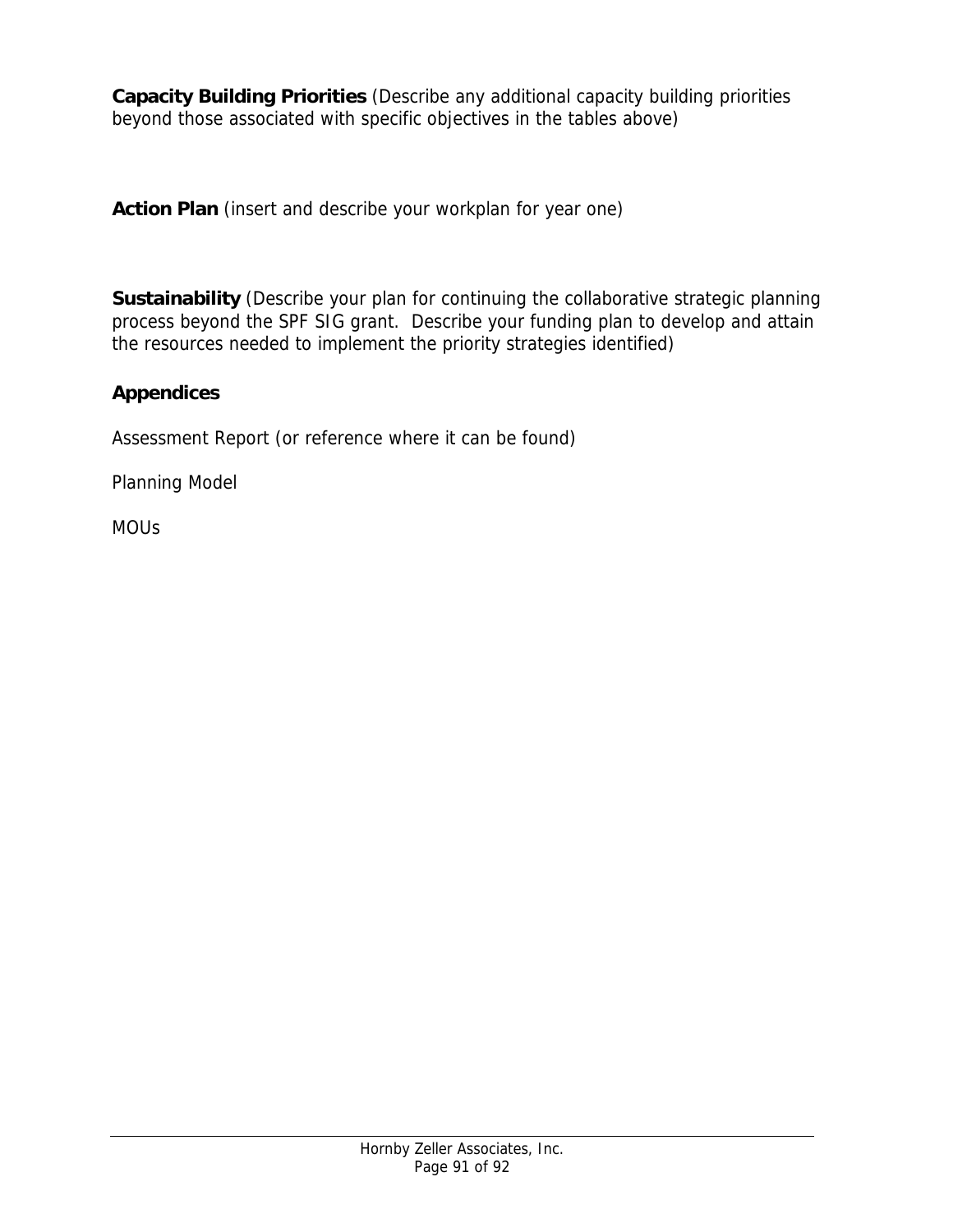# **Appendix Q: References**

"21st Century SIG/Prevention Block Grant." Definitions. 29 Aug 2006 <http://wind.uwyo.edu/sig/definition.asp>.

"A General Causal Model to Guide Alcohol, Tobacco and Illicit Drug Prevention: Assessing the Research Evidence." Multi-State Technical Assistance Workshop. Washington, DC. March 16, 2006.

Building Drug Free Communities: A Planning Guide. Alexandria, VA: Community Anti-Drug Coalitions (CADCA), 2001.

Center for Substance Abuse Prevention, "SPF SIG Overview and Expectations." New Grantee Workshop.

Chinman, Matthew, Pamela Imm, and Abraham Wandersman. Getting to Outcomes 2004. Santa Monica, CA: RAND Corporation, 2004.

"Community Tool Box." University of Kansas. 29 Aug 2006 <http://ctb.ku.edu/>.

"Current Active Liquor Licenses." Maine Department of Public Safety. 11 Aug 2006 <http://www.maine.gov/dps/liqr/active\_licenses.htm >.

"Data Collection Methods: Getting Down to Basics." June 12, 2006. Center for Application of Prevention Technology.

Feathers, Paula and Michelle Fry. "Capacity Training: New Mexico Strategic Prevention Framework State Incentive Grant." Southwest Center for Applied Prevention Technologies. January 25, 2006.

Feathers, Paula . "Strategic Planning Training: New Mexico Strategic Prevention Framework State Incentive Grant ." Southwest Center for Applied Prevention Technologies. February 22, 2006.

Harris, Meena. "Phase III: Designing a Data Collection Plan." Safe and Drug-Free School Handbook for Program Evaluation: A Guide to Understanding the Process 60- 61. 2 August 2006 <http://www.unf.edu/dept/fie/sdfs/phaseIII.pdf#search='safe%20and%20drugfree%20sc hools%20and%20designing%20a%20data%20collection%20plan'>.

How Do We Know We Are Making A Difference? A Community Alcohol, Tobacco, and Drug Indicators Handbook. Boston, MA: Join Together, 2005.

Karraker, David, and Hornby, Helaine. "A Planning Journey: Roadmap for Conducting Community Assessments." (1994).

Lowther, Mike and Johanna D. Birckmayer. "Outcomes-Based Prevention." Multi-State Technical Assistance Workshop. Washington, DC. March 16, 2006.